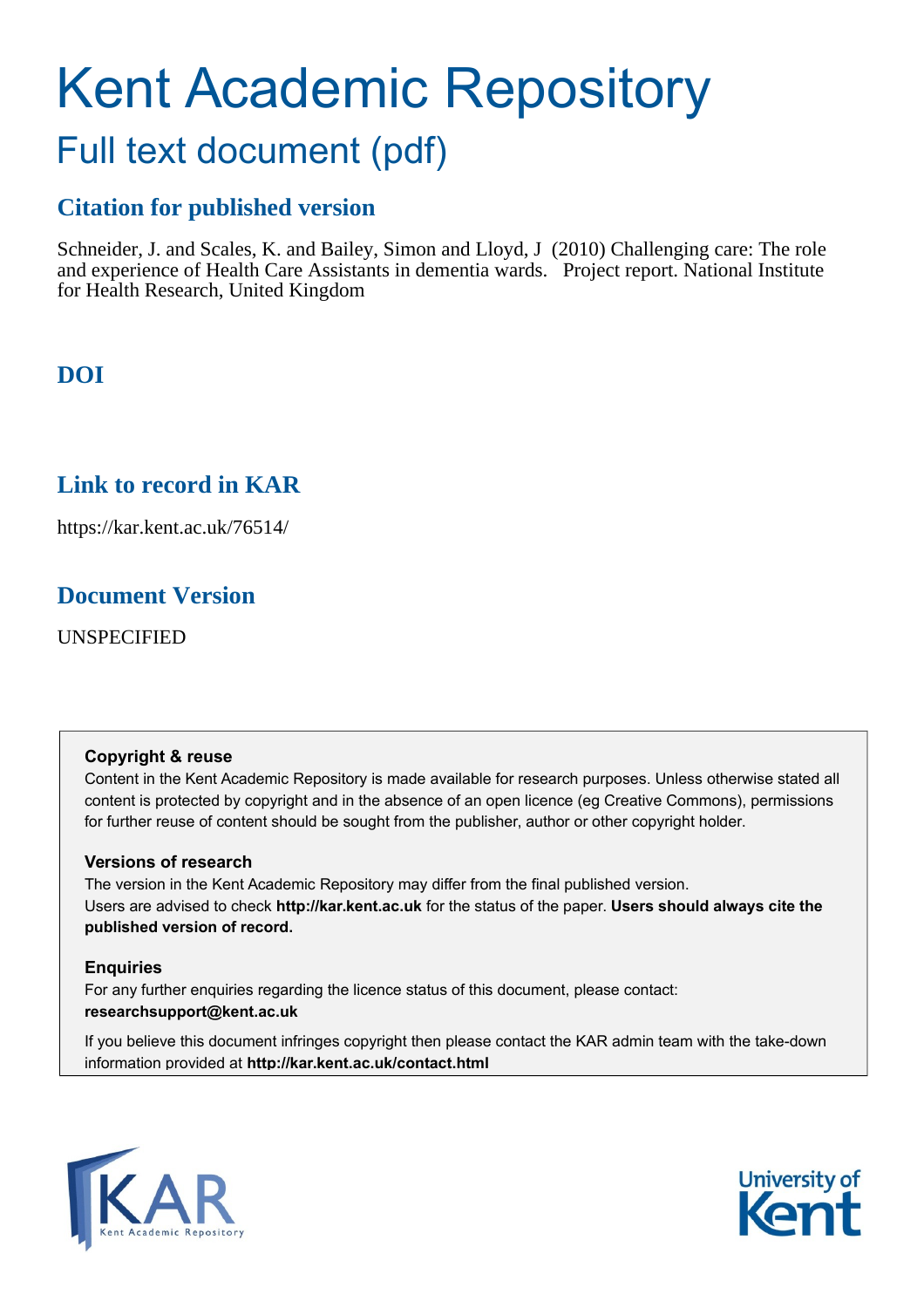## **Challenging care: the role and experience of Health Care Assistants in dementia wards**

### *Report for the National Institute for Health Research Service Delivery and Organisation programme*

### *September 2010*

Prepared by:

Justine Schneider

 School of Sociology, Social Policy and Social Work, University of Nottingham

Kezia Scales, Simon Bailey and Joanne Lloyd

 School of Sociology, Social Policy and Social Work, University of Nottingham

Address for correspondence:

Justine Schneider

**School of Sociology, Social Policy and Social Work, University of** Nottingham, University Park, Nottingham, NG7 2RD

E-mail: Justine.Schneider@nottingham.ac.uk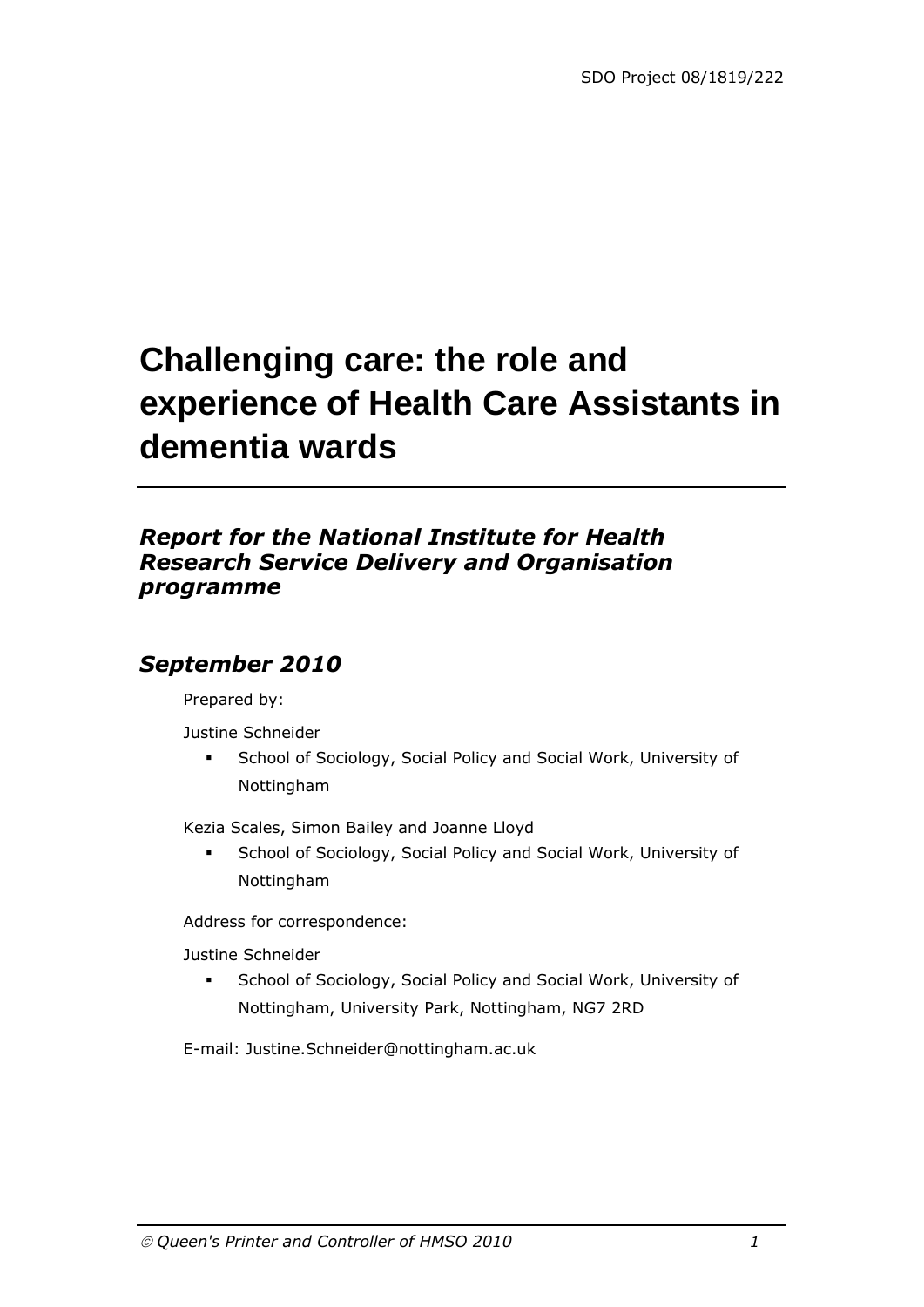## Acknowledgements

The research described here would not have been possible without the generous co-operation of the staff we observed, their managers and their employing Trust. We also wish to acknowledge and thank the local Alzheimer's Society members who participated in focus groups, the members of the Project Advisory Group and others who provided assistance to the study along the way:

Patrick Callaghan

Andrew Clifton

Julian Eve

Julia Jefferson

Rob Jones

Sharon Howe

Stephanie Kings

Nick Manning

Ian Morton

Rachel Munton

Elizabeth Murphy

Andrew Neel

Gill Pinner

Deborah Thompson

Richard Turner

Andrea Ward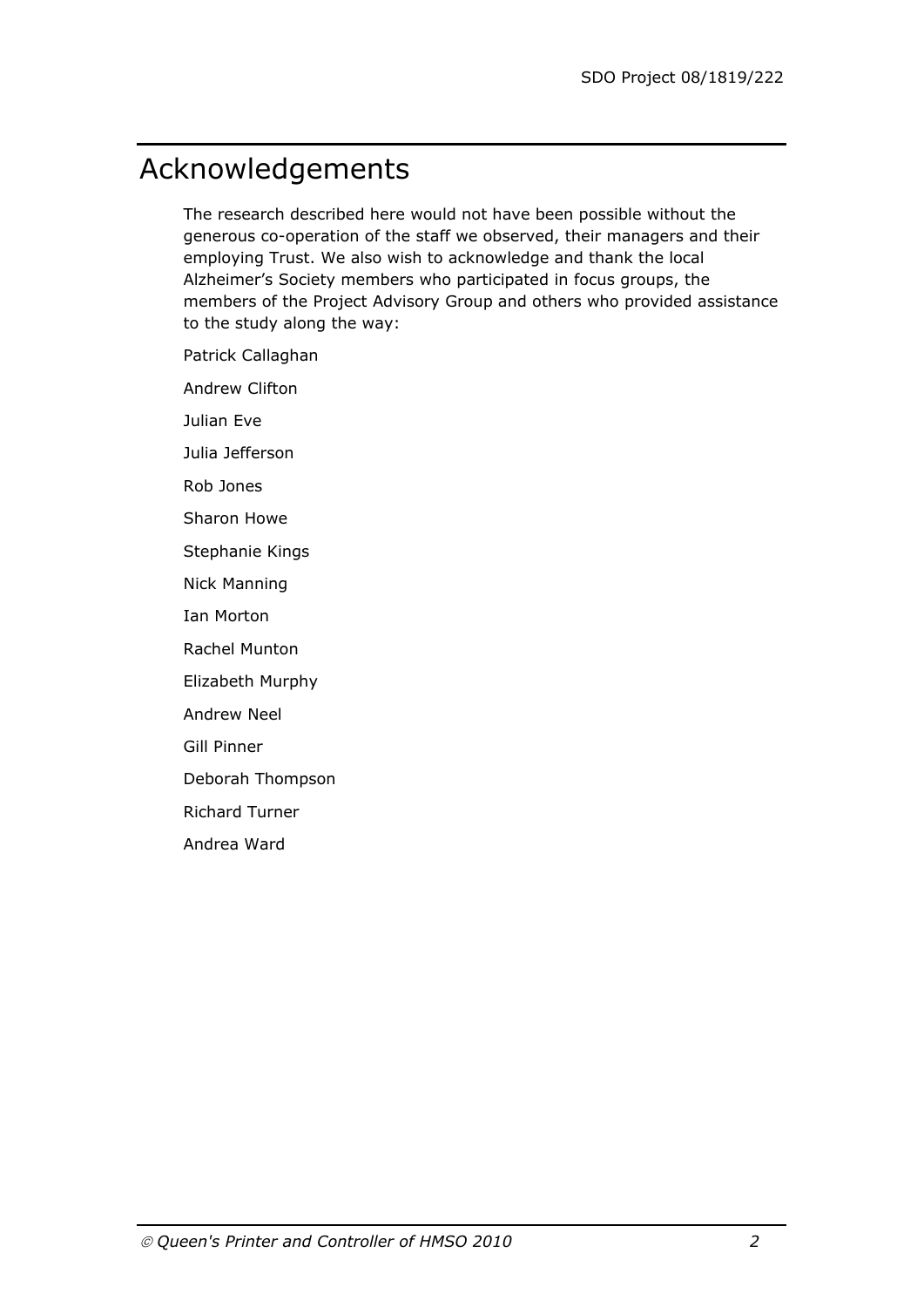| $\mathbf{1}$   | First impressions: an introduction to the study6        |  |
|----------------|---------------------------------------------------------|--|
|                |                                                         |  |
|                |                                                         |  |
| 2 <sup>7</sup> |                                                         |  |
|                | Why look at inpatient dementia care? 14                 |  |
| 3              | Context and duties of the HCA role  23                  |  |
|                | 3.4 Assisting with activities of daily living (ADLs) 27 |  |
|                |                                                         |  |
| 4              | Supports and 'drivers' of the HCA role 32               |  |
| 5              | HCAs' distinctive role and contribution  45             |  |
|                | 5.2 Patient care in the institutional setting  46       |  |
|                |                                                         |  |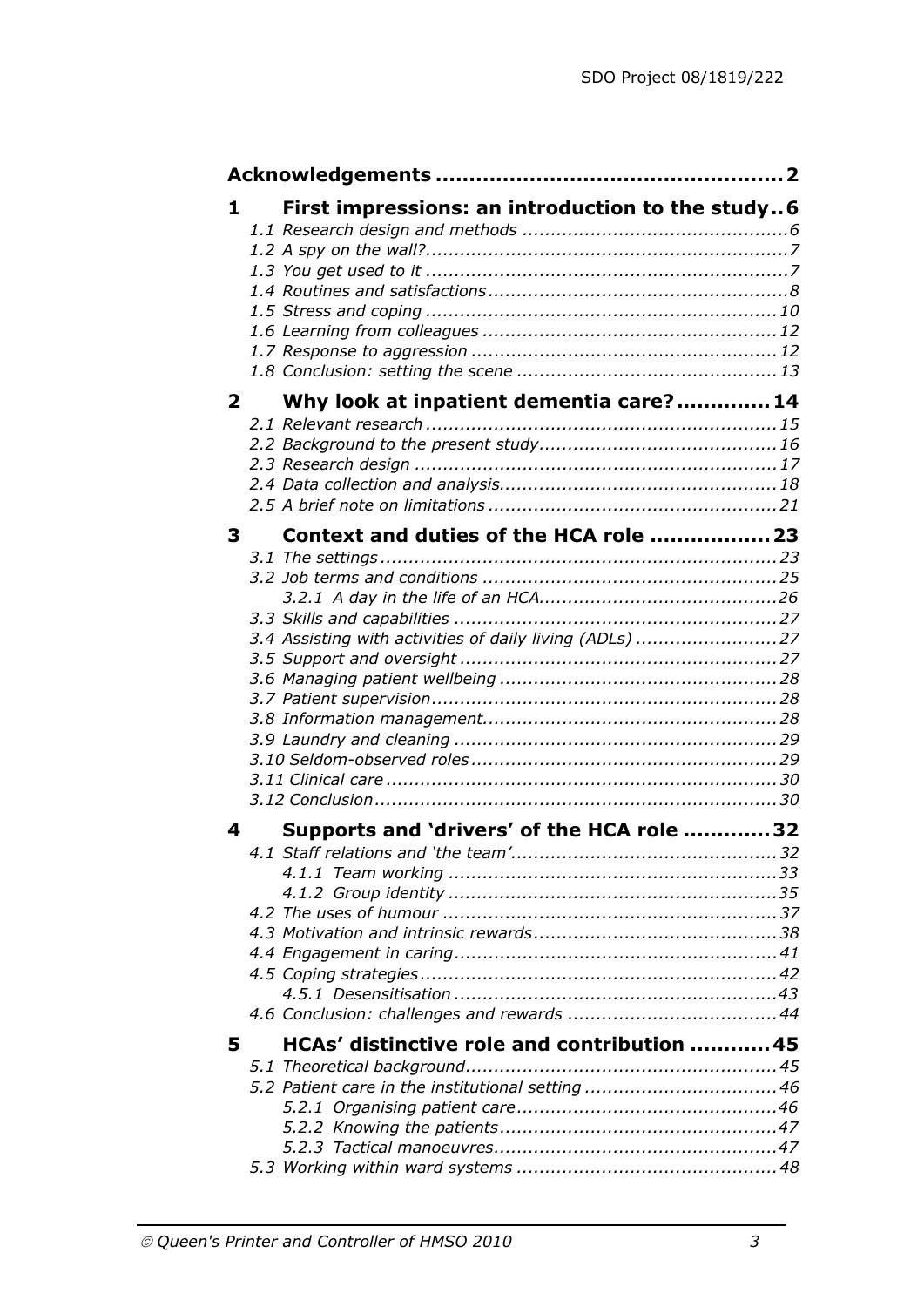|   | 5.5.4 Scope for greater involvement with families? 55           |
|---|-----------------------------------------------------------------|
|   |                                                                 |
|   | 5.7 Conclusion: expanded scope of the HCA role57                |
|   |                                                                 |
| 6 | Policy informing HCA practice 59                                |
|   |                                                                 |
|   |                                                                 |
|   |                                                                 |
|   | 6.4 Policy and practice of person-centred care 64               |
|   |                                                                 |
|   |                                                                 |
|   | 6.7 Conclusion: HCAs and relationship-centred care  69          |
| 7 | Stress and coping: evidence from HCAs 70                        |
|   |                                                                 |
|   |                                                                 |
|   |                                                                 |
|   |                                                                 |
|   |                                                                 |
|   |                                                                 |
|   |                                                                 |
|   | 7.8 Conclusion: areas for management of stress 81               |
|   |                                                                 |
| 8 | Staff recognition and involvement 82                            |
|   |                                                                 |
|   |                                                                 |
|   |                                                                 |
| 9 | Conclusion and recommendations 88                               |
|   |                                                                 |
|   |                                                                 |
|   |                                                                 |
|   |                                                                 |
|   |                                                                 |
|   |                                                                 |
|   |                                                                 |
|   |                                                                 |
|   |                                                                 |
|   |                                                                 |
|   | 9.4.1 Positive and negative functions of the team 91            |
|   |                                                                 |
|   | 9.4.3 Performance against HSE benchmarks 93                     |
|   |                                                                 |
|   | 9.6 Questions for consideration and implications for the NHS 93 |
|   |                                                                 |
|   |                                                                 |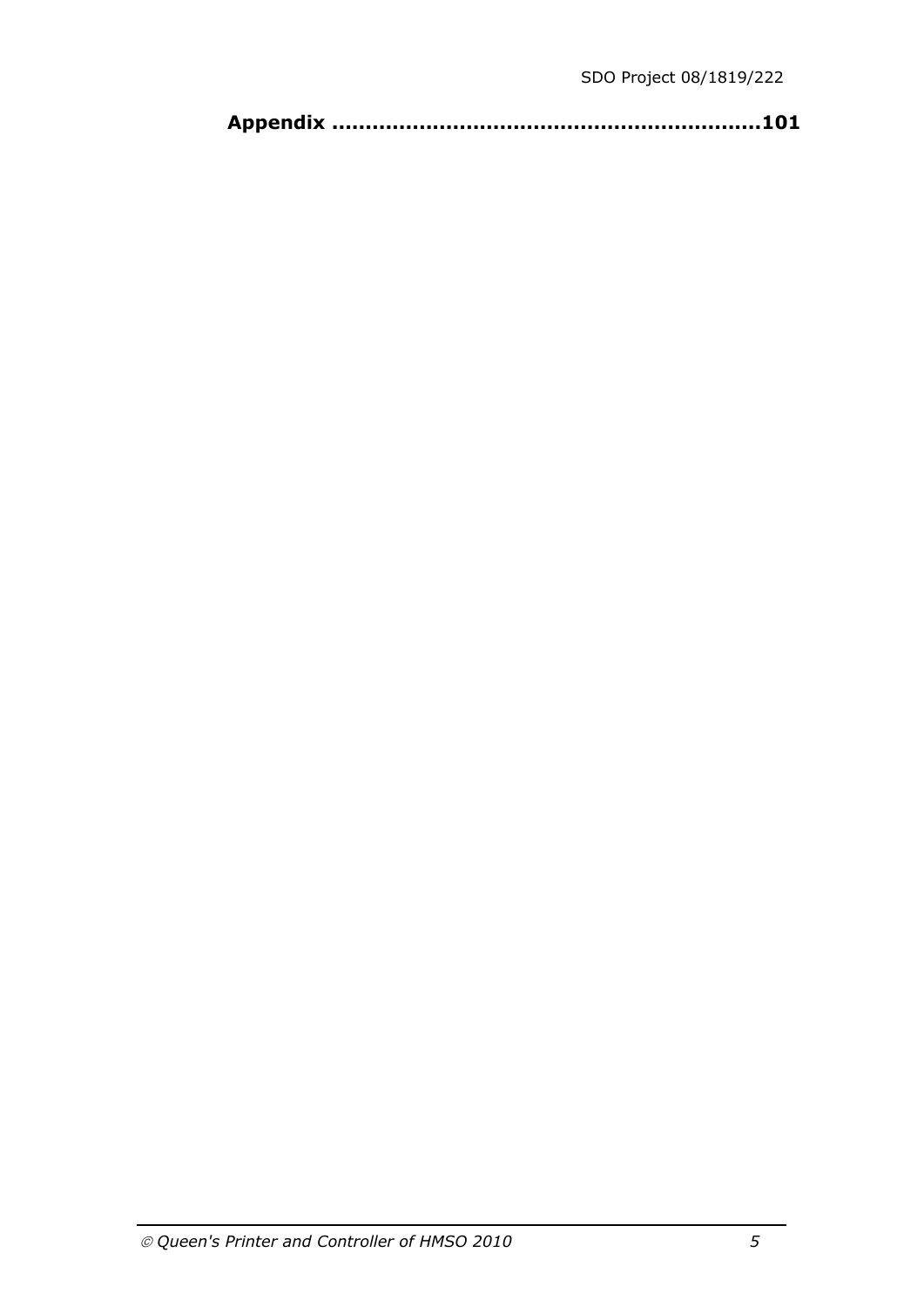## *The Report*

### 1 First impressions: an introduction to the study

This section is presented as a preface to the report. After briefly describing the background to the study, it aims to orientate the reader to the material by summarising the process of engagement which the researchers underwent and sharing some of their initial accounts of the field.

### *1.1 Research design and methods*

The approach used in this study of health care assistants (HCAs) was participant observation. The three researchers immersed themselves in the role of HCA; they put on the uniform and went through the standard job induction, which included training in lifting and handling and managing violence and aggression. They were then included on the staffing rota as supernumerary HCAs, experiencing all the shifts for three consecutive months, working more or less half time. They were deployed on different wards, but all three clinical settings treated older people with dementia and problematic behaviour. Throughout their time on the wards, the researchers kept a record of their experiences, making brief notes during their breaks on shift and writing up 'fieldnotes' when they were off duty.

Participant observation encourages researchers to reflect on their experiences and how they feel, as well as on what they see around them, so the fieldnotes contain not only a record of what they observed and did, but also how they felt. The researchers' guiding task was to explore the research questions about the HCA workforce: What motivates staff? What obstacles to good care do they face? What do they find stressful and how do they cope? What appears to promote staff wellbeing? What differences exist between different groups of staff (older or younger HCAs, male or female, ethnic majority or minority)? What are the implications of these findings for person-centred care, which is set as a standard of good practice? In this introduction to the research report, we invite the reader to share the researchers' initial responses to their role. The impressions given here introduce the concerns and reactions generated in the early stages of the research. They have been selected to familiarise the reader with the research setting, the methods adopted and some of the challenges tackled by the study.

To preserve anonymity, in the fieldnotes and interview extracts presented here, all ward staff have been assigned codenames. HCA codenames are preceded with H/ ; qualified nurses with Q/ ; ward managers and deputies with QM/ ; care environment coordinators with E/ ; and activities coordinators with A/. For patients and student nurses, [patient name] or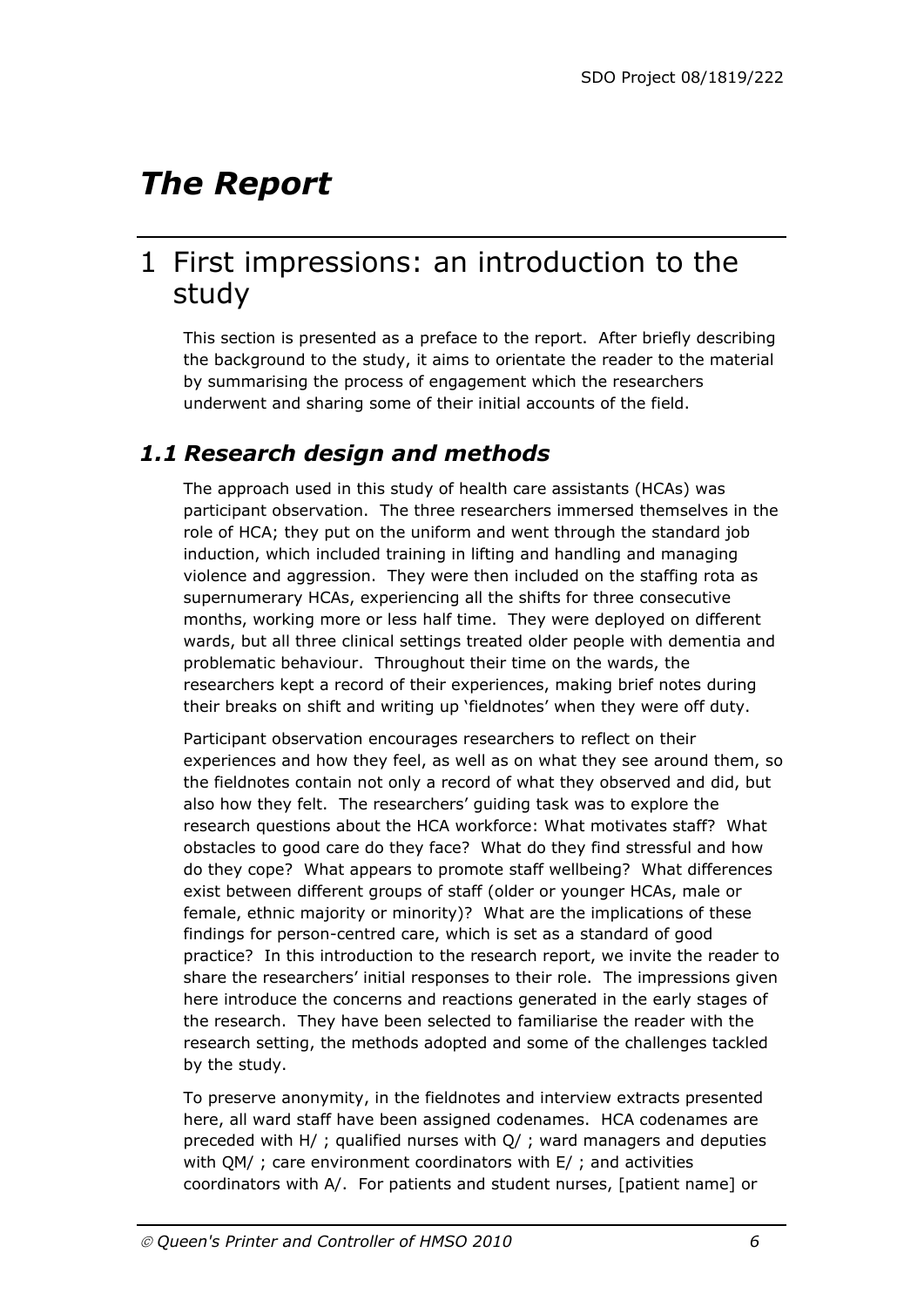[student nurse] is inserted into the text to replace real names. Where several patients are mentioned in one fieldnote, they are distinguished as [patient A], [patient B], and so on. Excerpts from fieldnotes and interview transcripts are included in separate, italicised paragraphs throughout the report.

### *1.2 A spy on the wall?*

Before commenting on the researchers' initial reactions to the wards, we should explain the initial reactions of the other ward staff to the researchers:

*H/AI said that, as I was supernumerary, I would not have that same 'it's my shift' stress. Others said that only three days a week was very easy, not a real experience of the job. I did not get the feeling that I was seen as a threat. I adopted a learner identity which helps with this. A few asked what I was interested in and I tried to pitch as voicing their experiences, stresses, joys etc...* (Fieldnote, Ward B)

The staff being studied were fully aware of the risks which might be encountered if the results reflected unfavourably on them:

*After I had explained my role, QM/AG made a comparison to a television documentary a year previously where a researcher had entered a nursing home as a HCA to demonstrate the quality of care in nursing homes. This programme had shown bad practice and nurses expressed their disapproval of the 'goings on' in that home. H/HA said: 'So, you're a spy on the wall then are you?'* (Fieldnote, Ward C)

### *1.3 You get used to it*

The researchers' first impressions of the wards might be shared by anyone who comes to work as an HCA:

*One of two new patients today, a lady who had been moved from a nursing home for aggressive behaviour and confusion, suddenly got extremely upset and angry and headed out of the dayroom with her walking frame looking for the door. H/HA advised me to stay where I was as the more people who surrounded her, the more upset she would get. From the dayroom we could hear her down the corridor shouting and hitting various doors and walls with her walking frame. She was in the corridor for about an hour where [student nurse] attempted to calm her down and the staff nurse, Q/NI tried to give her some medication to calm her down – of which she refused. H/HA said Q/NI was usually quite good getting it down them, but today, she said [patient name] was just too agitated. Shortly after Q/NI had left the dayroom with the medication, Q/NI came and told us that [patient name] wouldn't have it and that she was too wound up. Q/NI said that she would leave her, H/HA replying that the more people there the worse she would be. The noise from the corridor was causing some of the other patients to become a little tense and we reassured them it was alright, saying it was just someone getting a bit upset. I asked H/HA if staff just get used to dealing with patients like this, and if it just becomes normality eventually.*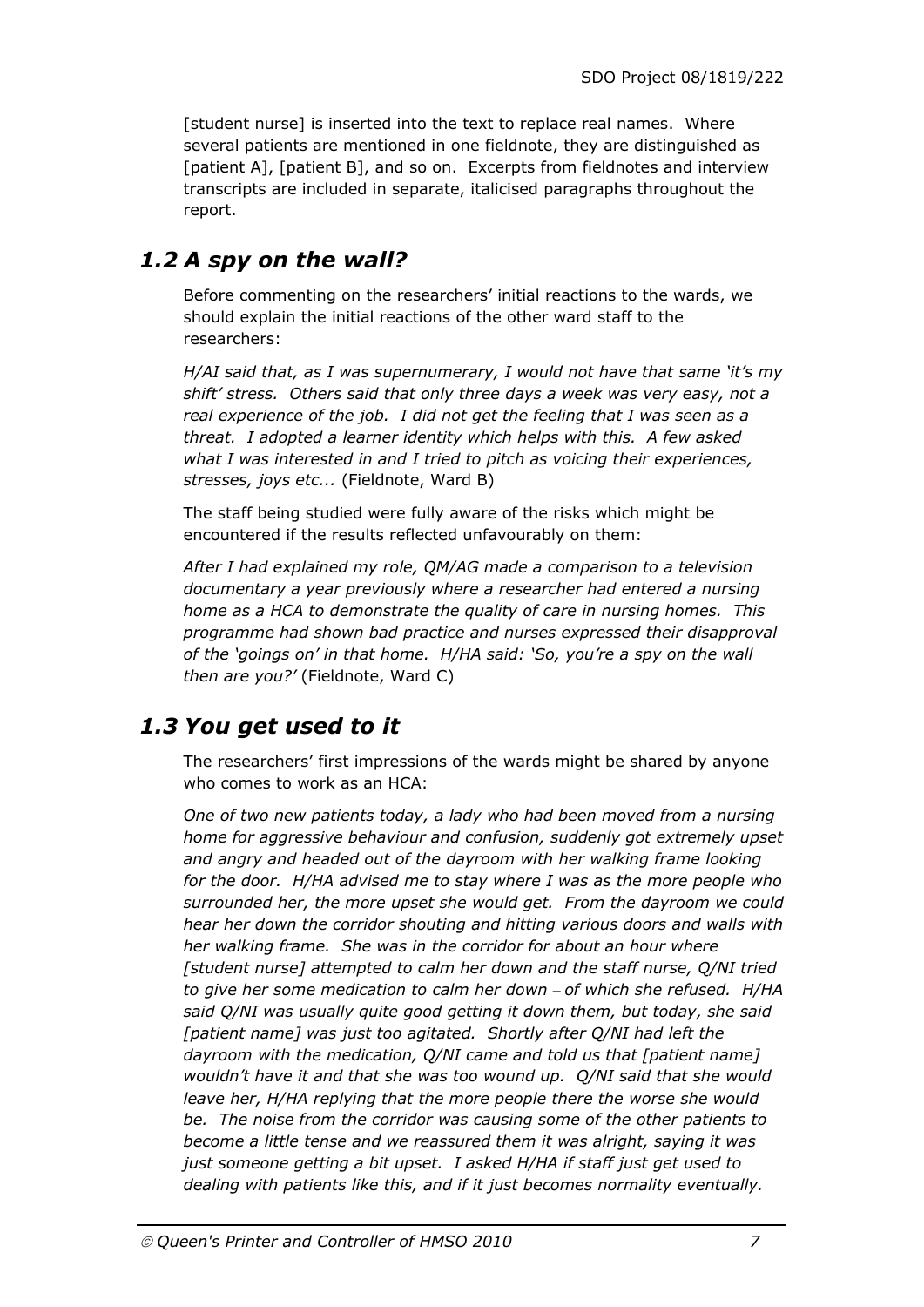*She said 'Yes, you get used to it – we've had worse than her'.* (Fieldnote, Ward C)

The researcher's observation confirms that the setting was unfamiliar and somewhat frightening. The fear may have been compounded by the impotence felt by a newcomer who was told firmly not to get involved. The fieldnote continues with an aside on the part of the researcher:

*I could not imagine there being a 'worse' case than this. I had never heard anything like it before and would be quite happy if I never heard it again. After today's shift I was again left with an awful headache which began to lift on returning home. I will certainly be packing painkillers for my next shift*. (Fieldnote, Ward C)

Such apprehension might well be shared by any patient in times of lucidity on the ward, or by visitors, as well as staff. After spending a few weeks on the ward, however, the researchers noted that many aspects which had initially surprised them came to be accepted as routine. At the outset, for example, providing intimate personal care was a challenge, as it would be for any novice carer:

*The hardest part was witnessing how painful the 'toileting' experience is for the patients. [Patient name] in particular, who smiled quite sweetly as we walked down the hall together, began to really panic as soon as we were in the bathroom and she realised that someone was removing her underthings. She gripped my hand more tightly as she began to lash out at H/WN with her other arm, shouting 'no, no, no, I don't know, I don't know, no!' and then calling out the names of various people in turn, as if to be rescued… The other HCAs are all very professional and courteous and keen to protect privacy and dignity as much as they can, but as an outsider the whole thing feels so invasive.* (Fieldnote, Ward A)

Nevertheless, the researchers found that they grew accustomed to providing personal care, and that indifference to these tasks was an essential qualification for acceptance from the other HCAs, since the HCAs referred in a disparaging way to those they considered squeamish, such as 'certain qualified nurses'. In relatively little time, the researcher quoted above ceased to feel like 'an outsider' or to comment on the 'invasive' aspect of taking an adult to the toilet.

### *1.4 Routines and satisfactions*

As all three researchers established themselves as members of the HCA team, their perspective came to incorporate not only their own personal experience but also the object of the study, the other HCAs, and they began to appraise the work in hand:

*H/WL is the one who impressed me the most today … her skills with the patients are what I came to see (as it were). I'm thinking particularly of the way she handled [patient name] in the toilet – she managed to establish the limits of acceptable behaviour ('no, don't shout at us like that, that's not okay'), calm her down, restore her dignity to the extent possible, and gently*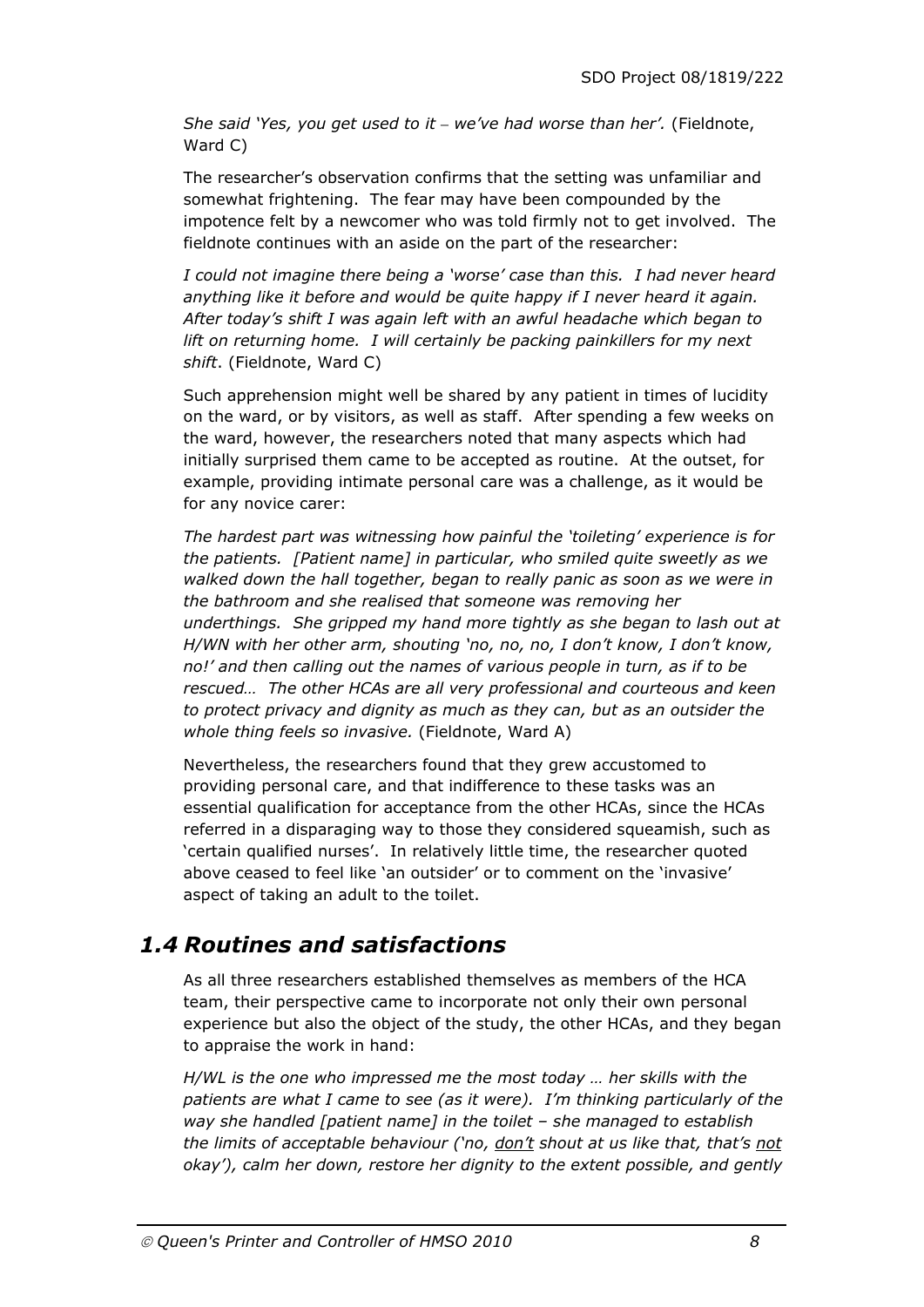*take care of business all at the same time – after about 12 hours on the job and not much of a break, as far as I could tell. She jokes when it's okay, speaks calmly when that's better, and proceeds more gently and sweetly than I would have thought possible of her when unsure (like with the new patient today).* (Fieldnote, Ward A)

Not all the researchers' observations reflect incidents of drama or conflict; they also recorded routine activities and their ongoing adaptation to the day-to-day demands of their working environment. These daily routines and the impressions they gave the observers illustrate the everyday tasks undertaken by HCAs:

*Perhaps I had some rose-tinted perspective today but my combined experiences this morning with [three patients] – almost whoever I had talked to or worked with had seemed happy. It filled me with this real sense of satisfaction and belonging. I wonder how much of it was down to the fact that we were about one staff for every two patients – plus the two students, who are both really good. All patients were obviously getting plenty of attention.* (Fieldnote, Ward B)

The time and energy which can be taken up in simply giving attention to people with dementia are illustrated in the following fieldnote:

*Spent almost this entire time tending to [patient name], who has been very restless today. I think she may have been a cleaner in the past because she occupies herself by moving furniture round, cleaning around it and wiping the floor etc. With the incident earlier there was a bit of tiptoeing around her. I initially took some food down to her room, however she was in the bathroom on her own with no trousers on. With the aid of H/AI and Q/OA, we managed to get her back into her room and trousers back on. Then Q/OA brought her medication out which was fed to her with ice cream. She seemed quite happy with this and H/DY was openly telling her that they were tablets they were feeding her. I was then left with her to try and encourage her to eat the rest of her food. This proved quite difficult because of her continued inattention to her food and restlessness to go and tend to the dirt which she could see everywhere. She got up at one point and I noticed she only had one sock on, so finding the other sock I spent the next 10 minutes or so trying to persuade her off the floor she was wiping with her hand to let me put her sock back on. The whole time she was being very smiley and pleasant, but not agreeing to sit. Eventually I got her back on the sofa with her food on her lap and her sock back on her foot. She managed a reasonable amount of food and some tea. When I came to take the plastic apron off I had a big line of sweat along the hem – they are pretty unpleasant things to wear.* (Fieldnote, Ward B)

Although some of the trials of the job were evident from the outset of the study, the researchers were attentive to the satisfactions as well. They observed demonstrations of warmth and affection between staff and patients, interludes which emerged as among the most rewarding aspects of the work: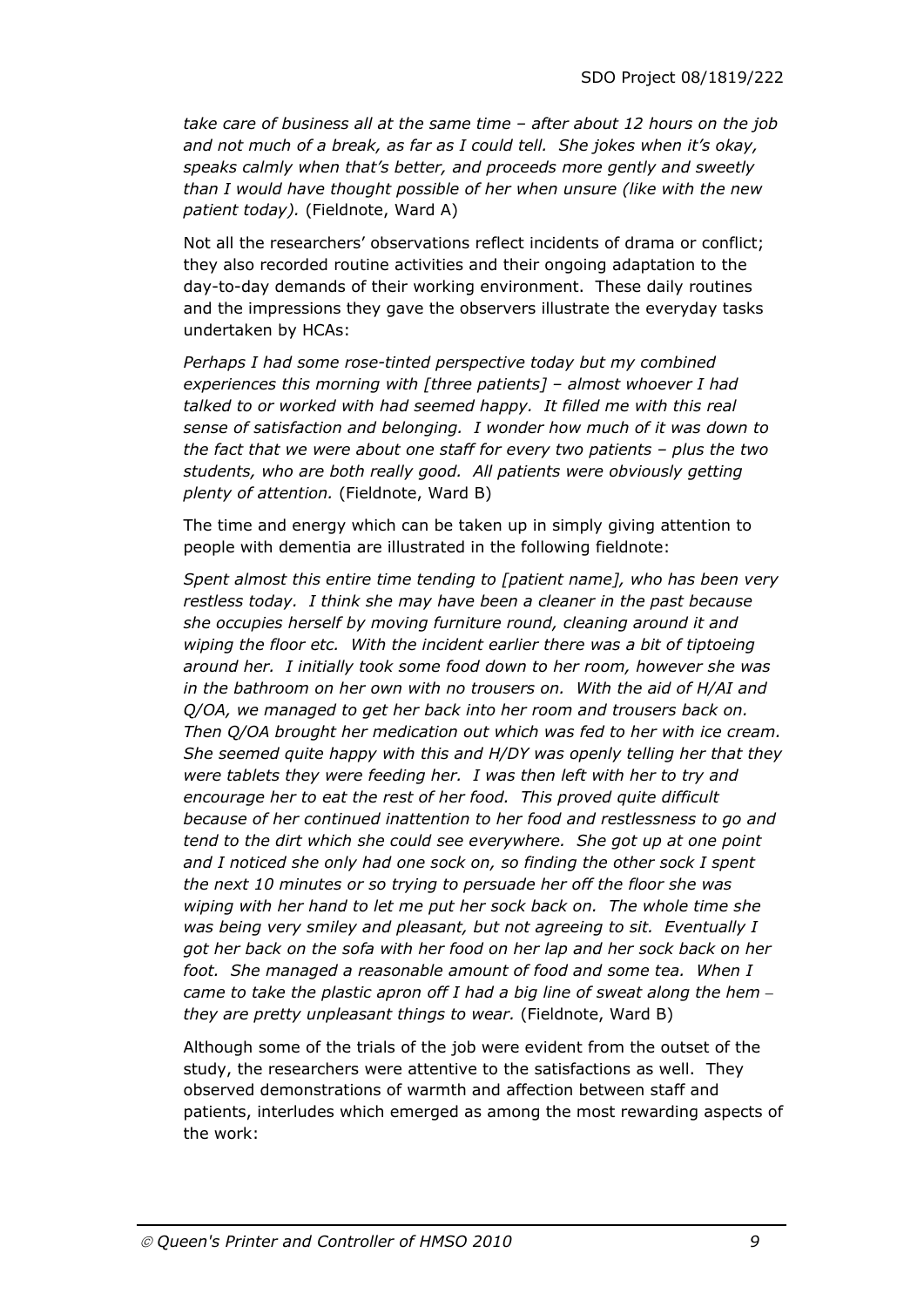*I was standing by the dividing half-wall with H/CE and H/BN when [patient name] shuffled up looking incredibly sad, which is her habitual expression. H/CE immediately turned to her and enfolded her in his arms, and stood there hugging her while he talked to us over the top of her head. 'This one is one of my favourites,' he said. 'Top ten. Maybe even top five'. Then he and H/BN reminisced about H/CE's favourite patient of all time, laughing about this old gentleman's sense of humour and about something in particular he once said.* (Fieldnote, Ward A)

*For the unproblematic sleepers, putting to bed is a really nice time. They are often clearly happy about going to bed and there is something in the nature of the activity which promotes attachment between patient and staff. I commented on this at some point and H/AI agreed, saying she enjoyed making people comfortable and having a cuddle or kiss goodnight.*  (Fieldnote, Ward B)

*E/AA was sitting at the computer in the office when [patient name] appeared at the door behind her and started massaging her shoulders. E/AA made some comment like 'ooh that's lovely' – she obviously assumed it was a staff member, and we all waited for her to look up and realise, which she did with a little yelp and a laugh – which sent the whole office into peals of laughter. 'Tell them all to shut up' said [patient name]. 'Yeah!' said E/AA, giving [patient name]'s hand a stroke as he continued to rub her shoulders.* (Fieldnote, Ward B)

Incidents of this kind highlight the humanity of the people with dementia on the wards. They illustrate the bonds between HCAs and those in their care, demonstrating the HCAs' appreciation of patients' individuality.

### *1.5 Stress and coping*

By contrast, the fieldnotes present the wards as often busy, sometimes fraught and noisy settings, in which the individuality of the patients can become obscured. Empathising with the HCAs as they reflected on their own physical and emotional reactions to such settings, the researchers identified stressful aspects of the job early on in their observations:

*There were so many moments today which felt stressful, with the result being that I feel a combination of jumpy and exhausted now. There was [patient A], wandering into other patients' personal space, trying to remove their chairs or slippers or feet – and then becoming agitated – and me panicking that at any moment one would lash out at the other. There was [patient B] who kept crying and moaning, and [patient C] who peed all over himself, the chair and the floor while at the dinner table … and [patient D] who scares me silly, I think because she seems too cognisant … but unpredictable and volatile. There was [patient E] who's too young … just does not understand what he's doing here. And then the ones who are so sweet and lovely – like [patient F] – that I almost can't bear it, it breaks my heart to walk away from them. And the feisty ones like [patient G and patient H], who are better at making jokes than I'll ever be. How do the staff switch this all off?* (Fieldnote, Ward A)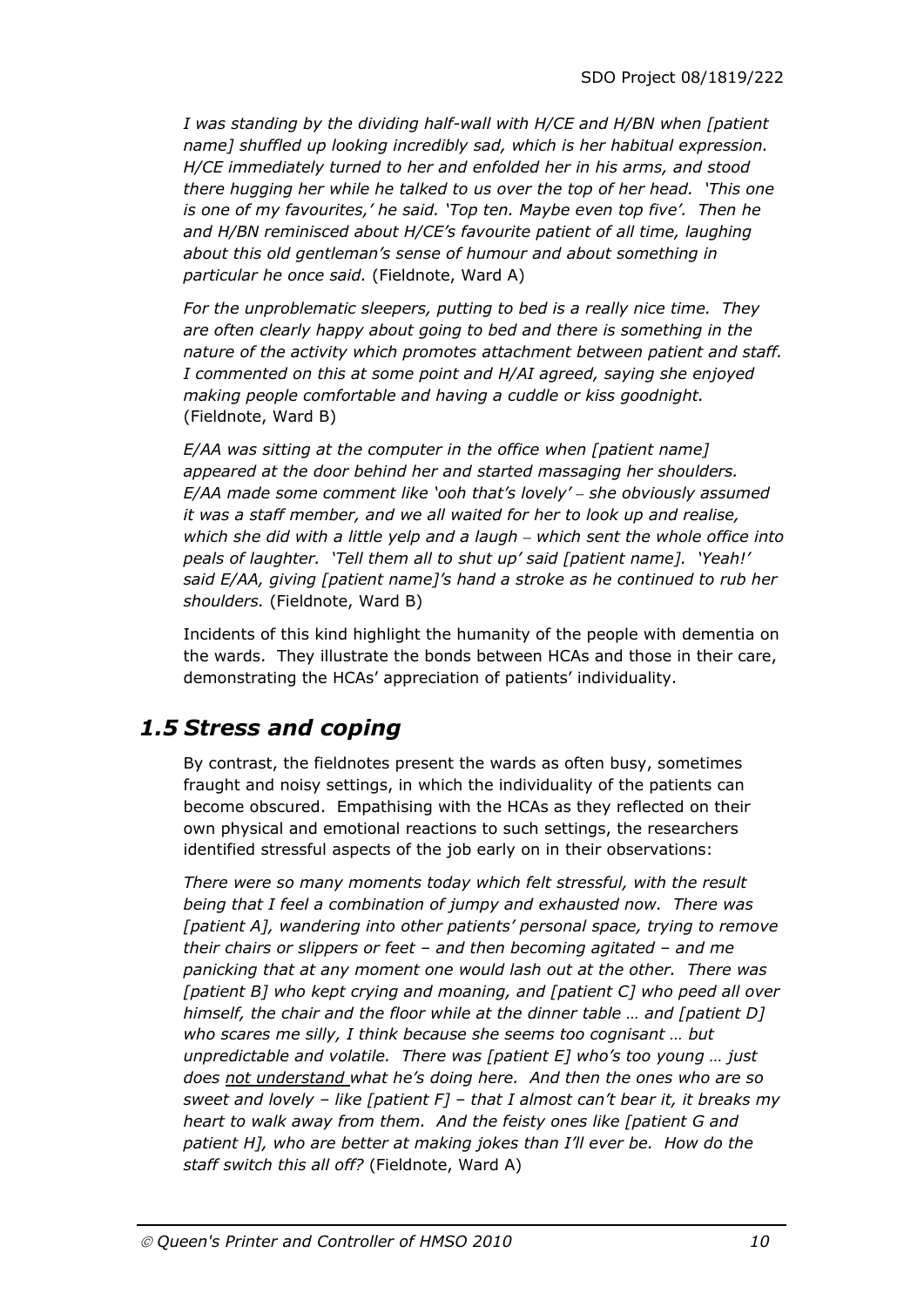The approach taken in this study enabled us to answer this question fairly comprehensively, both from the researchers' own experience and from the observations and interviews they conducted. Later in this report, we look in some detail at how HCAs manage the stressful aspects of the work. The sources of stress are many, including emotional demands made by patients and risks of violence, as well as the constant exertion of physical caring:

*Several minutes later, H/AM and I were coming out of the toilet with another patient when H/HN came down the hall toward us, pushing [patient name] in her wheelchair and saying with an edge in her voice 'don't ask me to do things I can't do, [patient name]'. Then H/HN looked up, caught our eye, and mimed dropping a hatchet on the top of [patient name]'s head. 'Wanting me to put her out of her misery, shoot her in the head…' she said as she pushed the wheelchair past us.* (Fieldnote, Ward A)

*During handover I noticed the nervous looks on the students' faces and one or two looked positively terrified – especially when Q/AG spoke of a new patient who had become increasingly aggressive at home and had threatened to kill her neighbours and their families. One of the students' eyes widened and all three of the glanced at each other, staring back to the floor shortly after. In contrast, the nurses and HCAs present did not react to this with the terrified looks but with raised eye brows and smiles as they listened to Q/AG, who had soon moved onto the next patient.* (Fieldnote, Ward C)

As the setting became more familiar, it also became less frightening. For the researchers, the process of familiarisation involved getting to know the patients and their personalities, and becoming useful through assisting in the ward routine:

*Lunch served from hatch in corner of main room. I fed [patient A], who was chosen for me because very easy to feed. First hands-on thing I did, felt very good. Afternoon continued to stay mostly in main room with [patients B, C, D, E, F and G] – who has fantastic sarcastic sense of humour. [Patient E] also quite good communicator. [Patient G] kept trying to grab my tea – became bit of a game. Later [patient G] had a clash with [patient H] when he tried to eat the playing cards. [Patient D] was taken into a separate room for fear of spitting near [patient G]. [Patient D] hasn't spoken to yet, had a stomach-ache this morning and was asleep most of afternoon, sounds like he still has quite good speech. [Patient E] seems to like to move around a lot – she managed to get into the CPS office this morning and set off an emergency alarm – regular prank apparently.*  (Fieldnote, Ward B)

This excerpt shows how behaviour which would be unacceptable in other social settings came to be regarded by the researcher as unsurprising. Such behaviour was reframed as a 'game' or 'prank', one mechanism which appeared to aid staff desensitisation and minimise the patients' responsibility for actions which are sometimes classed together as 'challenging behaviour'.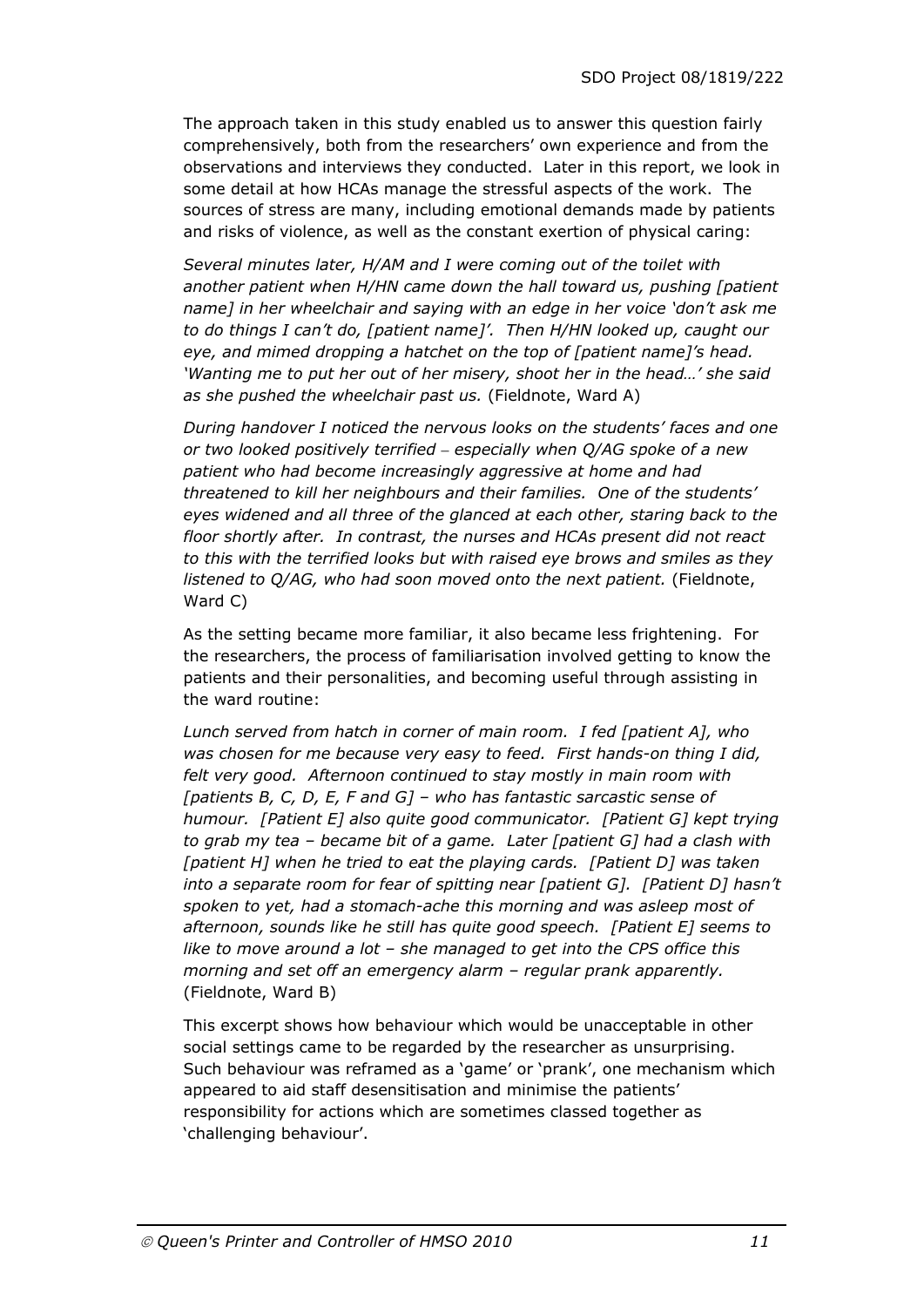### *1.6 Learning from colleagues*

Since the researchers were inexperienced in the work, they learned a lot about the job directly from the experienced HCAs. Some colleagues proved less forthcoming than others, which may be due to reservations about the purpose of the research. The researchers acquired different types of knowledge about being HCAs from their colleagues on the ward. First, there was practical information, imparted by instruction and by example:

*She told me Q/LO often had problems getting them to take their medications, or getting them to have a drink if they were refusing or were dehydrated. H/HA said that if you sit calmly with patients and try again after five minutes they'll often agree. She said it's about building up trust and not springing it on them, expecting them to know what it is you're offering and recognise the activity straight away.* (Fieldnote, Ward C)

It is interesting that the 'correct' approach to giving medication was described by an HCA, by comparison with the qualified nurse's difficulty in doing so. This illustrates the implicit positioning of HCAs against other professionals, which was also made explicit by some colleagues, who presented the HCA role as inherently undesirable:

*H/HA told me that we are the 'dog's bodies'; we do most things the nurses do, but all the extra dog's body tasks that no one wants to do.* (Fieldnote, Ward C)

Staff also shared with the newcomers the group norms for the workplace. These included, for example, the ritual of making tea for each other, which caused the researchers some embarrassment in the early days when their inadequacies in this regard were a source of teasing. In its own right, however, teasing demonstrated a measure of acceptance and integration into the team.

### *1.7 Response to aggression*

A strong lead was given by experienced HCAs with respect to the 'normal' response to verbal abuse or physical aggression from patients who are cognitively impaired. Minor infringements of social etiquette were generally a source of amusement:

*[Patient name] was given her tablets and told Q/OA in her broad Nottingham accent to 'shove 'em up yer arse', which prompted laughter from all the staff.* (Fieldnote, Ward B)

From the researchers' notes, pinching, hitting, spitting and kicking were common. This aspect of the setting surprised all the non-clinical members of the research team.

*Quite quickly, [patient name] became upset again – lurching to her feet and grabbing hold of my wrist, she dug her fingernails in while roaring up at me. Although I managed to prise open her grasp and settle her back in the chair, the same thing happened again quite quickly. When H/AN returned, thankfully, I was able to examine the damage – finding that she'd dug long*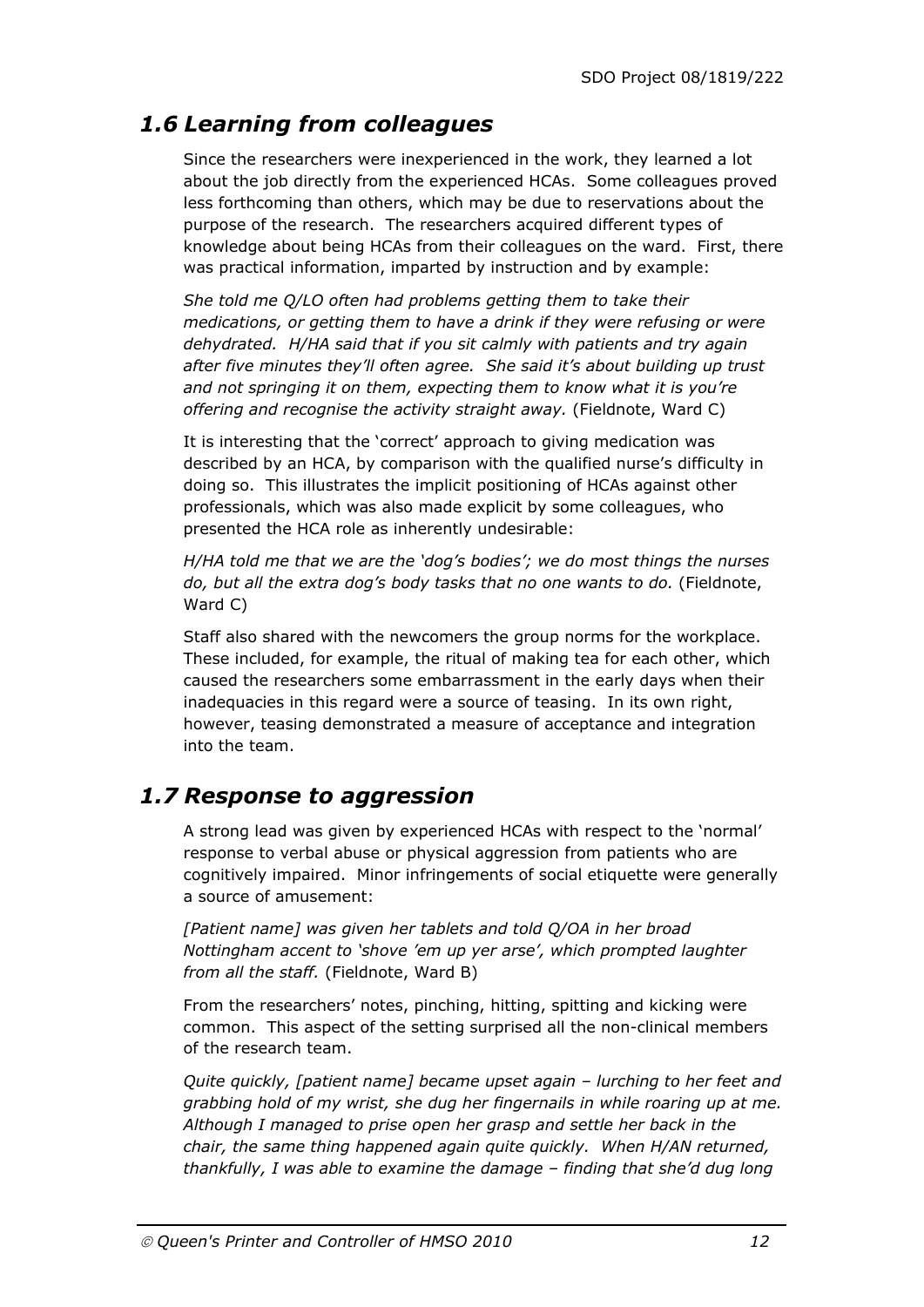*scratches into the skin on my right wrist and forearm, breaking the skin in about five places. … H/AN made the only comment about the scratches when she said to H/SN, 'she's a real HCA now!'* (Fieldnote, Ward A)

There was a clear message that physical pain and possible scars are an intrinsic part of the job, that an HCA must expect these and should not make a fuss. Even when more grievous injuries led to significant physical and psychological damage, the team appeared to deal with the consequences without recourse to outside help:

*The worst part of the job, they said, was the physical risks involved. H/BC talked about the two times that she has been injured quite badly by a patient, both several years ago – and how difficult it was 'to walk back through the door of the ward', to face the patients again. When I asked how staff cope with that, H/PN said they worked together to watch out for and protect each other. 'She'll say, "I'll go and get so-and-so up", and one of us will step in to say "no, you're all right, I'll do them" – you know, to protect her, so that she doesn't have to work with that patient again'.* (Fieldnote, Ward A)

Despite the HCAs' stoical approach, the physical and emotional implications of the work are key features of the research environment which require highlighting in our analyses. HCAs are exposed daily to the risk of verbal and physical aggression from the people for whom they care.

### *1.8 Conclusion: setting the scene*

It is important not to lose these first impressions from the researchers who produced the data for this study. They are presented here as a starting point for reading the sections which follow, representing what any new member of staff, patient or visitor to the ward might well experience. These first impressions set the scene for our analysis by portraying the research context as it appears to a fresh eye, before its features become so familiar that they are no longer recognised or noted; in other words, before the onlooker or reader becomes desensitised to the particularly painful and distressing features of the study context.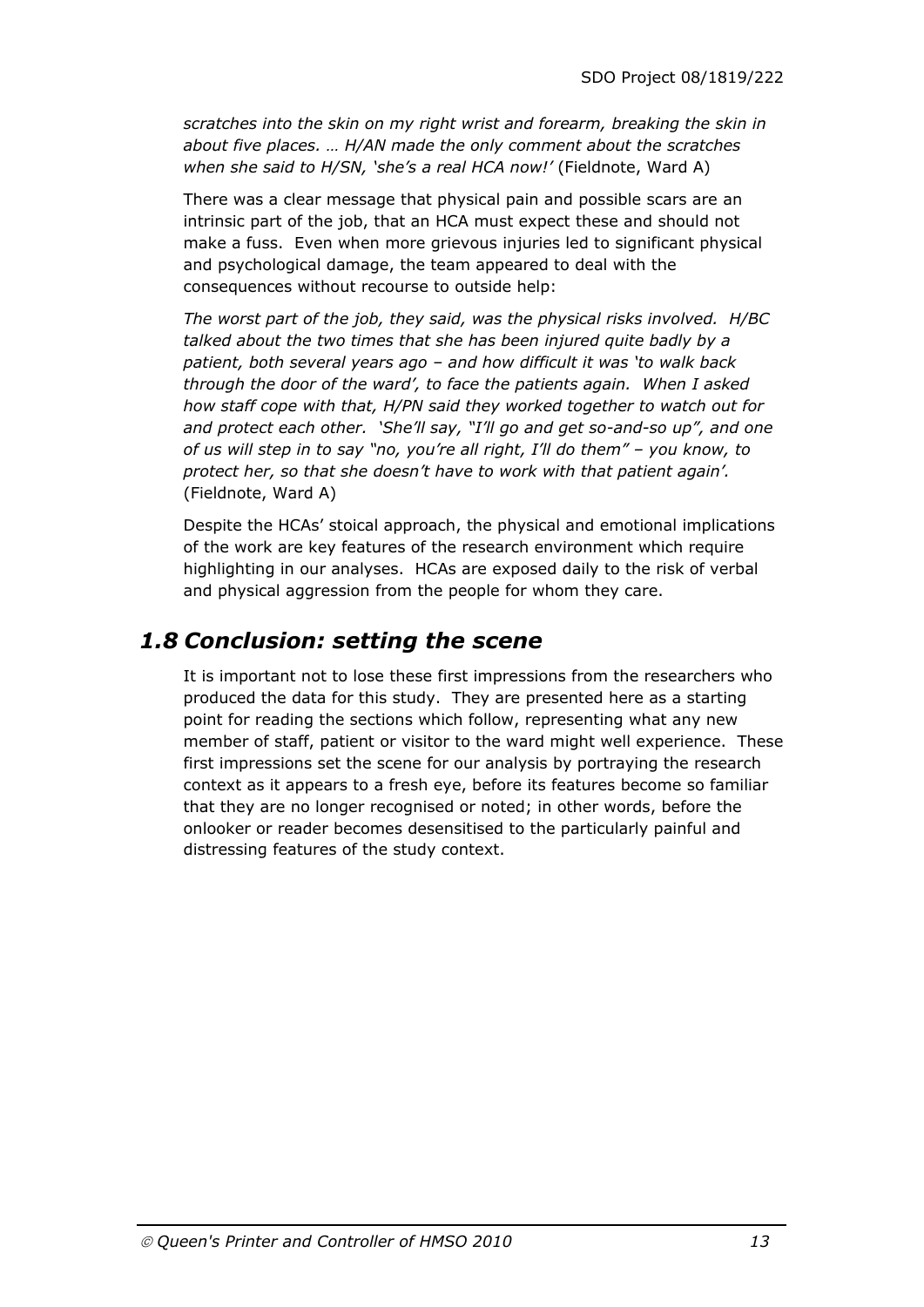## 2 Why look at inpatient dementia care?

As people live longer, the number of people affected by dementia grows and their physical health also declines. As a result, there is an increasing need for specialist dementia care in hospital settings. In Britain, one in four adults aged 70 to 74 living in private households shows some cognitive impairment (1), and the proportion increases with age. An estimated 700,000 people are now living with dementia and this number is expected to double to 1.4 million within the next 30 years as the population ages (2). While the private sector plays a major role in providing continuing care for people with dementia in advanced stages of the illness, National Health Service (NHS) inpatient dementia wards are the last resort of patients with high levels of behavioural disturbance and psychological distress.

The National Service Framework for Older People (NSFOP) stated that hospital-based services provided by specialist mental health services should include acute admission and rehabilitation beds, and that there may be separate facilities for patients with dementia and those with other mental health problems (3). While the care of people with dementia is meant to take place mainly in community settings and the intention is that people should remain at home as far as possible, entering long-term care as a last resort, sometimes hospital care is used to assess and treat co-morbid mental health problems such as depression or anxiety, or to ameliorate behaviours which are difficult to manage in domestic settings such as sexual disinhibition or acts which appear aggressive.

In addition to the relatively small numbers of patients admitted *because* of their cognitive impairment and associated symptoms, a significant number of older people receiving care in acute hospital settings are likely to also have dementia. A survey in Lincolnshire estimated that 12 percent of hospital inpatients have dementia (4). An increasing number of health professionals therefore find themselves caring for people with dementia and other mental health problems in hospital settings.

People with dementia present particular challenges to the nursing ideal of personalised care. This ideal requires health care staff to understand a person's subjective state and respond appropriately (5). However, a person with dementia may not be able to communicate clearly or to give an account of his or her history and preferences, and emotional responses may be unpredictable.

It is difficult for health care workers to treat patients with dementia, isolated from their normal environments and social circles, as individuals. Given the pressures of time and risk management, dementia wards may be kept locked and patient choice may be limited. Attention to basic physical needs may distract from the emotional dimension of caring, and impersonal routines may dominate the care process. This tendency has been attributed to a managerial approach to caring which emphasises the physical over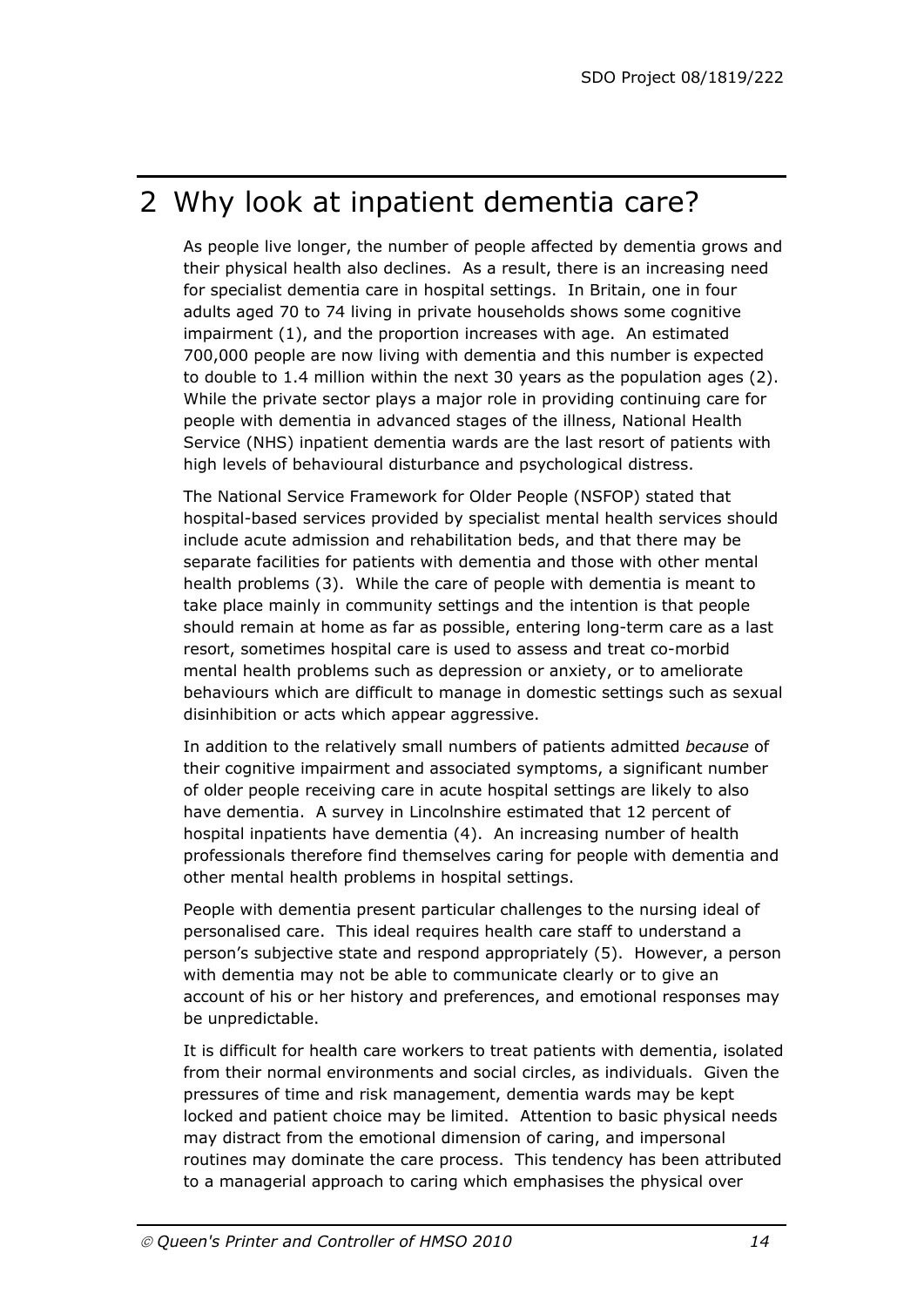emotional aspects of care. For instance, Kontos *et al* (6) argue that '[t]he rationale of economic efficiency creates a system wherein the measure of care lies with the physical task rather than the quality of human interaction, militating against the individualising of care and the development of relationships between care provider and recipient that is central to a person-centred approach to dementia care'. Such circumstances are known to generate the deleterious manifestations of institutionalisation, whereby routines become regimented and systems override personal choice – with ill effects on staff and patients alike.

An example of the consequences that can follow is illustrated by the Commission for Health Improvement enquiry into Rowan Ward, which found that problems arose from low staffing levels, lack of training and lack of nursing leadership, together with isolation and lack of clinical governance. The subsequent review of older people's mental health services again highlighted the importance of recruitment and retention of skilled and motivated permanent staff (7).

In February 2009, the UK Department of Health released *Living Well With Dementia*, a comprehensive national strategy for improving local provision of 'good-quality care for all with dementia from diagnosis to the end of life, in the community, in hospitals, and in care homes' (2). With this landmark document, England joined five other countries (Norway, France, Scotland, Australia, and South Korea) in making dementia a national policy priority. Funded for  $£150$  million over the first two years, the strategy is designed to cross the boundaries between health, social care, and the third sector, and to unite service providers, people with dementia, and their carers in pursuing three broad goals: raising awareness and understanding; promoting early diagnosis and support; and improving conditions for those living with dementia.

Objective 13 of the *National Dementia Strategy* relates directly to the current study in specifying that the staff involved in caring for people with dementia must be equipped, through basic training as well as continuing professional and vocational development, with the 'right attributes and skills' to provide the best quality of care in the roles and settings where they work (2). The strategy explicitly links patient outcomes to investment in staff, staff morale and motivation, and team longevity and effectiveness.

### *2.1 Relevant research*

While nurse-patient interaction has been studied extensively using qualitative methods (8, 9) and nursing has been studied in general (10), little attention has been paid to the particular psychological and social aspects of working in inpatient Mental Health Services for Older People (MHSOP). However, intensive care nursing – which is an analogous environment in some ways – *has* come under scrutiny. Chapman (8) found that social support was important in alleviating stress among intensive care nurses, and Badger (10) identified a range of coping strategies applied by nurses in a medical intensive care unit. Coping techniques which were deemed to be 'adaptive' included: cheerful denial, business-like manners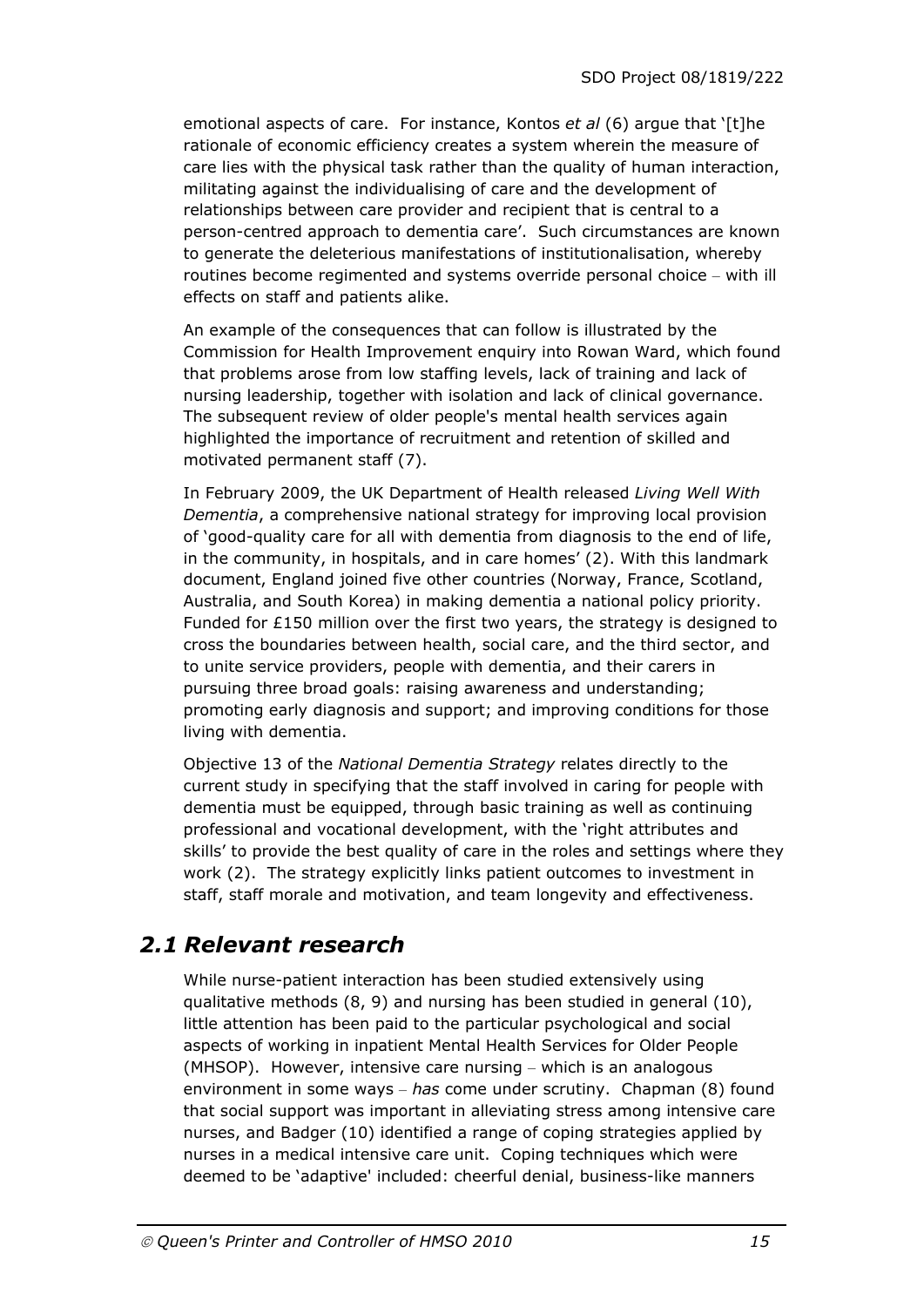(isolation), passive withdrawal, humour, and (occasional) anger. Use of faith, existential beliefs and mutual support were advocated in interviews but more difficult to observe. 'Maladaptive' techniques included: avoiding the patient, emotional withdrawal, fostering overdependence, acting out (calling in sick, coming in late), focusing on technical aspects, denying all feelings, and over-treating the patient. We expected a similar array of coping techniques to be found in MHSOP.

In contrast to previous research, the focus of our study was Health Care Assistants (HCAs) who provide most of the hands-on care in MHSOP. This is equivalent to the role of nurse's aides in the United States. We were unaware of any previous research which looked at HCAs' experiences and, moreover, our enquiry was broader than previous audits of coping techniques. In her analysis of 'caring', James (11) stresses that it is the 'minutiae of daily living', such as eating, sleeping, and personal hygiene, which largely determine quality of life for care recipients. As the primary providers of direct nonmedical care on the wards, HCAs can therefore be seen as the main arbiters of their patients' quality of life.

### *2.2 Background to the present study*

The aim of the present study was to understand the experiences of staff working directly with older people with dementia. We focused particularly on HCAs for three reasons: they are a staff group about whom little research has been done; their hands-on role in providing routine personal care is clearly crucial to the quality of the patient experience; and they are regarded by an informed public as an important element in the organisation of care. In workshops conducted by Sheldon (12) as part of a scoping study to investigate the relationships between staff morale, workforce issues and the organisation and delivery of health care, people 'placed most emphasis on the use and training of HCAs and other support staff (including both housekeepers and ward clerks)'.

We therefore set out to lay some conceptual foundations on which to build a body of empirical knowledge in this under-researched field. A guiding question was what motivates staff working in this area, rather than other health care settings which might appear to offer more satisfying patientcarer relationships. We began with an understanding that providing inpatient mental health services for older people is in many ways problematic, particularly in relation to people with dementia. Quite apart from the difficulty of establishing the relationships which are a necessary condition of person-centred care (see Sections 6.4 and 6.5 on personcentred and relationship-centred care), the job contains a number of inherent contradictions. For instance, in MHSOP cures are generally not expected yet end-of-life care is seldom mentioned in the literature. The ethos of care in most hospital settings is rehabilitative, yet staff on inpatient dementia wards are generally aware that their patients are unlikely to return home. In contrast to most health settings, there are high levels of behavioural problems on dementia care wards, including violence and aggression, and patients are rarely in a position to express gratitude or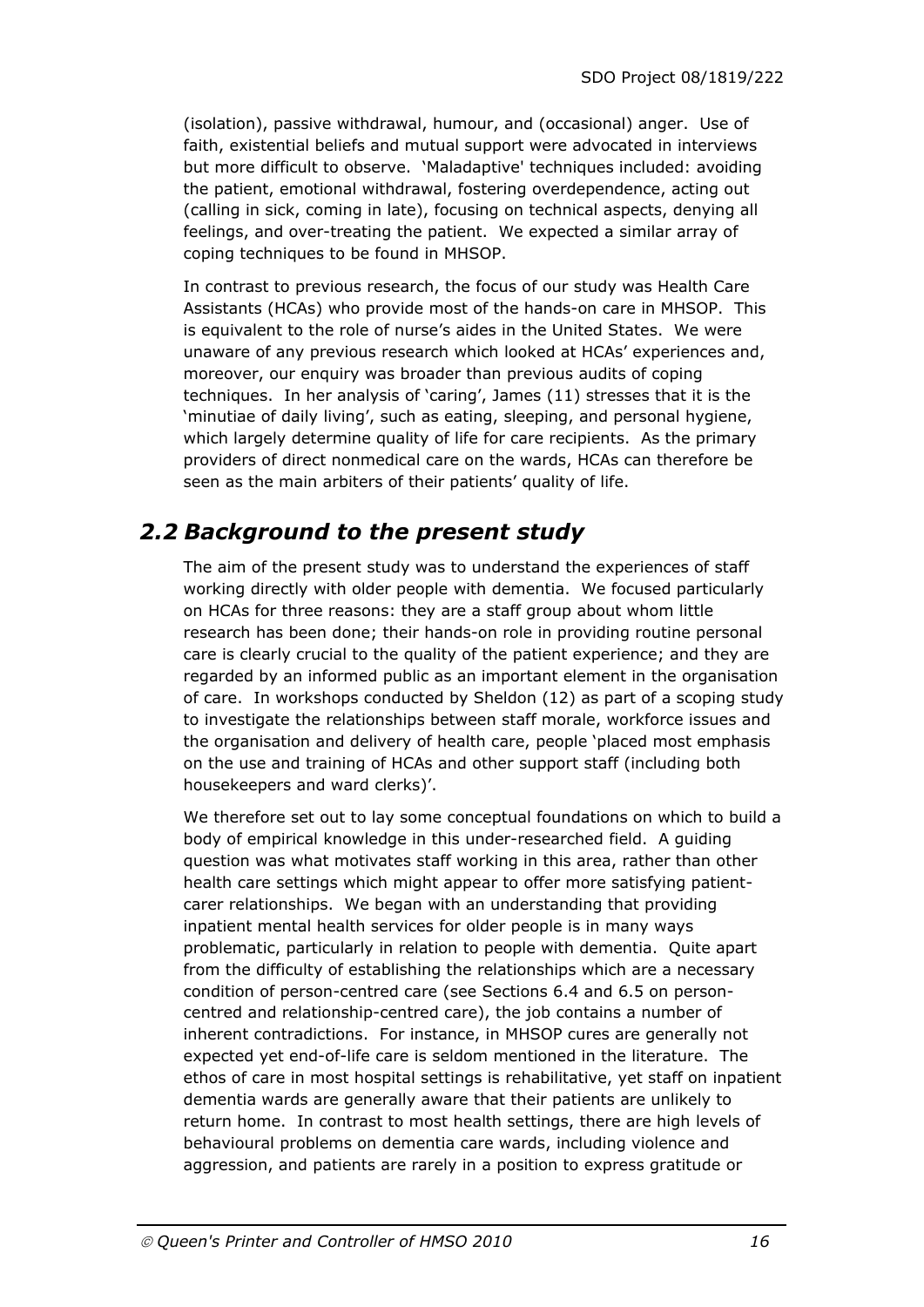appreciation for the efforts of staff. Consequently, the physical demands of the job as well as its emotional impact are high, while the system within which the ward is functioning seems geared up for different outcomes in some respects.

### *2.3 Research design*

The use of participant observation and grounded theory in health care settings is not unusual (13-15). In these recent examples, data from observations are typically triangulated with other sources of information, including health care records and interviews, to achieve a full understanding of a given setting or process. The present study follows this tradition. It is unusual, however, in that three settings were observed at the same time, and the data were jointly analysed by the research team.

The data were gathered by three qualified researchers, each working in a different ward for older people with dementia in the same Trust. The three sites varied in several respects. One ward was located in a large teaching hospital in an urban setting (25 beds, reduced to 20 after the end of the project period). The second was a purpose-built ward at another site in the same city (13 beds). The third was in a community hospital in a small, former mining town (13 beds). This diversity and the consensus achieved through a team approach to data analysis contribute to the generalisability of our findings to other settings.

Access to the research settings was facilitated by the participation of the local MHSOP managers who participated in drawing up the study proposal. With authorisation from senior staff, the principal investigator (PI) prepared the wards for the arrival of the researchers by visiting each ward several times, timing these visits to enable most staff to have an opportunity to hear about the study, ask questions, and receive written details.

The research team was recruited jointly by the PI and the three ward managers, to ensure that the successful applicants were suitable for employment as HCAs as well as being well-equipped academically for the role of ethnographer. During their first few weeks on the wards, the researchers completed a four-day NHS Trust induction which provided information on basic life support, back care, food and hygiene, fire safety and safeguarding vulnerable adults. They also took part in a two-day course on managing violence and aggression (MVA) which covered the theory and practice of de-escalation and safe breakaway. Working approximately half-time, the researchers were then included on the rota as supernumerary staff, covering all shifts (as described in Section 3.2: *Job terms and conditions*).

#### Project advisory group

The Project Advisory Group for this study was made up of clinicians in old age psychiatry, managers from the Trust concerned, a workforce development representative, academics with experience of qualitative, applied healthcare research and two senior nurses with extensive experience of dementia care. Chaired by a former clinical director of the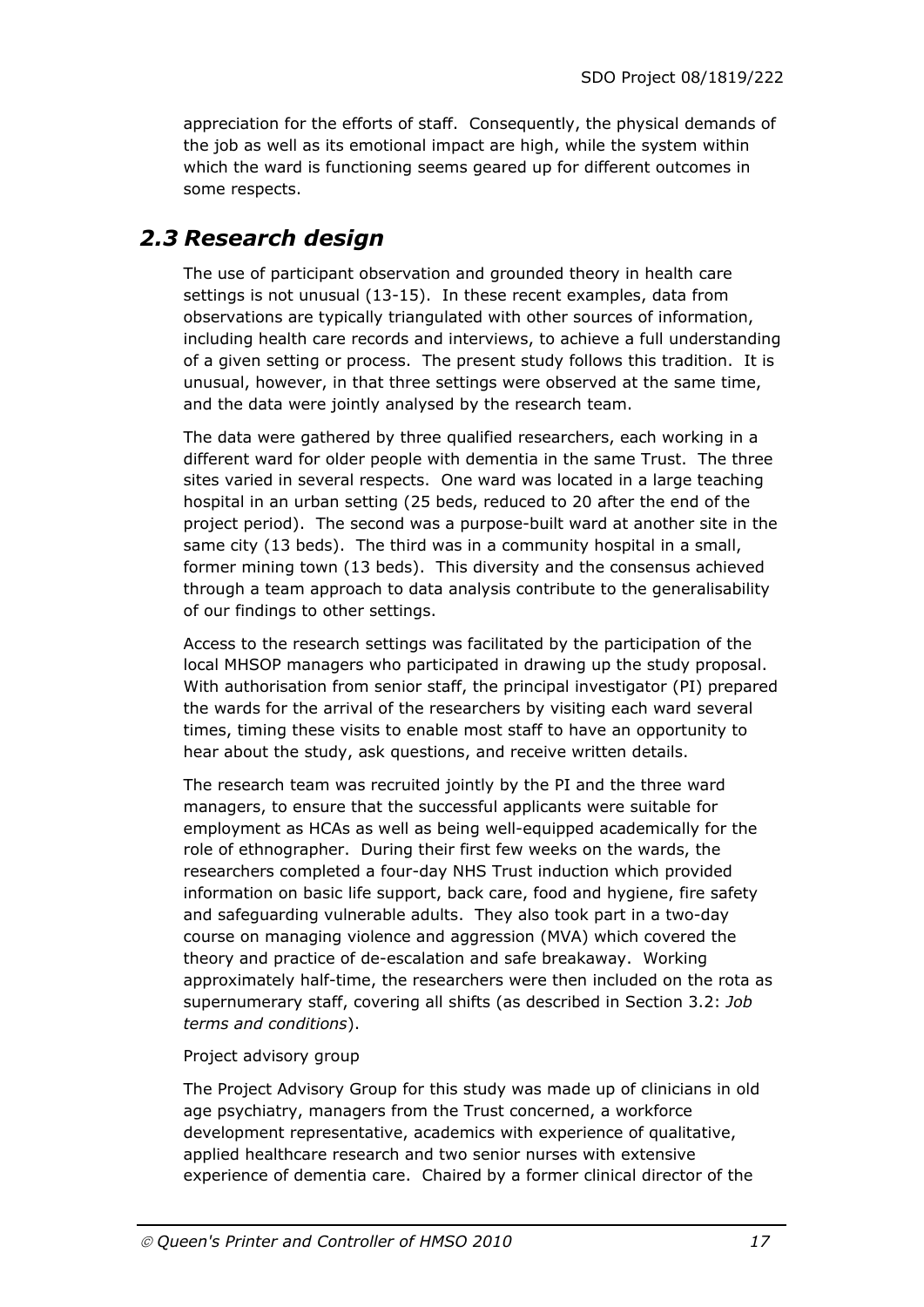Trust in which the research took place, this group met five times in the course of the study to receive an account of progress and to offer advice on matters arising. Members of the group also participated in the recruitment of the researchers, their induction to the health service, training in qualitative methods, periodic mentoring of each researcher and consultations on the data analysis. Academic members advised on the peer-reviewed publications arising from the study.

### *2.4 Data collection and analysis*

Working part-time as HCAs, the researchers participated in the life of the wards for three months while recording their observations in extensive fieldnotes. The team spent the next three months analysing this data, then each researcher returned to his or her ward for a further month to validate the findings. Following this, the researchers interviewed staff individually and in focus groups over a two-month period.

The fieldnotes and interview scripts were transcribed and coded in NVivo 8 for analysis. To indicate the volume of work this entailed, the researchers' fieldnotes amounted to 800 pages, 313,000 words altogether. The 30 interviews and five focus-group transcripts amounted to a further 242,000 words, for a total of 555,000 words.

We commissioned Dementia Care Mapping data from each study site to give us an independent assessment of life on the wards. The mapping was done by trained and experienced mappers and analysed by a member of the Project Advisory Group. This was a contribution in kind to the study from the host Trust. The mapping informed our analysis but the results are not presented here to protect the wards' anonymity.

Two focus groups with informal carers for people with dementia were facilitated by the local Alzheimer's Society, to contribute a carers' perspective to our analysis of the preliminary findings. Many of the carers had experience of bringing the person for whom they cared to similar wards. These focus groups offered a different perspective on our data, generating issues which would not otherwise have come up and helping shape the questions posed in the subsequent staff interviews and focus groups. While interpretation of data from these focus groups is complicated by the fact that often the wards to which the participants referred were not those which we were observing, nevertheless the focus groups raised our awareness family carers' interaction with people – many of them HCAs, who are paid to care for a person with dementia. Carers shared positive and negative experiences of care staff in day centres, nursing homes and hospital wards, and discussed in depth the importance of training, with specific recommendations for the content of dementia training.

We deviated from our original research design in two respects. We only had enough participants for one focus group per ward, not three as anticipated, and the carers' questionnaire which we intended to analyse as routinelycollected data was not in use on all the wards. Since carers were not the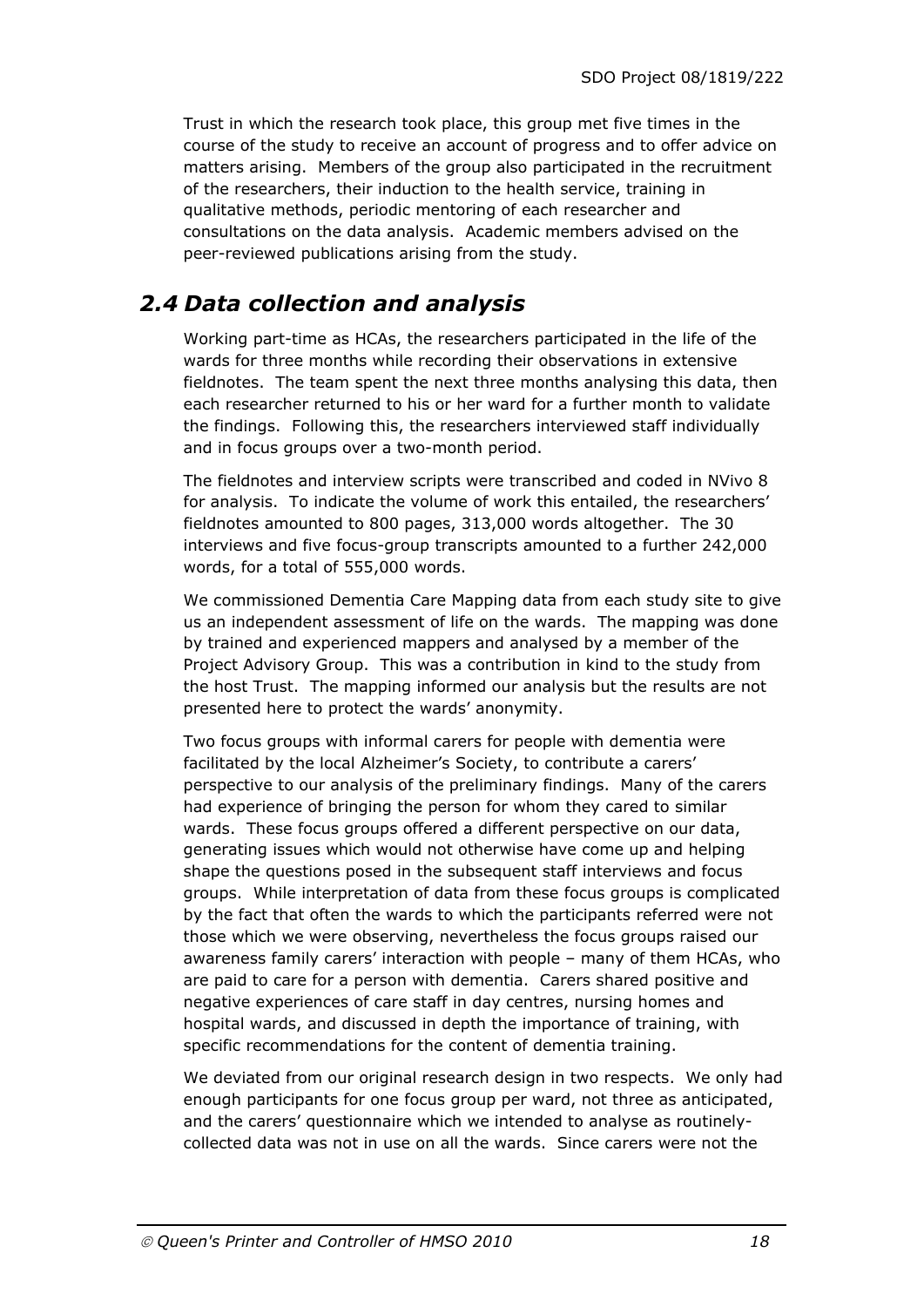object of our observations, this was not a grave loss. The distribution of interviews and focus groups is shown in Table 1.

| <b>Ward A</b>          |    | B              |  |
|------------------------|----|----------------|--|
| <b>HCA</b> interviews  | 8  |                |  |
| QN interviews          | 6. | $\overline{2}$ |  |
| Other staff interviews | 2  | $\mathcal{P}$  |  |
| Focus group            |    |                |  |

#### **Table 1. Interview and focus-group data**

The data analysis was led by the researchers, and there were several points in the process when the people whom we were observing had opportunities to validate observations or challenge inferences drawn. In the period between the two data-collection phases, *a priori* themes were identified by the researchers using a grounded theory approach. Sub-themes and related topics were linked to these major themes in a tree-diagram or 'memo' format. The memos constructed in this way are listed in the Table 2 below.

The most substantial memos were discussed with the PI, who had read the fieldnotes, and selected memos were shared with the Project Advisory Group. These discussions were used to identify key issues in relation to the study questions.

The key themes and questions arising from our preliminary discussions formed the basis of the semi-structured interview schedule and focus-group guides for the second phase of data collection. Through these interviews and focus groups, the participants (nurses, HCAs and a couple of activities organisers) were exposed to the issues which the research team had generated. They were invited to respond to our first impressions both in the individual interviews and as a group. This process of feedback, validation and reflection helped the research team to test out our initial inferences, and to explore exceptional cases or apparent contradictions. Most importantly, it gave a voice to our research participants: we learned about their motivations, experiences, attitudes and aspirations.

The interview process was unusual in that the interviewer was known to the interviewee, but had changed roles from colleague to researcher. Despite the fact that the researchers no longer wore the HCA uniform when conducting interviews, we found that the trust established on the basis of shared experience over the preceding months of working together contributed to the quality of the interview and staff focus-group data. In this regard, the second phase of data collection was explicitly participatory, through the mutual exchange of knowledge.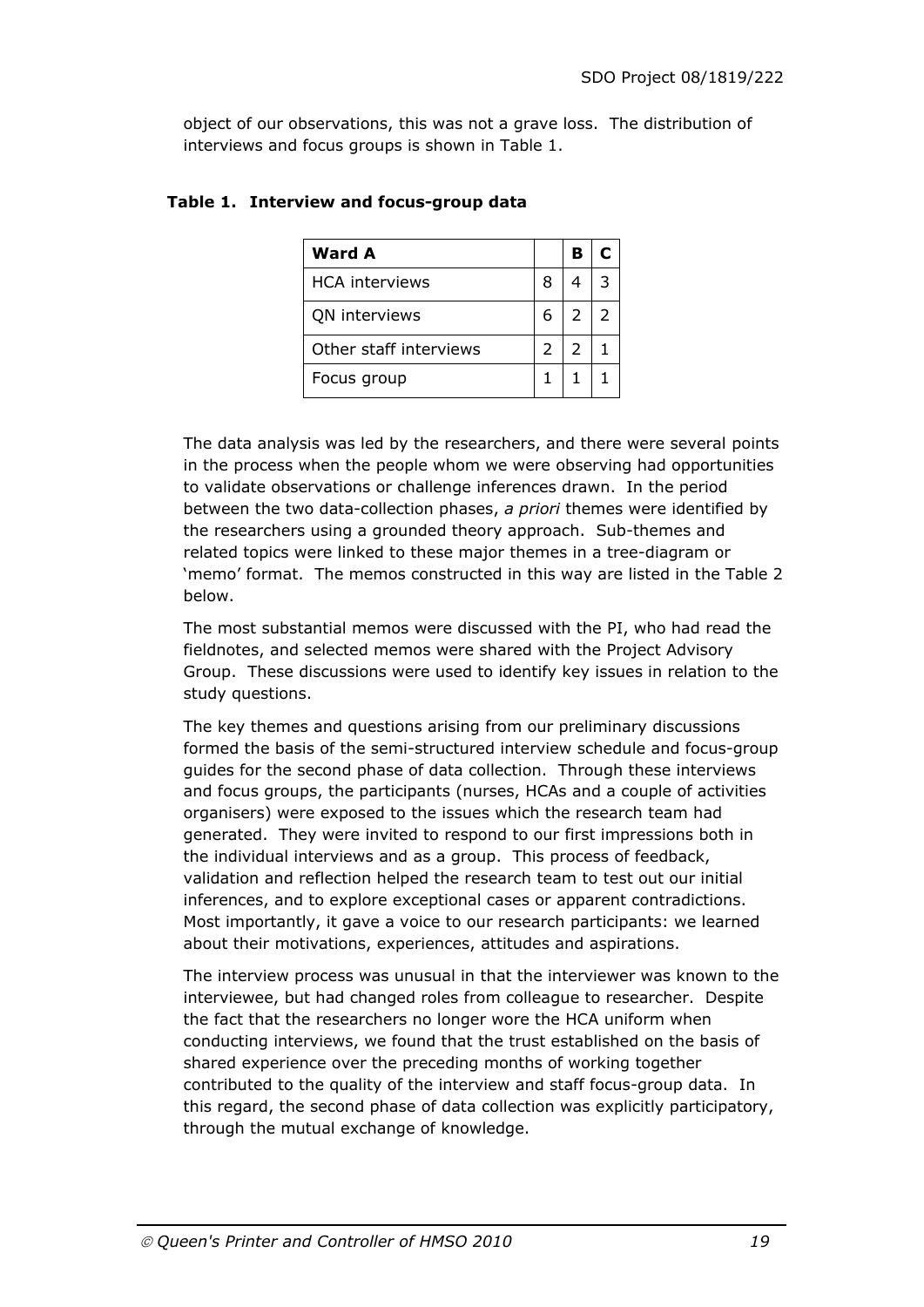#### **Table 2. Memo topics**

| ٠              | Acceptance                          |
|----------------|-------------------------------------|
| п              | Attachment                          |
| ٠              | Challenging behaviour               |
| ٠              | Cigarettes and alcohol              |
| $\blacksquare$ | Communication with patients         |
| ٠              | Detachment                          |
| ٠              | Family/friends of patients          |
| ٠              | Identity management: Us versus them |
| $\blacksquare$ | Individual in role                  |
| ٠              | Job-life interface                  |
| Ξ              | Methods and approaches              |
| ٠              | Patient management                  |
| ×,             | Person-centred care                 |
| ٠              | Relationship to 'management'        |
| п              | Resources                           |
| ×,             | Rota                                |
| ٠              | Routine                             |
| ٠              | Shift characterisation              |
| $\blacksquare$ | <b>Skills</b>                       |
| п              | Staff relationships                 |
| ٠              | Suitability of patients             |
| п              | The team                            |
|                |                                     |

To the extent that the interviews facilitated joint reflection, the approach to data collection and analysis may be described as 'critical ethnography', which emphasises reflection on the part of researchers as well as on the part of those being researched (16, 17). In critical ethnography, the group or individuals being studied are often marginalised and the approach seeks to explore how they perceive their disempowerment; whether they are actually aware of it; and how they respond to such positioning (18). Aspects of the present study which are characteristic of critical ethnography include the researchers' reflections on their roles and the impact they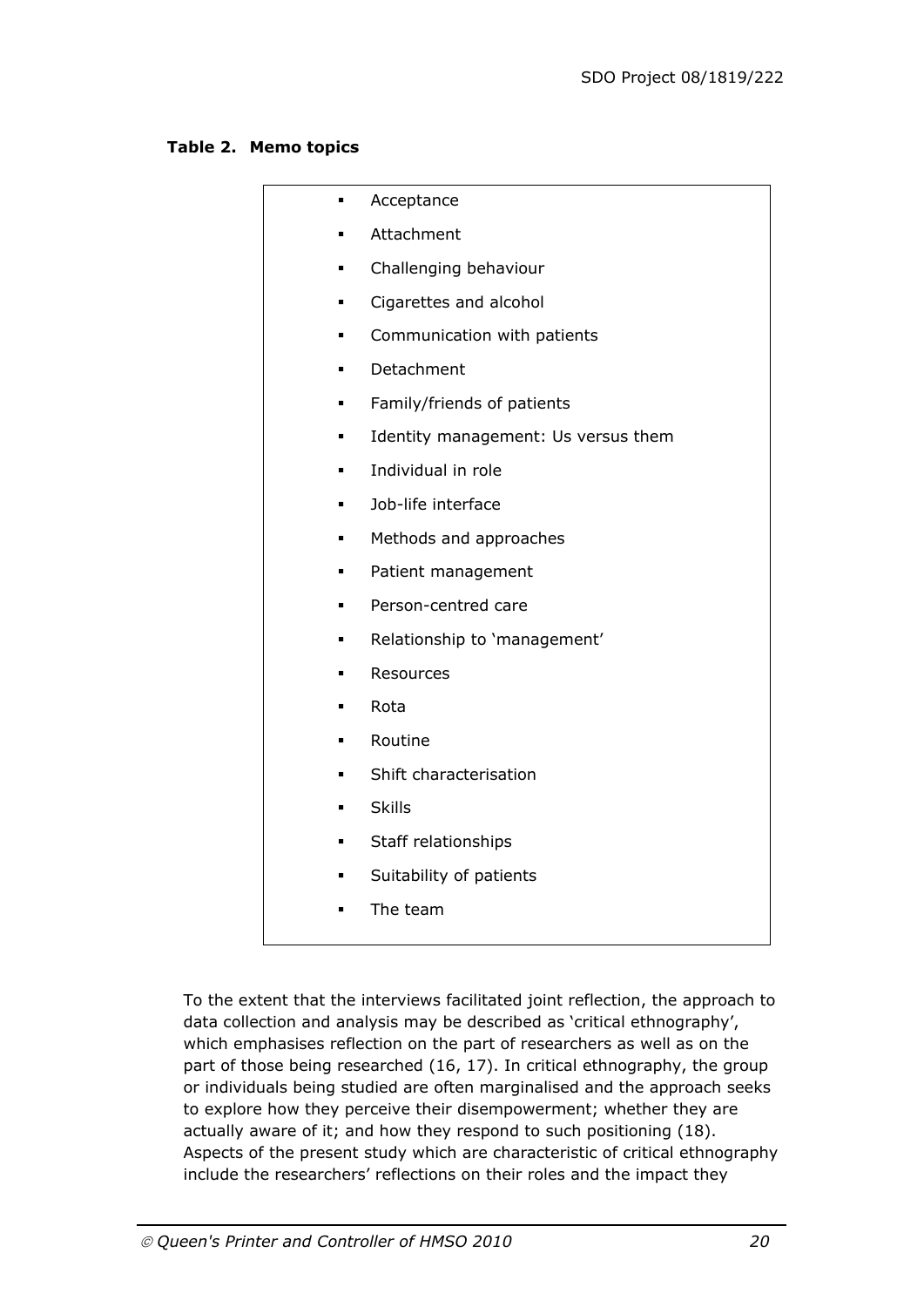themselves had on the research settings; the interviews and focus groups described above, which involved 30 individuals out of a possible 78; and also the participation of some of the ward staff in feedback sessions with the research team. In the latter, our summary findings were presented to a cross-section of staff to invite their comments and some adjustments were made as a result. While we did not overcome the staff's reticence sufficiently to claim that the present report constitutes a thoroughgoing critical ethnography, the fieldnotes have the potential for further analysis from the perspective of the HCAs observed.

Five feedback sessions were held, near the study sites, at the end of the second phase of data collection, each scheduled around handover time to permit as many people as possible to attend. Although invitations were issued by the known researcher, with reinforcement from the ward managers and general manager, only 12 staff members in total, among them only five HCAs, managed to attend these feedback sessions. Because this number was worryingly low, at the recommendation of the Project Advisory Group, the PI visited the ward managers individually a month later to check whether any residual issues had been brought up by the staff and to hear if the ward manager wished to make any further comments.

During these visits, the ward managers asserted that our portrayal of life on the wards corresponded to their experience. They found few surprises in the summary findings presented so far, but they understood the importance of making their own implicit knowledge available to a wider audience. The managers praised the individual researchers' contributions to ward life and would be glad to employ them again if the occasion arose. The only source of discomfort was the managers' awareness that the researchers' salaries were considerably greater than the pay of the other HCAs; one manager felt that if this inequality were disclosed, it could be a source of dissatisfaction among the staff. Otherwise, they assured us that the experience was positive and that they would be glad to participate in future research opportunities. While we cannot be certain that all 78 ward staff, including 42 HCAs, would wholeheartedly agree with this, we have not been approached by any dissenting individual, despite repeated invitations to all to make comments by any means of communication. We therefore conclude that the research process, which at the outset posed complex ethical and practical challenges, on balance proved acceptable and even constructive for the participating wards.

### *2.5 A brief note on limitations*

The constraints and limitations of the approach to data collection taken in this study should be acknowledged. The adoption of the role of HCA by the researchers was designed to give them access to an unfamiliar world-view, and to lead to a greater understanding of this world, from which to address the study questions. This necessarily excluded other perspectives: directcare staff other than HCAs (nurses and activity co-ordinators) were observed, but the researchers did not participate in those roles, and other healthcare staff are hardly evident at all in the fieldnotes. The impact of the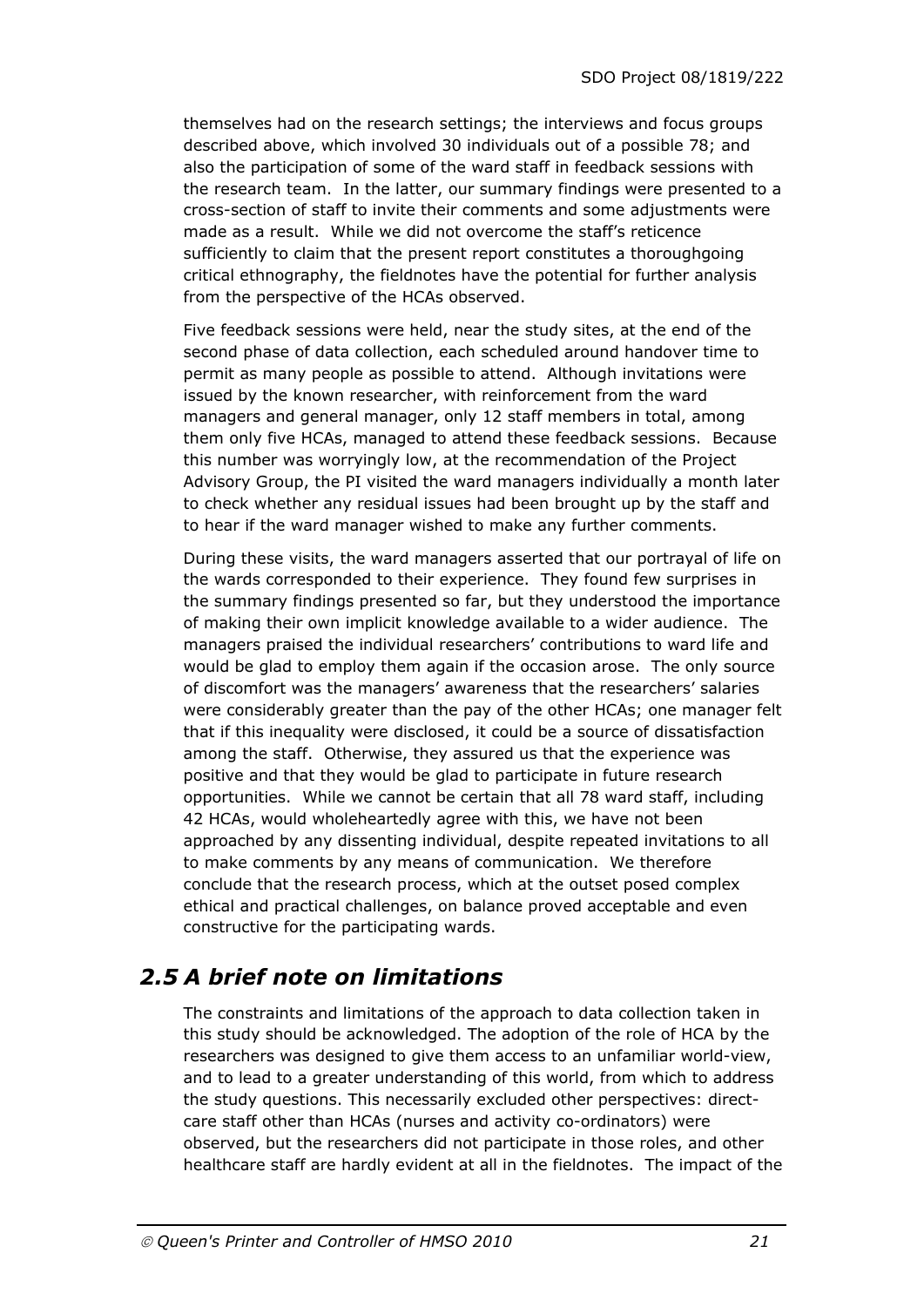researchers on the study setting is something which we portray in the first chapter. This was overt participant observation, insofar as all concerned knew who the researchers were, and why they were there. This introduces the possibility that the experiences of the researchers were manipulated in some way by the other staff or carers on the ward, to give a false impression. Image management is only to be expected when individuals or a group are being observed by an outsider. The study design countered the inevitable effects of this phenomenon in two important ways. First, the sites were discrete and it would have been impossible for all three to collude in managing the researchers' impressions. Second, we conducted 30 confidential, individual interviews, which invited the subjects to comment on inconsistencies between our inferences and their experience. The data from these interviews helped us to make our conclusions more comprehensive, incorporating individual exceptions to the generalities which we had observed.

A further caveat should be noted here, which is the danger of participant observers 'going native', ceasing to reflect from an observer's vantage point and adopting the world view of the people being studied. This could lead to biased results. For example, in this study it could be argued that the frequent mention of under-staffing reported in the researchers' fieldnotes reflects a prejudice of HCAs which might not be corroborated by managers. While not denying the possibility of such bias, the team approach to data analysis taken here does offer some protection, assuming that not all researchers are equally prone to 'going native'. Given that the focus of the study is to understand HCAs, the impact of empathising fully with the subjects is not likely to be detrimental to the findings, but readers may choose to interpret these in the light of that possibility.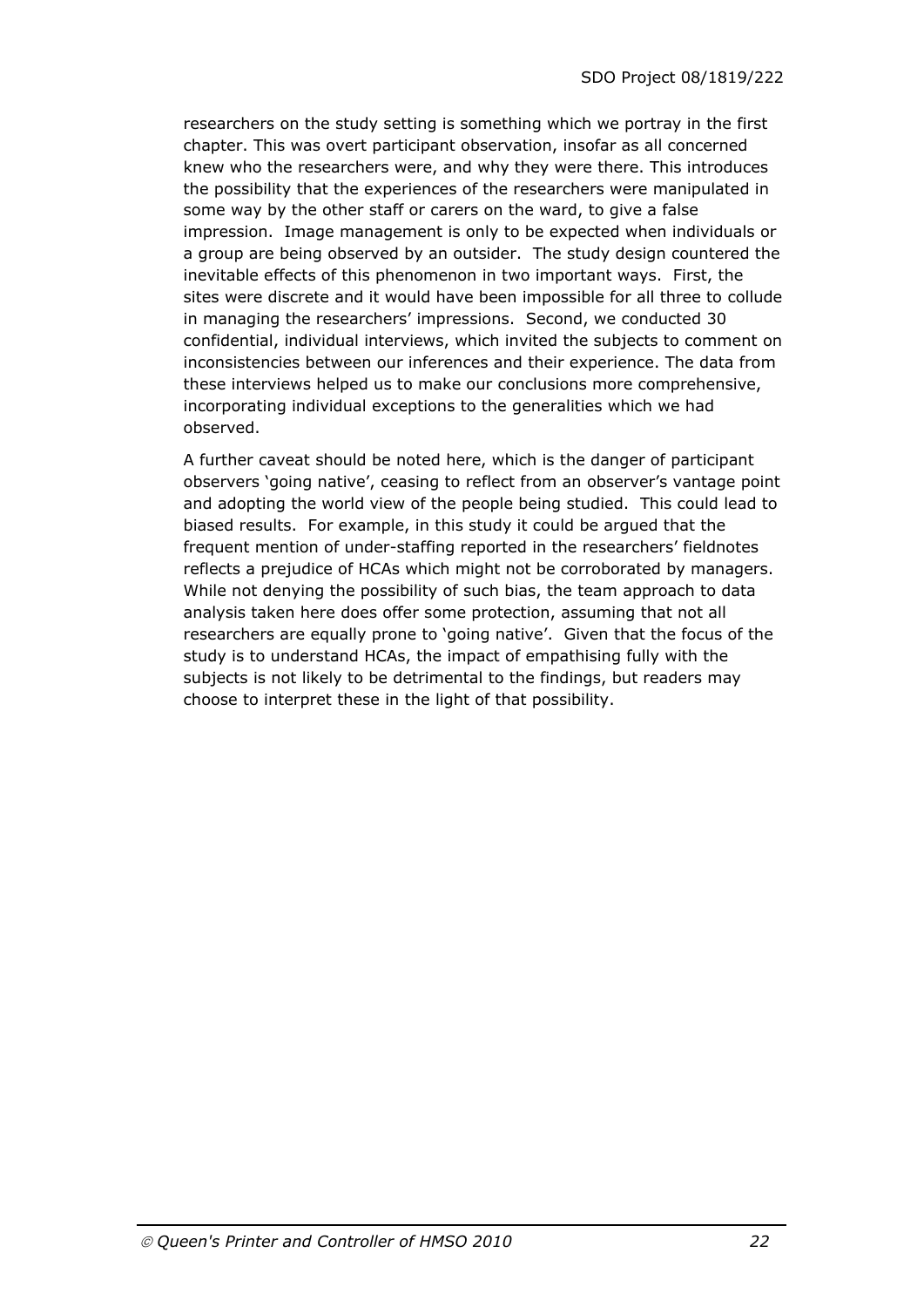## 3 Context and duties of the HCA role

The aim of this section is to provide the reader with a good understanding of the functional role of the HCA on an inpatient dementia care ward. In this, it highlights both the concrete duties and skill-sets required of HCAs and the social relations which evolve from working full-time on the wards. The subjective meaning of the HCAs' social ties, stresses and motivations associated with the job role are then discussed in Section 4. In subsequent sections we 'zoom out' from the functions and roles of HCAs, each successive section adopting a more abstract level of analysis. First, we look at the interaction between HCAs and the care environment, arguing that they have a distinctive and largely unacknowledged impact (Section 5). Then we explore the policy underpinning dementia care and workforce development relevant to this group, with reference to person-centred care (Section 6). In Section 7, we bring together data pertaining to stress and coping in the light of the Health and Safety Executive's stress management approach, and Section 8 investigates the recognition and involvement of HCAs in the clinical arena. Finally, in Section 9, we summarise our findings and briefly discuss their significance.

### *3.1 The settings*

As noted earlier, the wards in the study were located in three hospitals across one large NHS Trust. Each site provided inpatient care for older people with dementia and other mental health problems and was structured according to the same occupational hierarchy. Nurses and HCAs had the same contractual conditions and staff were organised according to similar shift rotas. Though the layout and furnishings varied, each ward contained the same basic elements: bedrooms, bathrooms/toilets, dayrooms, a nurses' station or offices, and clinic rooms. Figure 1 below illustrates the distribution of staff ages, showing a younger staff group in Ward C, and Table 3 provides details of the workforce size and composition on each ward.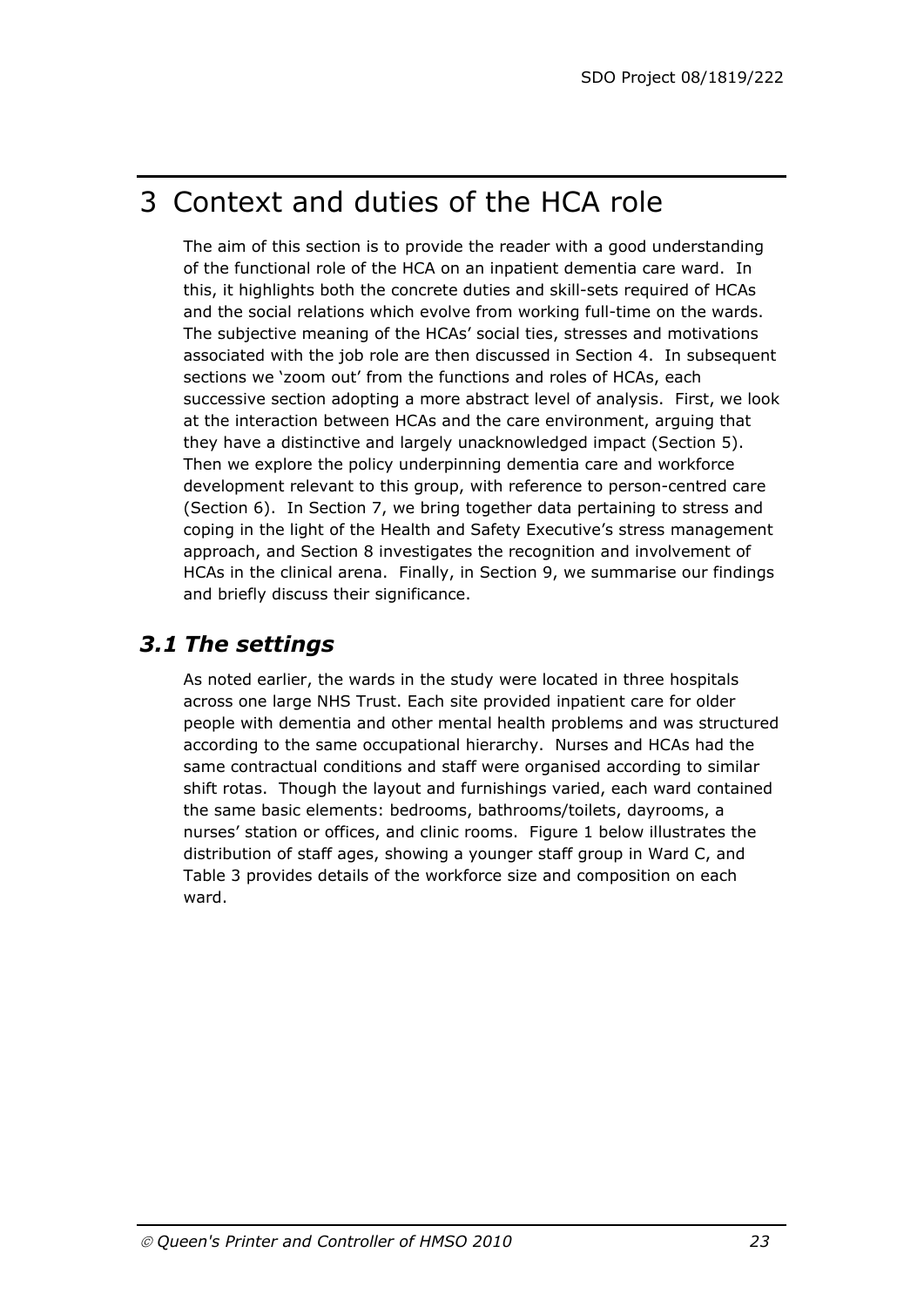#### **Figure 1. Staff age-group distribution**



#### **Table 3. Ward statistics**

|                                                          | <b>Ward A</b>  | <b>Ward B</b> | <b>Ward C</b> |
|----------------------------------------------------------|----------------|---------------|---------------|
| Beds (M/F)                                               | 25(10/15)      | 13 (M or F)   | 13 (M or F)   |
| <b>Staff Total</b>                                       | 30             | 26            | 23            |
| Non-white staff                                          | 5              | 3             | 5             |
| Staff turnover in 2008<br>Average for HCAs in Trust 7.7% | 3.4% 2.8%      |               | 9.7%          |
| Band 5/6/7 QNs                                           | 14             | 9             | 10            |
| Activities/Environment Co-ordinator                      | 1 <sub>2</sub> |               | $\mathbf{1}$  |
| Band 2 HCAs                                              | 15             | 15            | 12            |
| QNs by gender                                            | F:11; M:3      | F:8; M:1      | F:9; M:1      |
| HCAs by gender                                           | F:12; M:3      | F:15; M:0     | F:12; M:0     |

On each ward, the day was largely dictated by a routine set of tasks. However, within this routine there was a degree of variation, with Ward A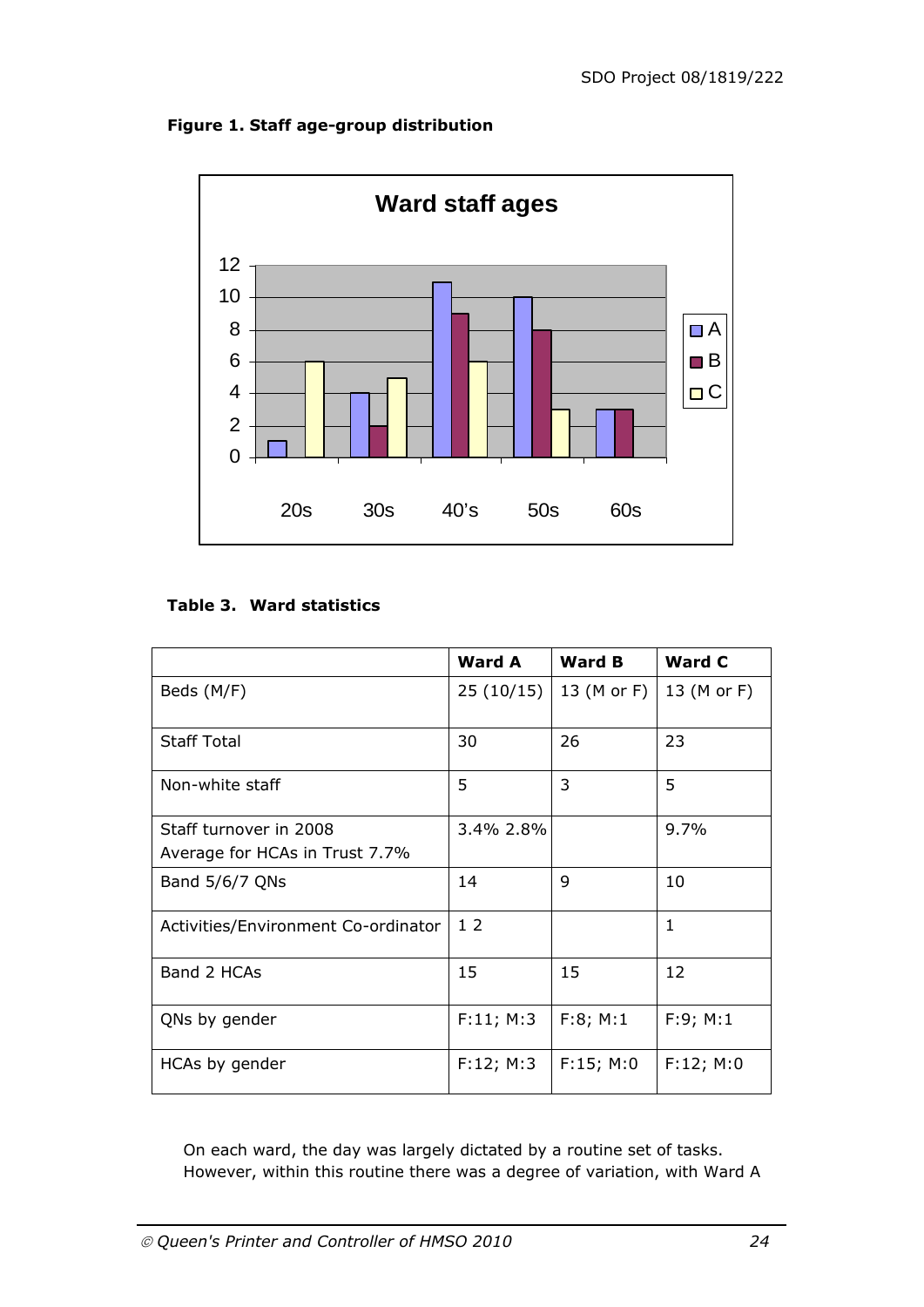being the most routinised. The day was roughly broken up into early shifts (07:00 to 14:30), late shifts (13:30 to 21:00/30) and night shifts (21:00/30 to 07:00), with an overlap for 'handover' from one shift to the next. Early shifts were heavily structured by routine demands – waking, assistance with activities of daily living (ADLs), breakfast, and lunch – while the only routine tasks on late shifts were tea and dinner; the main tasks on night shifts were to put patients to bed and perform periodic checks through the night. Additional routine tasks which were performed throughout the day included 'toileting' (as required), medication (two to three times daily), baths (one to two weekly per patient) and physical observations as required. To a varying extent across the wards, HCAs, along with nurses, had responsibilities for patient care plans, feeding and bowel charts, and incident reports.

### *3.2 Job terms and conditions*

Under the Agenda for Change job profile, HCAs such as those observed in this study are referred to as 'Clinical Support Worker Nursing (Hospital) Band 2' (salary range  $£13,233$  to  $£16,333$  in 2008-09). The formal job statement requires that this staff group: 'Undertakes personal care duties for patients in hospital or similar settings and reports patient condition to qualified staff'. HCAs are also known as health care support workers, personal/clinical support workers, nursing assistants, or auxiliary nurses. The term consistently used in the wards studied here, however, was 'HCA'.

The HCAs' role purpose as stated in the wards' job description is: '[t]o assist qualified nurses in carrying out their duties with regard to the physical, psychological and spiritual care of the individual patient with particular emphasis on a patient-centred approach'. The context of the work is described as: 'an inpatient Ward for older people with a range of mental health problems, providing acute mental health care to informal patients or patients who are detained under the Mental Health Act'.

In terms of physical, emotional, and mental effort, the job description states that HCAs are expected to work under the following conditions:

- Moderate physical effort for several long periods during a shift, including manual handling of patients and equipment.
- Work patterns that are generally predictable; may occasionally be required to participate in unpredictable events dependent upon the fluctuating needs of the patient group.
- Frequent concentration.
- Incidents of verbal and physical aggression.
- Constant noise from patients and the environment.
- **Figurent exposure to highly unpleasant working conditions.**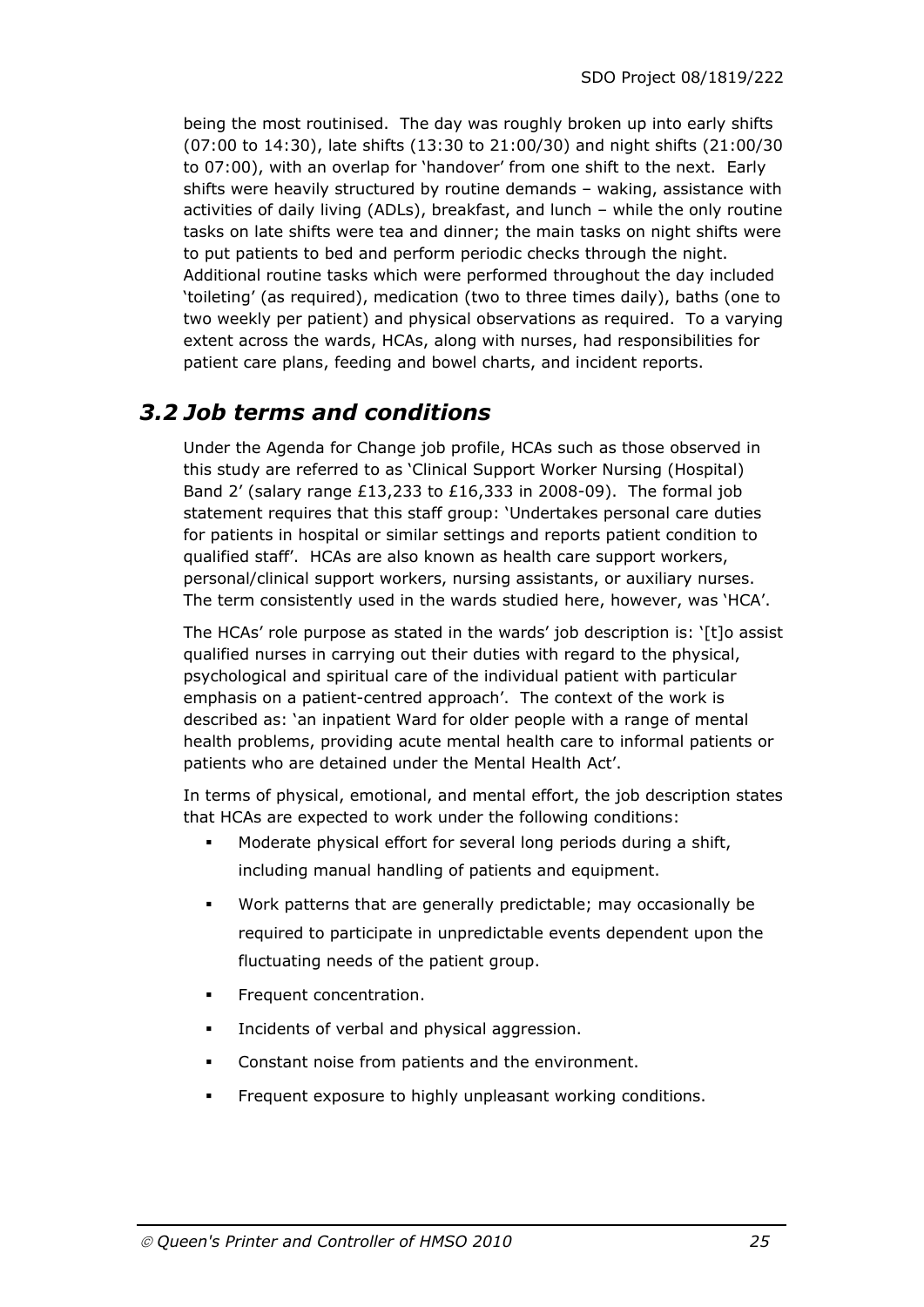Regular exposure to distressing or emotional circumstances, such as physical illness and complex/ challenging behaviours due to the nature of the mental health problems.

Full-time HCAs work five early or late shifts per week with some occasional 'long days' (07:00 to 21:00/30) which count for two early or late shifts. Full-time night staff are allocated three or four shifts per week, amounting to full-time hours at the end of the month. The working week for most HCAs consists of a mixture of early and late shifts, about which they were notified through a monthly rota, four weeks in advance. We observed that requests for annual leave and days off were usually granted if made in good time or accommodated by swapping duties with other members of staff.

HCAs are accountable to the modern matron/section manager through the ward manager. In terms of paid carers on the ward, they are at the bottom of the hierarchy but still retain the major responsibility for hands-on patient care.

### **3.2.1 A day in the life of an HCA**

Following arrival on the ward, the daily routine usually began with making a hot or cold drink and putting coats and bags away before handover. Once handover had been called, HCAs joined the other staff in a ward meeting room or office, where a nurse from the previous shift provided an update on each patient. On early shifts, handover was followed by a group chat during which staff caught up with one another before setting off to wake patients and assist with their personal care. On late shifts, HCAs went directly to the dayroom to relieve morning staff.

Early shifts were busier than 'lates' because HCAs had a ward of patients to get up, washed and dressed as well as two meals (breakfast and lunch) to prepare, serve and tidy away. HCAs spent the relatively short time between meals taking a break for breakfast (with patients in the dayroom or in a separate room, depending on the ward); talking with or assisting patients; chatting with other staff; and preparing the kitchen, dayroom and patients for lunch.

Late shifts were relatively less structured, with families visiting patients and few set tasks to complete until teatime. HCAs often started the late shift quite slowly: sitting among patients and other staff; occasionally making patients an afternoon drink; or (rarely) working in the office on E-learning. By contrast, the dementia wards often became quite noisy and unsettled as the evening drew in (see 'sundowning' in the Glossary). The latter half of late shifts involved tidying up after dinner, taking a meal break and, on wards B and C, helping several patients change for bed in order to reduce the workload of the night staff.

Throughout all shifts, HCAs conversed with one another, with patients, and other staff on the ward (including nurses, activities co-ordinators and care environment coordinators). Doctors were present for 'ward rounds' on one to two afternoons per week, during which they met with nurses, patients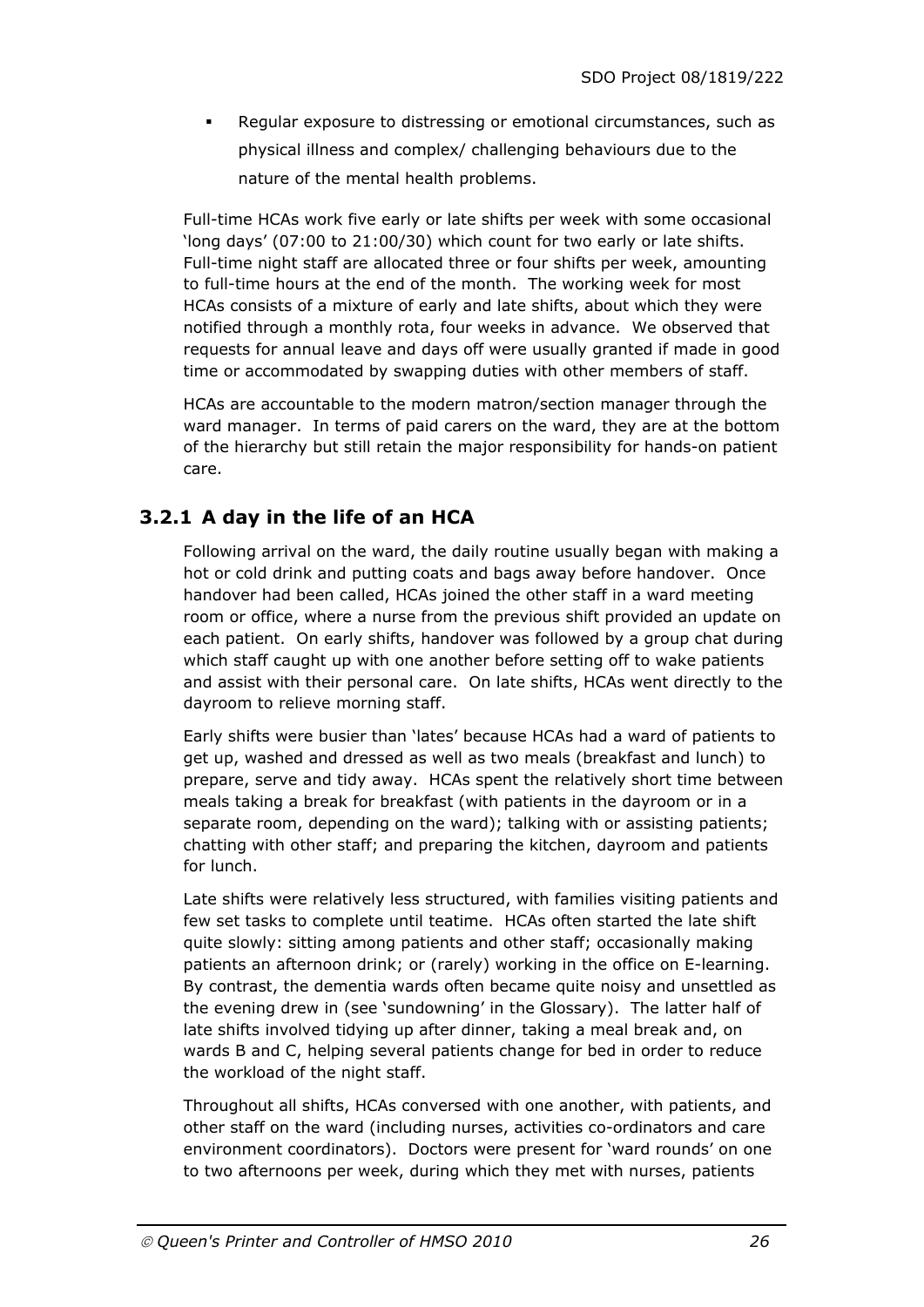and families. HCAs had minimal interaction with doctors, who were more likely to approach nurses during admissions and ward rounds. HCAs were rarely, if ever, present for ward rounds and instead spent this time monitoring patients.

Although appearing more relaxed, the late shift was said by many to 'drag' more than early shifts and the restless atmosphere after five o'clock often led to a stressful end to a long shift. However, too many early shifts can be physically taxing; therefore HCAs and other nursing staff tended to favour a mixture of early and late shifts across the working week.

### *3.3 Skills and capabilities*

Job descriptions can sometimes be over-inclusive, embracing activities that are seldom undertaken, whereas by contrast people may regularly complete tasks which are not part of their job description. Therefore it is important to describe here what we *actually* observed HCAs to do. In the following subsections, we present our findings about how HCAs worked in relation to their duties and structural factors, using illustrations from the researchers' fieldnotes. Overall, we found that the HCAs possessed a range of skills and expertise which enabled them to cope with almost any situation on the ward, from managing challenging behaviour to end-of-life care. Multitasking and resourcefulness were additional capabilities we observed.

### *3.4 Assisting with activities of daily living (ADLs)*

The job description states that HCAs are to 'assist patients, according to the plan of care, to carry out their activities of daily living'.We frequently observed HCAs to use their skills to assist patients in washing, dressing and using the toilet and such duties were completed with skill and confidence. There were many fieldnotes describing this process, while the HCAs' sense of competence in this regard was demonstrated in several instances where they judged other staff to be less capable than themselves. This general sense of professional expertise extended in many cases to making judgements about risks surrounding patients' mobility and assessing their moods and abilities.

### *3.5 Support and oversight*

According to the job description, HCAs are to 'prioritise own delegated workload with support from a qualified nurse'.We found that in practice they had scope to work with considerable autonomy on their routine care tasks. The approach taken to these tasks therefore varied across the wards. Individual HCAs' recognised the differences in approach between members of the team, tending to refer to their own personal approach as superior:

*As we bathed several of the male patients one after another, H/SN showed me her various techniques, pointing out specifically that 'this is the way I do it'. (Fieldnote, Ward A)*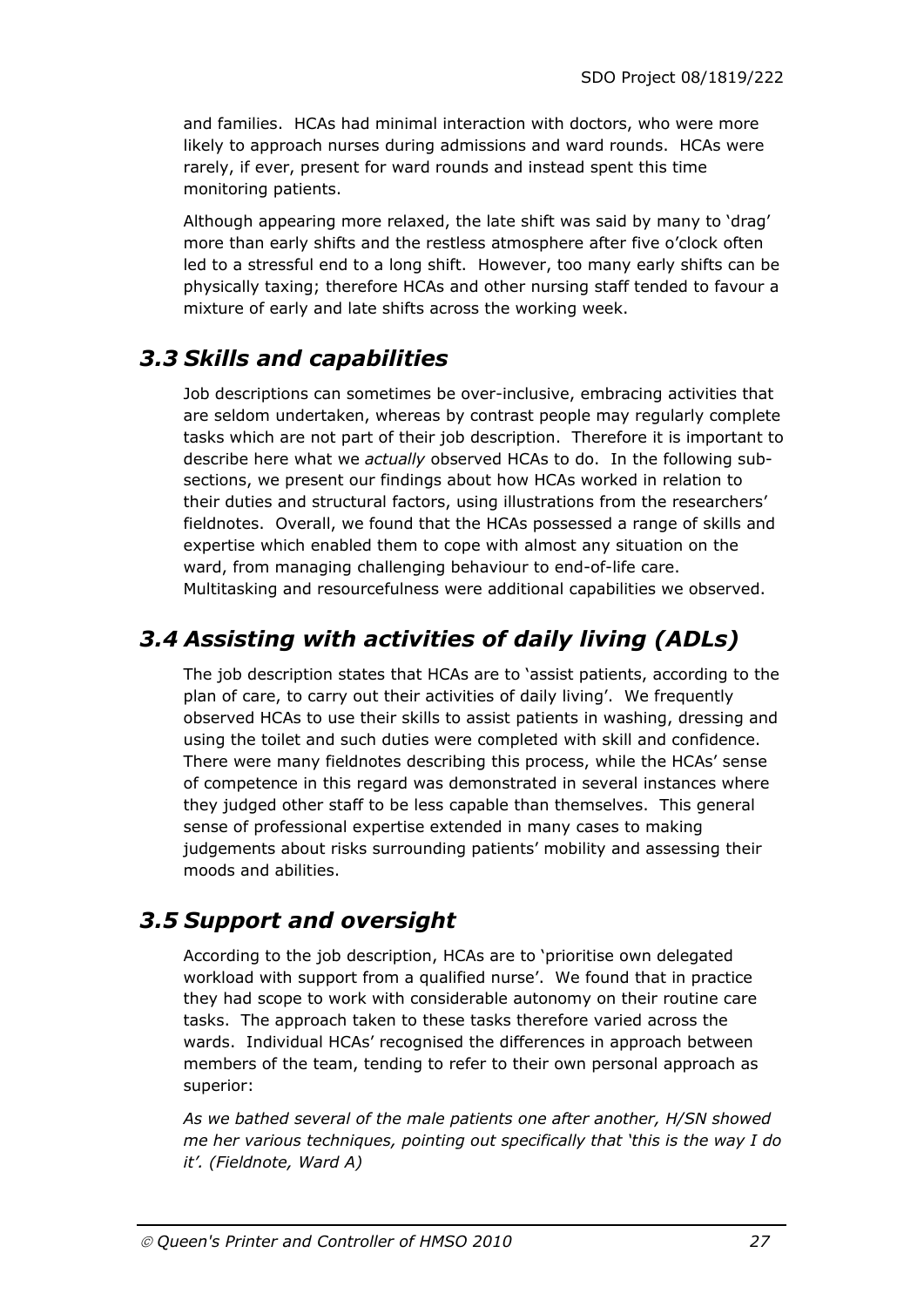*H/HA takes pride in her methods of work over others, be it in dressing patients, handling, feeding patients or just putting food in the oven. (Fieldnote, Ward C)* 

*I washed him and H/AI shaved him – she says she really enjoys shaving the patients and doesn't mind wet shaving as long as the razors are decent, but prefers the electric ones. She said that she puts a bit of talc on before she uses the electric ones which apparently makes things smoother and more comfortable. (Fieldnote, Ward B)* 

Generally, HCAs and nurses worked well together within the team. Occasionally, an HCA would criticise a nurse who was perceived to have less experience or insight than the HCA. For the most part, however, HCAs' routines and duties were so well-practised that they only required nurse supervision in exceptional circumstances.

### *3.6 Managing patient wellbeing*

HCAs are required to 'assist in providing the optimum comfort for the individual patient consistent with their agreed care plan'. We found that HCAs continuously ensured that patients were as comfortable as possible, some going out of their way to achieve this. One worker was even known to have sewed and adapted patients' clothing to maximise their comfort (and staff convenience, because this prevented frequent changes of clothing). Efforts were made to overcome language barriers between staff and non-English speaking patients and, when patients were distressed, HCAs often comforted them with actions as well as words:

*The male patient who becomes very distressed and cries was comforted greatly by H/CO who warmly cuddled up next to him, whilst on his observation, putting her arm around him and letting him snuggle into her, putting his head on her chest. (Fieldnote, Ward C)* 

### *3.7 Patient supervision*

HCA*s* were expected by their job description to 'escort patients to other departments within the hospital' and to 'participate in both intermittent and constant observations in line with local and Trust policies and procedures'. Intermittent and constant observations were used almost exclusively on Ward C; this was a key issue for staff, who suffered increased staffing pressures as more patient observations were allocated. On Wards A and B, such observations were not noted.

### *3.8 Information management*

According to their job description, HCAs must 'report incidents, near misses and hazards to the nurse-in-charge', 'work under the supervision of a qualified nurse, reporting back concerns or queries at all times', 'receive from and give reports to other nursing staff on the individual patients' condition and progress' and 'document daily progress in the patient's running records'. We found that communication between HCAs and nurses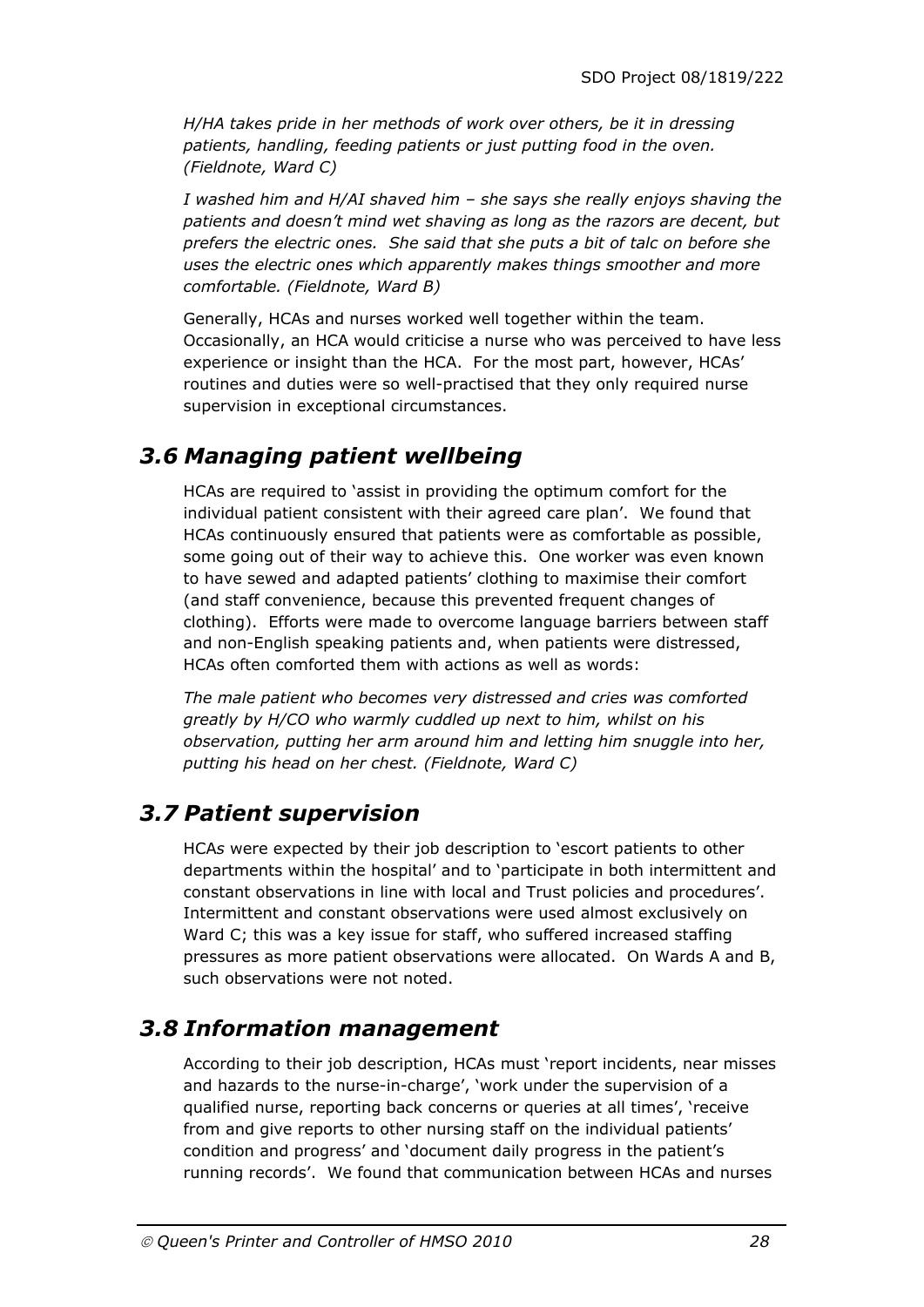in terms of patient information, incidents and progress was well-supported and maintained on all wards. Nurses who had been off the ward often asked HCAs to fill them in on a patient's presentation or physical wellbeing. Likewise, HCAs were comfortable approaching nurses to ask advice, report incidents, or query abnormalities noticed in individual patients, but such exchanges took place during the shift rather than in handovers. We noted that the recording of such information differed across the three wards. On Ward A, the updating of patient documents and notes remained within the office walls and in the hands of qualified nurses. On Ward B, patient notes were mostly the responsibility of the qualified nurses; however, nurses occasionally brought files into the dayroom and invited HCAs' contributions. On Ward C, HCAs played a large part in writing everyday patient information such as behaviour, eating patterns and assistance with ADLs. Here, notes were completed by HCAs together in the shared space of dayroom, then signed off by the nurse in charge.

To the extent that they exchanged information with nurses and utilised patient records, it may be said that HCAs were 'working as a member of the multidisciplinary team maintaining effective communication and good relationships'. However, they were never observed to participate in ward rounds, which were the only routine opportunities for the whole team to meet together.

### *3.9 Laundry and cleaning*

The three wards differed somewhat in terms of ensuring 'safe custody of patients' clothing and property'. On Ward B*,* property was entirely the responsibility of the HCAs, who would sort, fold, and put away patients' clothing on return from the laundry. On the other wards, HCAs had minimal responsibility for patients' clothing, which was instead the responsibility of patients' relatives. However, HCAs on Wards A and C *were* expected to wash heavily soiled items or clothes that the patient required immediately, such as slippers, shoes and underwear. In cases where a patient had no relatives visiting, Ward A provided hospital pyjamas which were purple in colour so as not to look too clinical, while Wards B and C kept stocks of former patients' clothing, which were washed by the hospital and sorted by HCAs. On all wards, relatives were responsible for labelling clothes and other property in order to ensure safe custody.

HCAs were occasionally instructed by nurses or care environment coordinators to clean areas of the wards and equipment; however, this was not observed across all three sites. HCAs did clean the dayroom chairs and tables with disinfectant as part of the night-shift routine on all three wards.

### *3.10 Seldom-observed roles*

An aspect of the HCA job description which was difficult to pinpoint was 'maintaining a stimulating environment by participating in social interactions and therapeutic activities with patients and their carers'. This was seldom acknowledged by the HCAs to be part of their role.Some claimed to have withdrawn from engaging in patient activities since a designated activities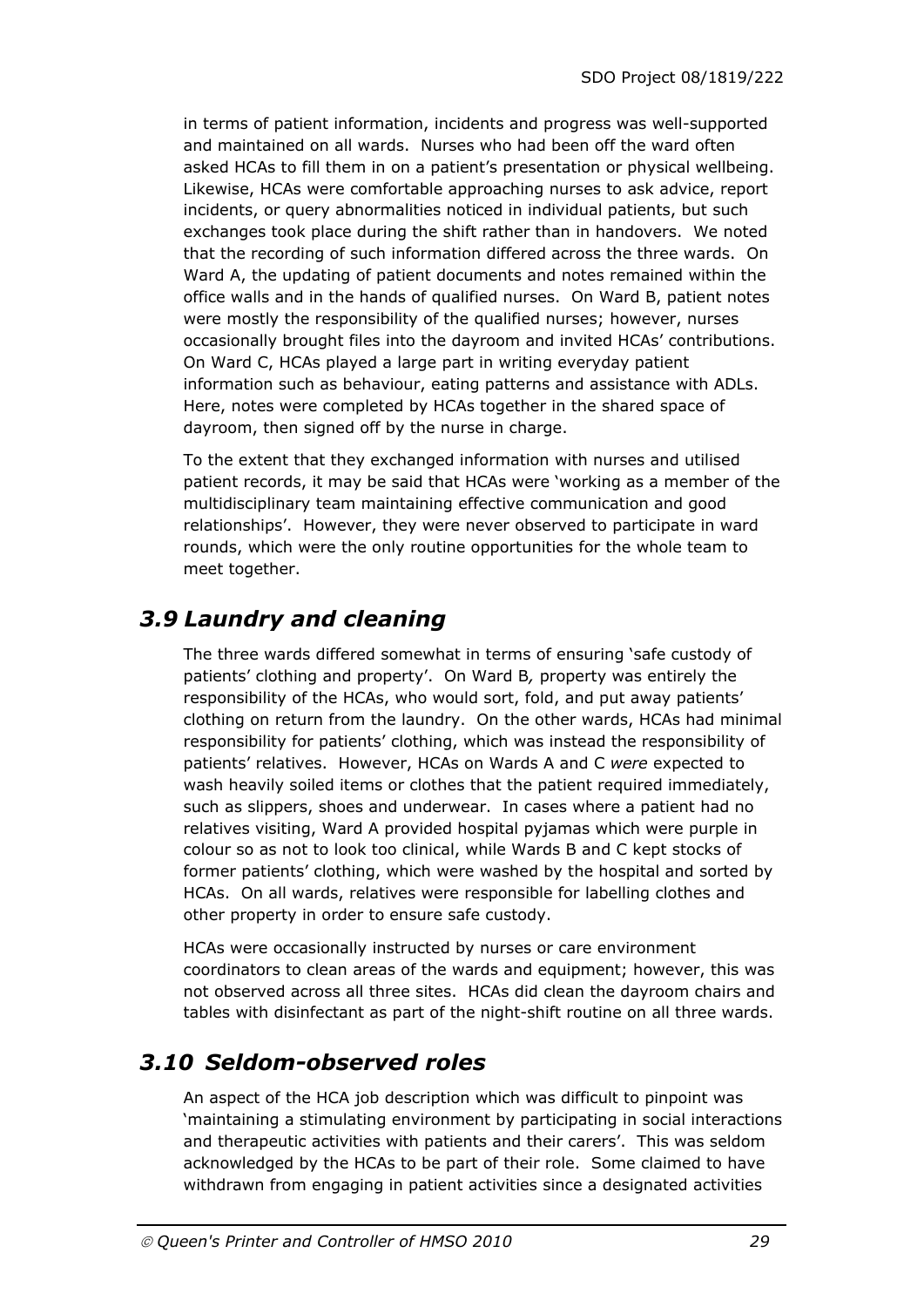coordinator had been hired. However, we often observed HCAs conversing with patients and taking steps to increase their level of awareness or decrease their anxiety. Without explicit acknowledgment, that is, the HCAs often provided stimulating or therapeutic activity through what they saw as routine care.

Although the family and friends of patients have a significant presence in daily life of the ward, we found little evidence of consistent interaction between them and the HCAs. On Wards A and C, visitors came in the afternoons, especially on ward round days, while visiting hours on Ward B were more relaxed. When visiting hours coincided with routine downtimes on shift, they sometimes allowed staff to take informal breaks and catch up with one another; however, we also observed staff sitting among visitors and patients during these times. Our observations and interviews revealed that there was a complex dynamic operating between relatives and HCAs who, to some extent, had supplanted them in providing care for the person with dementia. This is explored further in Section 5.5: *Interacting with families*.

### *3.11 Clinical care*

A final condition of the HCA role is to 'carry out duties that may be required after training'.We found that the scope of HCA activities varied between wards. On Ward A, the largest ward, HCAs were involved in most aspects of medical care to some extent, including dressing wounds, taking blood pressures and blood sugar monitoring. In contrast, on Wards B and C these tasks were felt to be exclusive to the role of the qualified nurses: while HCAs on these wards expressed confidence in their expertise in basic patient care tasks, this confidence did not extend to more clinical tasks.

On every shift on Ward C, both the staff nurse in charge and one HCA kept a set of keys which included a 'ligature key' for access to a knife drawer, should any patient be found with a ligature:

*H/HA said that she feels that HCAs should be paid more for having to carry [the ligature keys] and have such a responsibility. There are many things the HCAs do that they feel warrants better pay but they have never been given this, yet they carry on.* (Fieldnote, Ward C)

### *3.12 Conclusion*

In Section 3, we have considered the formal dimensions of the HCA role, both in principle and in practice, and the variations which we found across the study sites. The range and scope of activities is summarised in Figure 2 below, and readers may also wish to refer to the Glossary (Appendix 1) for the terms and acronyms used. We present this evidence to pave the way for a more in-depth look at the impact of the HCAs on the patients and the ward environment in the following sections, where we assert that their distinctive contribution goes well beyond the terms of the formal job description. Over and above the discrete competencies discussed here, we argue that HCAs orchestrated the emotional climate on dementia wards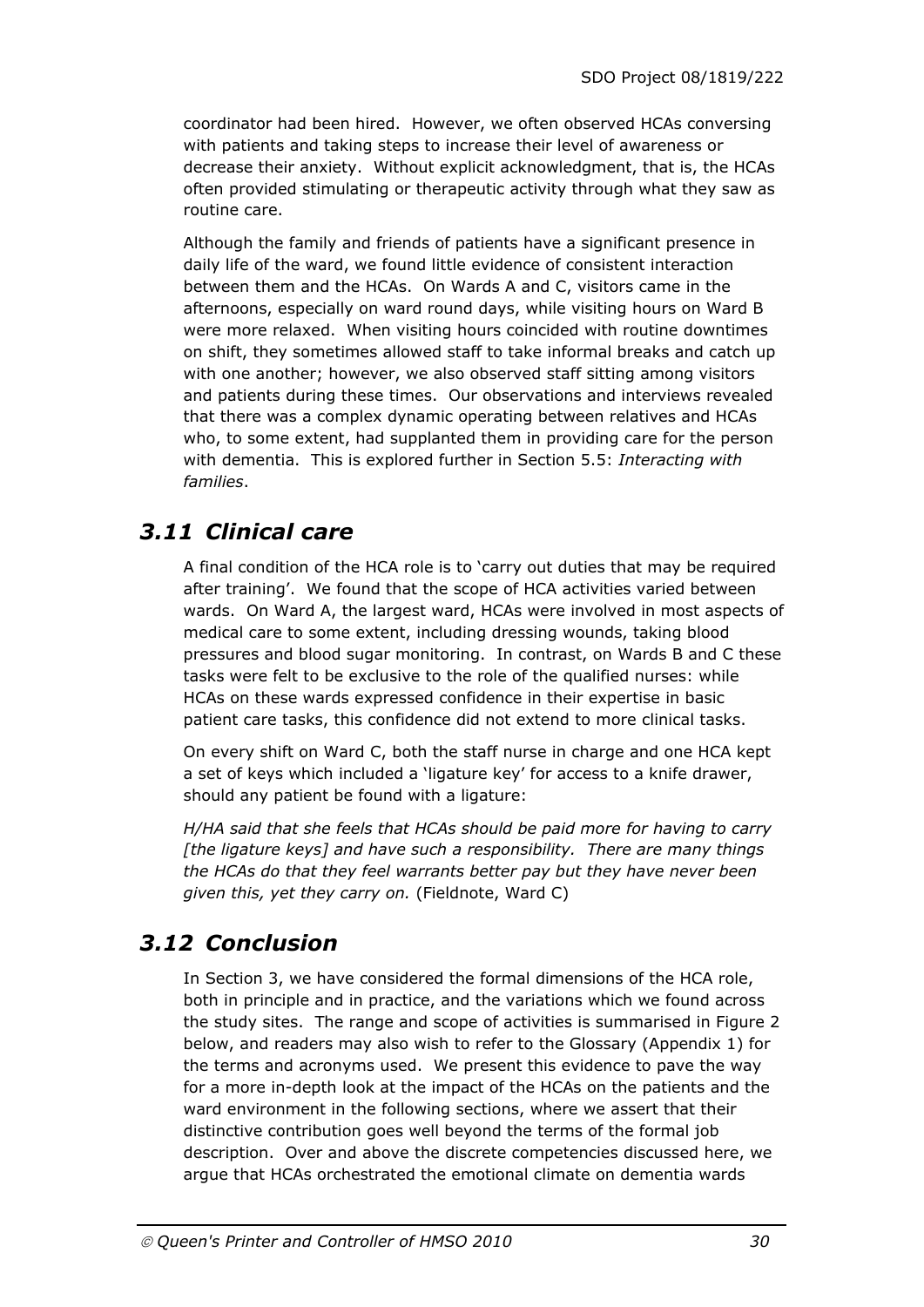and, without such interventions, the care of individual patients could not be satisfactorily accomplished.

### **Table 4. HCA tasks**

| Assistance with ADLs including: washing, bathing, dressing,<br>toileting, feeding                                                                                   |
|---------------------------------------------------------------------------------------------------------------------------------------------------------------------|
| Assistance in medication administration                                                                                                                             |
| Basic life support                                                                                                                                                  |
| Bed making                                                                                                                                                          |
| Clothing                                                                                                                                                            |
| Cleaning                                                                                                                                                            |
| Continence care                                                                                                                                                     |
| End-of-life care                                                                                                                                                    |
| Equipment knowledge and use                                                                                                                                         |
| Food hygiene                                                                                                                                                        |
| Kitchen duties: preparing and serving food, washing dishes,<br>tidying up                                                                                           |
| Ligature key procedure                                                                                                                                              |
| Managing violence and aggression                                                                                                                                    |
| Stock control                                                                                                                                                       |
| Taking urine/ faeces samples                                                                                                                                        |
| Using medical devices and equipment: catheters, colostomy<br>bags, blood pressure machines, BM readers, chair scales,<br>rotundas, hoists, beds, baths, wheelchairs |
| Updating patient care plans, notes, feeding, and bowel charts<br>Wound dressing                                                                                     |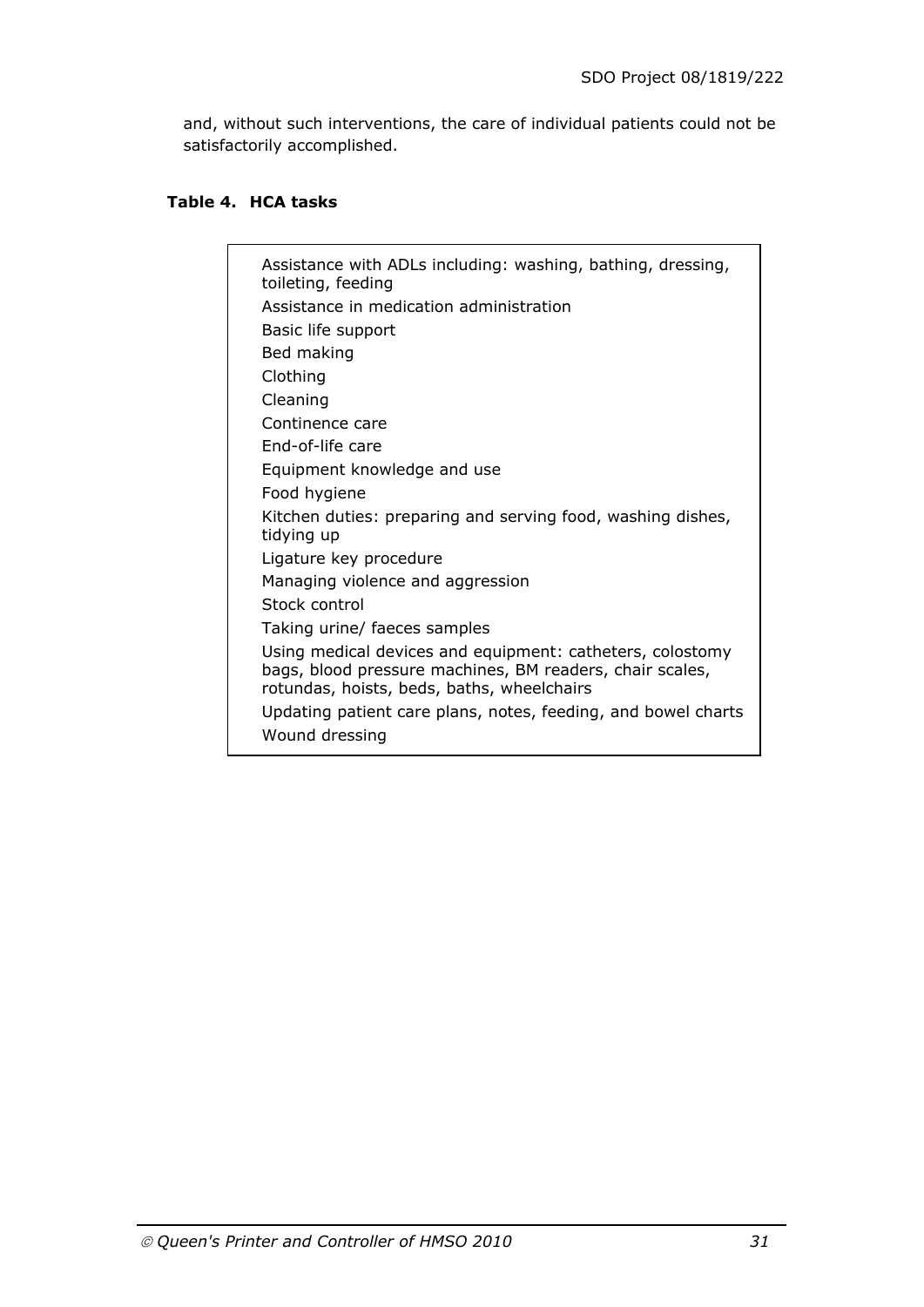## 4 Supports and 'drivers' of the HCA role

HCAs have a low occupational status, are poorly paid and have limited opportunities for career development. The majority of patients on these wards were in quite advanced stages of cognitive degeneration, and many were physically frail and dependent. Many patients displayed behaviours and emotions that presented a considerable physical and emotional challenge to ward staff. The environment as a whole could be characterised as distressing and unpredictable. Yet staff turnover is around 7.5 percent on average and much lower in some places. This compares favourably to nursing homes, which are among the most similar environments to the settings studied (19, 20).

The research questions leading this investigation were grounded in our attempt to understand this paradox. This section will describe some of the things which challenge and motivate HCAs, the 'strain and satisfaction' of this work (21), in order to take our understanding of what it is like to be an HCA beyond the objectively observable features described in the foregoing section. We have described *what* HCAs do; now we aim to give an account of *how* they do it, with regard to their social, emotional and psychological functioning. This is tied up with their motivation and the rewards they derive from the role; in other words, *why* they do what they do. Before addressing these individual issues, we describe the teamwork context within which HCAs operate. Thus, the present section seeks to understand some of the subjective experience of being an HCA by looking first at the working group or team, and secondly at the individual members. In between, we briefly consider the function of humour in relation to the work undertaken by HCAs. From this deeper understanding of group and individual dynamics, we explore the HCAs' perspective on the work itself and the impact it has on them personally.

### *4.1 Staff relations and 'the team'*

The closeness and longevity of staff relationships and the manner in which staff were able to work together efficiently and sociably as part of the front line emerged as a major theme from our analyses. Team working makes up part of the official job description for HCAs and is cited often in policy guidelines for improvements within the dementia care workforce (2, 22). Baker *et al* (23) conclude from their review of evidence concerning medical team working that:

*A team's utility and efficiency is tied directly to its team members and their ability to integrate various personal and situational characteristics. Each team member must understand the technical and tactical considerations of the assigned task, as well as the strengths and weaknesses of their teammates. In addition to carrying out their own responsibilities and altering them when necessary, each member must also monitor their teammates' activities and diffuse potential team conflicts. Effective teams*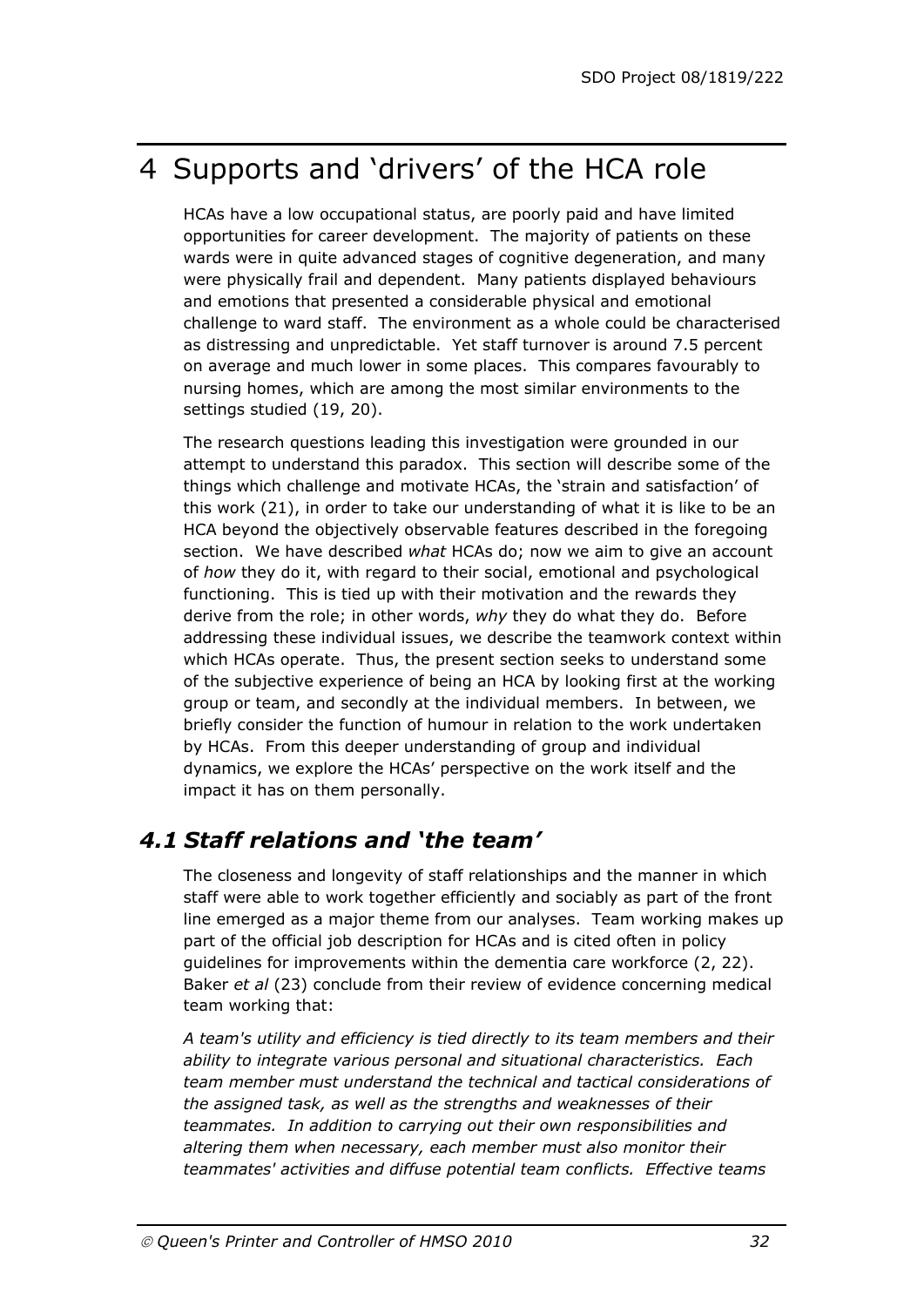*exhibit these competencies while maintaining a positive emotional attitude toward the team itself.* 

The practical functions of a closely integrated team are evident: it contributes to the effectiveness of a multidisciplinary approach, optimising the use of complementary skills, and it structures relations between HCAs, staff nurses and management, providing a platform for delegation and supervision. Our findings indicate that each of these practical functions is associated with emotional benefits, contributing to the wellbeing of team members and to a collective identity. Practical and emotional benefits explain the symbolic importance of 'the team', from which staff draw pride and protection, job satisfaction and a sense of wellbeing. These functions will now be described in more detail.

The three wards each hosted a tightly-knit social community of HCAs characterised by close, deep and enduring relationships. The extent to which staff drew on these relationships to work efficiently and sociably on the front lines of care emerged as a major theme from our analyses. As well as contributing to a sense of safety, pride, and collective identity, the team provided the type of consistent emotional attachment that by definition cannot be established with acutely dementing patients. We infer that the relationships formed between staff, based on trust and interdependence, supplied an important coping mechanism. This echoed findings from the literature that collegial support is especially important among those caring for people who can offer little acknowledgement or appreciation (24).

The bonding effect of close staff relations was expressed through the staff members' self-disclosure. The sharing of personal information was a regular feature of any shift, not only on formal or informal breaks but also, often, during work-related tasks. Topics of personal conversations ranged from home decorating, family issues and health and illness, to more intimate information, covering physical, emotional or sexual matters which are more commonly shared between close friends and family.

For some staff, this intimacy continued off shift, at Christmas parties, on summer boat trips and during other informal social gatherings. These outings signified the genuineness of staff relations and provided a source of stories and teasing that extended far beyond the events themselves. Sincere and lasting relationships that can be maintained outside the workplace – as well as providing support within it – were acknowledged to be a source of wellbeing. In response to an outsiders' advice to stop working, one HCA stated '*I can't – it's my social life as well!'* (H/T1, Ward C)*,* which implies a sense of social fulfilment which may not normally be associated with the workplace.

#### **4.1.1 Team working**

The bonds between staff enabled them to protect one another from stress and strain, both actual and anticipated: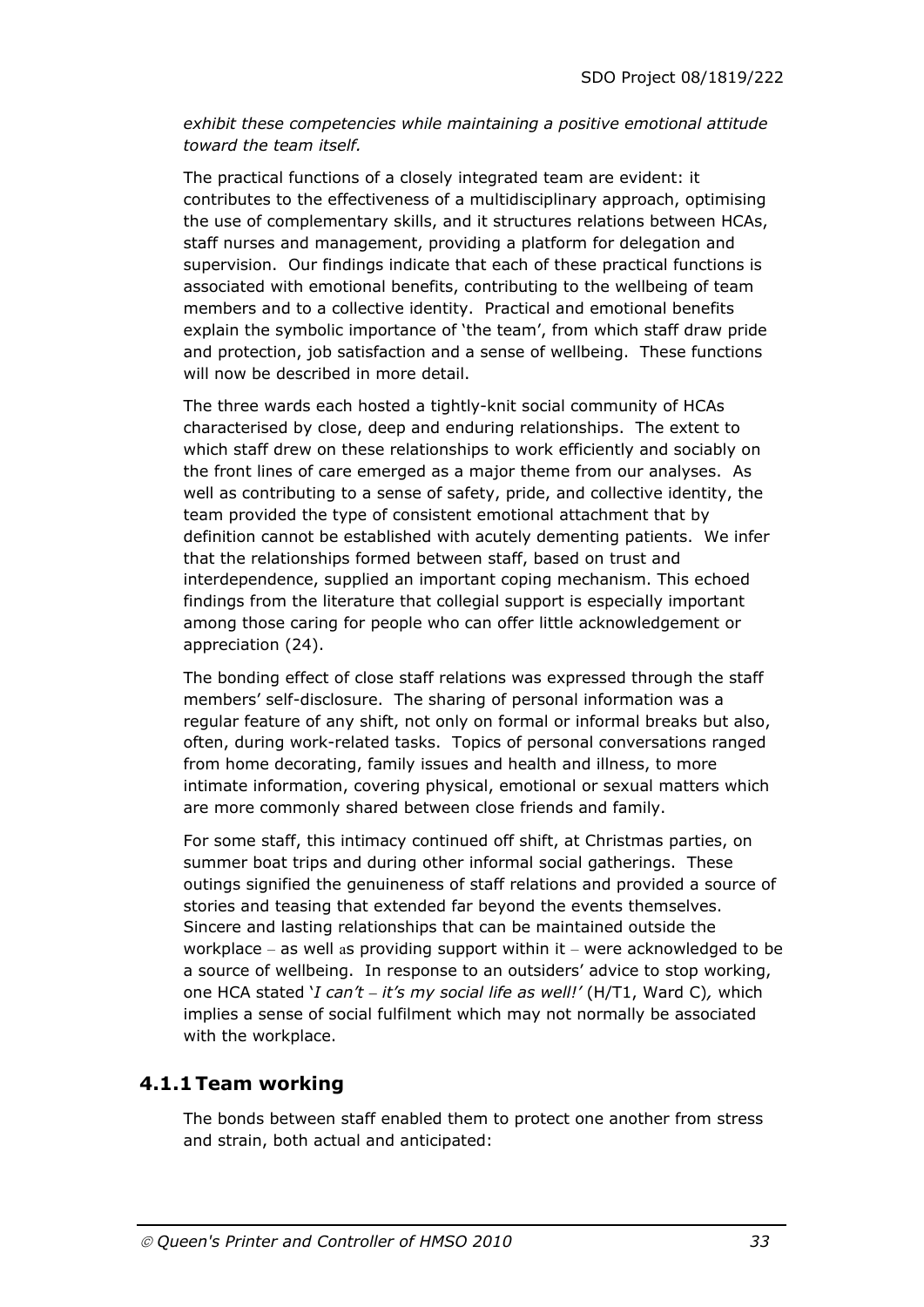*H/PN said they worked together to watch out for and protect each other. 'She'll say, "I'll go and get so-and-so up", and one of us will step in to say "no, you're all right, I'll do them" – you know, to protect her, so that she doesn't have to work with that patient again'.* (Fieldnote, Ward A)

*H/FA told her that she was fine and that she was a good nurse. (H/FA is in her second year of training). 'Yeah!' Q/WD said punching her fist half way in the air. H/FA told her that when she herself had qualified in a year and felt she was a bad nurse she expected Q/WD on the phone and ready with the pep talk that she was doing fine. Q/WD laughed and said she'd "be ready".* (Fieldnote, Ward C)

Sensitivity to each others' needs, and the trust that it promoted among staff, was central to the formation of the team identity. In turn, the group shared a work ethic from which HCAs appeared to draw much pride, and 'the team' took on a symbolic significance for those who felt its positive effects. Team members made frequent reference to the importance of 'the team' and 'teamwork' for the fulfilment of a variety of functions in their role. Just as one HCA stated in a break-time discussion concerning the mix of staff on shift '*it's about being a team, isn't it?*' (H/LA, Ward C), HCAs constructed and maintained a strong self-characterisation of 'good team', which they sometimes compared unfavourably with teams on other wards, whom they regarded as more task-oriented or routine-dominated. Implicit in this positioning was the notion that a 'good team' is required in the interests of more personalised approaches to patient care (25, 26).

The value placed on the team ideology was also revealed through the criticism (or appreciation) of fellow workers who were either detrimental (or beneficial) to the construct of the team, effecting a kind of social control over the staff group. Those who failed to promote the values of the team risked distancing themselves from staff and enduring strained relationships:

*This reminds me of when Q/WD expressed her annoyance, on our nights, with the dayshift staff who allow [patient name] to sleep all day long, even when she asked them not to in handover, which meant she was awake all night. The day staff had let her sleep all she wanted in the day as it made their shift easier and less stressful.* (Fieldnote, Ward C)

*While on break, we talked a bit about H/CY. H/SN called her selfish, saying 'it's someone like her who gives the rest of us a bad name' and arguing that 'we're a good team, really – and to be honest,' lowering her voice a little, 'I think we'll be a better one when she's gone'. I asked whether most people felt that way – and she replied that she thought so but that 'there's a lot of two-facedness round here, you know'.* (Fieldnote, Ward A)

The first fieldnote suggests that the team is defined by the group of staff on a given shift; staff 'on nights' position themselves as a team relative to the daytime staff. In the second fieldnote, the team is broader, differentiated from an individual scapegoat who re-affirms the norms and values of the team through transgressions. Created and reinforced through such judgements, team norms establish what one researcher referred to in fieldnotes as an 'inclusive' ethic: a set of behavioural norms which can be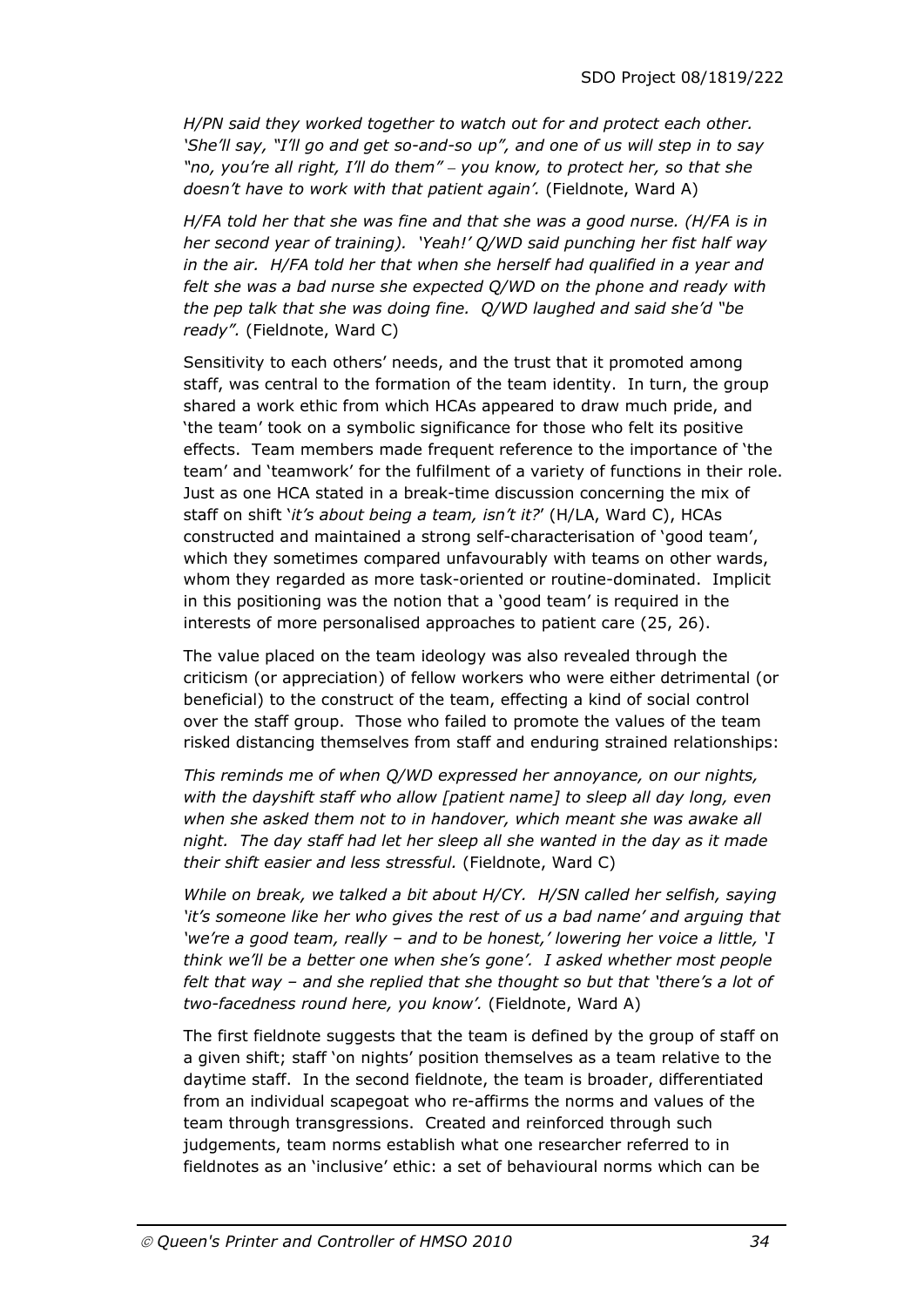powerful determinants of behaviour, with both positive and negative effects on the care process. Team norms extend to breaks as well:

*The dominant 'inclusive' ethic has the potential to create the outsider. … I felt this the very first time H/AI said to me that I could eat where I wanted, but 'most of us' eat in the dayroom.* (Fieldnote, Ward B)

Despite the potential for the team ethic to marginalise and even expel nonconformists, it appears that, once a collective ideology has been created, it is a vital source of support and pride. This observation was supported extensively in staff interviews, in which the team ideology and its protective and rewarding effects were widely acknowledged:

*Oh brilliant, they really are good, you can trust them, you know if you need them they'll be there, there's no hesitation. With all the staff here we're a team.* (H/NE, Ward B)

Yes, and we all get on, there's nobody that don't get on sort of thing, we all *do get on quite well. Which I think you need to, which is part of the team building isn't it?* (H/T1, Ward C)

Across the three research settings, a pattern of responses to questions about 'the team' emerged, beginning with an affirmation of the 'good team', followed by an acknowledgement of certain flaws in practice, *but* with the conclusion that these flaws can be seen as inevitable and overlooked in the interests of motivating the team. Thus the team remained an effective motivator despite its occasional inconsistencies:

*I think we've got a good team, I think we work really well. As I say, we all have our off days and we all think 'oh God, ask someone else to do it', but – you do, you all have – but I think as generally we've got a good team, I think we do really work well.* (H/HN, Ward A)

*And I think we have got a good team, and if there is anything to be addressed we can address it to more or less each other, we can tell each other and we argue, we fall out, we're bitches, but that is as far as it goes, you just pass it over and you just get on with your job.* (H/SN, Ward A)

#### **4.1.2 Group identity**

Team identity may be considered within the theoretical framework of 'dirty work', which was proposed by Hughes (27) to describe those occupations that are likely to be negatively perceived and therefore stigmatised because of their physical, emotional or moral 'taint'. As Ashforth and Kreiner (28) explain: 'The stigma may be communicated directly through putdowns, reduced deference and respect, and demeaning questions ("How can you do it?") and more subtly through discrimination and avoidance'. Despite this stigma, research suggests that people performing dirty work tend to retain relatively high occupational esteem and pride in a number of ways: by carefully constructing an 'occupational ideology' which recasts their work in terms of its higher and honourable purpose; emphasising their superior skills in carrying out the role; and policing the boundaries between their own group and others (28-30).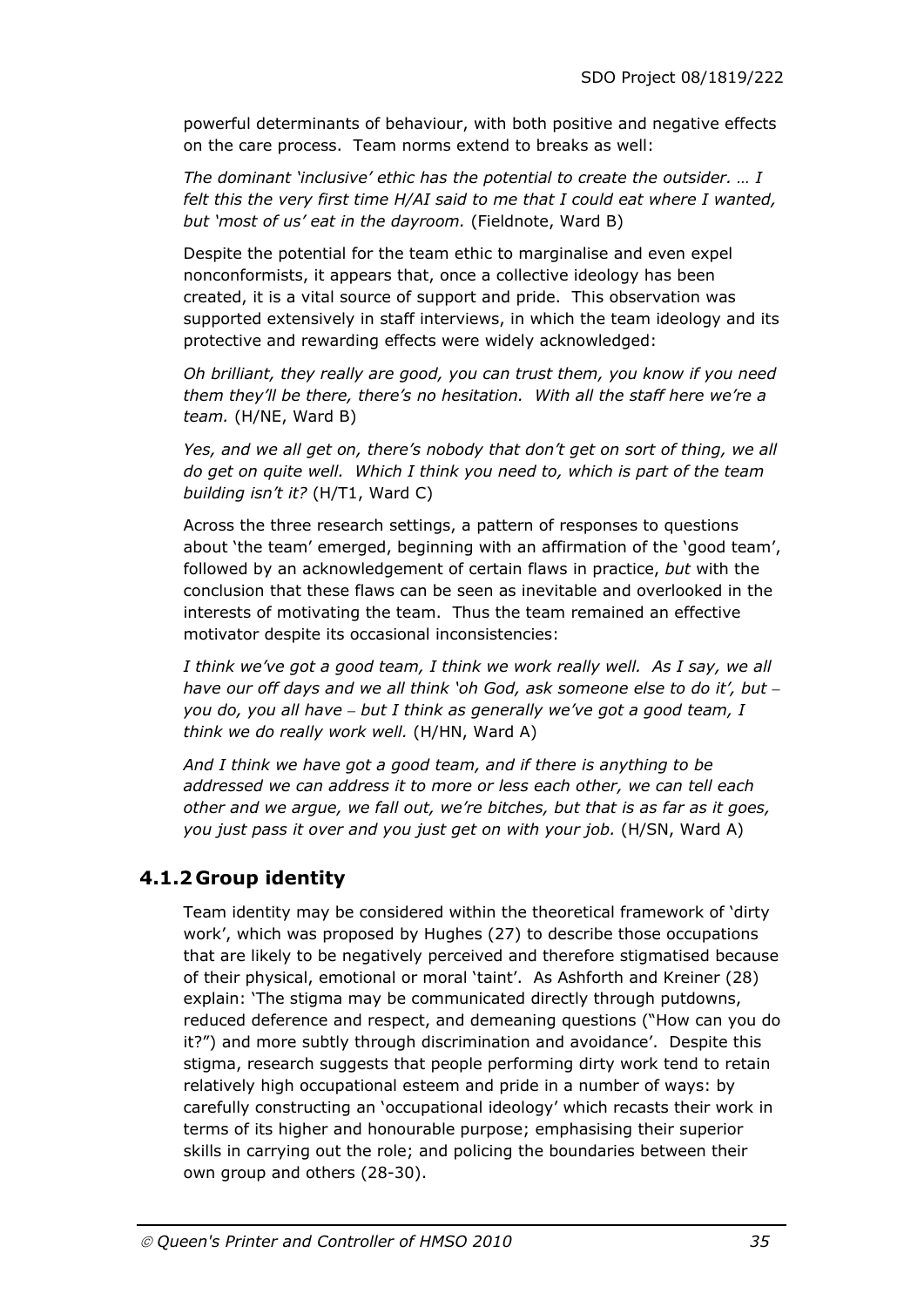We gathered substantial evidence which suggests that the HCA role is indeed devalued by others as dirty, unskilled, and thankless. At the same time, the HCAs articulated considerable pride in the work that they do. They appeared to sustain this pride in the face of considerable stigma, and without the compensation of a high salary or other job benefits. We found that they made a considerable investment in a positive collective identity. This largely involved constructing their identity as care 'experts', in implied or overt contrast to other groups with which they have daily contact.

First, the HCAs generally enjoyed a positive, close relationship with qualified nurses, which was clearly reinforced by 'mucking in together' in the daily tasks of patient care. This helped maintain a shared identity among HCAs and nurses in comparison to other groups. However, nurses by definition devote more time to clinical nursing tasks (medications, dressings) and in the office (completing paperwork and communicating with those outside the ward) while HCAs spend all of their time 'on the shop floor'. We observed that HCAs interpreted this institutionally-codified distinction between the two groups in a way that privileged rather than devalued their own knowledge and skills. According to their interpretation, qualified nurses may be 'superior' in terms of their formal qualifications and skills but HCAs have a different form of 'superiority', due to their greater direct engagement with patients. HCAs enacted this distinction by seizing opportunities to 'trump' nurses' knowledge and skills in specific situations:

#### *H/BA was quite confident in telling QM/AG that we weren't going to dress the patient now and the reasons why. When QM/AG had left the room, H/BA turned to me and rolled her eyes…* (Fieldnote, Ward C)

In contrast to the subtlety of the line that HCAs drew between themselves and nurses, the line between HCAs and consultants was much clearer. This may derive from the professional distance between the two groups: relative to consultants, HCAs felt particularly devalued and disregarded, therefore they retaliated through explicit criticism. In one fieldnote from Ward C, for example, H/HA referred derisively to the 'white coat fallacy', which is that 'doctors know all': '"*But they don't!" she said heatedly'.* Such critiques threw into relief the salient aspects of the HCAs' own role; for example, by referring to the doctors' ineptitude with 'challenging' patients, HCAs implicitly highlighted their own experience, competence, and communication skills. This polarisation of staff groups, which occasionally amounted to hostility, is clearly likely to have a detrimental impact on the effectiveness of the multidisciplinary team, with knock-on effects for patient care.

We noted that HCAs regularly alluded negatively to 'care-home staff' as a reference group, albeit with sympathy for the relatively unfavourable conditions in which the others must work. Through these unfavourable comparisons, HCAs appeared to assert that a superior level of care was provided on their own wards. On Ward C, for example, H/LA compared her experience of care-home routines to a conveyer belt of patients lining up to be washed, toileted, and so on.

We also found that, in each research setting, the HCA team further reinforced their sense of group worth through comparison with other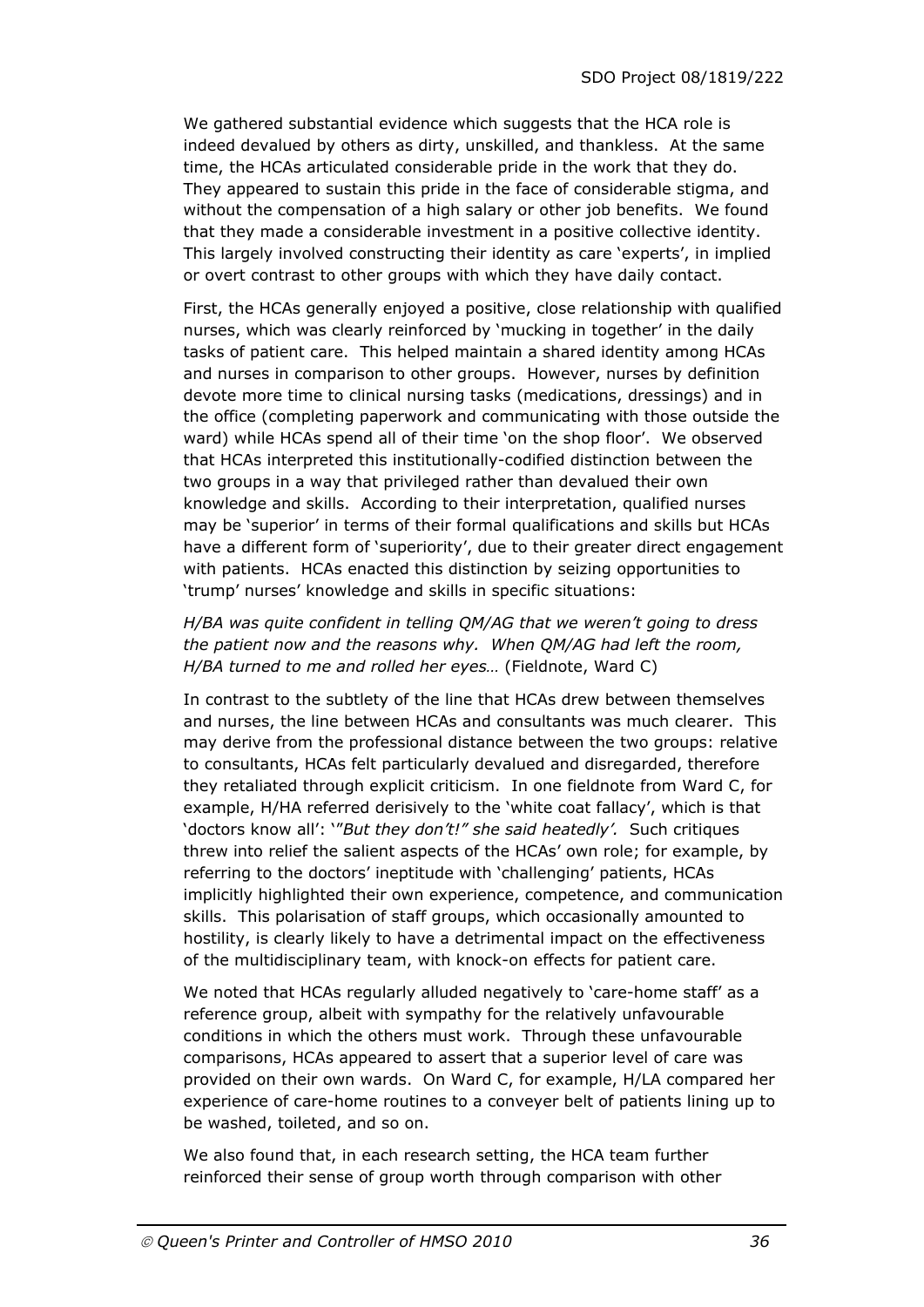hospital departments and wards, which were described as 'incompetent' or 'unable to cope' when it came to caring for patients with dementia. For example:

*I learned in handover that the patient's operation had been conducted successfully and that she is due back in the ward within a day or so: 'They'll send her back here as quick as they can', said Q/MB, 'can you imagine them coping with her up there? Shouting all night long?' And QM/DZ told the story of how the medical ward had called down for meds in a panic, though they'd been briefed in advance of how agitated she might become.*  (Fieldnote, Ward A)

Finally, our observations suggest that HCAs positioned themselves in stark contrast to the rest of the world. We often heard from staff that nobody on the other side of the locked ward doors could understand the reality of caring for persons with such acute cognitive and physical impairment on a daily basis and nor, probably, could they 'cope' if they tried. As the researcher from Ward A recorded on one shift:

*[They talked about how] 'nobody gets it': nobody from outside Ward A understands what it's like to work here*. (Fieldnote, Ward A)

This indicates a strong identity or even 'subculture' among the HCAs. Our data confirm that the HCAs work under all the conditions which have been identified in previous research as important for the formation of subcultures, including: the use of collective socialisation, high task interdependency, physical proximity between individuals, clear physical boundaries and isolation, and group longevity (28).

### *4.2 The uses of humour*

Humour was found to be a mechanism which consistently reinforced positive staff relations. We observed a level of almost constant good humour among staff, with participation in jokes, pranks and affectionate teasing a group norm. Humour served to bond staff closely, often through its cathartic effects. In terms of teamwork, humour seemed to provide light relief for the group, thereby facilitating periods of recuperative 'downtime' while on shift:

*When Q/EK entered the office for handover, H/BA and I watched her through the window take off her scarf and gloves, throwing them around the room, following by her coat as the others sang the strip tease song. We both laughed as did everyone in the office.* (Fieldnote, Ward C)

Sometimes, humour served to highlight and reinforce norms of care, without the problematic fallout which a confrontation or critical stance might generate:

*Q/CR and H/SN were absent for a while because they went to give [patient name] a bath – leaving amidst jokes from the other staff about how they'd be gone for two hours, talking and presumably wasting time.* (Fieldnote, Ward A)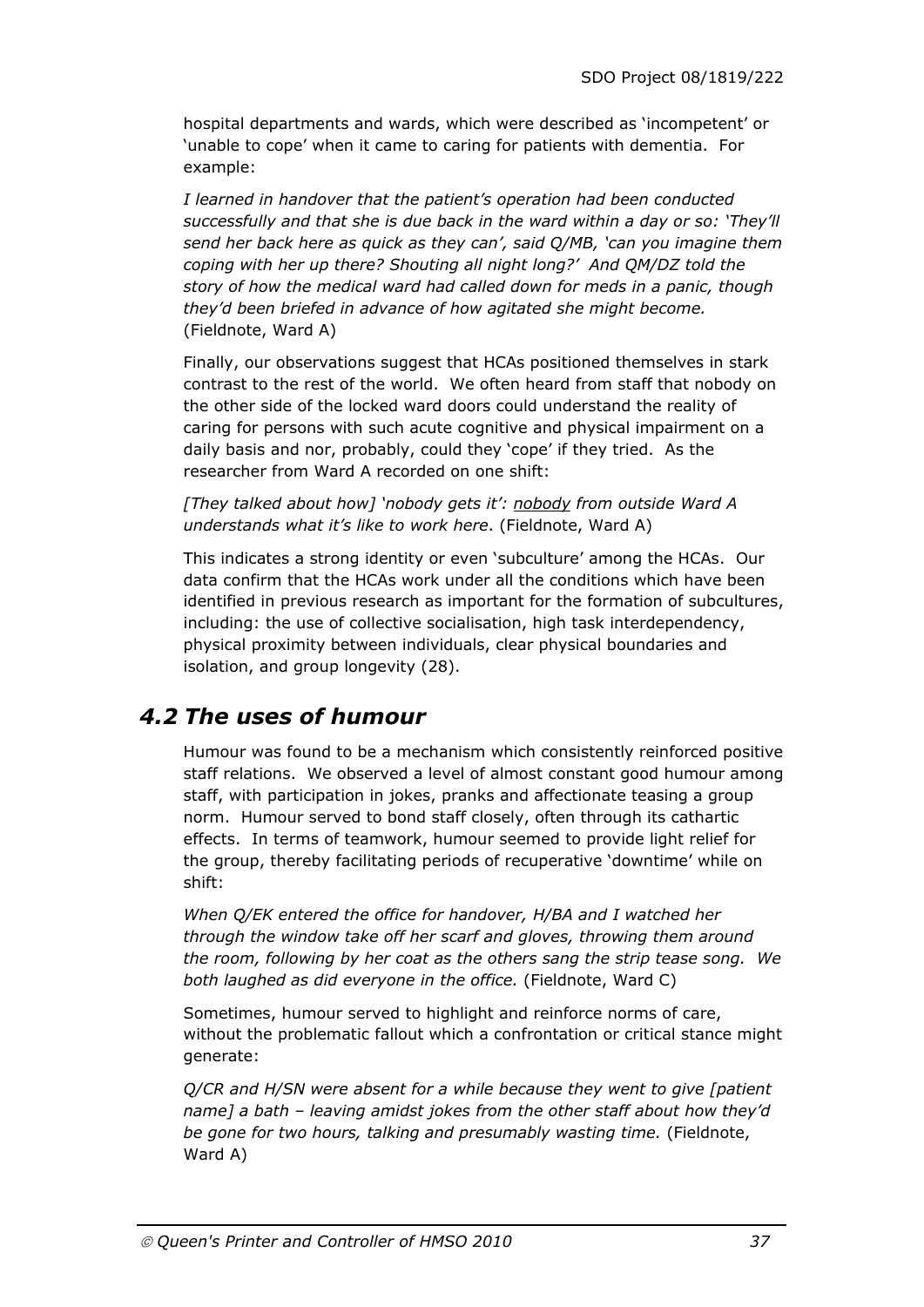Humour and close staff relations are interrelated, in the sense that closeness is required to use humour, and using humour re-affirms that closeness. A good example of this is the manner in which staff used humour to express their sensitivity toward each other:

*H/GL asked me whether I was enjoying it now as he hadn't seen me for a while. I told him that I was really enjoying it but there was still times when I felt as though I didn't know what I was doing. H/GL laughed and said that this was OK as he had been doing this for 19 years and still didn't know what he was doing. He went on to say that H/T1 (who was walking nearby) had been doing it for '50 years and still doesn't know what she's doing!'*  (Fieldnote, Ward C)

Humour was not reserved just for staff; patients sometimes participated in the repartee, as did visitors. In the following excerpt, mimicry was used as a form of humour, which (leaving aside the fact that a patient is the unsuspecting target) affirmed the participants' membership of an in-group, while providing reassurance on the job:

*Having heard the effects of my struggle to adjust the water temperature, Q/WT and Q/CR asked me if I was doing okay, then did light-hearted imitations of [patient name] saying (in her characteristically loud and nasal sing-song tone) 'it's coo-o-o-old!' I said I was fine but couldn't get the hang of the taps – and was (gratefully) reassured by Q/CR's reply that 'that was me with [patient name] yesterday – it's impossible to get the temperature right'.* (Fieldnote, Ward A)

The uses and functions of humour in these settings warrant more attention that can be given here. Further research would be required to draw parallels with the uses of humour in other settings.

### *4.3 Motivation and intrinsic rewards*

In the interviews, when we asked HCAs directly about their motivation to do this work, we learned that, at a general level, the caring philosophy which is central to nurses' understanding of their work (31, 32), is also centrally important for HCAs. In other words, HCAs appear to be motivated by the opportunity to care for those in need. In the context of these particular wards, this is perceived as an important contribution to society, as many of these patients have few alternative care providers. As put very simply by H/HN on Ward A: *'what you do is worth doing'.* This contribution was voiced by some HCAs as a sense of 'purpose':

*I think it's a very demanding job, it's a very stressful job, but you're also taking away at the end of the day that you're there for the purpose of helping people and giving a part of yourself to people.* (H/BN, Ward A)

*I enjoy it – caring for others who are less fortunate than me.* (H/GL, Ward C)

We found that often this sense of purpose had been initiated by personal experience with a family member who had Alzheimer's disease or another mental health problem, or in the face of personal loss: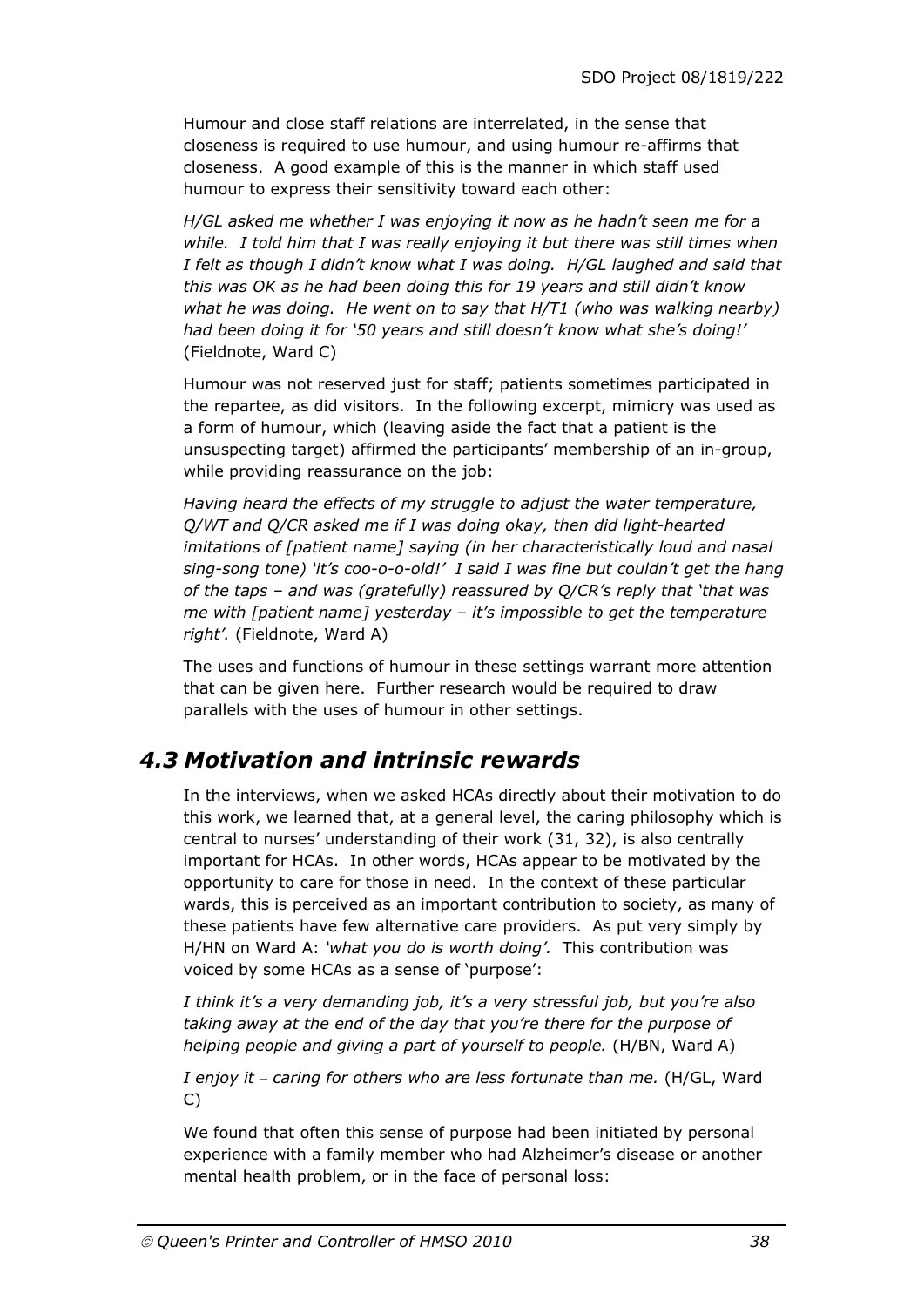*My dad had Alzheimer's … I wasn't actually doing the job then and the manager who was on here before kept asking me if I wanted a job.* (H/SN, Ward A)

*My dad passed away when I was young and I kind of felt like I couldn't do anything about it … so doing this kind of makes me feel a bit like, you know, I can do something about it and make a difference.* (H/PN, Ward A)

*Really it was inspired by family background, mother had a mental issue… I realised I could do more than just be an ordinary person.* (QM/NN, Ward B)

The impact that this kind of personal experience can have on the quality of care is acknowledged here by one of the staff nurses:

*A lot of the nursing assistants that work here have relatives that have either had some form of dementia or strokes, and you see the difference it makes.*  (QM/SR, Ward A)

And, here, observed by one of the researchers:

*For H/SN, this personal experience allows her to empathise with patients and their families – and has also taught her the importance of being able to laugh about things along the way.* (Fieldnote, Ward A)

The implicit rewards of caring work also emerged as a key theme in many interviewees' accounts of their work motivation. In the following excerpt, the potential mutual benefit of this relation is expressed:

*The patient care … That is really the time where you're actually contributing the most and also gaining the most from that.* (H/BN, Ward A)

The prognosis for dementia is very poor; patients are not expected to 'get better' in the sense of making a recovery. In spite of this, many staff are able to draw positively on the differences which they observe on a day-today basis, which they see as 'improvements'. This may be particularly so on Ward A, where there is more variation in the presentation of illness and, therefore, the patients' prognoses.

*I enjoy it when a patient comes in really poorly and then they get … you can see them getting well.* (H/BC, Ward A)

Small signs of progress were a source of satisfaction across all settings:

*You can see the difference in the day-to-day, you can, and you know you are doing a good job.* (H/NE, Ward B)

However, for some HCAs, the poor outlook for most of the patients did limit the sense of reward they derive from their work:

*I can't say it's rewarding because it's not, no. If they were going home, then … yes.* (H/SN, Ward A)

Interestingly, this limit on reward did not inhibit the same HCA's 'love' for the job: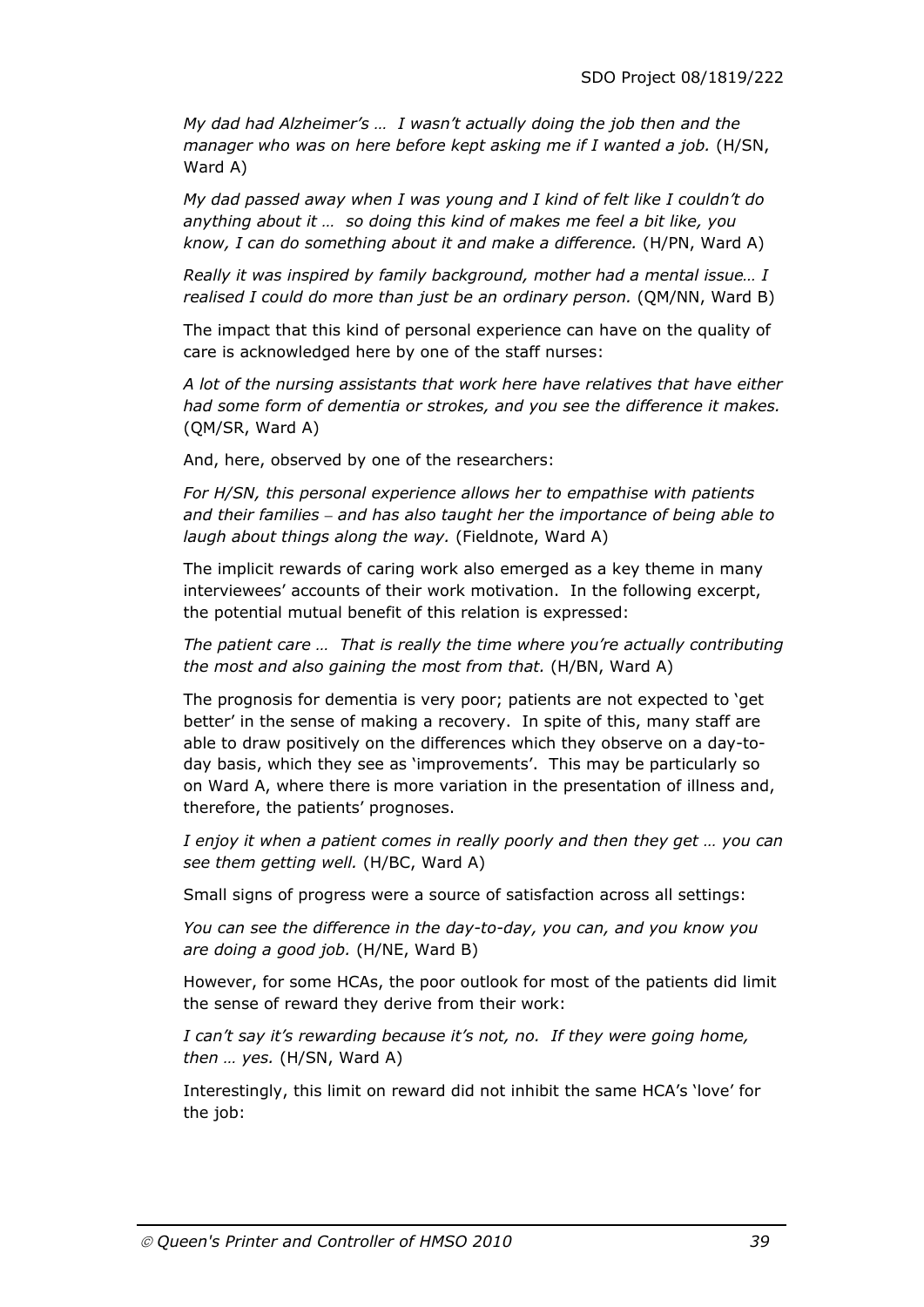*You can go home and think 'I've had a good shift, I've done a good job,' but you don't actually get any satisfaction … but I just love it 100 percent, absolutely 100 percent.* (H/SN, Ward A).

It seems that this HCA related the notion of 'reward' and 'satisfaction' to good patient outcomes, which are rare on these wards; yet nevertheless continued to love the work '*100 percent*'. This again illustrates how staff derive rewards from small improvements, for instance in the physical comfort or emotional wellbeing of the people in their care. In relation to this, many staff expressed satisfaction in providing assistance with ADLs:

*I love to do the patient's hair, I think it looks nice and they feel nice as well.*  (H/SN, Ward A)

*I get a lot of satisfaction getting them up in the morning, doing their hair, making sure they had a good breakfast.* (H/IN, Ward B)

As described in Section 3, only a minority of HCAs undertook clinical care, but those who did described it as a source of satisfaction:

*I love doing dressings, absolutely love it, don't know why, I just love dressings.* (H/SN, Ward A)

*I do like the medical side, the wound dressings and, I don't know why, everyone thinks I'm weird for it, but I like doing the pressure sores* (H/PN, Ward A)

Another source of satisfaction is the personal pride that staff were often able to draw from successfully completing a physically or emotionally challenging task or navigating an unpredictable situation:

*Some days it could just be a patient, you know, who is really aggressive… You do something for them and they just go 'thank you', and it's like 'What?'* (H/PN, Ward A)

*What you see today is not what you see tomorrow … enticing your brain to think, 'what could be wrong with them?'… Trying to think, 'how else can I help them?'* (Q/ZR, Ward B)

*Getting a response from a patient, you know, we've got one here now, the one I said just stares, she always remembers my name.* (H/GL, Ward C)

Satisfied to some extent with these small achievements in daily care and communication, HCAs tended to perceive as precious those moments in which they glimpsed features of a patient's personality or past life:

*Sometimes it's a delight to talk to them, and see their aspects of life that they've led, you know, they've lived, they're a life of knowledge.* (H/BN, Ward A)

*You get to know them, and I like talking, 'what did you used to do?', 'what are your hobbies?', 'do you have any pets?', 'did you like to go dancing?' and things like that – and the things they come out with, it's amazing.*  (H/BC, Ward A)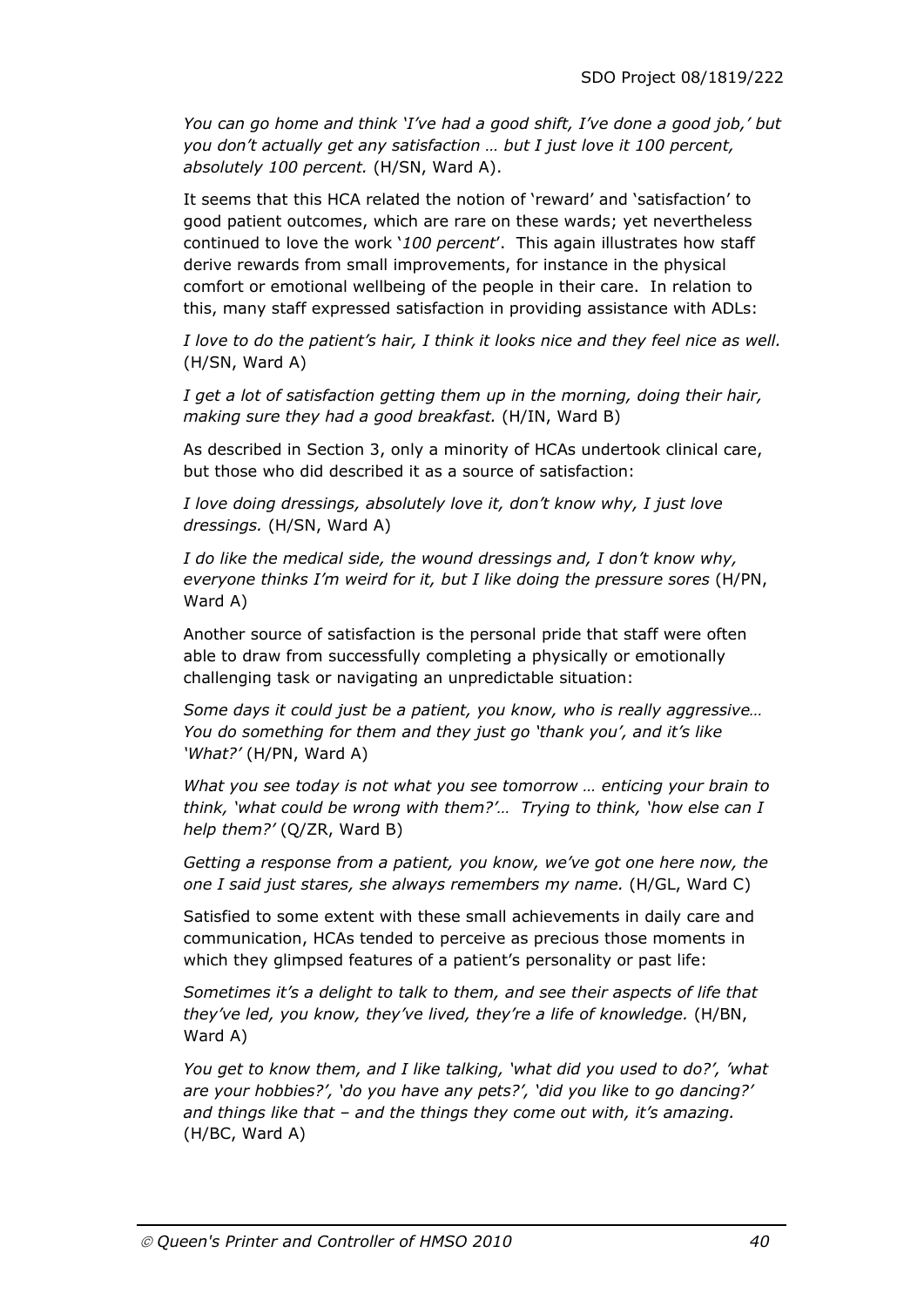### *4.4 Engagement in caring*

The reward that staff gained from caring was frequently evident in the manner in which they went about their work and interacted with patients. Our observations revealed that care could be expressed in a number of different ways: in the affectionate approach staff often took with patients; in the frequency with which their communication with patients was expressed in physical contact; in their recognition of the personhood of the patient expressed through their respect for patients' dignity and empathetic responses to distressing circumstances; in the humorous relations that were often expressed between staff and patients; and in their knowledge of patient histories and habits and ongoing attentiveness to patients' needs. These points will be expanded on here in relation to the notion of 'engagement' in care work, under which affection, attentiveness, humour and empathy can all be grouped.

One of the most immediately obvious ways in which staff expressed care was through both verbal and physical affection toward patients:

*A/RE then sat down and carried on talking with H/HA at the table, whilst Q/SM went to finish giving patients their medications. After giving [patient name] his medication, Q/SM thanked him. He grinned at her and she smiled back at him telling him he was lovely. 'Love you' he said to her. She walked away saying to me: 'Yeah, really aggressive, isn't he?' rolling her eyes.* (Fieldnote, Ward C)

*As she walked away she spotted [patient name], sat opposite me at the table reading papers.* '*Hello [patient name]!' she said, grinning and putting her arm around her to hug her and asking how she was. [Patient name] told her she was alright and H/ FO gave her a kiss on the side of the forehead and told her she'd be back. [Patient name] looked over at me and smiled, raising her eyebrows* (Fieldnote, Ward C)

These excerpts make particularly clear the impact that such affection can have in terms of the relatively unusual levels of reciprocity that it may garner from patients. In the first excerpt above, such reciprocity appeared to challenge the patient's 'aggressive' reputation. This is a matter over which there was often ambivalence, however:

*Many staff have a rhetoric of the unpredictability of the patients. 'You can't turn your back on any of them' is something I've heard from several people. However, in the daily work I find the assumption is much less guarded than this implies – I have observed this in myself and most others I have worked with.* (Fieldnote, Ward B)

A possible explanation for the mixed messages about violence is the volatility of many patients due to their illness. Therefore, while affection is an important expression of the rewards of caring, the risks associated with physical proximity to unpredictable and potentially violent people indicate a need for discernment and caution:

*You never know what is underlying ... what the patient is capable of.* (H/HN, Ward A)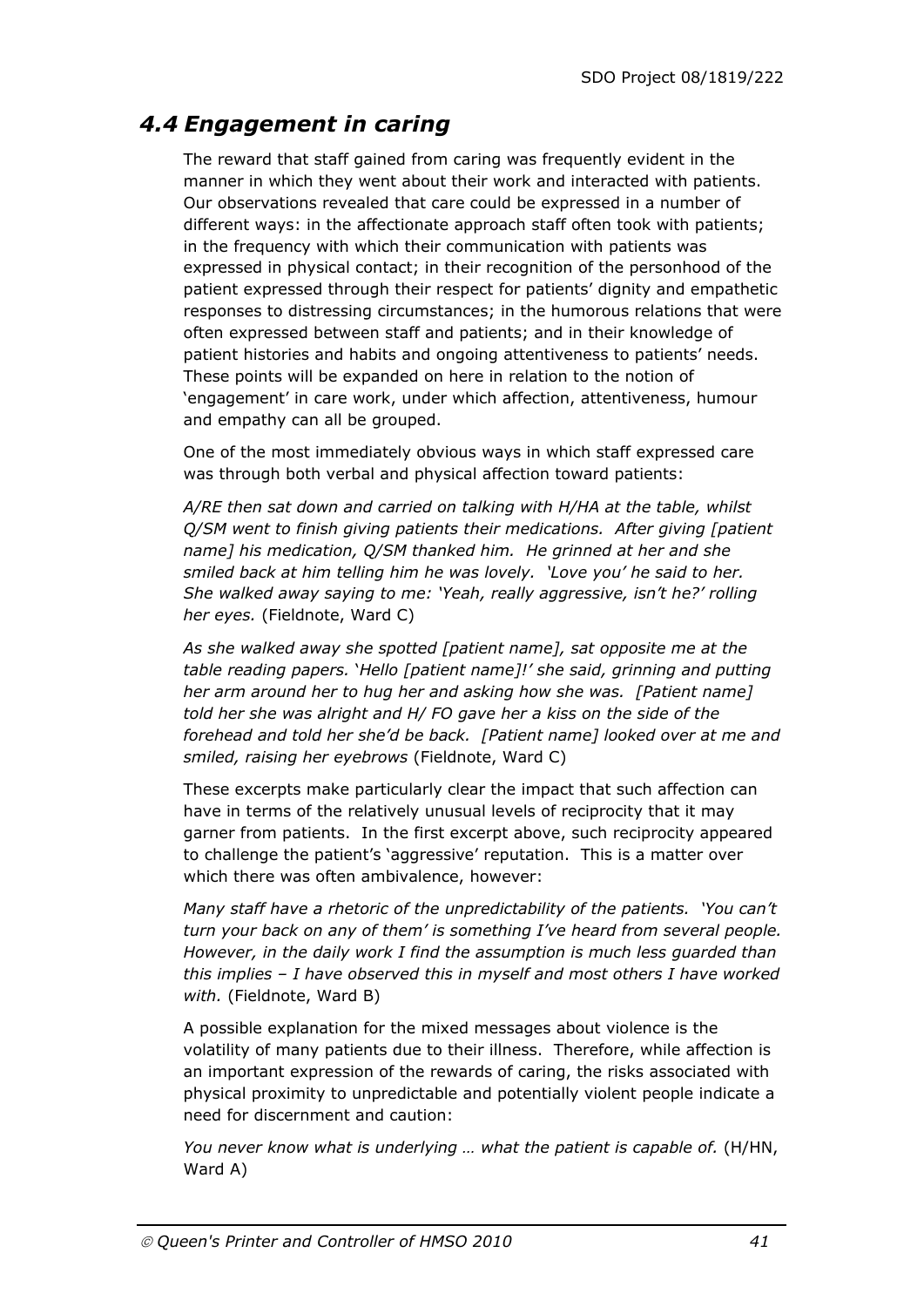For longstanding staff, risk has come to be accepted as an unavoidable aspect of the work:

*I mean, kicking, spitting, punching, head butting, scratching, it's constant*. (H/ET, Ward B)

By contrast, as newcomers the researchers were acutely conscious of the odd nature of interpersonal relationships between staff and patients, which were distorted by the factors discussed above. For one researcher, this offset the rewards to be gained:

*Interpersonal relations are often mutually oppositional and provocative and constrained by the lack of insight, communication and memory that most here experience – I find that these three things are perhaps the most persistently upsetting and frustrating things about this work and while it can be immensely satisfying to capture what seem like little breakthroughs now and then, overall these feel very momentary and can be reversed the very next time I attempt to interact with the same person.* (Fieldnote, Ward B)

This sense of insecurity is compounded by the often intrusive, undignified and potentially dehumanising experience of the institutional provision of basic ADLs:

*I explained to the patient that we were going to get her washed and dressed, more or less shouting it in one of her very deaf ears. It seemed she still couldn't hear me or understand me and when we tried to sit her up she 'flopped' as H/WA called it, making her very heavy to handle. H/WA told me to go round the back of her and hold her in a sitting-up position,*  which I did whilst trying to help undress her with my other hand. (Fieldnote, Ward C)

Thus the work of the HCA entails constantly appraising risks and maintaining rapport with individual patients, while juggling the many practical duties which they are required to perform, sometimes involving human beings who do not comprehend their meaning. Overcoming these challenges, the HCAs did find ways to meaningfully engage with patients, despite the difficulties of working in the particular institutional context studied here.

# *4.5 Coping strategies*

Sources of stress are various, deriving not only from the risks and inherently unpleasant aspects of the work outlined above, but also from organisational factors, notably staff shortages, and colleagues' occasional failure to recognise or support each other. On the whole, however, team working seemed to operate well to protect and support HCAs on the wards against these stressors. In light of the unpredictability of the environment and the confusion and lack of insight caused by dementia, the ethos of the team led staff to be patient and calm while shrugging off the inevitable abuse:

*I suppose you've got to be easygoing and I think you need a little bit of patience; well you need quite a bit of patience probably.* (H/HN, Ward A)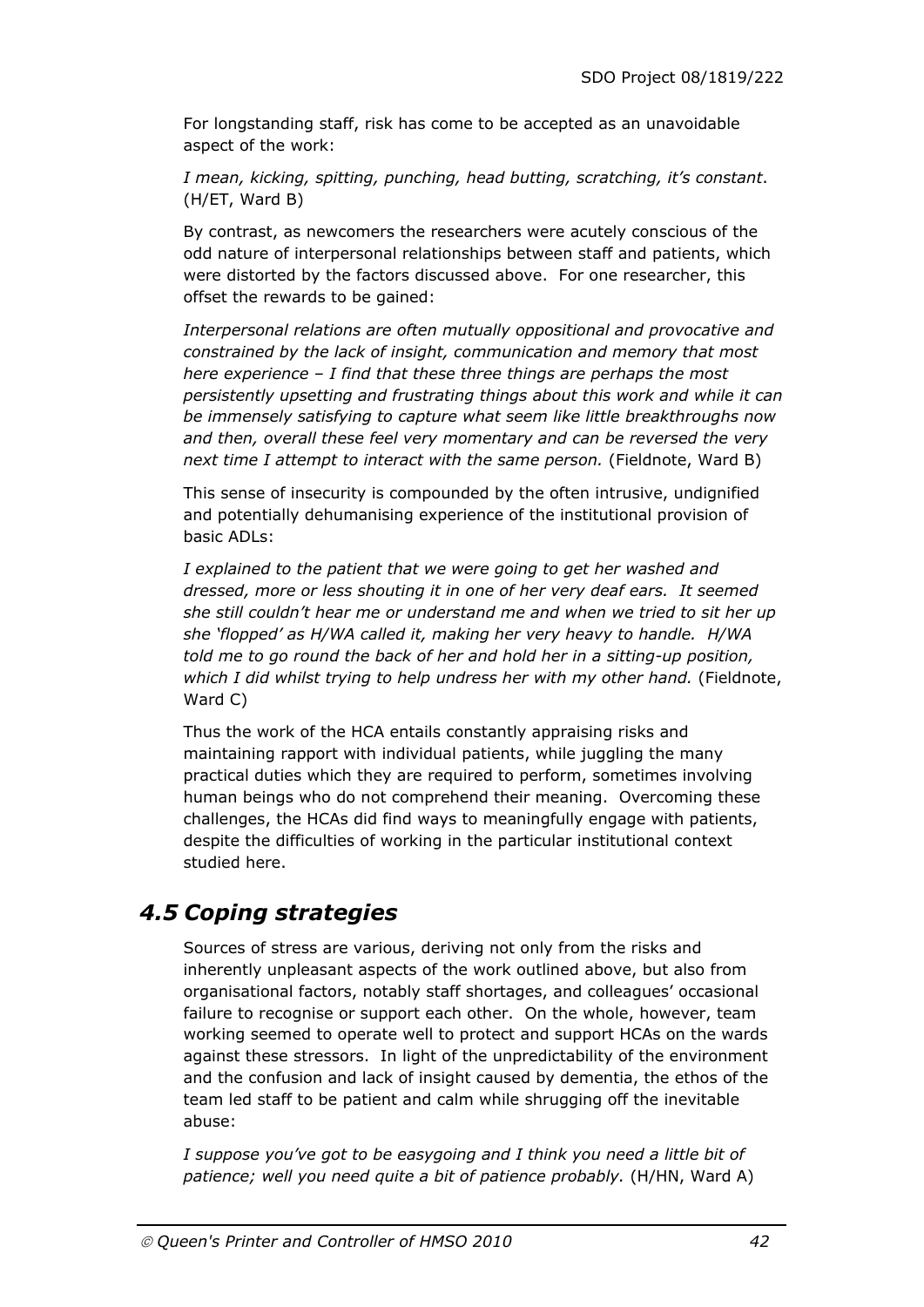*Yes, no matter what frame of mind you're in, whatever has gone off, whatever the situation, you've got to stay focused, yes, you can't let it take over you.* (H/BC, Ward A)

Most of the time, the team could be relied upon to manage the workload and to intervene if an individual was at risk or overburdened. Within that protective organisation, individuals also utilised what we might call 'stress management' measures. Different people were observed to manage their own responses or emotions, to seek support or comfort from colleagues, and to escape, both physically and emotionally, sometimes leaving the ward, 'wandering' from the task at hand or taking a smoke break on shift.

There were also numerous accounts of stress management strategies employed off-shift, including exercise, relaxation and immersion in familyrelated concerns, as well as frequent jokes about taking recourse to alcohol, although we did not observe these activities. At work, however, the researchers picked up on a repertoire of psychological approaches which appeared to promote coping. When analysed, many of them seemed to serve a similar purpose, which we term here 'desensitisation'.

### **4.5.1 Desensitisation**

By 'desensitisation', we mean a lack of response to stimuli which in another context would elicit an emotional reaction, usually an unpleasant one. Desensitisation can be seen as a form of self-protection via the conservation of emotional energies. It seems to entail a psychological distancing from the issue while in some (but not all) cases maintaining affective engagement. We observed this psychological adaptation in HCAs and some nurses, often through their use of ironic humour and conversation about things other than the matter in hand:

*As I was carrying the full bedpan into the sluice room, I passed H/PN who, seeing the look of distaste on my face, said 'don't you just love your job?' I*  replied 'this may not be my favourite part of it, I'll tell you what'. (Fieldnote, Ward A)

*Just as I was beginning to wipe away some of the faeces that were smeared all around her bottom and upper thighs – trying to keep my stomach from turning at the mess – H/AN asked me agreeably 'so, did you have a good time on Saturday [at the Christmas do]?'* (Fieldnote, Ward A)

Another desensitising tactic was to reframe or underplay an experience, thus making it less threatening:

*You've got to be able to take some criticism off patients because, as you may have noticed, patients can be abusive towards you and it's just like, take it on the chin and then forget about it.* (H/PN, Ward A)

The protective functions of desensitisation are therefore clear: it tunes out the distressing sights, sounds and smells of the job; minimises the fear of verbal and physical attacks; provides a buffer against the emotional impact of bereavement; and enables staff to do their job efficiently, while still leaving it all behind at the end of a shift.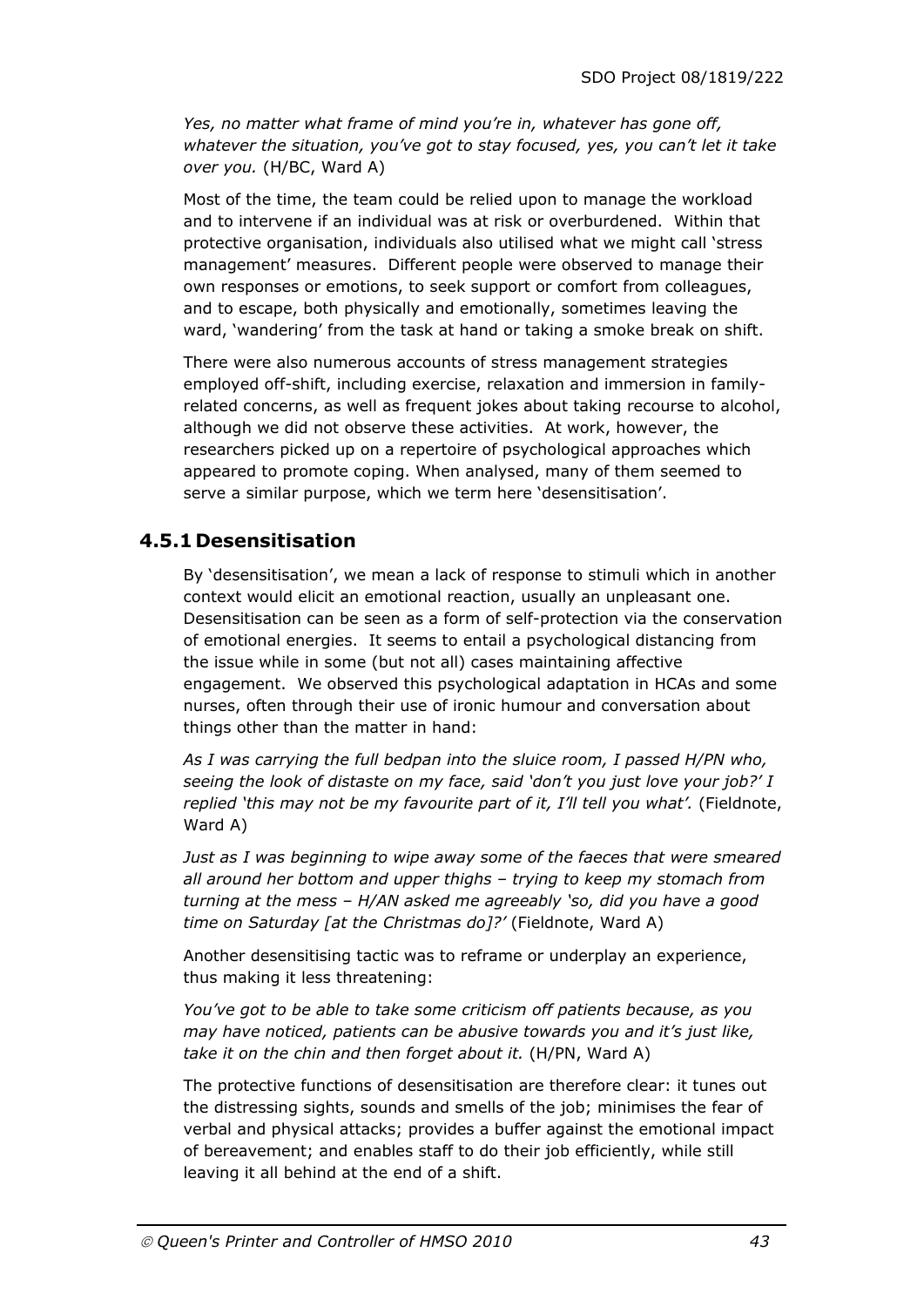A striking finding is that the HCAs were not observed to be desensitised toward their labour in any absolute or uniform way. We have shown above that they were generally capable of engaging positively with the people for whom they cared and with each other. A crucial skill for an effective HCA is to be able to achieve selective desensitisation to unpleasant stimuli, while remaining emotionally available for the rewards which can be derived from the work. This paradoxical relationship between engagement and burnout has been recognised by Vinje and Mittelmark (33). We also found that some staff were aware of the complex balancing act they were required to perform:

*Yes, if you can't attach at all then you wouldn't care about the person, you wouldn't be able to do what you feel is best for them and you know, yes you've got to have some kind of attachment, but not, yes it's very … I suppose it's just that same line between … but you never know where it is, it's just, I think you just do it.* (H/HN, Ward A)

### *4.6 Conclusion: challenges and rewards*

Close staff relations, the bonding effects of humour, and a common identity in a closely integrated team all promoted a sense of wellbeing among the HCAs we observed. The ability to communicate with, engage with and form attachments to patients, accessing their life histories and developing nuanced understandings of individual habits and mannerisms, made the job rewarding and satisfying – thereby promoting high-quality, individualised patient care. Despite their low status, HCAs recognised that they perform a role which is socially important.

We identified a range of factors which appear to act against high-quality care, including low ratios of staff to patients, physical risks associated with unpredictable patients, lack of recognition, and lack of inclusion in organisational decision-making. These themes recur in the following sections in slightly different guises.

We found that the psychological strategy which we term desensitisation was widely used to enable HCAs to do their work effectively despite its inherently unpleasant aspects and the obstacles which they encountered. HCAs appeared to be selective in their desensitisation, tuning out negative stimuli while still attending to the positive rewards of the job. Within this ability to balance sensitive and personalised care against protective psychological distance is an important clue to the distinctive contribution that HCAs make to the ward environment, for which they deserve much fuller professional recognition. This contribution will make up the subject of the next section.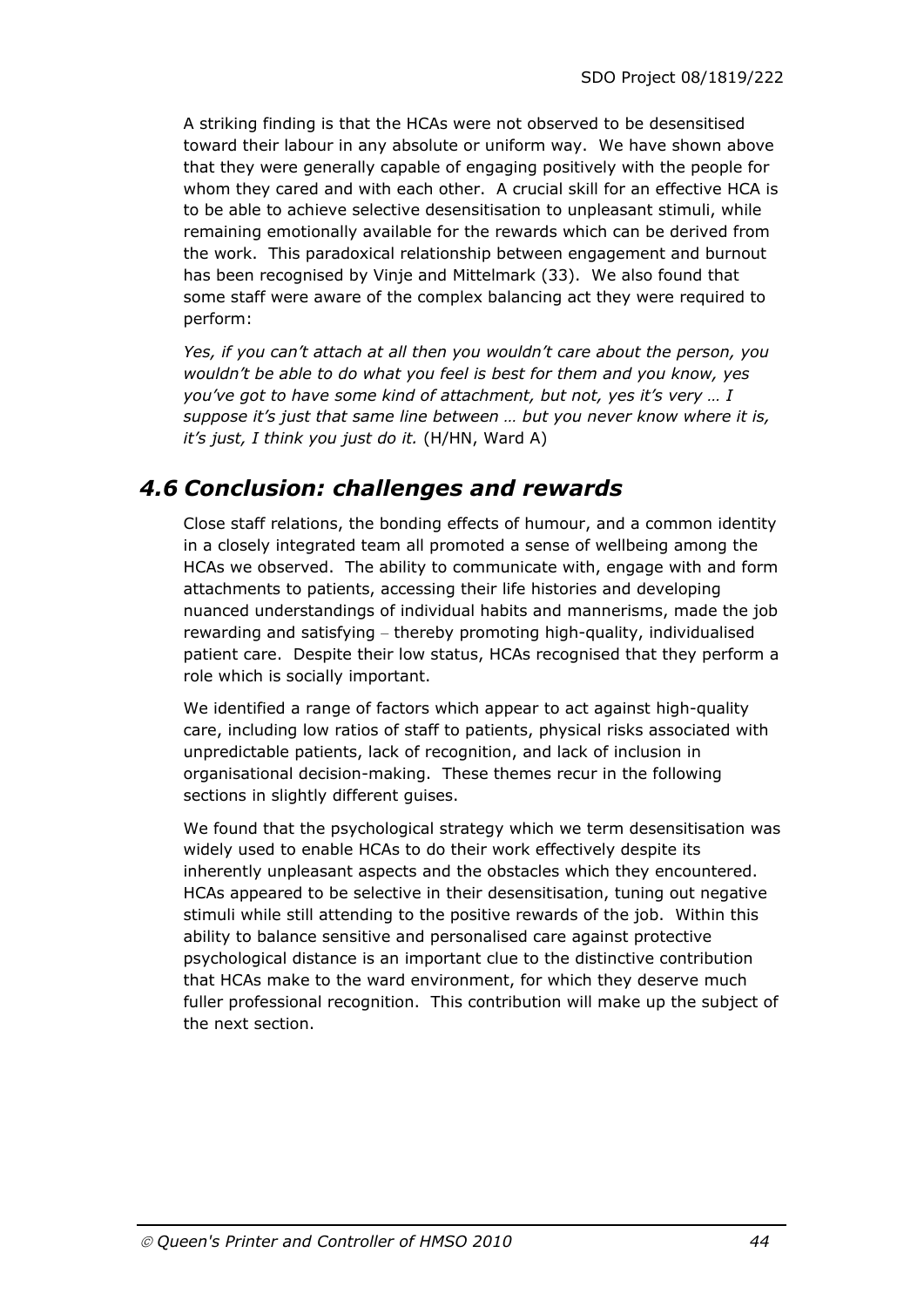# 5 HCAs' distinctive role and contribution

As seen in previous sections, the HCAs' formal role is to assist staff nurses in providing direct care to patients. Although this role may appear subordinate and repetitive, our findings reveal that HCAs actually exercised considerable authority and autonomy in its enactment. Throughout every shift, they made countless decisions about their workload which, we discovered, balanced the needs of each patient (for physical or medical care, verbal or tactile reassurance, entertainment or solitude, and so on) against the needs of the entire patient group, ward visitors, and other staff. Here we present evidence to support the argument that, while regarded primarily as *carers*, HCAs were also effectively *managers* of their overall environment, drawing on their practical skills, emotional intelligence and tacit knowledge of the ward to maintain relative stability, safety, and wellbeing.

## *5.1 Theoretical background*

The autonomy exercised by HCAs in negotiating the boundaries of their role can be understood within Strauss's (34) theory of 'negotiated order' in the hospital setting. This theory suggests that, because hospitals' formal rules only prescribe roles and social relations at a general level, micro-level interactions are negotiated between individuals and groups from one moment to the next. The implication of this ongoing process is a shift in power relations such that 'lower level members of staff have more power than would appear to be the case given the formal structure of the hospital and their position in the hierarchy of authority' (35).

Thus, while the HCAs' work is formally codified in their job description, as outlined in Section 3, it appeared considerably broader in practice according to the negotiated order on the wards. Specifically, we found that HCAs exercised considerable 'practical autonomy' (30) in mediating between individual and institutional needs on the wards, and they appeared to assert some pride and mastery with regard to this aspect of their role, even though it is not explicitly recognised in their formal job description or status.

This section will explore the HCAs' distinctive contribution as 'managers of the ward environment' with reference to the three main groups between and among whom they mediated: the patients themselves, the family and friends of patients, and the staff team. We will first locate individual patient care within the broader context of the ward, examining how the HCAs deliberately balanced their attention to each patient's quality of life against the needs of other patients and ward actors. We then weigh up the benefits as well as the limitations of the HCAs' engagement with patients' families, before going on to look at the work undertaken to maintain the practical functioning as well as emotional health and self-esteem of the staff team.

The key point here is that HCAs' interactions with individual patients tell only part of the story; we understand more about the challenges, skills, and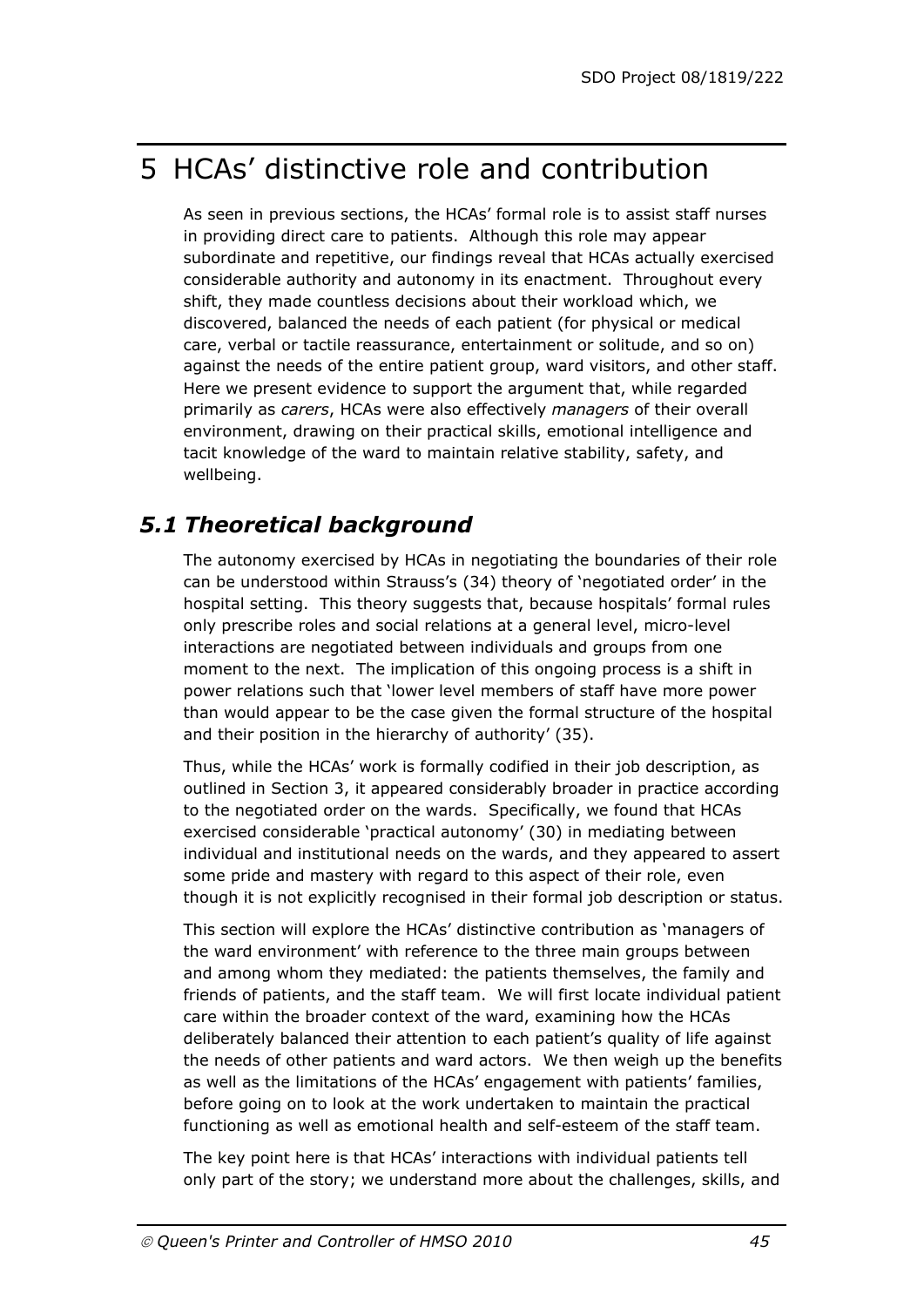rewards entailed in their work when situating those individual interactions within a broader context.

### *5.2 Patient care in the institutional setting*

HCAs rarely cared for patients in isolation: even managing individual patients in non-communal spaces such as the bedroom or toilet implied a conscious choice *not* to care for the rest of the patient group. The HCAs offset individual patients' needs against those of the overall patient group through a range of mechanisms which include organising care, managing routines, and responding with flexibility. These mechanisms will be examined in turn below.

The tact with which HCAs generally approached the challenge of individual care versus group management is brought to light through occasional exceptions. For example, the researcher on Ward A wrote about one staff member's evident bias toward the ward as a whole:

*She seems a bit more traditional in her nursing style – focused on efficiency and expedience – not without compassion in her dealings with the patients, but with an apparent awareness that her job is to make the ward function smoothly as a whole, with that being kept in mind when designing individual patients' care*. (Fieldnote, Ward A)

That this particular worker's approach stood out as a noteworthy exception to the general rule suggests that the functioning of the ward, though a salient concern for all, may be managed in more subtle ways by other HCAs.

### **5.2.1 Organising patient care**

'Organising care' is the term James (11) uses to convey the skills that carers employ in providing direct day-to-day care. She suggests that, even within the hierarchy of the hospital system, nurses have some power in organising details of care, which 'may make considerable difference to the quality of life and perceptions of the people being cared for'. We argue that, like nurses, HCAs invoked their practical autonomy to 'organise care' in ways that take into account individual patient's needs *and* the institutional context.

In principle, that is, the HCAs had little influence over care plans or ward routines such as meals and bedtimes. However, over the course of each shift they made myriad care choices: deciding which patients to assist in which order, pre-empting risks of incontinence or challenging behaviour, reacting with flexibility as incidents occurred, and so on. While some of their activities were overtly directed by nursing staff, it was more common to observe HCAs exercising *de facto* control over the basic care given to each patient by deciding how it was delivered, when and by whom. In this way HCAs were able to act autonomously to negotiate some of the 'artificial barriers' (36) that can be created by a strict adherence to set routines.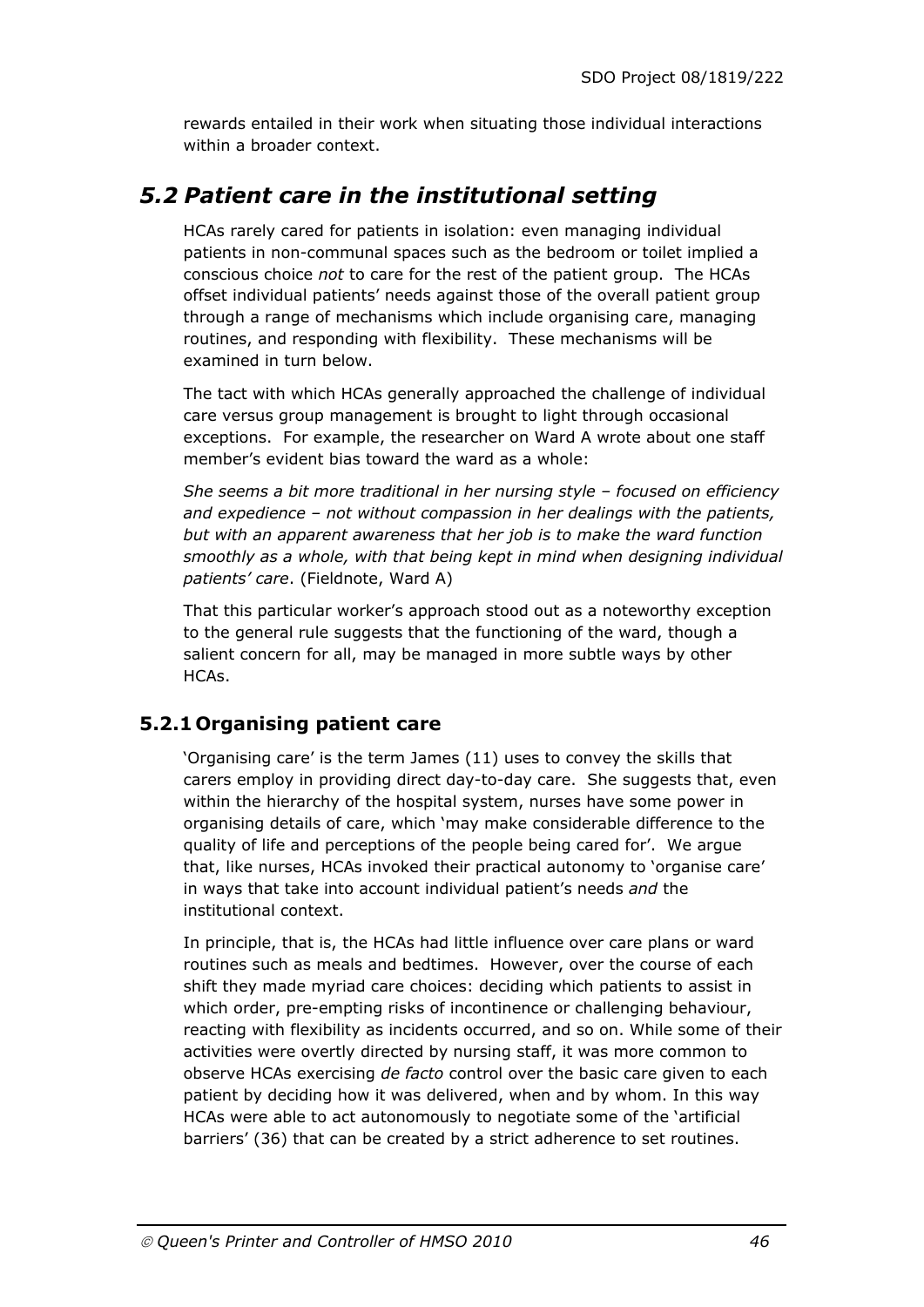### **5.2.2Knowing the patients**

HCAs appeared to derive their competence in organising care at this level from their unique first-hand understanding of the patients. Our data suggest that HCAs shared a general understanding of dementia patients as deserving individuals who, due to the interrelationship between their illness and their environment, are unpredictable in mood and behaviour, and that this general understanding was enriched by their detailed and evolving knowledge of each patient's character, mood, and preferences.

An important part of the HCA role, therefore, is getting to know the patients – not only in recognition of their individual personhood but also in order to better organise their care vis-à-vis other patients. This did not make it possible to avoid disruptive incidents altogether but it did enable staff to identify and respond most appropriately to the situations that inevitably arose. As one HCA put it:

*We concentrate more, as you get to know the patients, the more you know their ways, you know their habits and if they've got a bad tummy and things like that and you get to know them; the job comes easier when you get to know them. It doesn't stop you getting hit sometimes, but you're aware of, you just get to know them and understand them a bit more.*  (H/ET, Ward B)

### **5.2.3 Tactical manoeuvres**

Three care tactics employed by HCAs to enhance the overall ward environment included communicating effectively, controlling the emotional atmosphere on the ward by keeping noise levels down or stimulating interaction, and managing the physical placement of patients. Each strategy gave the HCAs scope to demonstrate a range of skills, which are evidenced in our data.

Communicating effectively was key to ensuring individual patients' wellbeing while also forestalling their potentially disruptive verbal and/or physical reactions to miscommunication:

*I usually go and sit and talk to a patient who is making a lot of noise or whatever but keep my voice really quiet, because usually if you talk to a patient, if you go up to their level they will go up a bit more, but if you sit and talk to a patient and you sit and talk quieter than they are, they usually come back down to your level or if you tell them not to shout they usually come down to your level – and if you do that with a few patients it usually then catches on and everyone then usually calms down. I don't know why, they just seem to follow suit*. (H/PN, Ward A)

This relates to the broader strategy of controlling the general atmosphere on the ward, which benefitted patients but also improved conditions for staff. In their interviews, many staff cited noise as one of the most stressful conditions of the job:

*[Noise is] no good for these patients … it does nothing for them, it's like at night-time, about eight o'clock, sometimes they walk and just go, it gets so*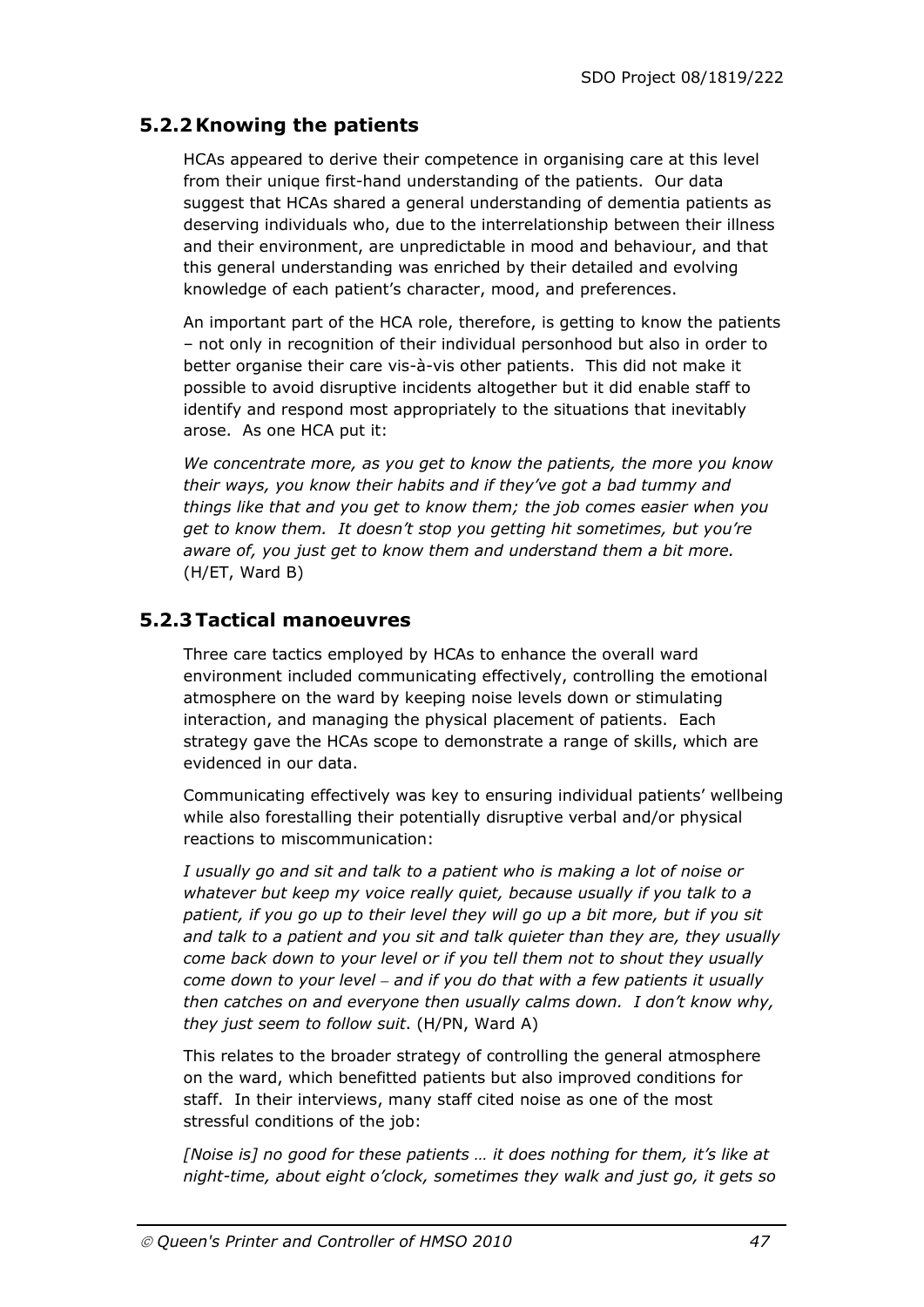*loud and noisy, so what I do is switch the television off, bring it back down them to calm the system and if they want it back on it can go back on, but it needs to come down because that is how your accidents happen and you just can't afford it, so bring it back down to a calmer level and get them all settled again, because television sometimes, it drives you mad.* (H/SN, Ward A)

By contrast, when the ward atmosphere was too subdued, patients became bored or disengaged and the shift passed slowly. At such times, the HCAs sometimes took it upon themselves to liven things up:

*As I was getting [patient name] washed and dressed, H/RO was now getting [patient name] up in the adjacent bed area. I could hear H/RO having fun with [patient name], telling her to get up because she had 'Cruella de Ville' this morning, so she had to behave. As she got [patient name] up, she sang the song 'Cruella de Ville, Cruella de Ville' to her, to which I heard [patient name] giggling. H/RO continued this fun with [patient name] for the remainder of the shift, catching her eye when she was looking quiet and subdued and singing 'Cruella de Ville' to her, or singing it in the background when [patient name] wasn't looking, causing [patient name] to look up, smile and search the room until she found H/RO.* (Fieldnote, Ward C)

Staff also employed spatial management strategies to avoid accidents, diffuse potential conflicts, and decrease stress levels. These strategies primarily involved moving patients to different dayrooms (Ward B) or to 'quiet areas' on the hallway (Wards A and C), separating those who were engaging in overly intimate or potentially discordant ways, using restraining belts to secure individuals at risk of falling, and monitoring the movement of others.

In some cases, the HCAs' reflections revealed considerable awareness about the trade-offs they had to make between individual and group needs. Some suggested that the satisfaction of group needs justified less-than-ideal decisions regarding the individual. The following fieldnote contains one researcher's own reflections about such difficult trade-offs:

*The patient stayed at the bottom of the corridor on a sofa for the remainder of my shift. Yes, it sounds mean even as I write it, having been there, but at the time it was the only place to put her to prevent her shouting at staff and other patients – the patient talks so loudly and monotonously that when she just talks to other patients they think she is threatening them to retaliate.* (Fieldnote, Ward C)

Another aspect of 'organising care' which deserves particular attention is the management of ward routines.

### *5.3 Working within ward systems*

As noted in Section 3, the extent to which staff work within a routinised care structure varies across the three wards; that is, at the time of the study, care on Ward A was considerably routinised, whereas on Ward B there was a more explicit commitment to flexibility and patient choice, and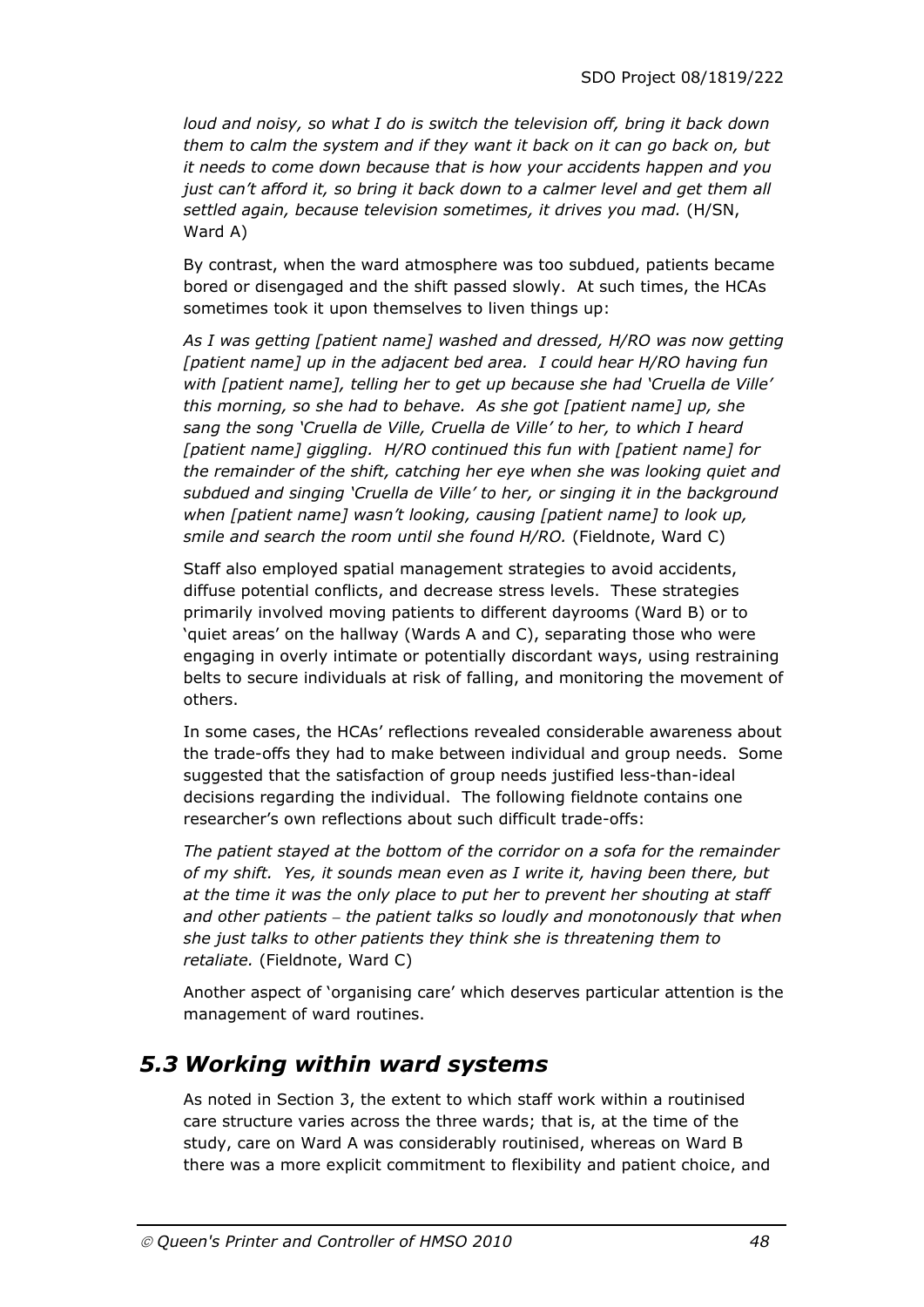a more routine approach was being implemented on Ward C as we concluded data collection. Notwithstanding these variations in approach, there remained a substantial degree of structure to the activities conducted on *each* ward, which had important implications for the HCAs' role. Although not responsible for their design, as mentioned above, the HCAs nonetheless constructively engaged with such structures.

We found, for instance, that some HCAs used their 'emotional labour' to translate institutional routine into a more personalised experience for the patients. Introduced by Hochschild (37), the concept of emotional labour refers to the ways that paid staff manage their emotions in order to create an appropriate emotional climate for their clients or, in the health care context, their patients. For example, one researcher wrote:

*I noticed H/CE using a very courteous style with the patients when he was helping them up after the meal – saying 'thank you for coming, ladies' as if he were the maitre d' of a posh restaurant.* (Fieldnote, Ward A)

While fulfilling his formal duty to accomplish the mealtime routine in a standard and efficient manner, H/CE enhanced the patients' experience in this example by treating them as independent individuals who had freely chosen his service, rather than hospitalised patients dependent on his care. Without affecting the objective circumstances, that is, the HCA used his emotional labour to enhance the self-esteem and wellbeing of the patients.

Invoking their practical autonomy, the HCAs also made minor adaptations within routines to suit individual patients. For example, medications were administered to all patients at approximately the same times every day on each ward, rather than being doled out individually; this ensured that every patient received his or her medication, as well as conserving staff time. However, within this routine, HCAs who were 'running' the medications would often make small concessions, for example by taking extra time to gain the trust of individual patients.

Evidence from long-term care institutions and hospice care suggests that routines can offer a positive framework for care, provided that staff are skilled at judging how to personalise care within their parameters (11, 36, 38). Our observations suggest that HCAs play a critical role in transforming routine expectations into personalised care.

# *5.4 Flexibility and energy rationing*

Finally, a strong message articulated by the HCAs was that their work is varied and unpredictable, requiring them to be constantly responsive and adaptable.

*The setting always stays the same but the patients always change, so the job is always that little bit different day-to-day. That's how I see it anyway, the job is always different because from each day, yesterday was a bad day, today is a good day, I don't know why but you know, the patients just seem to be a bit different than they were yesterday … but they are the same patients. (*H/PN, Ward A)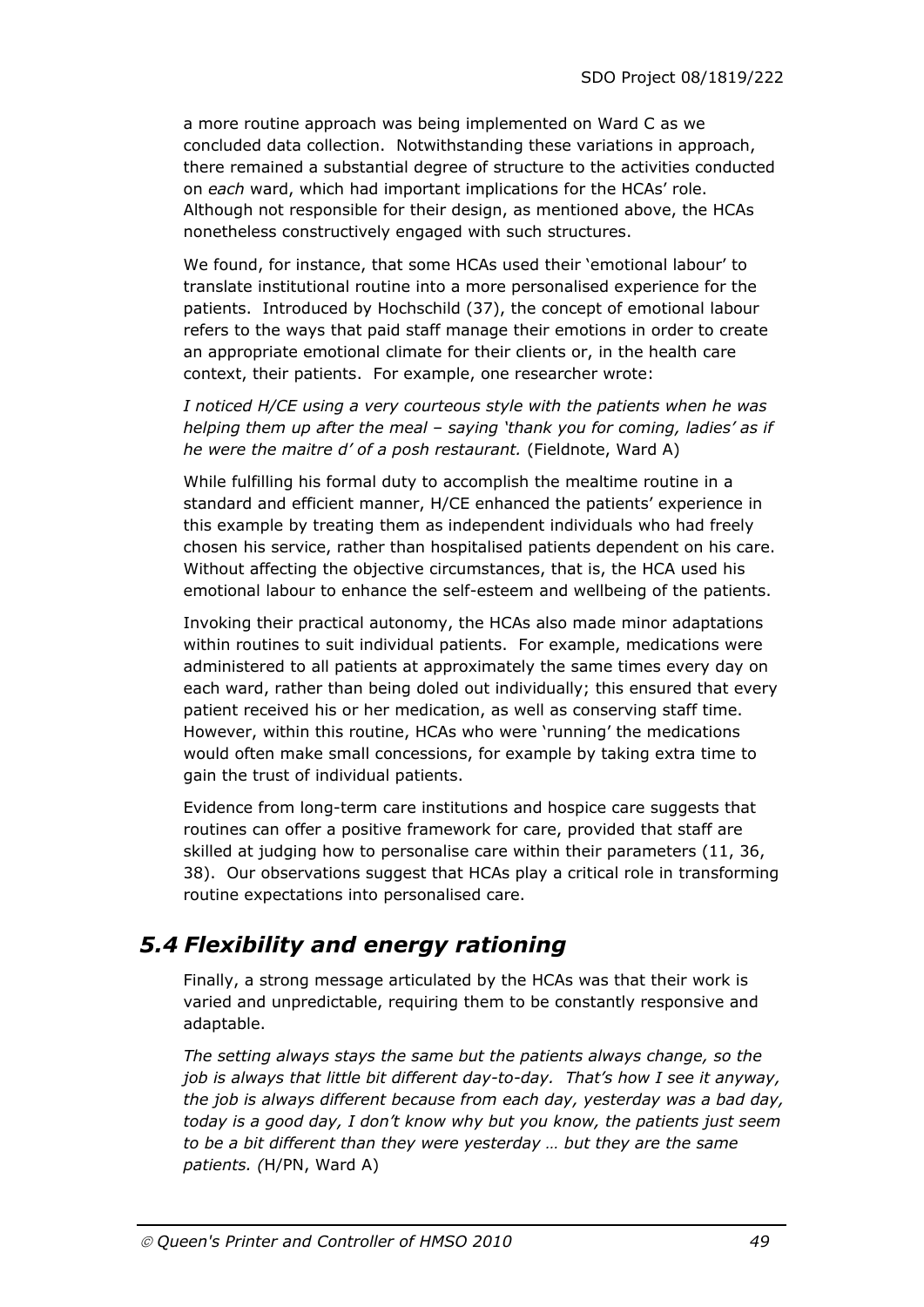At certain times, balancing the needs of this diverse and often volatile patient group required significant competence in multitasking and a high level of alertness:

*No sooner had H/GL sat down to continue his notes, than was the patient back up again playing with the television wires. H/GL again had to leave his notes to see the patient. Staff seem to have to be constantly aware of the surroundings and almost be in two places at once.* (Fieldnote, Ward C)

HCAs also multitasked when taking their official breaks in the dayroom, keeping their attention on the patients while also eating their own meals and 'switching off' to a limited degree from the pressures of their role. At other times, they varied their level of responsiveness according to who else was present, taking advantage of attentive visitors to enjoy some downtime:

*Part of the time I just stood back at the kitchen island, looking out over the dayroom, noting how H/HN and H/SN seemed able to sit unruffled in the midst of all the activity of visitors, TV, and wandering patients. They didn't keep hopping to attention the way I was inclined to.* (Fieldnote, Ward A)

In other words, part of the HCAs' remit in managing the ward environment entailed managing their own energy outlay, in order to conserve energy for the busiest times and thus avoid stress and burnout. The effort expended on a given task was influenced by the likely demands of the shift overall, a lesson which had to be learned by newcomers to the ward (such as the researchers):

*We've all got different work to do because we've got a lot of aspects to our work… There is always something to do, so most of the time we've got a pretty full ward and then obviously you might get five minutes to sit down and have a quick chat with your colleague, and you need that little bit of a sit down for five minutes and a bit of a break before you have to get up and start again, do you know what I mean, just little tiny breaks that might save you a little bit. (H/CE, Ward A)* 

Appearances can therefore be deceptive on these wards. If staff are sitting down, they may be recovering from a physically demanding episode or about to engage with a challenging patient. Visitors to the ward, such as patients' families, may not be aware of how HCAs actively ration their emotional and physical energy over the entire shift, and this can lead to misunderstandings.

# *5.5 Interacting with families*

Another aspect of their distinctive role came into play during visiting hours on the ward, when HCAs acted as mediators between informal carers and the formal care system. Although the qualified nursing staff communicated with relatives on medical matters related to diagnosis and treatment, the HCAs provide a valuable direct link to the patients. We observed that HCAs were best placed to update relatives on the daily details, such as how much patients slept, what they ate for dinner, whether they had been distressed,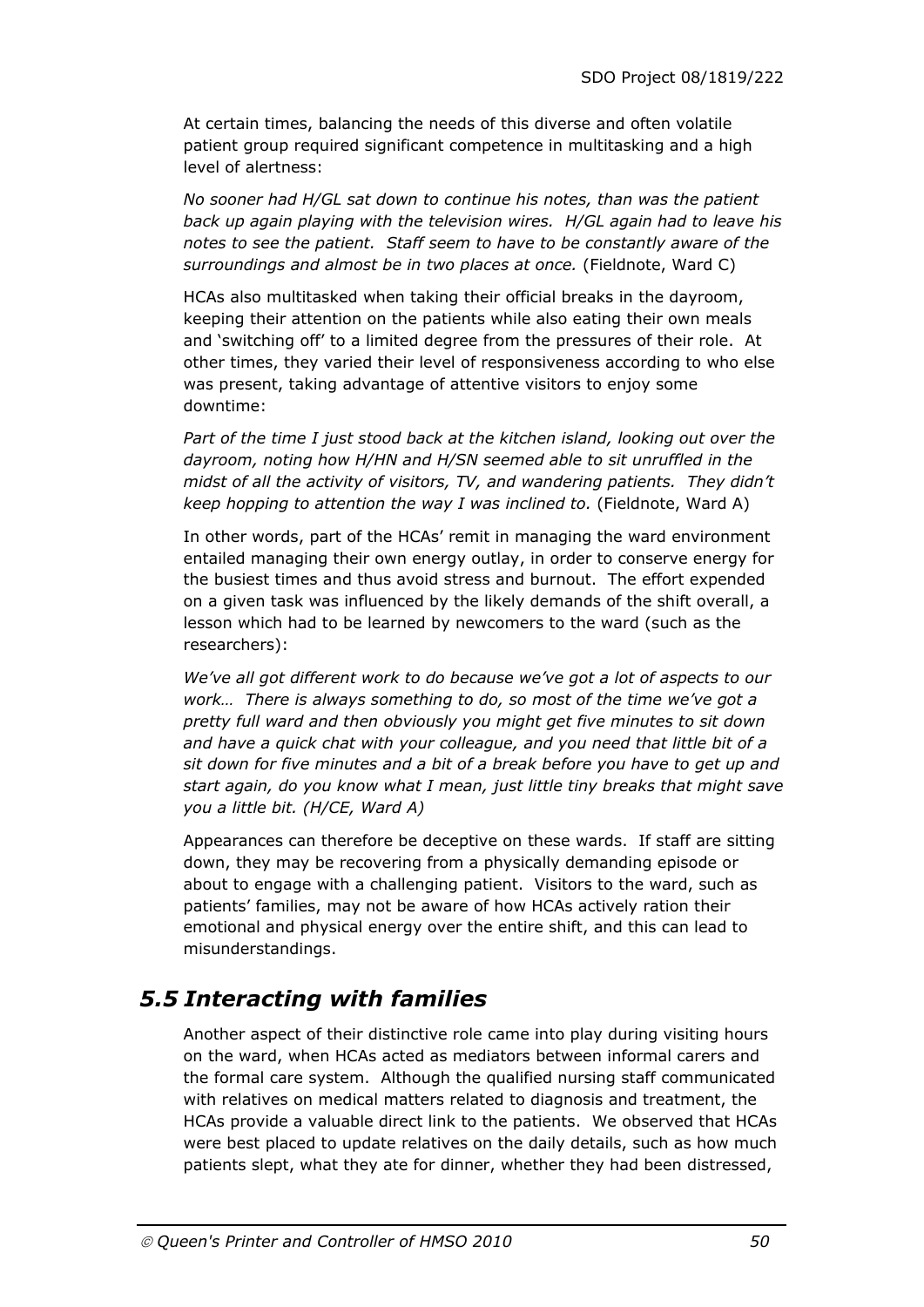and so on. They could offer advice and assistance on practical matters and model effective responses to challenging behaviours, including the use of humour in all its guises. In these ways, HCAs cared for relatives as well as patients, potentially helping ease their adaptation to the formal care context. However, such interactions between family carers and HCAs were not the rule and some HCAs actively avoided contact with relatives.

In their interviews, many HCAs reported that communication with relatives was an important part of their role. This was an area of complex emotions, however. It was widely recognised that many relatives feel guilty handing over care to others and/or grief at the separation from their loved one. In addition, they may feel threatened or scared by the unfamiliar and often hectic ward setting. Relatives may believe that staff cannot provide the same standard of individualised care that was given at home, and they may also be unaware of the competing demands on HCAs. Consequently, relatives may often be critical of HCAs. We found that emotional labour was demanded of the HCAs in order to address relatives' concerns without becoming demoralised by their critiques:

*You know, they might be a bit snappy or looking for something and they can't find it, it's generally over something petty really, and I think they realise it themselves after, you know, some clothes or something have got missing, they can be a bit snappy sometimes… I always say, 'Well I'll have a look and let the other staff know on the next shift, but I'm sure it will come to light, I'm sure you will find it,' and then they will come to me on the next shift or the day after and say, 'I found his glasses, you know you said we'd find them and I found them,' and I say, 'I know, it's just how it happens on here,' but they're quite pleased then – and it's all forgotten then, you see.* (H/AN, Ward A)

This emotional labour goes beyond the desensitisation strategies described above; it requires active empathy on the part of the staff member and the suppression of their own natural reactions to criticism in order to offer a response that is conciliatory and constructive. These findings support those of Ward *et al* (36), who observed the importance of communication skills which go beyond 'getting the job done' and enable the maintenance of relationships with people with dementia. Building on this, our findings suggest the importance of maintaining relationships outside the immediate patient-carer dyad, which we discuss in more detail in Section 6.5: *Relationship-centred care*.

### **5.5.1 Support**

An inpatient dementia care ward can appear daunting and distressing, particularly to someone who must leave their parent or partner there. HCAs worked to manage these impressions in order to reassure relatives about the quality of care their loved one is receiving. Some of their work involved challenging preconceived notions about hospital care that derive from past experience or media reports:

*It was in the media not long ago, staff abusing people in nursing homes and not treating their relatives right in nursing homes, well that is still kind of*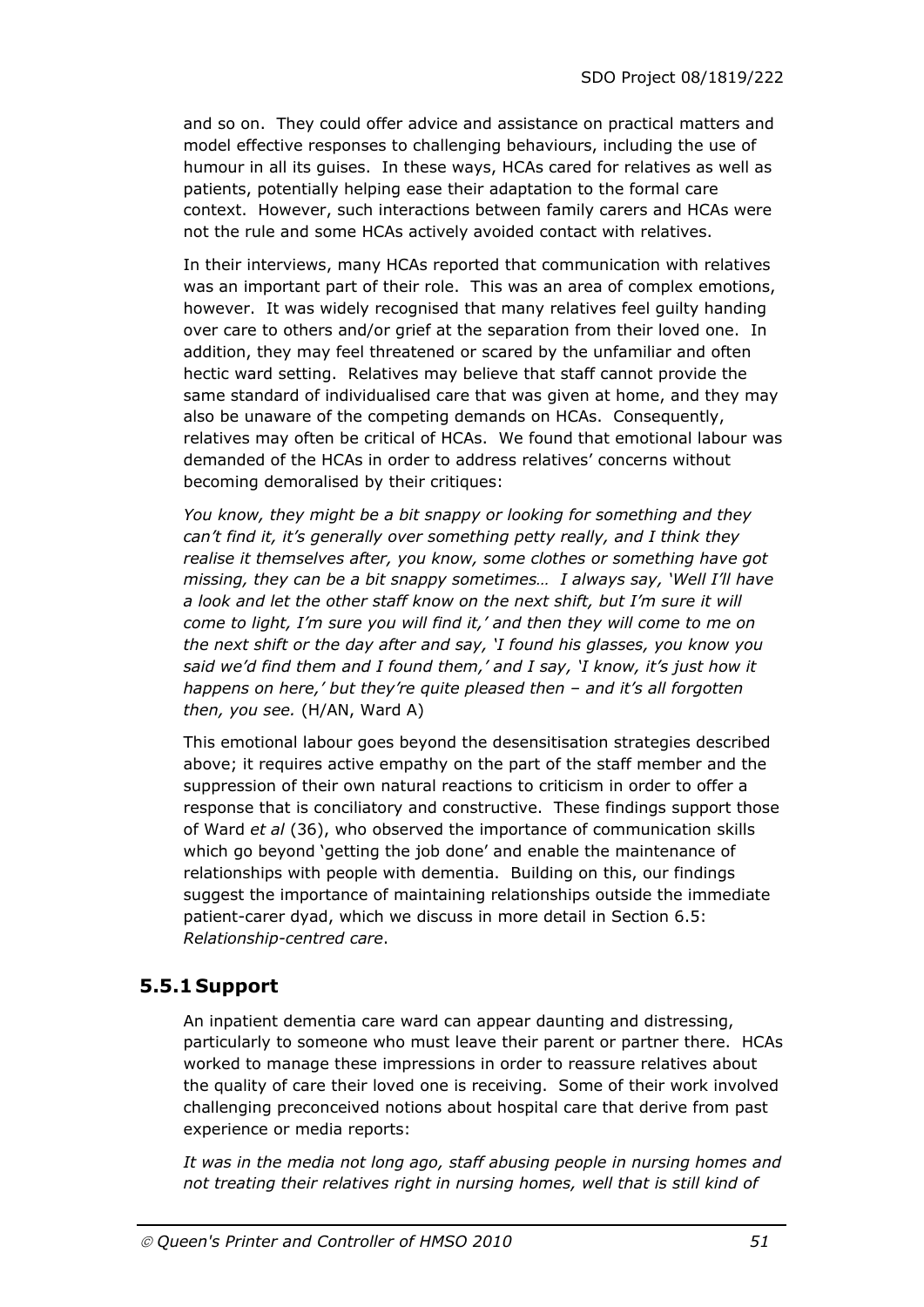*spilt over into the hospitals in the NHS where families are just walking onto the ward thinking that you're abusing their relatives or not doing the job right or they don't understand the scenarios that we're in and how we're treating the patients and why we're doing this and why we're doing that. They're constantly watching us under suspicion.* (H/CE, Ward A)

HCAs also endeavoured to control the kinds of patient activities and behaviours which may be quite shocking to visitors, making the ward atmosphere more socially acceptable:

*We have visiting times in the afternoons, it's better in the afternoons because the visitors, the dayroom, the dining room is purely for the patients, they've got a private area because you have got some people that are sexually disinhibited, i.e. they'll just, they don't realise what they're doing, they just take their top off, they could be warm, but it's not fair for other relatives to see.* (M/BU, Ward C)

Staff sometimes socialised with relatives as well, fostering the kind of meaningful social connections which provide some mutual relief from the intense challenge of engaging with cognitively impaired patients. There are parallels here with the social dimension of team working. One researcher deliberately relaxed their own approach to socialising after observing that the other staff, rather than treating relatives with exaggerated caution or deference, understood that 'chatting with some of them is actually a feature of the job' and did so in 'a quite relaxed and straightforward manner':

*There ensued a lot of banter between the patient's husband, H/SN and Q/CR; he appears to enjoy a very jovial relationship with the staff, now that he's become such a regular visitor to the ward and because the patient has improved so dramatically. 'Hey, talk to the organ grinder, not to the monkey!' said Q/CR tartly when he complained about a certain regulation, and at another point he touched her on the arm then jumped back saying 'oh, barrier, barrier, no touching the staff!' H/SN joked at a certain point: 'You love coming in to see us, let's face it'.* (Fieldnote, Ward A*)* 

Sometimes these situated connections produced meaningful attachments which extended beyond the boundaries of the wards, for example:

*Yes, you quite often get attached to the relatives, because they'll talk to you, they can have a full conversation with you, they can tell you what that person was like that you're looking after, you'll find when you're looking after people long term, and even out of work when you see them, 'oh heyup, are you alright?' After the person has probably died, they still speak to you when you see them, quite often.* (H/T1, Ward C)

Sometimes reconciling visitors' needs to be reassured that their particular loved one is receiving the best possible care and the demands of the institutional care context seemed almost impossible, however:

*The personal carers want a certain method of care, and a certain standard and sometimes there's a lot of complaints because their ideals and our ideals are different worlds apart, and that is because at the end of the day we're a small crew and we're managing not just their relative, we're having*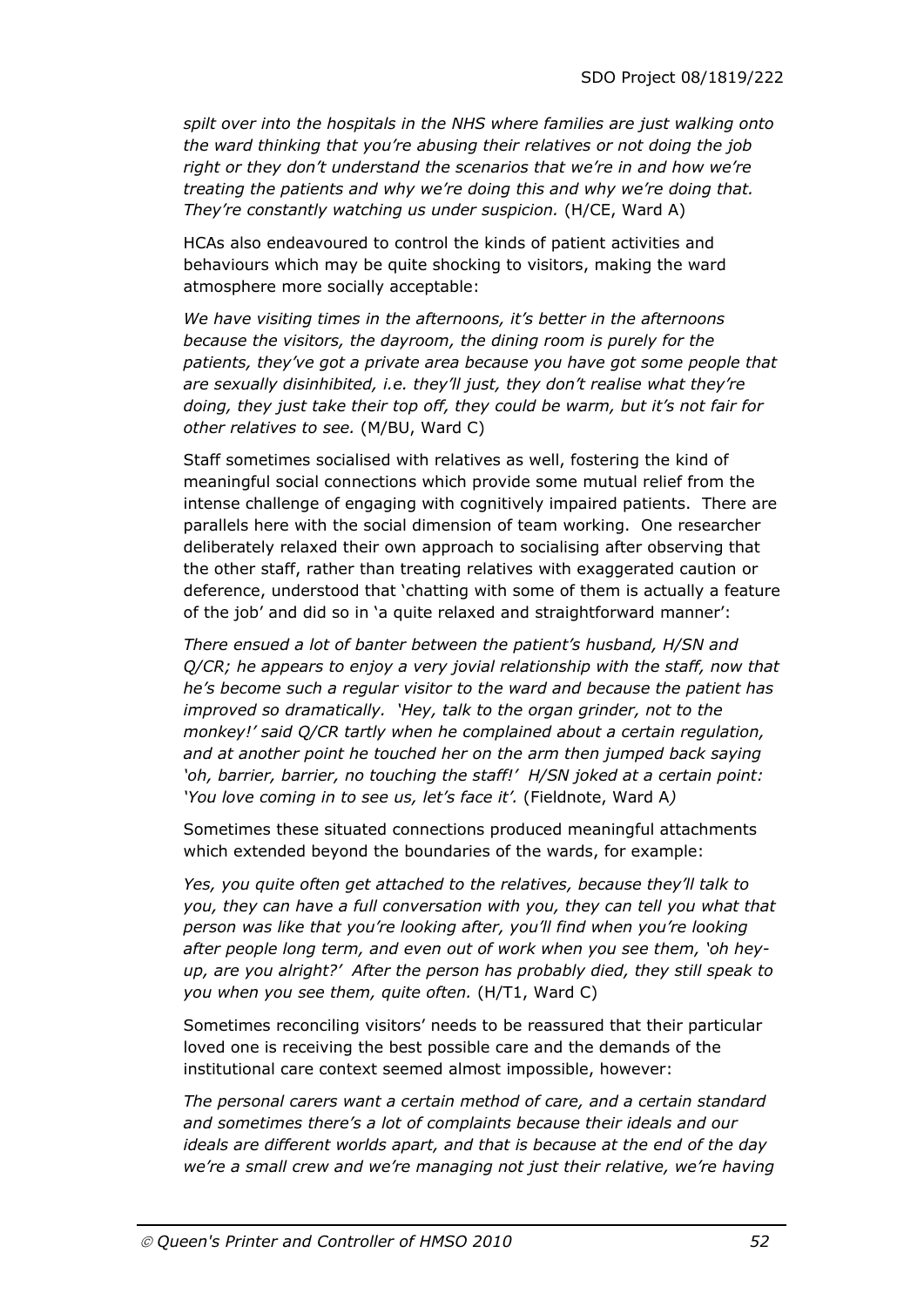*to manage a ward of patients, so it's a different, you know it's a different programme, it's a different … it's a lot more difficult, where, when somebody's being cared for at home, it's very one-to-one, it's very personal. When you've got five, six staff on, caring for 24 patients, I mean what have we got on at the moment, 22, 23 patients? It's a lot.* (H/BN, Ward A)

In other examples, it was not as easy to interpret whether HCAs were making conscious choices between the competing needs of patients, families, and staff or whether they had simply become desensitised to their environment and the relatives' needs:

*Whilst all this was going on, [patient A]'s monotonous and loud voice resonated in the background. Also, [patient B]'s relatives had come to visit and were witnessing all this. This made me feel so uncomfortable for them, but I didn't see this obviously in other staff. When [patient A] quietened down a little I sat near her so that I was in between her and [patient B]. [Patient A] was now shouting at [patient B]'s relatives to get out her house and leave.* (Fieldnote, Ward C)

### **5.5.2Knowledge transfer**

Informal carers can provide HCAs with insight into the patients' personalities and history, and HCAs can update informal carers on daily progress as well as helping them understand and adjust to the hospital context (39, 40). Evidence suggests that this 'knowledge transfer' helps formal carers to 'identify meaningful activities or to personalise care routines', in other words to enhance individual patients' care (38).

HCAs acknowledged that sharing information with relatives can enable better understanding and management of patients:

*I do like to talk and I like to know more about the background of the patient and that and what their hobbies were and then you know how to talk to them.* (H/BC, Ward A)

However, this important process of knowledge transfer is often eclipsed by immediate care tasks. For example, Q/NN described how the 'life history books' had been discontinued on Ward B despite their usefulness:

*[The life history] was a book we put together full of questions that we gave to relatives for them to fill out. It was basic stuff: what's their favourite colour and what sort of films do they like lots and lots of questions like that, and from that book you could get a good picture of their background and what sorts of things they like to do and don't like to do. … We've had a couple of admissions recently and we've got a lot of information from the relatives, I think that's because we've pushed, the HCAs have, and got a lot of the information ourselves, but if we could get the history books as part of the package – 'here's some information on the wards and here's a book for you to fill out' – then it would be a lot better.* (Q/NN, Ward B)

In contrast to the scenario above in which staff apparently 'pushed' for more information, in many cases HCAs did not appear to avail themselves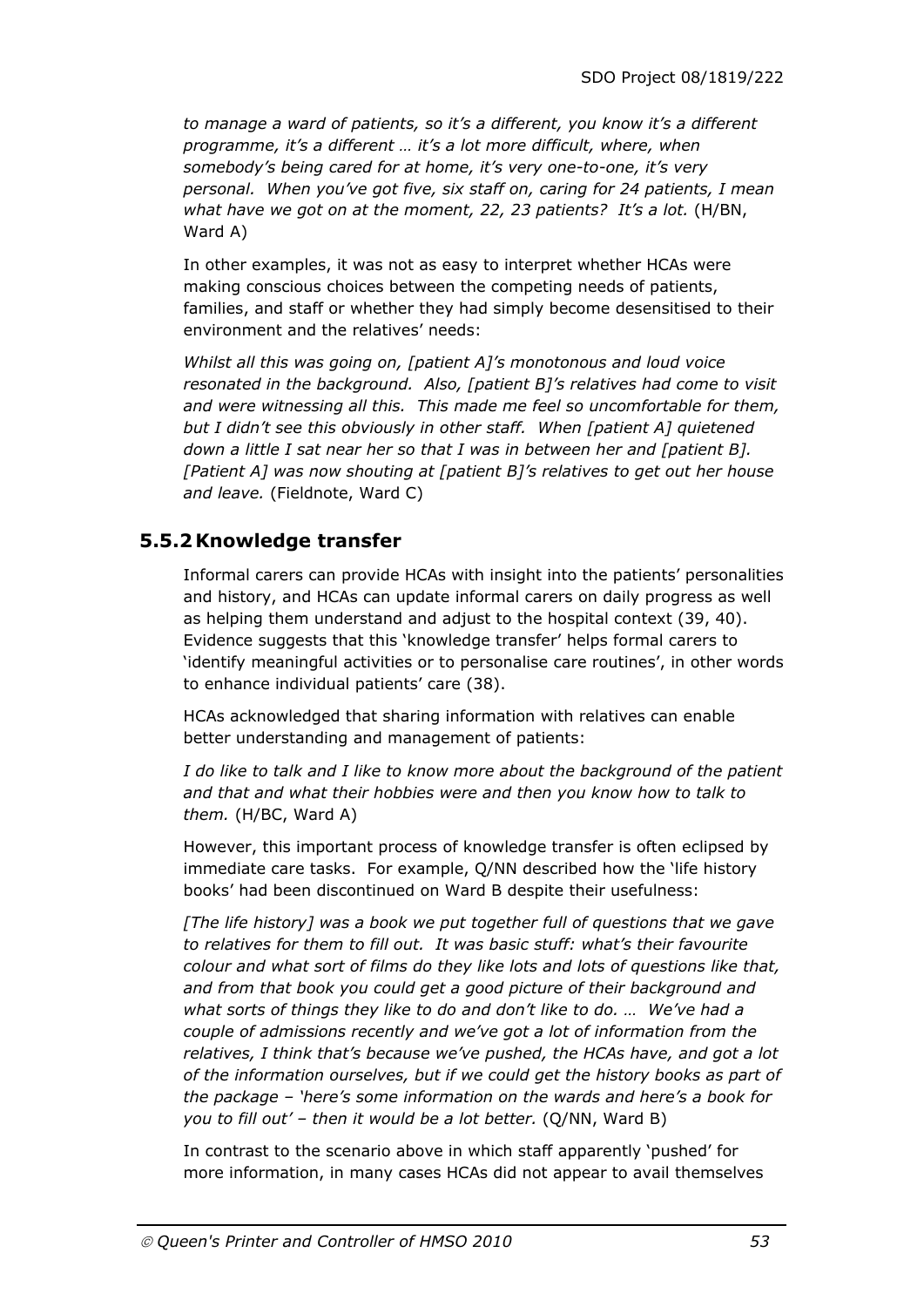of opportunities to engage in knowledge transfer with informal carers, even when the opportunity arose. We argue that this limitation must be understood in light of the HCAs' generally devalued role, consequent low self-esteem and their tendency to build strong group boundaries against external 'threats'. This theme will be introduced below and explored further in the third section.

### **5.5.3 'Us' versus 'them'**

In their front-line position, HCAs can become the initial target for expressions of the negative emotions that relatives bring to the ward – emotions such as loss, guilt, fear, bewilderment, sadness, disempowerment, and anger. In their interviews, quite a few staff expressed frustration about being criticised by visitors over relatively minor issues like missing socks, without reciprocal recognition of the myriad other issues they *do* deal with behind the scenes:

*INT: How do you find relatives when they are around here?* 

*RES: Some of them are absolutely lovely, they understand what they're doing but some have been up against everything, they've wanted everything their way at the expense of other patients, they just want to control things.* 

*INT: I mean it's a lot to let go, I guess, for them.* 

*RES: Yeah, but it doesn't make it any easier when you're dealing with complaints like about your staff team*. (H/AI, Ward B)

The HCAs' response, therefore, sometimes involved the deliberate deflection of criticism from visitors, which yielded the strained, or at least guarded, relationships that we sometimes witnessed. We observed that one of the HCAs' tactics was to label relatives as 'good' or 'bad', the good ones being those who listened to HCAs' reasoning and the bad ones those who confronted staff. In the following example from Ward C, in which H/HA tells fellow HCAs about a patient who used a walking frame as staff took him to the toilet, two sisters from the same family exemplify the opposing idealtypes:

*He had started to walk out and 'flopped' to the floor, laughing at staff as they tried to get him up and not helping them. H/HA told us that his relatives were annoyed and one of them in particular was very rude to staff; she called her the 'gobby' daughter and the other daughter the 'nice' one. The gobby daughter had complained that this is why they couldn't cope at home, that he used to do this frequently. H/HA told the daughters that they couldn't deny him use of the frame, as physio have recommended it for his improvement in strength and walking skills. H/HA told us that she had spoken quite firmly to the daughter, who had not seemed happy at all. H/HA said that the 'nice' one listened more to staff's views.* (Fieldnote, Ward C)

Existing literature suggests that, on the other hand, informal carers 'often face a host of uncertainties about which new roles to adopt and how to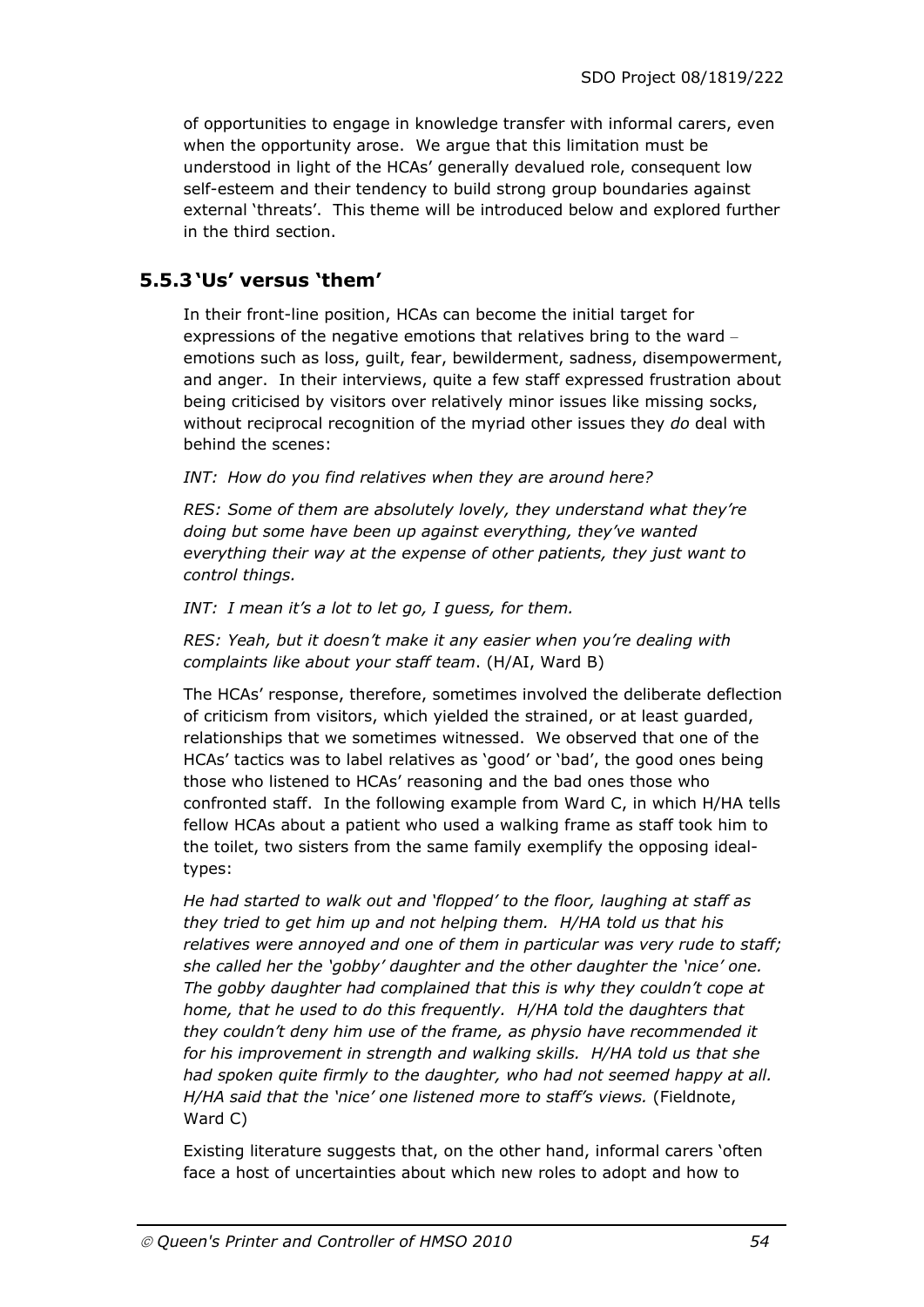interact with staff' (39). Similarly, in the focus groups we conducted, informal carers indicated that they found it difficult to know how to best approach HCAs without seeming critical or interfering and thus encountering defensive responses.

### **5.5.4 Scope for greater involvement with families?**

We found that the HCAs' distinctive role with regard to patients' families had three main aspects: providing practical and emotional support, facilitating knowledge transfer, and maintaining group boundaries. Occupying these pivotal positions, HCAs could, if they wished, play a key role in mediating between informal carers and the institutional context. However, the relationship between HCAs and patients' families was often fraught with tension and conflict.

Our observations lead us to wonder whether more could be done to afford HCAs and informal carers sufficient time and encouragement to develop mutual trust and understanding so that their complementary knowledge may benefit patient care (38, 41).

### *5.6 Bonding and supporting the team*

As discussed in previous sections, the sociable team environment was key to the promotion of wellbeing among the HCAs on these wards, which in turn impacted on the patients' quality of life. This environment did not occur naturally, however: it was strengthened and sustained through the proactive efforts of the HCAs.

Our findings demonstrate that, bearing in mind patients' needs in most instances, ward staff took opportunities to enact and strengthen their interpersonal relationships through 'socialising' at different points throughout the shift, including after handover, while working with individual patients, during routine downtimes on the ward, and during formal and informal breaks. By telling and retelling stories with different coworkers throughout the day, providing cups of tea at opportune moments on shift, reinforcing personal affection, and so on, the HCAs created an environment of enhanced wellbeing for staff and this, in turn, encouraged individual workers to bring a positive and productive attitude to their direct care responsibilities. This is an additional aspect of their distinctive contribution.

Of course, there were occasional exceptions where the carefully-maintained balance between investing in the team and providing patient care shifted in favour of the team. In these moments, we observed that the patients figuratively receded into the background while staff brought their own socialising to the foreground. Some staff registered awareness and disapproval of this tendency in their interviews:

W*e don't get paid to socialise, it would be nice to come to work and sit around and chat but are we working towards anything, are we doing more for the clients? You might miss out on something just by concentrating on one thing and forgetting the clients.* (Q/ZR, Ward B)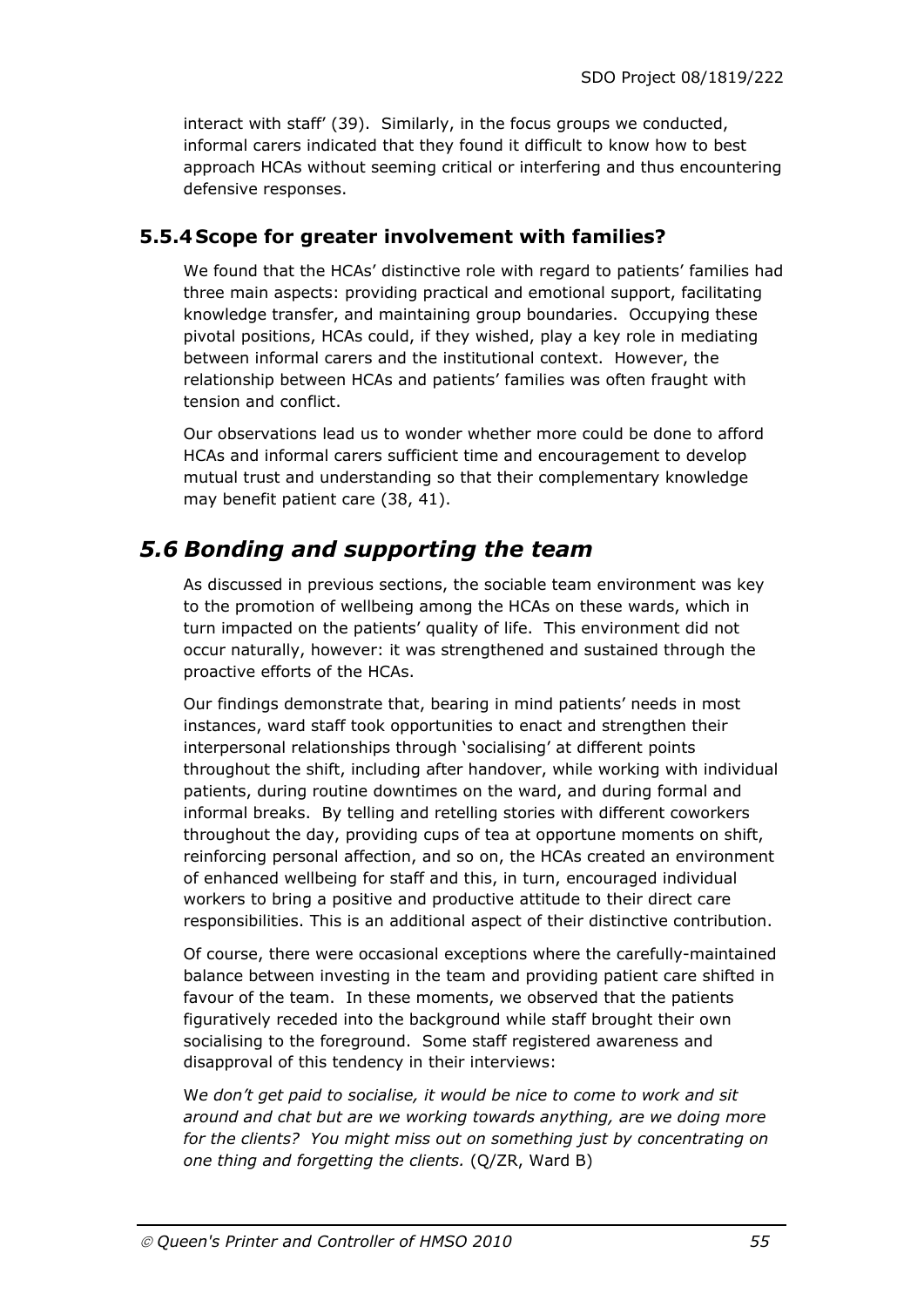*There are certain ones that stick together and I like to have fun, yes, but I also think that the care should come first and they like to chit chat first, yes, no matter what goes on, so I just stop with the patients, there is not much you can do on your own as you know, but I just do what I can*. (H/BC, Ward A)

### **5.6.1 Practical support**

To the untrained eye, countless tasks are accomplished throughout each shift with little delegation or even discussion about who will do them and when. On Ward A, for example, routine dictated that the HCAs' first tasks of the day were to rouse, bathe, and dress every patient, one by one. The simultaneous division of labour and co-operation that this required seemed to occur naturally, however – an unspoken choreography simply unfolded. As stated already, HCAs exercised considerable practical autonomy in organising care within these routine parameters; an added dimension is that they did so in apparently implicit agreement with the entire team. Our sustained observations revealed that HCAs put quite a lot of unacknowledged work into ensuring that tasks were accomplished in a logical, efficient, and equitable manner:

*Within the team, everybody has to do something, I mean it's like in the morning, we're all off, there's patients to be assisted in getting washed and dressed, and everybody does, so I mean I'm a fair person, I like to see that we all work together and the duties should be shared out, it shouldn't just be one person in the team, and people should, you know, if somebody's struggling there should be … if they notice that somebody is struggling, they should be there at the side of them saying, 'do you want some help?' Because there's nothing worse than struggling, and if somebody is struggling they should have the knowledge to ask for help.* (H/BN, Ward A)

Staff kept tabs on each other. If something took longer than expected or a staff member was out of sight and presumed to be having problems with a patient, the others would mobilise. As they shared tasks, the HCAs also made adjustments to accommodate others' past experiences or idiosyncrasies, protecting each other as noted in Section 4: *Team working*. HCAs also policed their collective employment rights by ensuring that no member of the team missed a break nor was required to stay a moment past the end of a shift:

*[… I felt completely drained, with my patience almost used up – and was so ready to be dismissed.] I took the patient's arm and walked with him to the toilet. A couple of minutes later, H/CE came into the bathroom, wearing his street clothes, to tell me the night staff had come out. I sort of gestured toward the patient, asking whether he's okay on his own, and H/CE turned toward him, asking '[patient name], are you nearly done – or just starting?' When he replied that he was just starting, H/CE said to me, 'come on, we'll get one of them to take over,' and led the way back to the day room, going straight over to where the staff were gathered to ask one of them to check on the patient.* (Fieldnote, Ward A)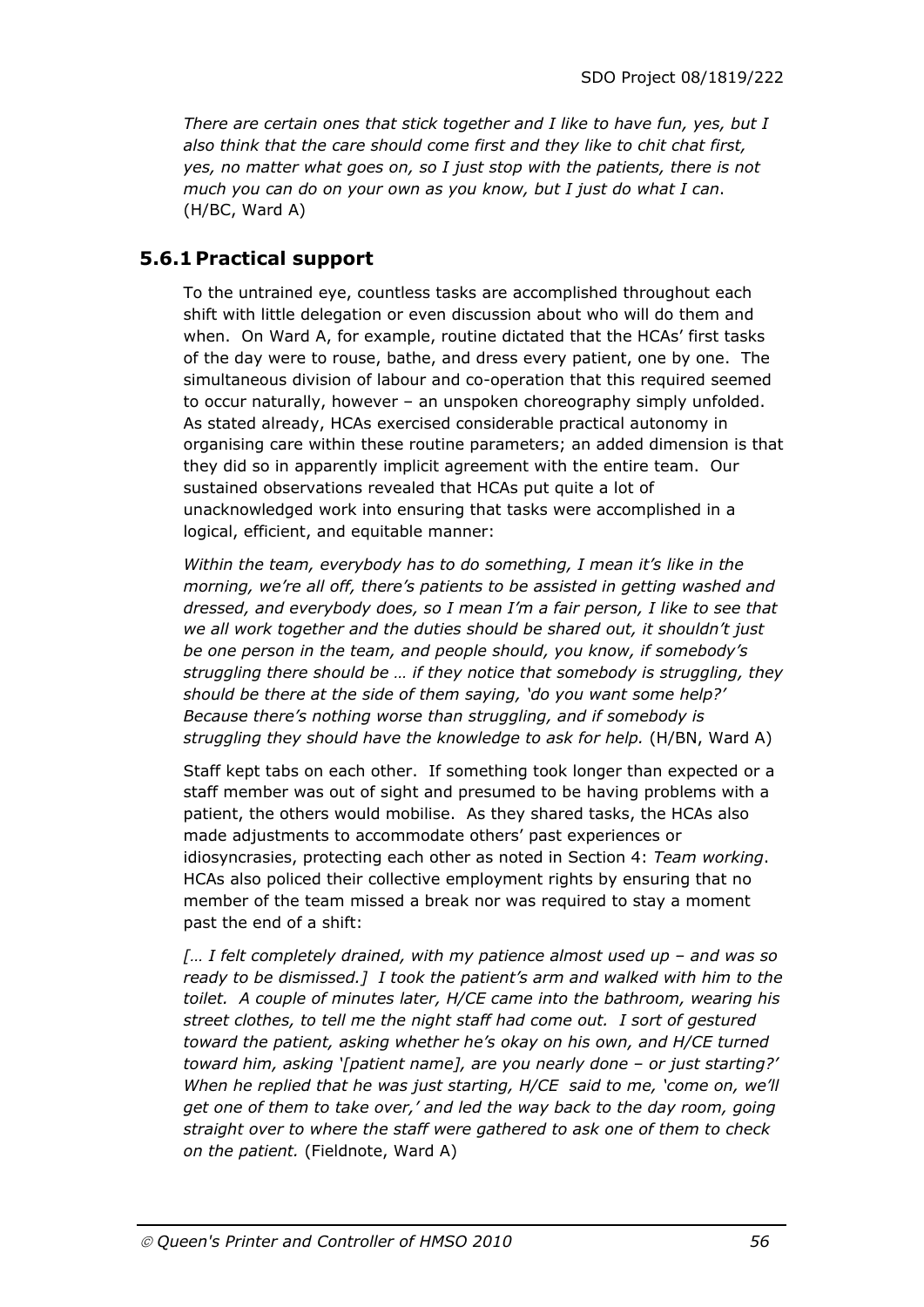In this example, the researcher was struck by the extent of a coworker's solicitude: rather than leaving directly, H/CE had taken the time to ensure that the researcher was free to leave at the right time along with everyone else. Further, the divisions between different shifts which were mentioned earlier (primarily between day and night staff) did not prevent demonstrations of empathy and co-operation between HCAs on one shift toward another:

*When I asked H/SS how things had been with her, she pulled a face to suggest that they'd been quite challenging. She went on to tell me about how, when she came in to work a few days ago, she opted to skip handover and take over supervision of the dayroom so that the 'nursing assistants' (as she called them) from the late shift could leave a bit early; she did that because, as she said to me with great emphasis on the words, 'they looked so stressed'. 'They looked,' she said, then started to get to her feet, 'wait, I have to demonstrate' – and stood up next to her chair, hunching her shoulders right up to her earlobes and adopting a tense expression.* (Fieldnote, Ward A)

Group norms are often thrown into relief by the exceptions, and infrequent failures to take into account 'the team' tended to draw criticism from other staff. For example:

*You've just got to get one or two who can't be bothered and it just brings that team right down and you've got to do that extra work and if you pull together it makes the job a lot, lot easier – a lot easier – so you might as well just get on with it.* (H/SN, Ward A)

HCAs often referred to the team as family and, while the *structure* of the team was formally defined, its *value* as a vehicle for trust, security, support, and esteem had to be constantly reinforced by the staff over the course of every shift. Even making cups of tea and coffee was an important 'teambuilding' activity – as H/BN informed the researcher midway through the first shift – because it symbolised supporting one another on the job.

In summary, the HCAs invested considerable energy into gauging the needs of their fellow team members, providing support as needed and seeking support when appropriate. This mutual assistance was critical to the smooth functioning of the ward and the ability of each individual to provide high-quality care.

# *5.7 Conclusion: expanded scope of the HCA role*

The evidence presented in this section suggests that the formal HCA role as direct provider of patient care lies at the heart of a broader but largely unacknowledged role as 'manager of the ward environment'. In that broader role but within the constraints of ward routines, HCAs regulate the emotional climate and enhance the ward atmosphere through the organisation of care. They promote individual patients' quality of life while also taking into consideration the needs of the patient group overall, ward visitors, and the staff team.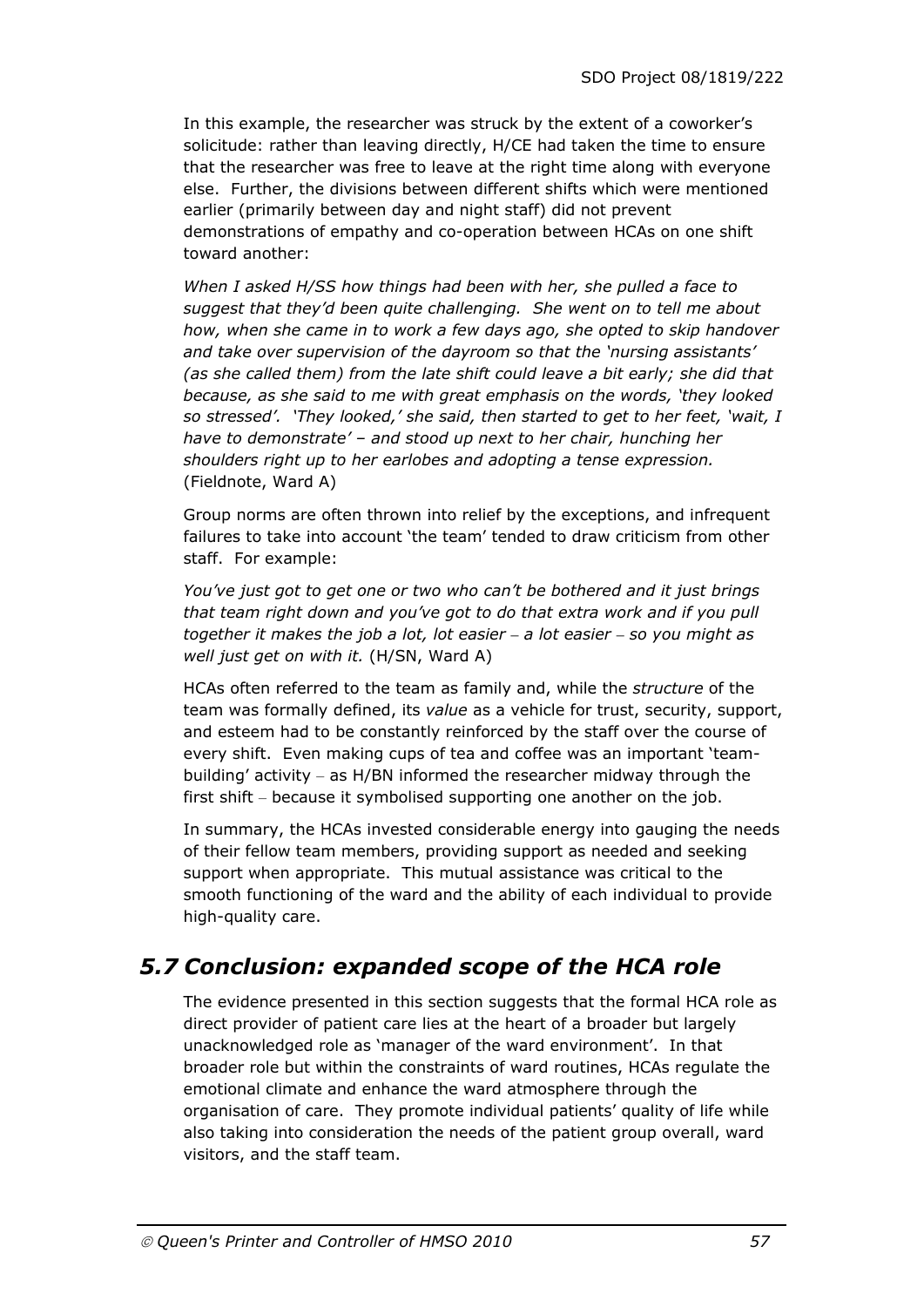To maintain this difficult balance, HCAs marshal a range of resources, including their firsthand knowledge and experience of the patients, their physical and emotional labour, the practical and emotional support of coworkers, the framework afforded by ward systems, the physical environment of the ward, and their pride in the ascribed moral purpose of their role. Our findings fully support the assertion that:

*The running of the wards is down to the HCAs, mainly… It's because we understand the patients a lot better than management do because we're hands on. We know exactly what's going on, we know exactly why he's doing that.* (H/IN, Ward B)

In the following section we review the policy guidance which underpins workforce training and development and the notion of person-centred care in dementia, focusing in particular on HCAs. This leads to a discussion of the applicability of person-centred care to the specific research settings.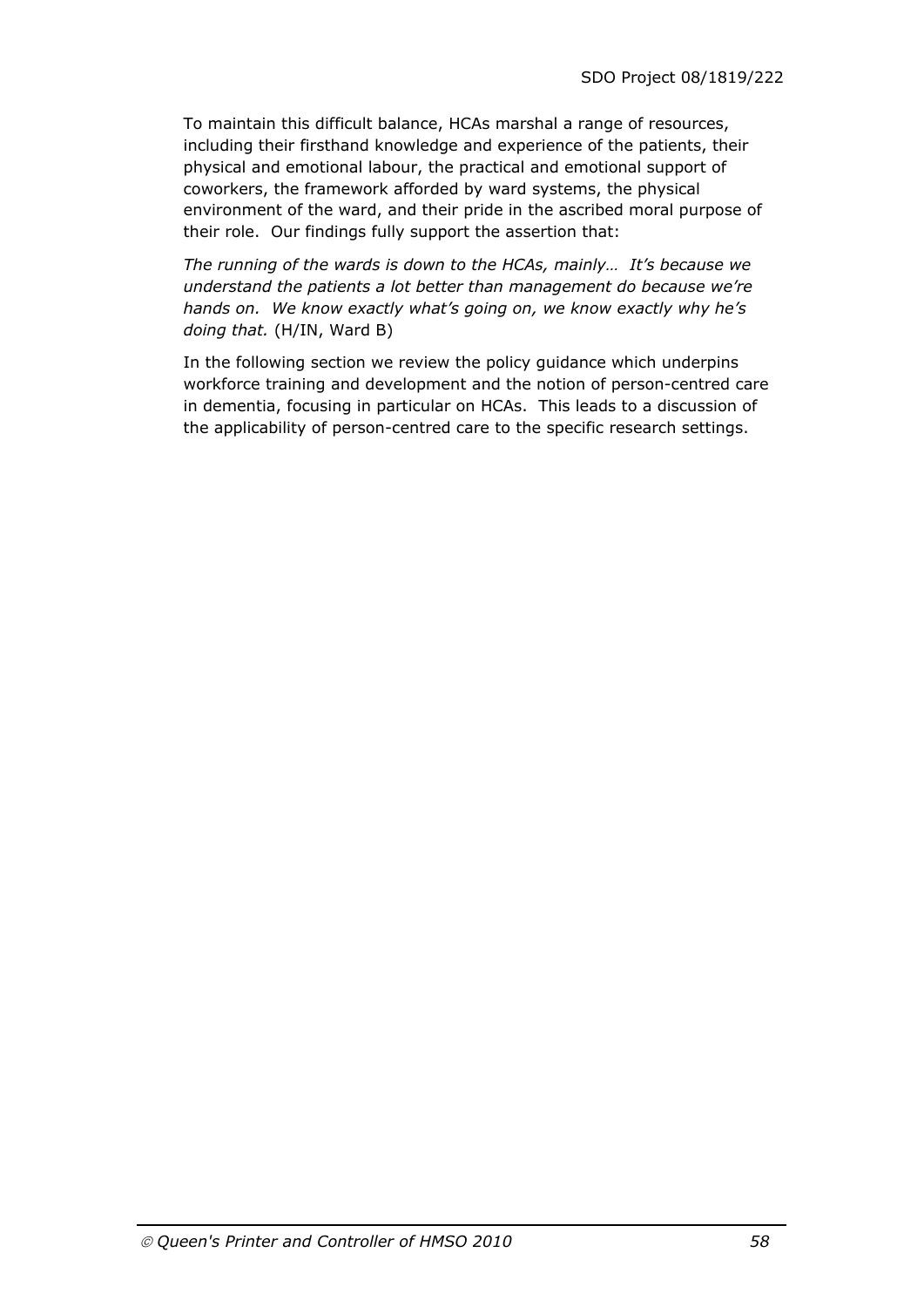# 6 Policy informing HCA practice

In this section, we locate our findings in relation to national policy and related documents on dementia care over the past decade. The study reported here was designed to improve understanding of nonqualified dementia care staff working in NHS wards. We studied three wards for the assessment and treatment of dementia. Our data are therefore limited in scope, so we do not attempt to reconcile policy with practice in any general sense; rather, we use the policy heuristic to interpret some of our findings.

## *6.1 Relevance of policy to HCA practice*

Most policy in the health care arena seeks to influence, from the top-down, the organisational direction of travel. Ideally, such policy is in turn articulated through local strategy, management goals, and/or staff training and guidelines. The assumption is that policy will ultimately influence, implicitly or explicitly, the priorities of front-line staff. Therefore, it would be naïve to expect national policy documents to *directly* influence the dayto-day practice of HCAs or indeed any other staff. We have seen that HCAs exercise considerable autonomy in determining the ways in which older people with dementia are cared for in hospital settings. Here, we seek to identify how key policy concepts were interpreted and manifested in the values, approaches and attitudes of the HCAs whom we studied.

By 'policy', we mean governmental guidance about services for people with dementia, including national strategies and service frameworks. Two policy streams are pertinent to our subject: the first relating to the care of older people with dementia and the second relating to the workforce who provide this care. Given the focus of our study, we highlight in particular any references to the nonqualified workforce, which is dominated by HCAs. We also review select publications which inform or evaluate the implementation of national policy.

The second part of this section identifies the values and principles enshrined in policy which underpin the care of older people with dementia and which are embodied in the concept of person-centred care. Turning to our data, we illustrate how we observed person-centred care to be enacted and understood by HCAs and consider what a *relational* understanding of the care process may bring to this analysis. Finally, we discuss what further policy developments may help to achieve a coherent and evidence-based framework for the understanding and improvement of dementia care at the front line.

# *6.2 Health and social care policy context*

*Living Well with Dementia: A National Dementia Strategy* (2), which was introduced in Section 2, has its origins in a number of initiatives around mental health services for older people in the past decade. These include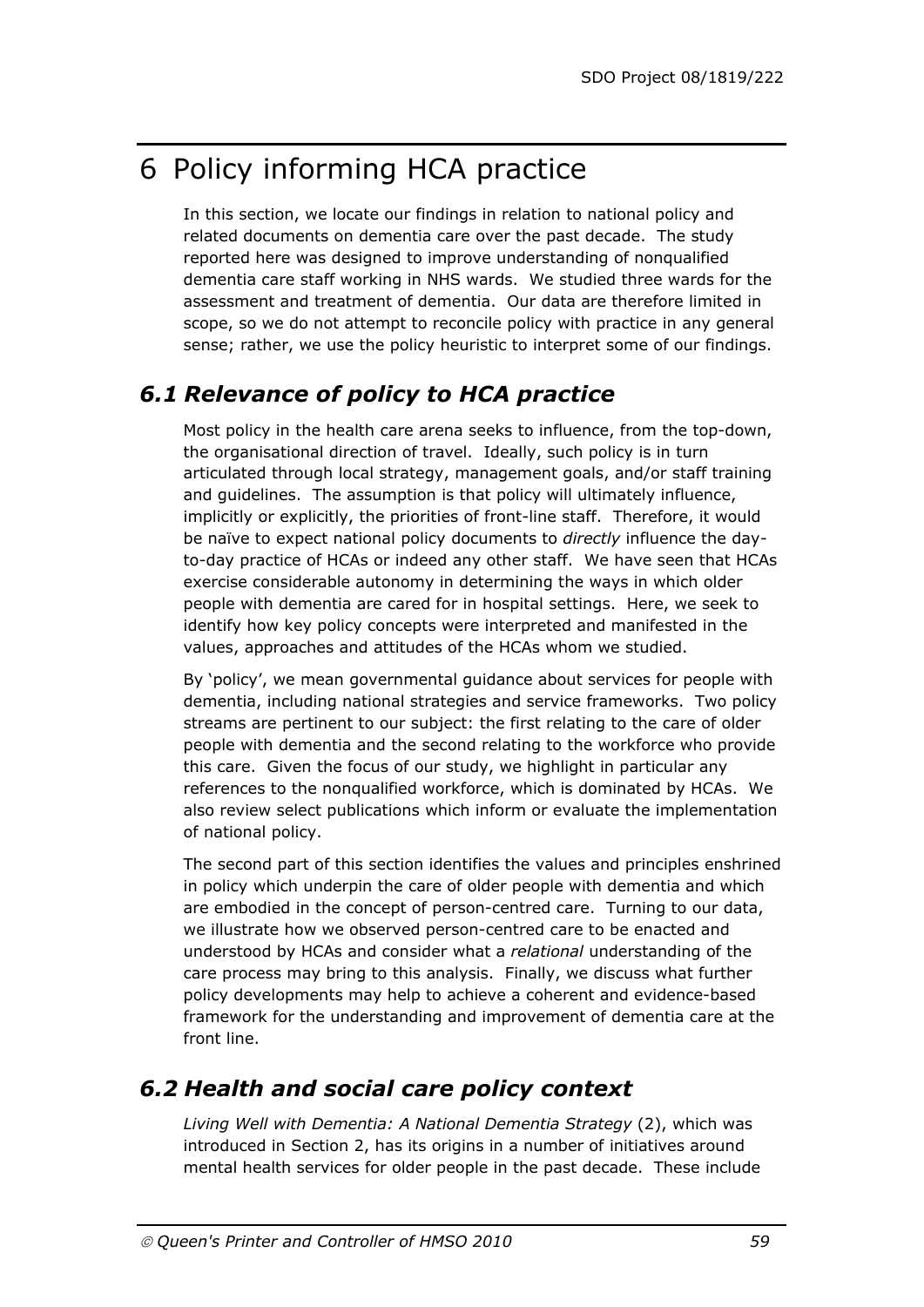policy statements, reviews of practice, and recommended standards for service delivery and staff capabilities. The following sub-section will outline those initiatives chronologically, briefly drawing out the elements that are particularly relevant to the working context and conditions of HCAs on inpatient dementia care wards. Section 6.3 will then do the same in relation to NHS workforce policy.

*Forget Me Not: Mental Health Services for Older People* (42), reviewed services for older people with mental health problems (particularly dementia and depression) across the public sector in England and Wales, focusing particularly on structural issues, namely: types of service delivery; communication and co-operation between agencies; and strategic planning and commissioning. Although saying little about front-line staffing, the report did make recommendations for improving the ward environments which constitute the context of HCAs' work.

The *National Service Framework for Older People (NSFOP)* (3) was developed through consultation with health professionals, service managers, voluntary agencies, patients, carers, and other stakeholders. Like previous National Service Frameworks (NSFs), it set out evidence-based quality requirements and related strategies for care provision. With relevance to this study, the NSFOP emphasised: responding effectively to individual needs; taking account of social and cultural factors affecting care experiences and outcomes; and providing information, advice, and support for carers as well as service users. Standard 7 of the NSFOP specified the need for comprehensive specialist mental health services for older people which, with respect to dementia, entails early diagnosis and treatment as well as the provision of high-quality health and social care through every stage of the illness. Early diagnosis and treatment was taken up as a key focus of the *National Dementia Strategy*.

In 2004, the Department of Health released *Better Health in Old Age* (43), a resource document on the NSFOP targeted at health and social care staff, which stated that 'mental health services for older people need further attention' (43) but provided no related recommendations with specific relevance to the dementia care workforce. Other reports, including *Improving Older People's Services: An Overview of Performance* (44), *What CHI Has Found in Mental Health Trusts* (45) and *Living Well in Later Life* (46) also documented deficiencies in the commissioning and delivery of mental health services for older people.

*Securing Better Mental Health for Older Adults* (47) addressed the evidence that improvements in care for younger people with mental health problems had not been matched by parallel improvements for older people. It advocated a partnership approach across mainstream and specialist mental health and older people's services. *Everybody's Business: Integrated Mental Health Services for Older Adults* (48) was published as an implementation plan for the principles promoted in *Securing Better Mental Health for Older Adults*. Aimed at 'improving health and social care practice at the front line' rather than introducing new policies, this document described the key elements of comprehensive mental health services for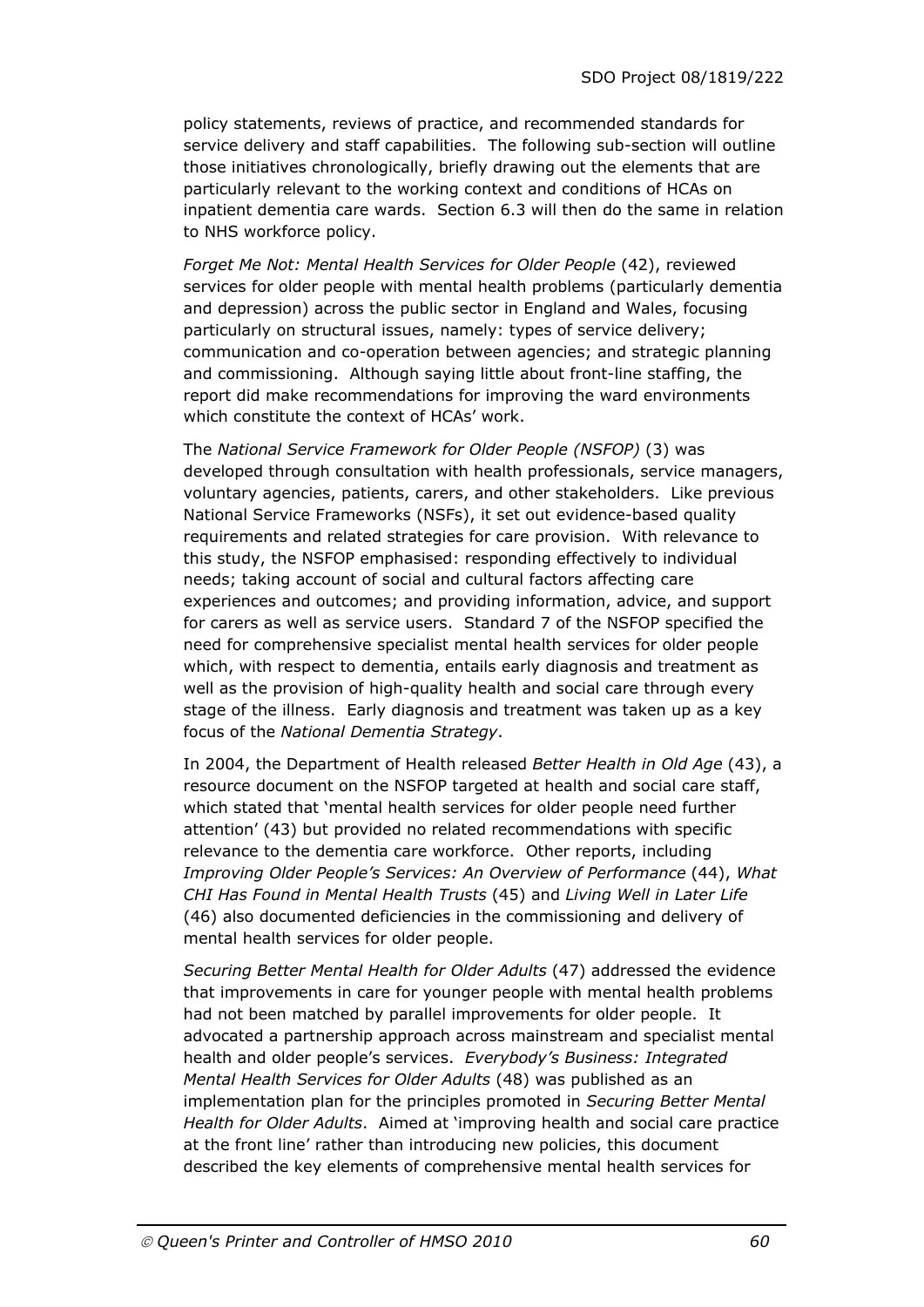older adults. Relevant recommendations included: respecting the unique qualities of each individual when planning and delivering care; ensuring that staff at every level of care are trained to communicate effectively with service users and carers (with regard to ethical issues such as consent); and enabling service user and carer involvement in care delivery. *Everybody's Business* was endorsed by the 2006 White Paper on community services *Our Health, Our Care, Our Say* (49) and the 2006 NICE/SCIE guidelines (50) on the treatment and care of people with dementia in health and social care.

*Who Cares Wins: Improving the Outcome for Older People Admitted to the General Hospital* (51) provided guidelines for the development of liaison mental health services for older people in general hospitals. It called for development of specialist liaison services to deal with the challenging clinical issues surrounding mental illness in elderly populations within general hospitals. It recommended that commissioners and providers of health and social care should review the care of older people in general hospitals with mental disorders and work toward improving outcomes by developing liaison-style services.

*Raising the Standard: Specialist Services for Older People with Mental Illness* (52) presented the components of a comprehensive specialist service. It was endorsed by Age Concern, the Alzheimer's Society, the British Geriatrics Society, National Older People's Mental Health Programme Care Services Improvement Partnership, and the Royal College of Nursing. Complementing *Everybody's Business* and *Who Cares Wins*, *Raising the Standard* advocated close co-ordination between specialist psychiatry services for older people and generic services in the community. The underlying principle was that 'older people should have the same rights as all adults, particularly where, due to mental illness, their rights to dignity and respect are threatened'. To achieve this, 'scrupulous monitoring against standards of good practice is required in all settings where older people are cared for. Without this, there exists the possibility of a culture of patient care that does not recognise abuse in its many forms'. This document recommended training in mental health of older people for all health and social care professionals, including those working in settings that do not specialise in caring for older people, such as general hospital staff.

About a decade ago, the development of pharmaceutical medications which delay early stages of Alzheimer's disease led to a great deal of interest in treatment options, suitability of treatments, and costs. A national prescribing policy was sought to resolve some of the questions raised. Developed partly in response to this interest, the NICE/SCIE *Guideline on the Treatment and Care of People with Dementia in Health and Social Care* (50) nonetheless went much further than medication. It stressed the need for early identification and intervention in dementia and called for an effective response across the range of severity and complexity of the illness (including the incorporation of a palliative care approach from the point of diagnosis onward). Relevant to the focus of the present study, with regard to 'behaviour that challenges', for example, the guideline recommended early assessment and identification of the factors that may generate,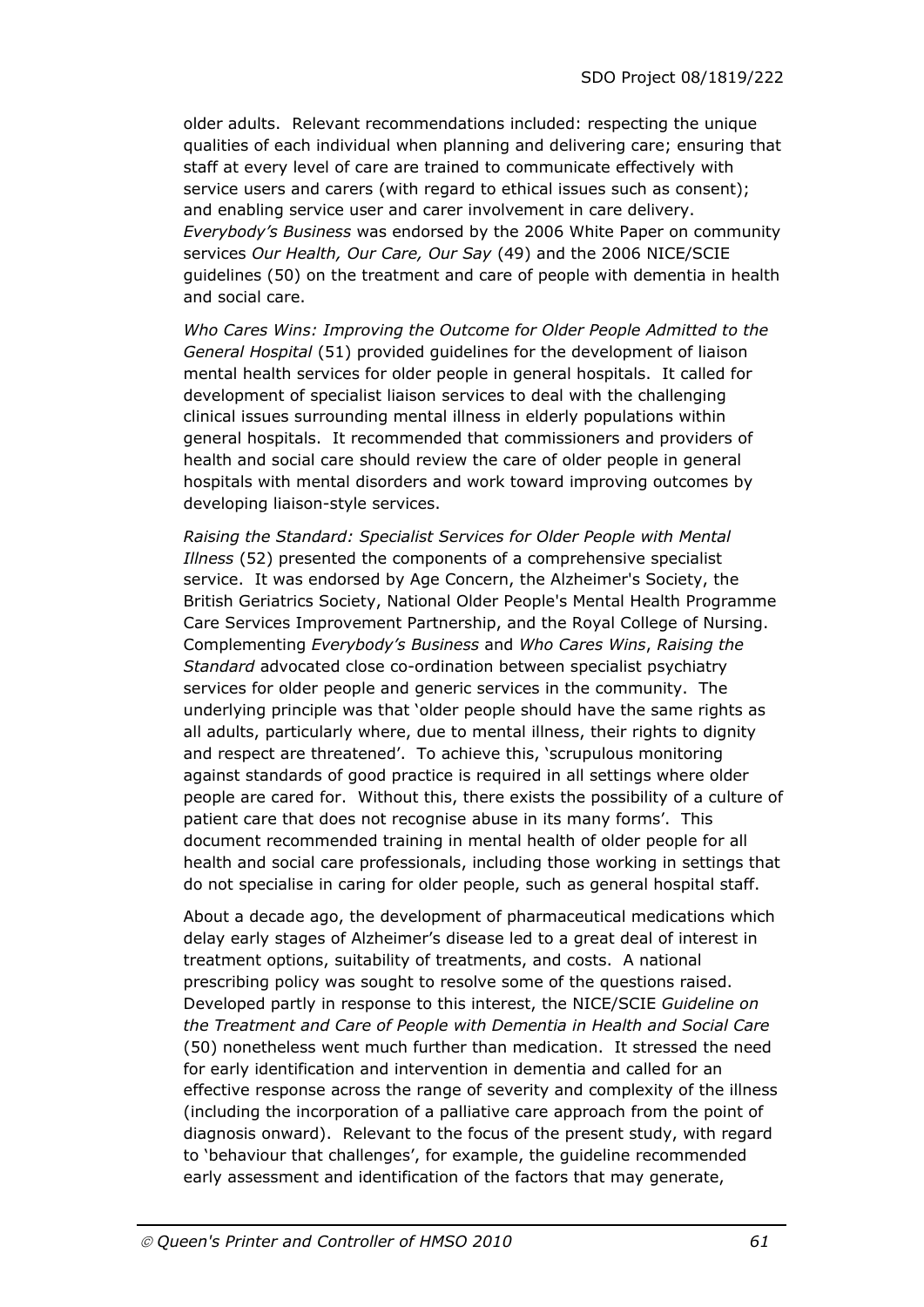aggravate, or improve such behaviour in order to design individualised interventions. These recommendations were echoed in the 2009 Department of Health report (53), which criticised the use of anti-psychotic medication to control the behaviour of people with dementia. The report recommended the development of appropriate skills for care staff in the non-pharmacological treatment for behavioural disorder.

*Dementia UK: The Full Report* (54) was commissioned by the Alzheimer's Society to evaluate the social and economic impact of dementia. It concluded with a series of recommendations, among them: making dementia a national priority; improving dementia care skills; and developing comprehensive dementia care models.

*Improving Services and Support for People with Dementia* (55) followed in the footsteps of *Forget Me Not* in assessing the quality of care received by people with dementia and their families. It highlighted inconsistencies in specialist provision and found that the competence of GPs in diagnosing the symptoms of dementia had not increased. The report concluded that dementia services were not delivering value for money to taxpayers, nor people with dementia and their families. The NICE guideline and the NAO report together marked a shift of focus in dementia care policy from public services dealing mainly with late stages of the disorder to early diagnosis and intervention, with more support in the community for people with dementia and their families. This is embodied in the *Living Well with Dementia: a National Dementia Strategy*, which sets as Objective 8 improving the quality of care for people with dementia in general hospitals: 'Identifying leadership for dementia in general hospitals, defining the care pathway for dementia there and the commissioning of specialist liaison older people's mental health teams to work in general hospitals'. Specialist mental health provision of dementia wards like those in the present study (as opposed to general hospital provision) appears to be somewhat peripheral to this objective, although such wards are clearly a step on the dementia care pathway to which it refers.

The focus of current health and social care policy rests squarely on caring for people with dementia in the community and in general rather than psychiatric hospitals. While the intention may be to minimise unnecessary admissions, this policy emphasis tends to support the impression, conveyed by staff included in this study, that the care provided on specialist dementia wards is largely hidden and unappreciated. As most people with dementia may never require admission to such wards for assessment or treatment, the treatment of those who *do* enter specialist wards is not addressed in *Living Well with Dementia*, except to note the National Audit Office objective of minimising length of hospital stays to reduce costs. However, the *National Dementia Strategy* and other policy documents rest on a number of principles which are common to all aspects of dementia care, which we review below in Section 6.4 on person-centred care.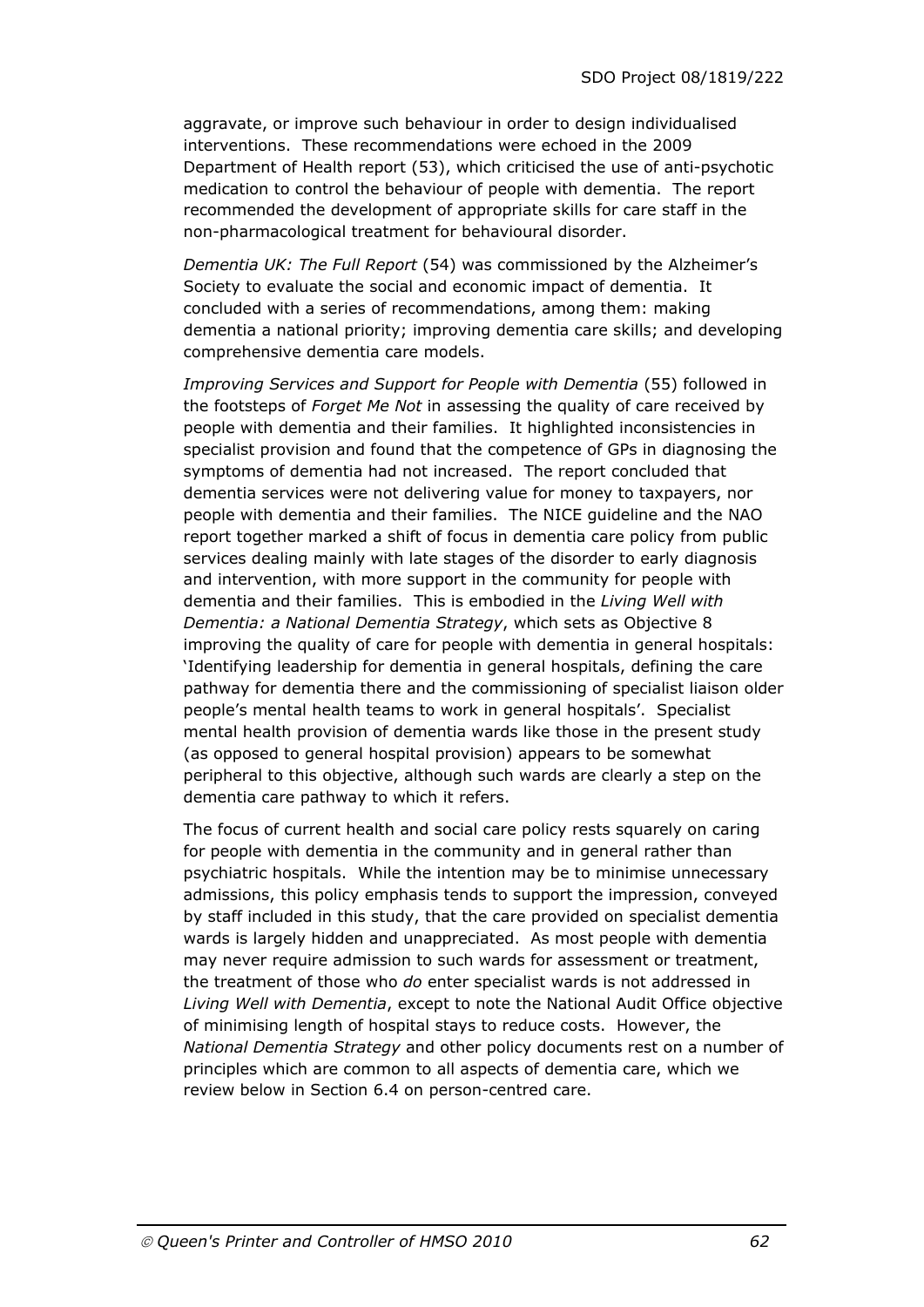## *6.3 Workforce development policy*

In parallel with health and social care policies focussing on mental health or dementia, there have been a number of initiatives directed at the health care workforce which are also relevant to our understanding of the current role of HCAs. *Essence of Care* (56), which was launched in response to national variations in nursing care standards across all patient groups, is a national strategy for improving nursing care through best practice. It included a number of benchmarks identified by patients and carers as critical to their experience of care: the care environment; communication; food and drink; personal hygiene; pressure ulcers; bladder and bowel care; promoting health and wellbeing; record-keeping; respect; safety; and selfcare. These benchmarks are clearly relevant to HCAs' day-to-day work, and we found that there was awareness of *Essence of Care* among some of those whom we observed and interviewed.

The National Mental Health Development Unit, the agency charged with the development of materials to support policy implementation, and the Department of Health produced *Let's Respect* (57), a toolkit aimed at health care staff working with older people with mental health needs, particularly those in acute hospital settings. Through images, case studies, and practical guidance, *Let's Respect* sought to raise health professionals' awareness of mental health issues in older people and equip them to address these issues more confidently.

The *New Ways of Working* pilot programme (58), which was operating in the host Trust at the time of our study, was launched to help mental health care teams achieve their maximum potential. Components of the programme include: leadership based on ability and competence (rather than status); distribution rather than delegation of responsibility; matching skills to the needs of service users and carers; individual responsibility for clinical governance standards; delivery of care through a team approach; attention to efficiency in the delivery of care; and effective and intelligent management of caseloads. The programme particularly acknowledges the 'important, substantial and sometimes under-recognised contribution to services' made by nonqualified staff, who 'often spend more direct time with service users than staff with traditional professional qualifications'. With regards to HCAs, *New Ways of Working* recommends that issues of role definition, accountability, education and training, and supervision be addressed.

*Prepared to Care: Challenging the Dementia Skills Gap* (22) made an important contribution to workforce policy in relation to HCAs, as it examined recruitment, recognition, training, and retention of the dementia care workforce. Overall, the report concluded that there has been little priority placed on developing a workforce with the appropriate skills to provide high-quality dementia care due to the 'mistaken, but lingering, belief that attempts to improve wellbeing in people with dementia are hopeless'. It found that low status, poor employment terms and conditions, and lack of career opportunities have led to increasing staff turnover and decreasing investment in workforce development. The low status of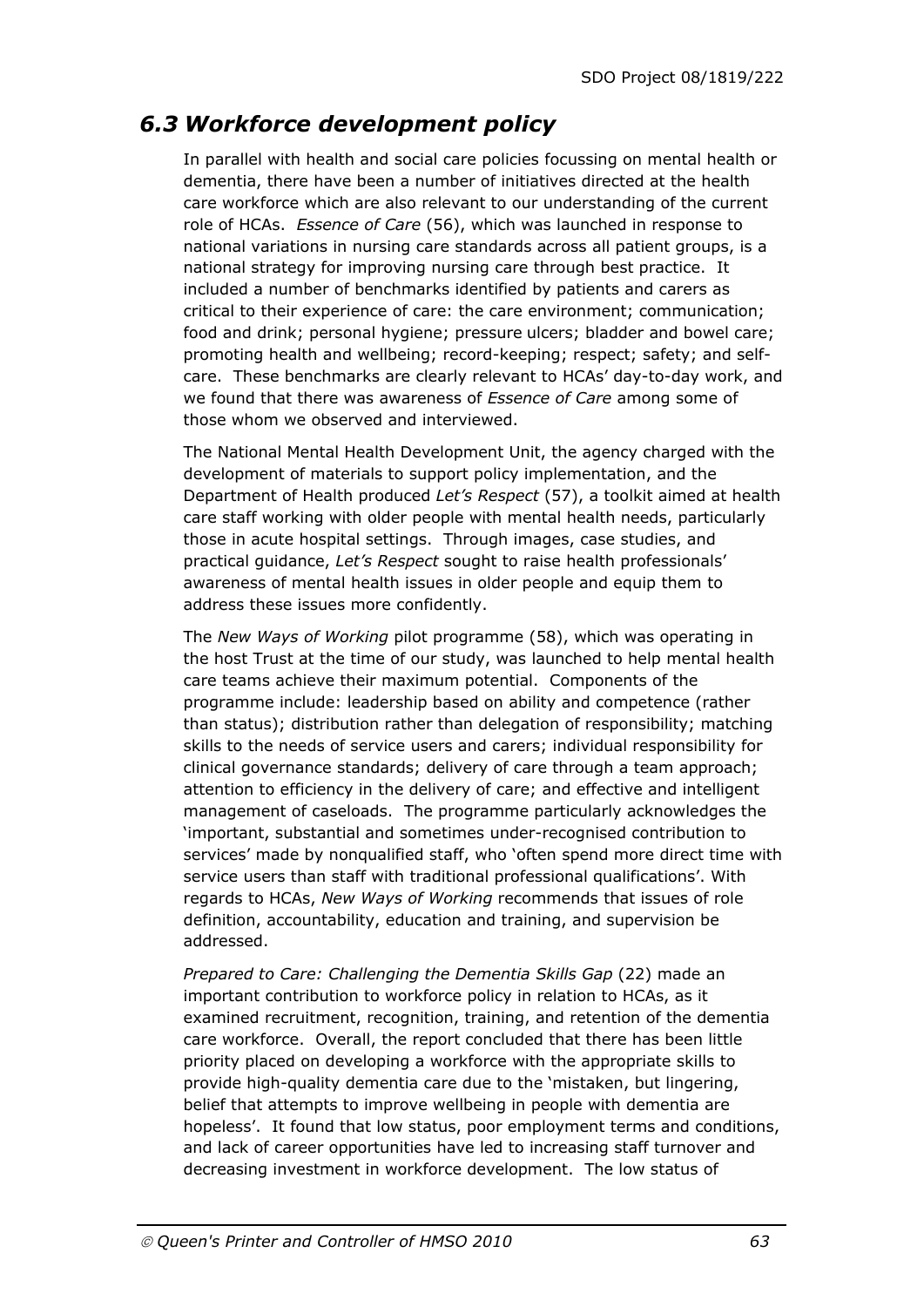dementia care work was attributed in part to the lack of formal recognition of key caring attributes, such as warmth and empathy, as discrete skills or capabilities.

*Prepared to Care* also recommended that the Department of Health should prioritise early work on Objective 13 of the *National Dementia Strategy*, which states that '[a]ll health and social care staff involved in the care of people who may have dementia to have the necessary skills to provide the best quality of care in the roles and settings where they work. To be achieved by effective basic training and continuous professional and vocational development in dementia'. *Prepared to Care* framed our data analysis in terms of key workforce issues: skills, career structure and recognition of HCAs.

### *6.4 Policy and practice of person-centred care*

Evidence from one ward suggests that the *New Ways of Working* approach helped increase the support and recognition of all members of the health care team, including the front-line staff. As part of the pilot programme, the team took part in away-days and drew up an action plan which involved changes to processes and existing roles and the development of new roles. We observed that, of the three sites studied, staff on that ward took the most active and confident role in nursing tasks. We also found that taking on more clinical responsibilities seemed to increase the HCAs' sense of job motivation and satisfaction. In these respects, *New Ways of Working* did seem to be making a difference. Because staff rarely referred explicitly to the programme in field observations or interviews, however, the specific impact of *New Ways of Working* on their morale and motivation requires further investigation.

The health and social care policy documents reviewed in Section 6.2 were primarily concerned with the organisation and delivery of mental health services for older people outside of hospital. However, the underpinning principles and values are also applicable to the care of older people with dementia in hospital settings. The NSFOP provided some core themes: responding effectively to individual needs; taking account of social and cultural factors; and providing support for carers as well as service users. These are reiterated in a slightly different form in *Securing Better Mental Health for Older Adults* as: respecting the unique qualities of each individual; ensuring that staff at every level are trained to communicate effectively; and enabling service user and carer involvement. *Essence of Care* talks about privacy and dignity, while *Raising the Standard* brings in the concepts of rights and respect due to older people with mental health problems, which are echoed in the *Let's Respect* toolkit. Taken together, these themes reflect an understanding of older people with dementia which is situated in their family context, takes into account the whole person, and endorses their inherent value as human beings regardless of any mental health problem. This approach is encapsulated in the notion of personcentred care, or individualised care, as described below.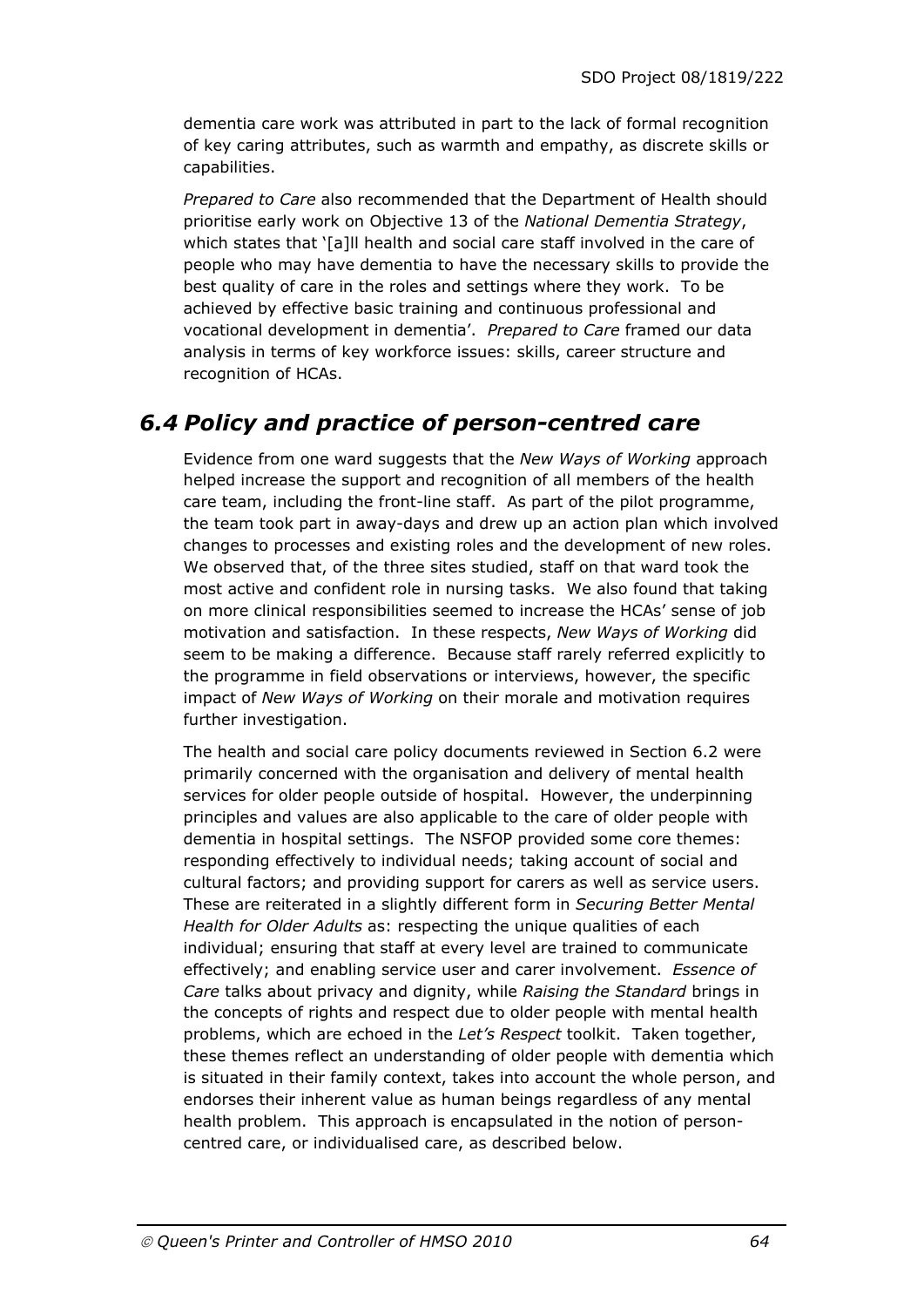The terms 'personhood' and 'person-centred care' were first used in relation to dementia by Tom Kitwood in the 1980s. The primary goal of personcentred care, which offers a 'psychosocial approach' to dementia care, is for people with dementia to maintain their personhood in the face of failing mental powers (59, 60). This is only possible when the psychosocial needs of people with dementia are sufficiently met. In order to provide a succinct and up-to-date definition of person-centred care, Dawn Brooker (59) developed the approach into the following equation: Person-centred care =  $V + I + P + S$ , where V represents valuing people with dementia and their carers, I represents treating people with dementia as individuals, P represents taking into account their perspective, and S represents promoting a social environment that supports their psychological needs.

The term person-centred care was not necessarily familiar to the HCAs we interviewed:

*INT: If I say person-centred care to you, what does that mean?* 

*RES: Personal...?* 

*INT: Person-centred care.* 

*RES: Person-centred care? Damn, you know, I know the definition of person-centred care as well and do you know what, I can't remember it for the life of me, it's not up in this room anywhere is it? You took it down!* 

*INT: No, does it give you any kind of like feeling or just anything at all, any reaction to that idea?* 

*RES: Person-centred care, I know, you see everyone is different so … so I suppose it could be like the individual's needs sort of thing, because patient A will be totally different to what they need to what patient B will be like, so I think in a way it will be that sort of thing.* (H/PN, Ward A)

When probed, one respondent seemed quite uncomfortable expressing views about person-centred care:

*INT: So obviously person-centred care is what we are supposed to be working to, what does that mean to you?* 

*RES: I've got no idea, I just come and do my job the best I can.* 

*INT: And how is that?* 

*RES: Just to make sure they don't need anything and they're comfortable or as comfortable as they can be in such a place, that's it, I don't know about person-centred care; that is what I do.* (H/AI, Ward B)

However, many HCAs appeared to have internalised the concept of personcentred practice without explicit reference to the theory, as suggested by the following interview excerpt:

*One thing that does annoy me, I forgot about it, was when people talk to them as though they're children. They're not children, they're adults. That particular lady I was telling you about, it takes her a while to process what you've said to her, and if you say something else to her too quickly she'll*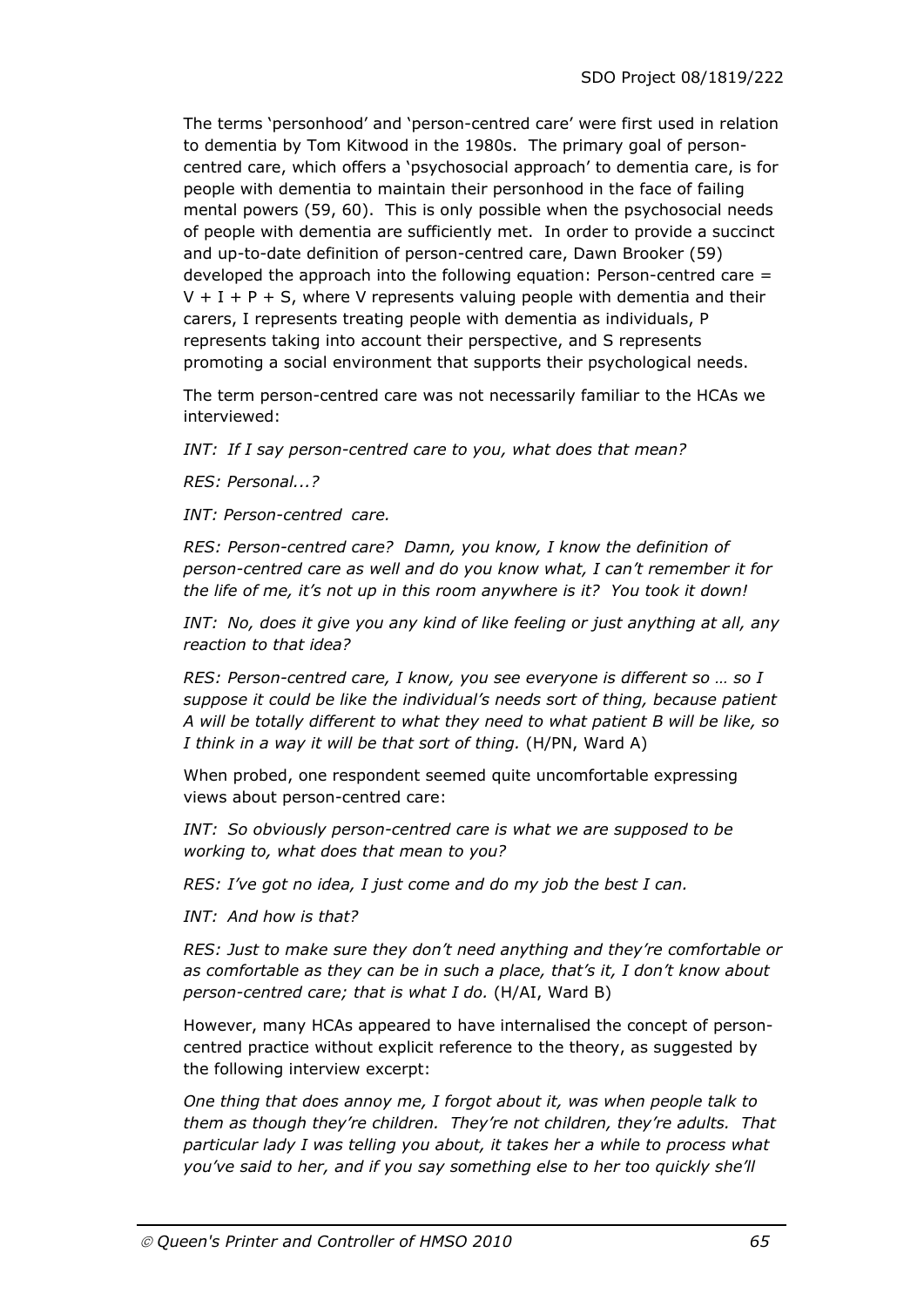*say 'oh it's all gone wrong, it's all gone wrong'. You give her some time to answer you and she usually does, bless her.* (H/GL, Ward C)

For others, considering person-centred care provided a new dimension to their work:

*I don't think anybody would know the illness would affect people so differently. I mean we are tarring people with the same name but everyone is individual. It's quite a nice way of seeing it, the individual care – before it was just a task job, now it's not just a task job.* (A/LP, Ward B)

Whether or not staff used the terminology of person-centred care, the framework helps explain the motivation behind some of their interactions with patients which might otherwise seem strange or inappropriate. Taking a person-centred perspective also highlights exceptions to the generally high standard of care that we observed, as in the following example:

*H/HN sat next to [patient name], who was saying in her loud voice 'I'm frightened to death in here' and other repetitive things – ignoring her at times, then at others saying to her quite dismissively that she needn't be frightened, that we've been nothing but good to her in here.* (Fieldnote, Ward A)

Our observations supply ample evidence that HCAs face considerable obstacles to providing person-centred care and that the ideal may not be attainable in these settings all the time. First, it may be very difficult at times to identify the patients' individual needs, given the limits of their cognitive and communicative capacity. Second, as suggested in Section 5, HCAs must constantly juggle individual needs against group outcomes – which can sometimes entail choosing *against* person-centred care priorities, in the interests of fulfilling daily routines or maintaining relative stability across the ward. Such instances illustrate the potential for the individual needs of residents to be 'substituted by the value attached to physical and social order' (36).

The realisation of concepts of privacy and dignity in dementia care settings is affected by similar constraints, although staff retain or at least refer to them as ideals. The following fieldnote is from the researcher's first shift on the ward:

*As she was talking, H/CY referred several times to patient 'dignity' and 'privacy' as the reasons for certain policies and procedures; at times this seemed naturally stated, at others as a directive from above.* (Fieldnote, Ward A)

Over time, in practice, we observed that standards of privacy and dignity, like personalised care, were relative and negotiable, depending on many other factors in any given situation. One researcher concluded that 'dignity' often seemed to be interpreted differently from shift to shift and patient to patient.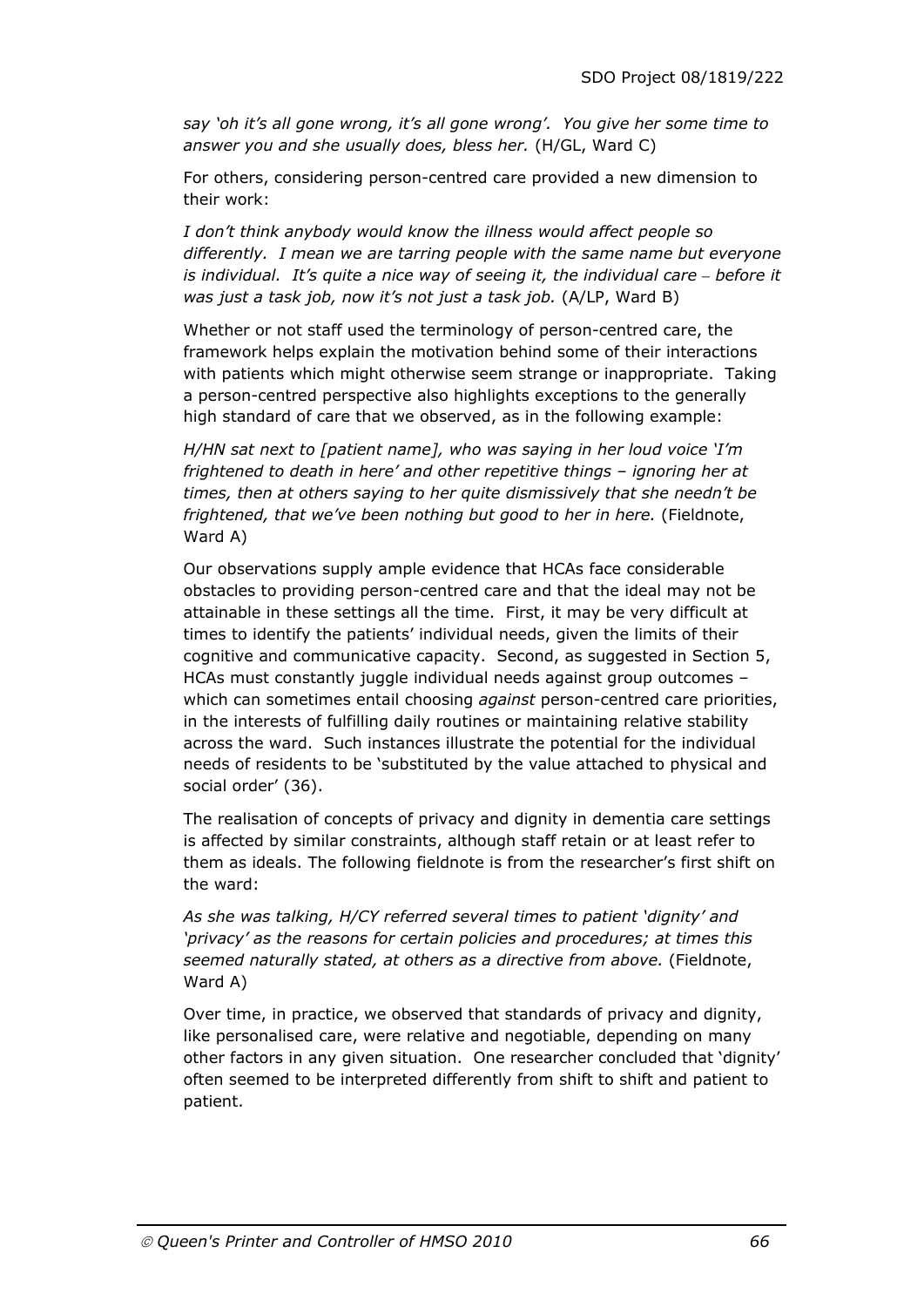## *6.5 Relationship-centred care*

Recent critiques of person-centred care approaches argue that their individualistic focus on autonomy and independence provides an inadequate model of care, especially within hospital settings (61). Instead, a model of 'relationship-centred care' has been proposed. The relationship-centred model of care retains the importance of respecting personhood but places greater emphasis on viewing the person within a network of social relationships which include the patient, their family, and staff at all levels. Importantly, the relationship-centred frameworks state that all those involved in caring should experience relationships that promote security, belonging, continuity, purpose, achievement, and significance (62, 63). This presents a distinct contrast to person-centred care approaches which, while recognising their importance, tend to consider staff only as a means to the end of individualised care (as judged ultimately by the patient) (5). When studying the relationship-centred framework in both inpatient and community care settings, Nolan *et al* (62) found that staff who felt valued and supported through resources, recognition, and training felt that they would be better able to value and support those in their care (63).

Earlier we summarised the vision of older people with dementia which is enshrined in health and social care policy as: situated in their family context; taking into account the whole person; and endorsing their inherent value as human beings. Without denying or diminishing the caring relationship, in which staff prioritise the needs of the cared-for person above their own interests, a relational perspective on the role of HCAs can be applied to our data. It balances the 'caring equation' by drawing attention to staff, as well as family carers, as human beings of inherent value with their own characteristics and social context, who play an active part in the caring process.

In a paper by Christine Brown Wilson, Sue Davies and Mike Nolan (38), three types of relationships in care homes were defined in ascending order of interconnection between participants:

- Pragmatic: Focused on the practical nature of caring, developed primarily through communications directly concerned with care tasks.
- Personal and responsive: Focused on understanding the resident as a person, developed through communications that involved social conversations with both residents and their family members.
- Reciprocal: Featuring negotiation and compromise, where the needs of staff, residents, and family members were taken into account in the context of a trusting relationship.

These types of relationships were observed in different proportions in three residential care settings by Brown Wilson *et al*, but they were not mutually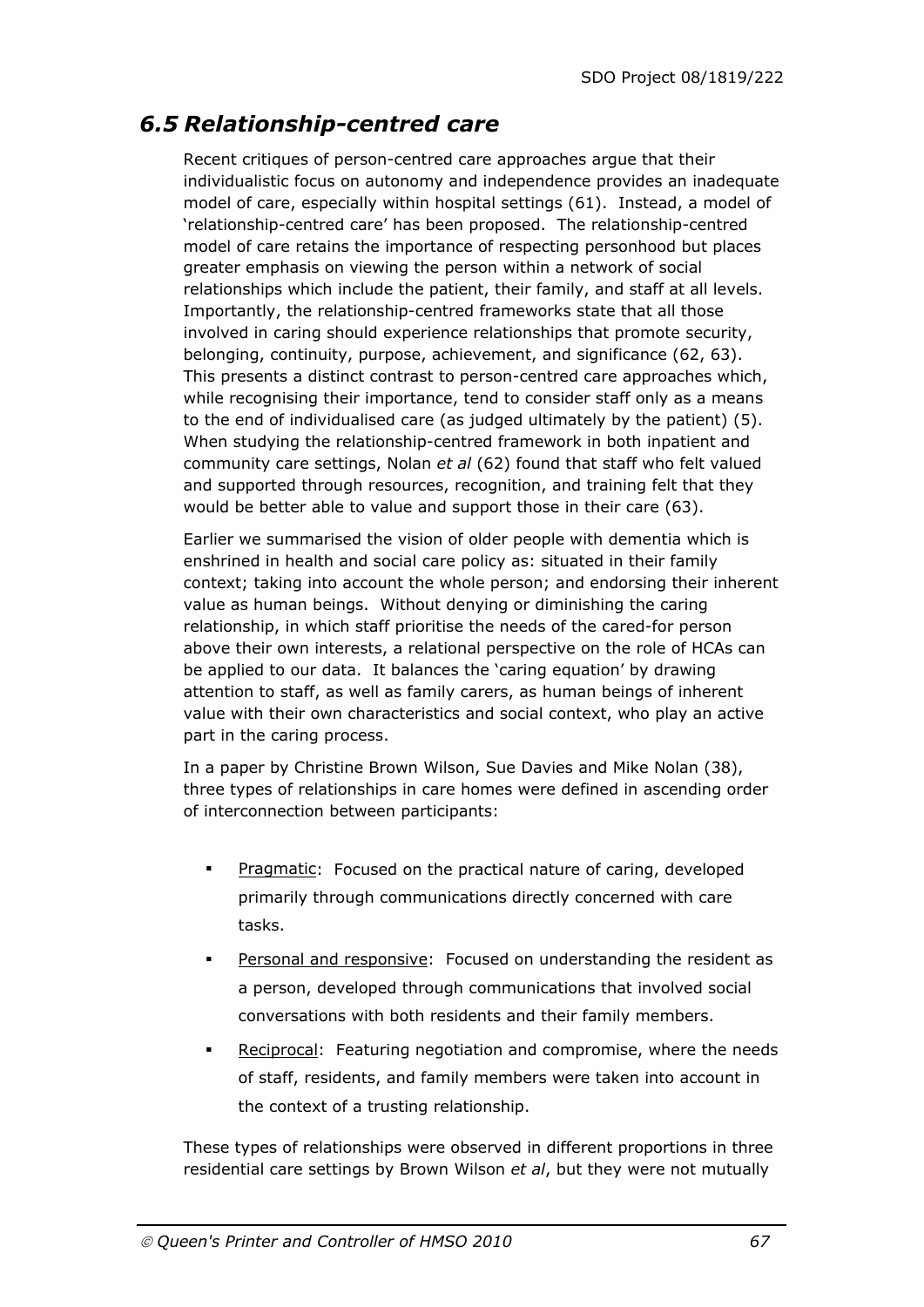exclusive. 'Residents in all three homes demonstrated the ability to become involved in and influence these relationships irrespective of their physical and cognitive abilities, but few residents were able to articulate fully how they developed relationships'. The researchers regard reciprocal relationships as the highest order, and consider that personal and responsive relationships are a necessary condition of reciprocal relationships. Their framework builds on earlier work which stresses the importance of 'empathic awareness' in care staff (39).

# *6.6 Application to the present study*

What insights do our data offer when viewed through a relationship-centred lens? The researchers commented extensively on the satisfactions derived by HCAs from social interactions with coworkers, and the workers' motivations constitute a significant part of our interview data; these elements make up a vital part of the caring dynamic in the settings we studied. It is clear that HCAs gain emotionally from the caring role as well as giving to it, as they consciously and deliberately manage the environment and emotional climate on the wards. Although we only observed patients indirectly, we gleaned extensive evidence of relationships that were more than pragmatic from the interviews. These relationships were described by staff as forms of 'attachment', bearing in mind that attachment was somewhat selective:

#### *INT: Do you ever get particularly attached to patients?*

*RES: Yes, yes, I always want to go and visit them but then I feel unfair on the patients that I wouldn't go and visit then.* (H/SN, Ward A)

There are clear limits to the nature of the attachment: it stops short of a familial bond, which may be a way of managing one's emotional availability:

*Like when it's your own family and it's your grandparents, my father-in-law died about, I think it's four years this year and yes I was very upset and it is really different when it's your own, I think you always keep that step between.* (H/HN, Ward A)

One nurse was aware that certain staff tended to be more pragmatic in their approach to care (although this didn't rule out some degree of attachment as well):

*I've worked with this particular lady for a long while and she always just… I'm not saying she didn't care at all about the patients, but she cared about herself more than she cared about the patients, it's her rights and her break and what time she finished and you know, etcetera. I mean, she was somebody I would say was coming for the money… I think she lost focus on the patients, she had more focus on herself than she did on the patients. She put something into the patients provided that she had all her needs met.* (QM/DZ, Ward A)

The interviewees presented themselves as being in a relationship with patients, but one in which they have the upper hand; that is, the staff seemed to be saying that they were in control of the relationship and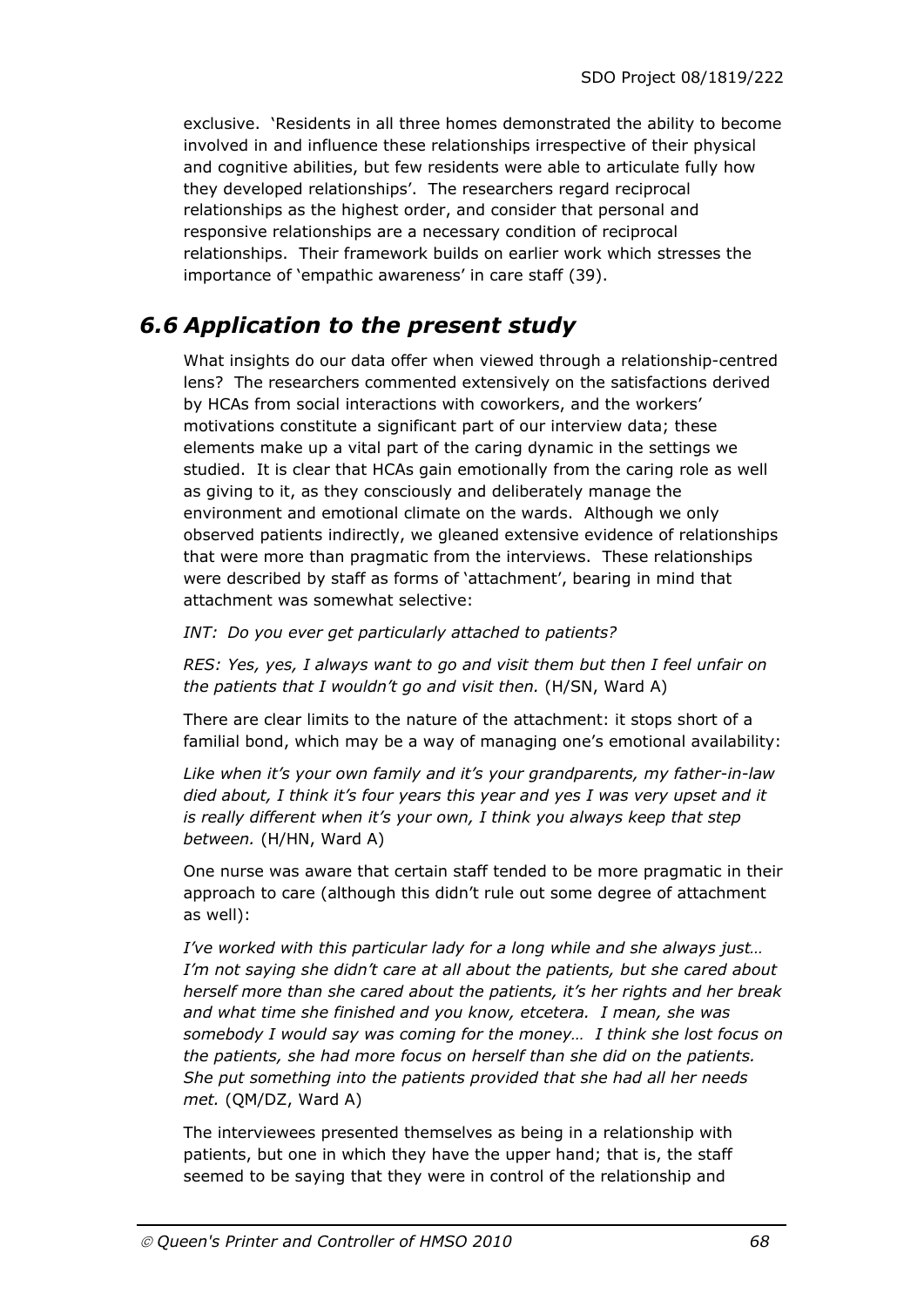capable of setting its limits. Despite this, there were many examples in our fieldnotes of patients' behaviour having the power to affect staff. Apart from the positive emotional responses that patients elicited, which are discussed above in relation to attachment, there were many examples of behaviour with a negative impact on staff. In most cases, patients were not held to account for this behaviour so the negative effects were accepted as an inevitable part of the job. However, in a minority of cases, patients were deemed to know what they were doing, thus *deliberately* thwarting their carers or behaving in a generally antisocial manner.

This constitutes a fundamental difference between residential settings such as those studied by Brown-Wilson *et al* (38), where a significant proportion of residents retain moral responsibility for their actions and hence for their relationships, and the dementia care settings studied here.

The interpretation of our data suggests that 'relationship-centred care' is preferable to 'person-centred care' because it can accommodate staff-staff and staff-visitor care dyads, as well as staff-patient and visitor-patient care dyads. However, this development needs to be qualified in two respects. It must be noted that the construction of reciprocal relationships with people whose cognitive abilities are deteriorating, never to be regained, poses a considerable challenge to staff, and thus we observed few examples of genuine reciprocity between patients and staff. In addition, family members made only a marginal impact on the care settings which we studied. The difficulties which HCAs face in relating to family carers have been discussed in Section 5.

### *6.7 Conclusion: HCAs and relationship-centred care*

HCAs provide most of the hands-on care in dementia wards and, as shown in Table 3, they made up at least 50 percent of all staff on the wards where this study was carried out. The evidence produced by the present study of HCAs therefore has implications for assessing the potential and actual implementation of health and workforce policy in relation to dementia care.

We found the development initiatives *Essence of Care* and *New Ways of Working* to have had a direct, positive impact on the individuals whom we studied and, while the *National Dementia Strategy* has limited practical applications for the HCA workforce in specialist settings, the values enshrined in this and other policy documents do set standards to which HCAs, as well as other formal carers, are invited to aspire. These values may be summed up in the concept of person-centred care.

When we examined our data in the light of person-centred care, we found that HCAs demonstrated the practice without much reference to its underlying principles. We also found that the strong emphasis on intra-staff relationships which we observed *in situ* is not reflected in the concept of person-centred care and we therefore conclude that 'relationship-focused care' is more applicable to the settings studied.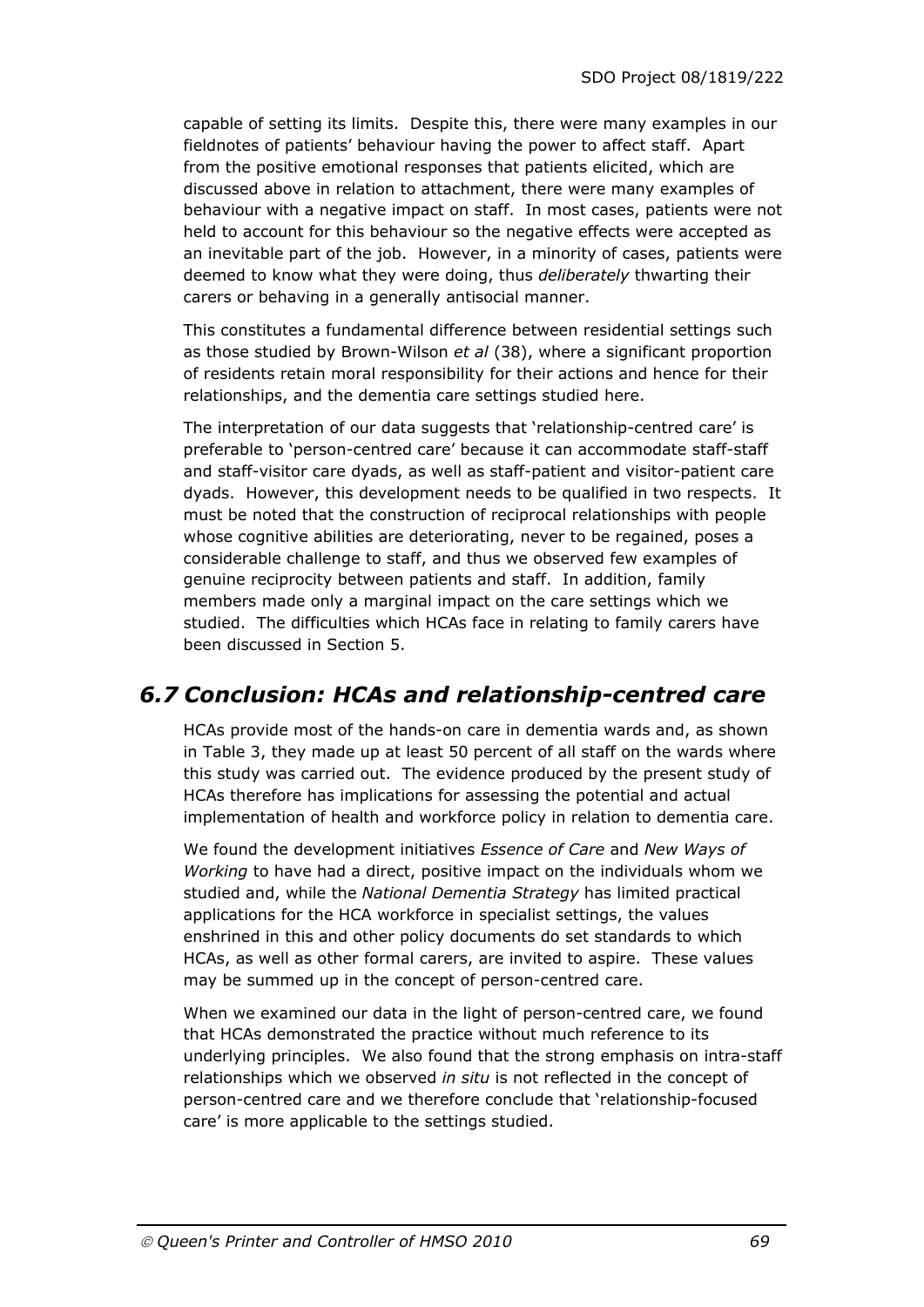# 7 Stress and coping: evidence from HCAs

Stress is a significant cause of sickness absence and underperformance in any workplace (64); therefore, addressing the causes of stress in the HCA role could benefit the whole workforce. Staffing levels were frequently cited as a source of stress by our interviewees. Even when shifts are not shorthanded, as indicated throughout this report, dementia wards are stressful workplaces. In addition to the physically taxing labour and the emotional challenges of relating to this patient group, one of the most striking impressions gained from our participant observation concerns the violence and aggression on wards, which make staff anxious and sometimes fearful.

In these and other respects, stress is endemic to these wards and similar settings. This section seeks to highlight any issues which might be amenable to management interventions to reduce or manage stress and promote the wellbeing of health care staff in these settings. We draw on the management guidelines of the Health and Safety Executive (HSE), which have been widely used as a benchmark for assessing good management practice, to structure this discussion.

### *7.1 Stress management guidelines*

The Health and Safety Executive's guidelines encapsulate evidence-based organisational standards of practice concerning work-related stress. They are grouped into six topics:

- **Demands**
- Control
- **Support**
- Relationships
- **Role**
- Change

Each standard is illustrated with a 'state to be achieved', which describes the 'organisational behaviour' recommended by the HSE. Our aim is not to audit such behaviour, since our access to the employing organisation was partial and limited to one set of staff in three wards over six months. Rather, the HSE management standards are used here as a tool to interrogate the data collected. They offer independent, objective, and for the most part verifiable indicators of good stress management. Below, we address each standard from the perspective of the study data. In doing so, we are looking at the generality of practice revealed by our observations. We are not aiming to highlight exceptions or breaches of good management practice, but to identify any areas where improvements may be indicated,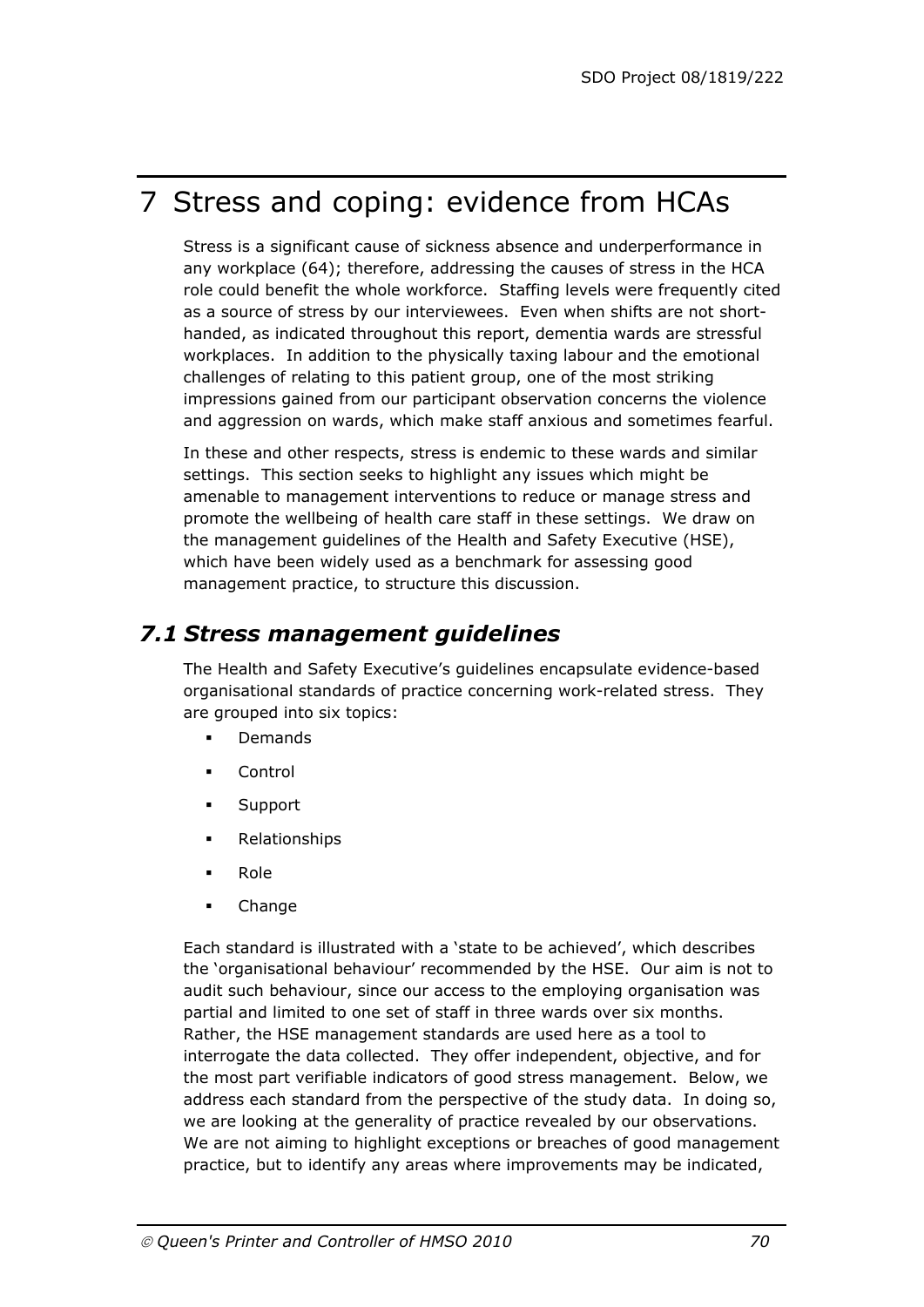subject to verification by others who are better informed about the organisation itself.

### *7.2 Achievable demands*

*Employees indicate that they are able to cope with the demands of their jobs; and systems are in place locally to respond to any individual concern.*

'Demands' include issues such as workload, work patterns, and the work environment. The HSE prescribes what should be happening as follows: the organisation provides employees with adequate and achievable demands in relation to the agreed hours of work; people's skills and abilities are matched to the job demands; jobs are designed to be within the capabilities of employees; and employees' concerns about their work environment are addressed.

On each ward we studied, a minimum staff-to-patient ratio was required on every shift. On Ward A, five staff were required if there were less than 20 patients on the ward, with an extra staff member provided if the number of patients rose above 20. On Wards B and C, where patient numbers hovered consistently at 13, a minimum of four staff was required on every shift. On each ward, early shifts were provided with an extra member of staff to account for the greater demand of routine tasks.

It was not unusual on any of the wards for the staff quota to be met by asking staff who were not on the rota to come in, borrowing staff from other wards, or paying for agency staff. Even when the minimum level was met by the usual workforce, staff expressed a general sense of dissatisfaction with staffing quotas. Our observations suggest that low staffing levels and the stress generated by not being able to comfortably fulfil the demands of the work were a source of complaints on almost every shift, and this was confirmed through the interviews: when asked directly what they would like to see changed, staff consistently referred to staffing levels:

*INT: What would you really like to change, if there's one thing that you could do about the ward?* 

*RES: You know what's coming don't you! [laughing] I would like more staff, just more hands on.* (H/CO, Ward C)

Many staff on Ward A were unhappy with the number of patients on the ward:

*I think I'm speaking for most of the staff, we'd all feel better if we worked on a smaller unit. You know, have more staff to less patients so you could give them the attention they need.* (H/HN, Ward A)

Participants felt that the standard staffing ratios failed to recognise the range and severity of patients' needs on dementia wards and in elderly care in general. Stress associated with insufficient staff was reinforced by the unpredictable nature of the environment and the fluctuations in routine demands, particularly around waking up, putting to bed, and mealtimes: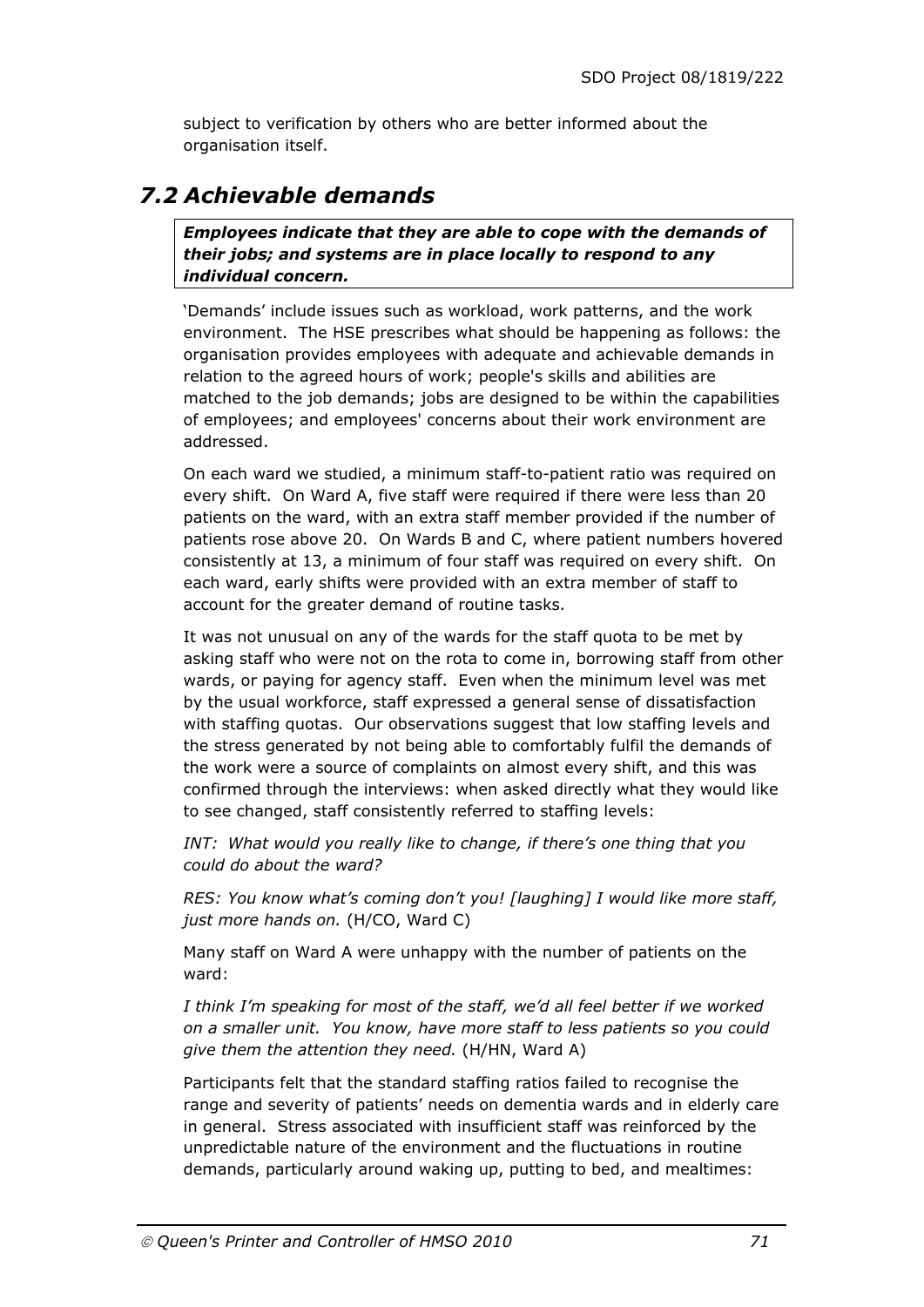*Say you've got 19 patients but seven of those patients require hoisting and you've only got five staff on and each hoisting patient needs two to help them get up in the morning: you're going to be there until dinner time doing it… [A]t the minute, we've got like five 'feeders' and six staff so at dinner time it's just like mayhem.* (H/PN, Ward A)

The challenge of appropriately staffing the peaks and troughs of daily routines was recognised by the ward managers, although they saw it as a difficult challenge to resolve:

*I think sometimes when the ward is very busy they can really do with five until everybody is in bed, but you know nobody is going to come in and work three hours, nobody is going to stay on for three hours after their shift*  and I'm not paying five people to sit around for the rest of the night doing *nothing, which is essentially what happens usually once they're all in bed, that is it*. (QM/DZ, Ward A)

Staff acknowledged the difficulties faced by managers in providing enough staff on a finite budget. Yet, despite their empathy, staff remained generally critical about staffing decisions. Some staff suggested that the cost of providing more permanent staff would reduce the need for costly agency staff. Many also felt that low staffing levels illustrated the failure of 'management' to recognise the pressures of ward work:

*In all fairness to the managers they've got to manage their budgets and stuff, but they don't realise that on the ward we've got to deal with the rubbish that's been dished out to us, in all fairness, we've got all the problems to solve.* (Q/EK, Ward C)

This sense of injustice tended to reinforce the construction of group identities through the negative positioning of other wards. An example is the resentment felt when other wards borrowed staff to make up their numbers; this strategy was perceived by some to be inappropriate. Additionally, staff on Wards A and B felt burdened disproportionately by this demand, claiming that other wards did not always reciprocate:

*We don't seem to get the support which we have offered to other wards. Other wards, they will just say, 'Right, we are struggling staffing-wise,' and we can't really do that.* (Q/KR, Ward A)

*Sometimes the [ward next door], they have four staff to six patients, and we have four staff to 13 patients. Sometimes our patients can be just as*  bad as their patients are, usually because they are classed as challenging *behaviour. It's always our staff that have to go out to other wards, their staff don't.* (H/ET, Ward B)

There were people who felt that team working could compensate for the lack of staff:

*RES: I've been here a lot of years and as long as I can remember staffing has been a problem. But you come and you learn, you just learn to manage and deal with it. I mean we shouldn't, but we do manage, we've got to manage, you know.*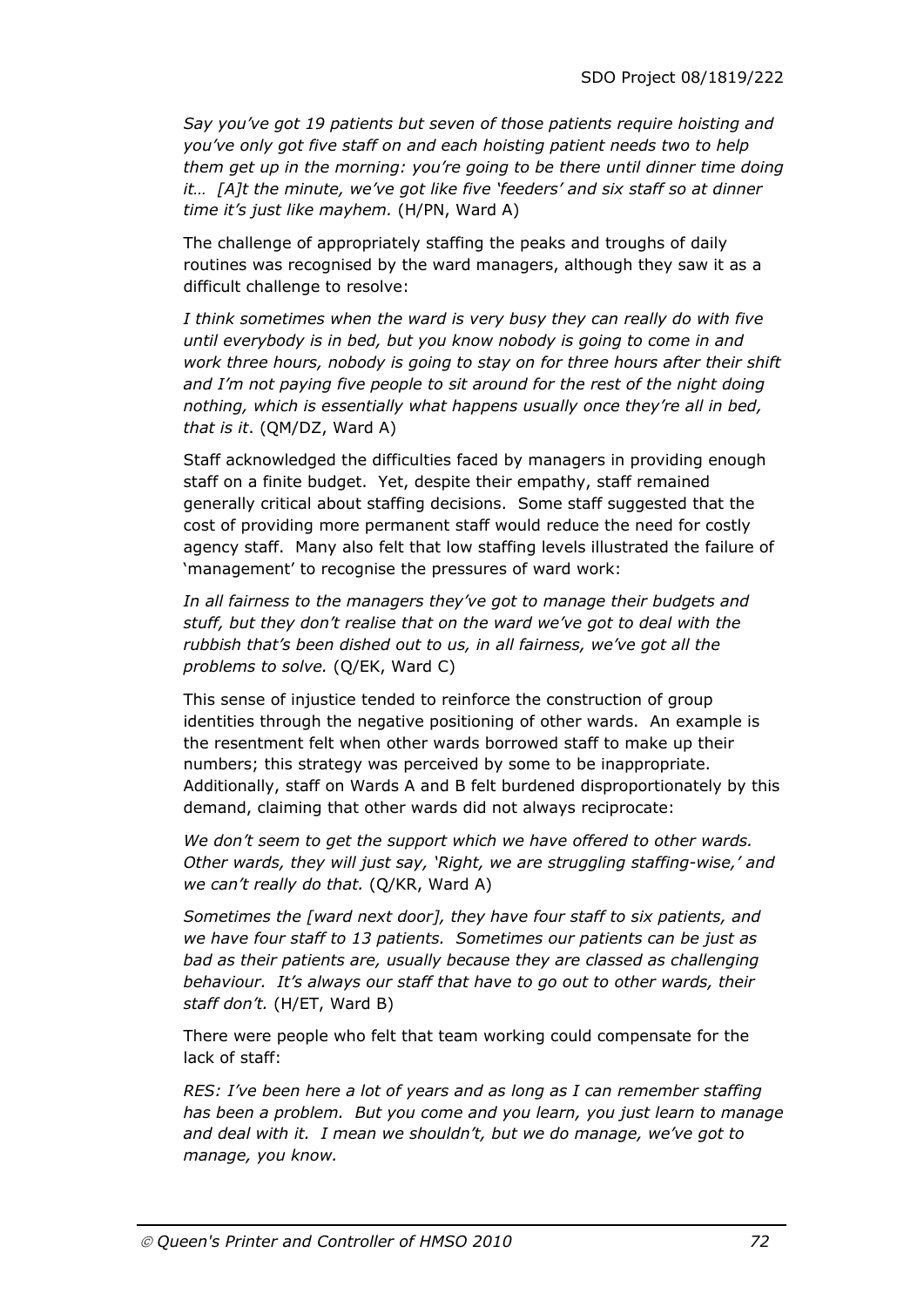*INT: Maybe that's why the importance of working together and things like that.* 

*RES: Yes, pulling together, yes.* (H/CO, Ward C)

For others, however, the constant pressure of perceived low staffing levels was felt to inhibit effective teamwork:

*I'll tell you what, you know if we had the right amount of staff this ward would be awesome, because you wouldn't have that extra pressure on you.*  (Focus group, Ward C)

Two qualified nurses challenged the complaint about insufficient staff:

*I always believe staffing is not about numbers, it's about well-motivated people who are willing to do their job at the best available opportunity… It's just a case of knowing our roles and how we achieve in working together as a team.* (Q/KR, Ward A)

*It's just staffing this, staffing that, staffing the other, they don't realise they've got to get used to working with the resources that they've got, they don't need more staffing, I'll be honest, they don't need more staffing, they've got to focus on managing their time effectively, and being smart.* (QM/BU, Ward C)

Besides the absolute numbers of staff, the *mix* of staff on each shift was considered to impact the attainment of personalised care and patient choice (as promoted by the *Essence of Care*):

*Certain patients don't like men or women doing them so we give them that, one of our patients doesn't like men doing her so we don't get the males to do her, you've got to give them a choice.* (H/NE, Ward B)

With no male HCAs and only one part-time male nurse on one ward, it was certainly not always possible to fulfil patients' gender preferences, despite staff's best intentions.

As well as compromising the *Essence of Care*, low staffing was also perceived as reinforcing the risks of the HCA role:

*I think there's always potential with a lower number of staff that you'll get an injury.* (H/AI, Ward B)

*RES: I think we take risks, I don't know, that's me, I think sometimes we take too much risk, especially when the staffing is low, and you have all these patients, well you never know what's going to happen, you never know. Sometimes it takes three nurses to one person, that leaves one nurse for...* 

*INT: For 22 other people* 

*RES: Yes…* (Q/AN, Ward A)

It may be inferred that HCAs generally perceived staffing levels to be less than adequate, with adverse implications for patient care. Perhaps because of their position at the front lines of care provision, they felt that low staffing levels exposed both staff and patients to increased risks.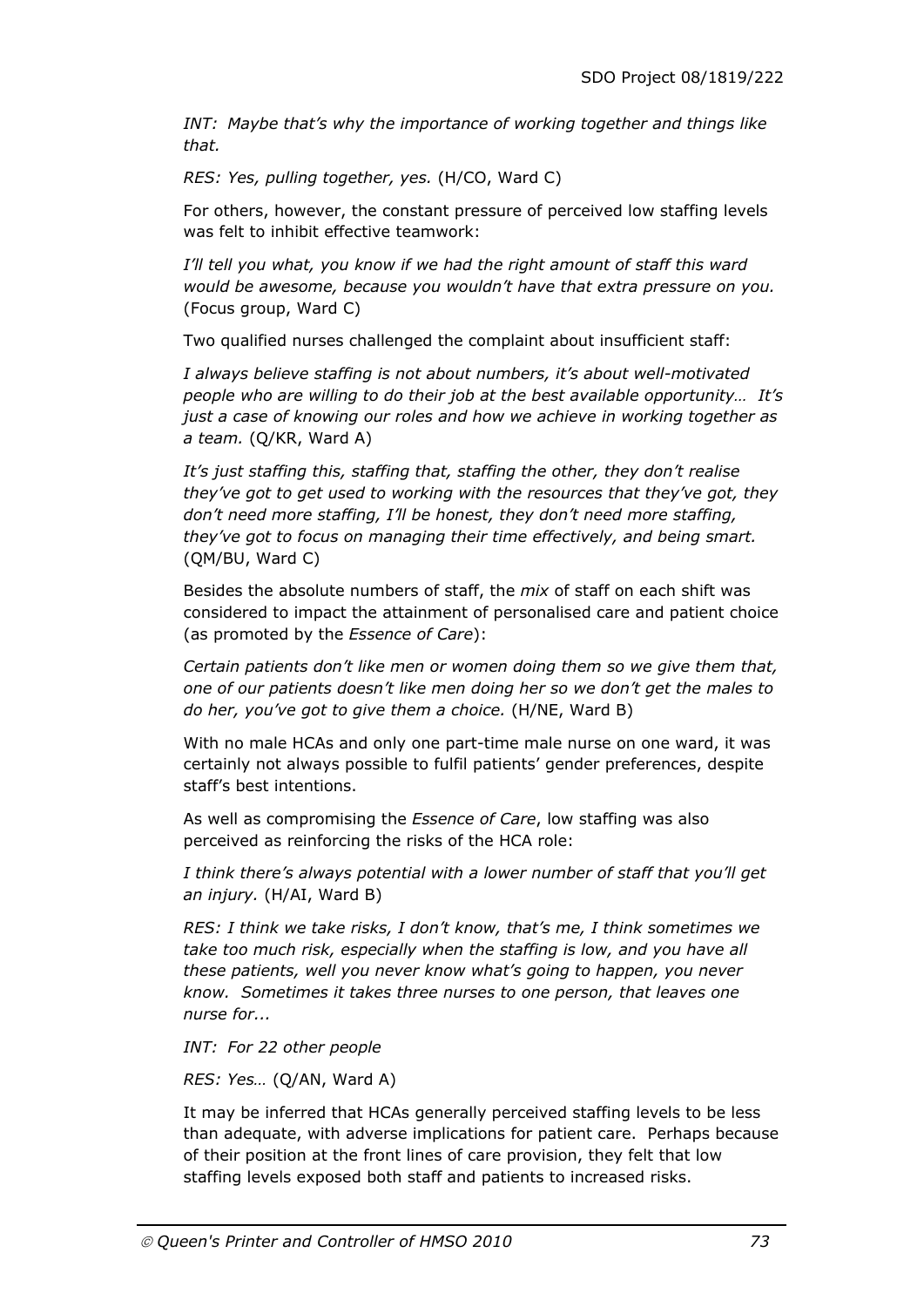# *7.3 Autonomy and control*

*Employees indicate that they are able to have a say about the way they do their work; and systems are in place locally to respond to any individual concerns.*

'Control' in HSE terms is about how much say the person has in the way they do their work. This standard is likely to be met if: employees have control over their pace of work where possible; employees are encouraged to use their skills and initiative to do their work; where possible, employees are encouraged to develop new skills to help them undertake new and challenging pieces of work; the organisation encourages employees to develop their skills; employees have a say over when breaks can be taken; and employees are consulted over their work patterns.

Clearly, control over the pace of work is seriously compromised when there are staff shortages. The essential care given by HCAs cannot be pared down or postponed to 'pace' the job in most situations without detrimental effects on patients; they simply have to work longer and faster to compensate for staff absences.

While HCAs clearly exercised extensive informal control over their workplace, we observed that some of their ideas for innovation had not been taken up, even when change was planned:

*The nurses and HCAs have some good ideas of what the ward really needs and become very animated and enthusiastic when discussing such ideas with one another. It is a shame, I feel, that staff were not able to have any input to the refurbishment as their expertise and extensive knowledge of the ward, routines, and patients would have been valuable to the appropriate and practical refurbishment of the ward. The refurbishment which the staff were soon to find out more about and to contest many of the plans and changes to be made, which they deemed inappropriate and a 'waste of money'.* (Fieldnote, Ward C)

Any failure to engage HCAs in organisational planning will tend to reinforce their identity at the bottom of the ward 'pecking order' and their sense of embattlement vis-à-vis management and other staff groups, which can increase stress levels.

In practice, there was consultation over work patterns, to the extent that staff were empowered to adjust their own shifts to suit their needs. In addition, on Ward B, one of the responses to staffing pressures was to break staff up into groups and allocate sets of patients to each group, a good example of giving staff greater control over their work pace and pattern:

*The group situation's better now … you're not so stressed as well, you know what you have to do, you do that patient for the rest of the day and that patient gets more quality time with you and you're not running around everywhere.* (H/NE, Ward B)

*Since we started the groups, I think it's better. We have two members of staff in charge of a group of patients and they are your responsibility*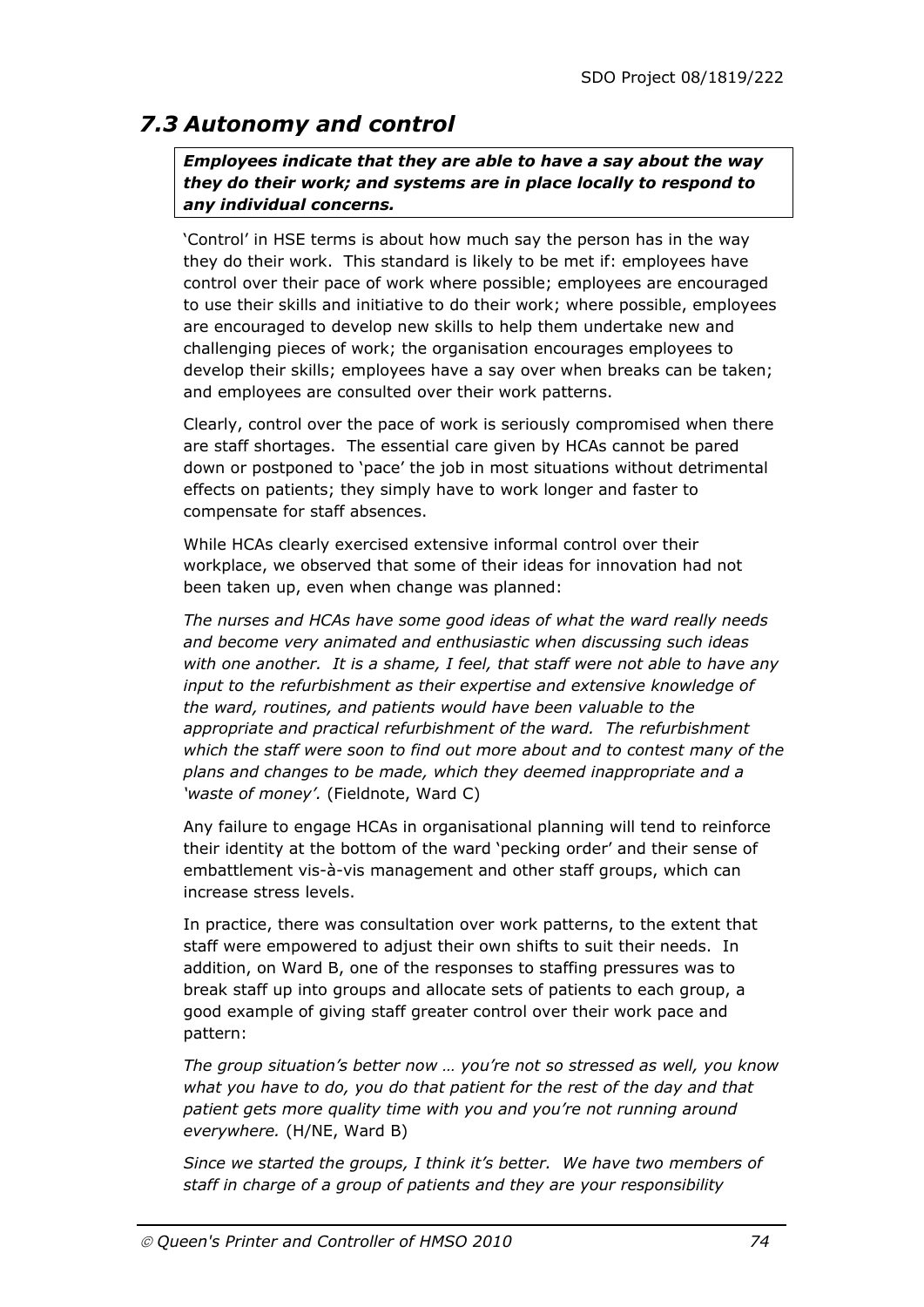*throughout your shift. So, for the people that tend to be a bit more relaxed, they have to say 'Well, hang on a minute, I'm in charge of this group today so I have to buck my ideas up a bit'.* (H/IN, Ward B)

## **7.3.1 Developing new skills**

Given the evidence that dementia care skills are broadly lacking across the health and social care workforce, it is not surprising that training is an important policy priority, cited throughout the policy documents reviewed in Section 6. The resource implications of training were uppermost in participants' minds:

*I think the training we have to do is relevant, but I suppose my biggest problem is we don't get enough, there's sometimes, you know, courses and away-days you want to go on and because of the staffing being at times quite poor on the ward that you don't get the opportunity to go, and sometimes you know I'd like to go, you don't always get the chance, even your mandatory training that you've got to do, and you get behind, manual handling and etcetera, because you can't be spared off the ward.* (H/CO, Ward C)

Despite the recommendations of the All-Parliamentary Group that 'training and development programmes must also take into account the particular characteristics of the workforce' (22), courses were not always adapted to the variation in HCAs' educational preparation and learning styles:

*When I returned there was a conversation going on between H/DY, H/AC, H/UA, and H/AI about the online lifting and handling training, which they said has now replaced the taught course. H/AI joked that she preferred the old course, because you got to skive for a day at [the training centre]. H/AC said she preferred the computer because she 'don't like sitting in a room being talked at'. H/DY said that she didn't think you learned as much from a computer because as long as she passed she always moved straight on, and was never inclined to go and check what she got wrong and improve.* (Fieldnote, Ward B)

HCAs are expected to update their E-learning assessments regularly, which is encouraged on ward when time permits. E-learning was met with a general lack of enthusiasm, however, with few exceptions:

*H/HA said that she couldn't access E-learning on the ward for some reason. N/WD and H/BA suggested she could do it at home. She laughed and told them she wouldn't do that, saying that work stays here and she's not taking it home with her.* (Fieldnote, Ward C)

Continuing professional development is no less necessary for HCAS than other staff, not least because of the changing policy and legislative context within which they work. For example, the Mental Capacity Act 2005 (MCA) (65) was formulated to ensure that all decisions made on behalf of dementia sufferers, where they lack capacity, are in their best interests and take their wishes and desires into account (2). The following extract from a handover meeting illustrates the type of complex ethical decision which HCAs need ongoing training in order to address. The decision was taken by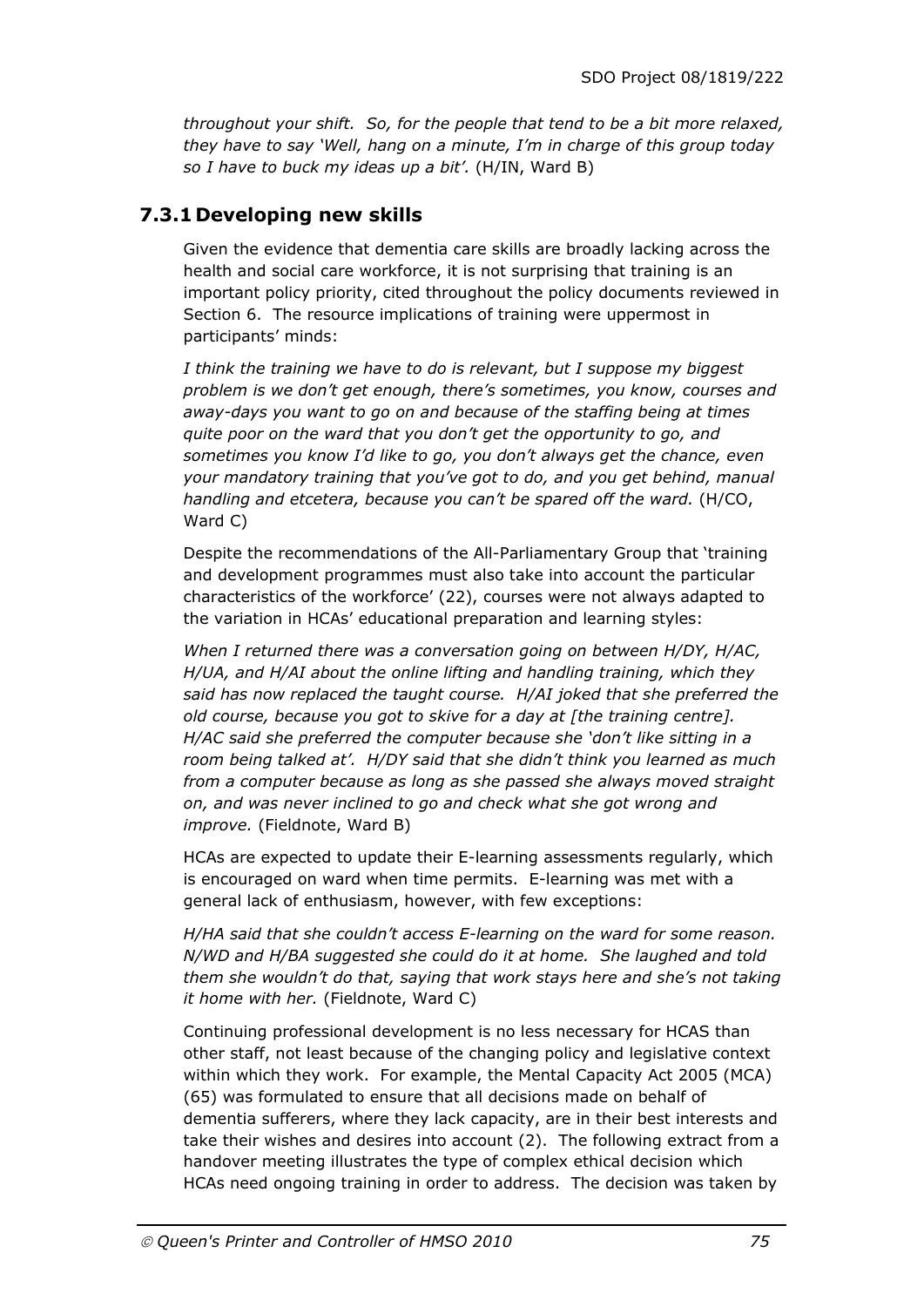nurses in this case, but HCAs were also involved in dealing with the episode:

*Q/JO went on to discuss [patient name] who had to be restrained in the morning when being dressed. Q/JO explained that [same patient name] was restrained because they had, after sometime struggling with [same patient name], managed to get her top half dressed, but [same patient name] was left naked on the bottom half. Q/JO said that if they had left her, [same patient name] would have walked about naked all day which 'obviously' she said, carried huge dignity issues, so they restrained her to dress her bottom half. Q/AG told her it would need to be documented, which Q/JO said she was halfway through.* (Fieldnote, Ward C)

Knowledge of the Mental Capacity Act is clearly necessary for the consistent enactment of individualised care, but training HCAs on the Act is likely to require a carefully tailored approach.

We found evidence that lack of career progression discourages some staff from taking up training, while deterring others from even entering the workforce. Although training is given particular emphasis in dementiarelated policies, there is very little mention of career development for nonqualified workers. One exception is the *Prepared to Care* report, which suggests that the Qualifications and Credit Framework (which reforms the National Vocational Qualification (NVQ) and Vocationally Related Qualifications (VRQ) system) may provide opportunities for career development among social care workers. Our interviews indicated that there is a good deal of uncertainty surrounding the value of NVQs, in light of the compulsory degree route toward nursing qualifications. Formerly, NVQs could help an ambitious HCA along this career path.

Would the prospect of promotion generate greater job satisfaction? The potential benefits need to be weighed up against the possibility that singling out individual HCAs for advancement could undermine team solidarity and identity as described in Section 4.

# *7.4 Information and support*

*Employees indicate that they receive adequate information and support from their colleagues and superiors; and systems are in place locally to respond to any individual concerns.*

'Support' concerns the encouragement, sponsorship and resources provided by the organisation, line managers, and colleagues. This is an area where there were few serious complaints; the highly effective team seemed to provide a good deal of the necessary on-the-job support for HCAs:

*Sometimes as well because there's so much stress, last year we were sort of having humour supervision, if that makes sense… We go in the office and we just, like, de-stress and then have a joke about it sort of thing.* (Focus group, Ward C)

However, although informal support within the mutually respectful and affectionate team was valuable as a means to 'get it off your chest' or 'have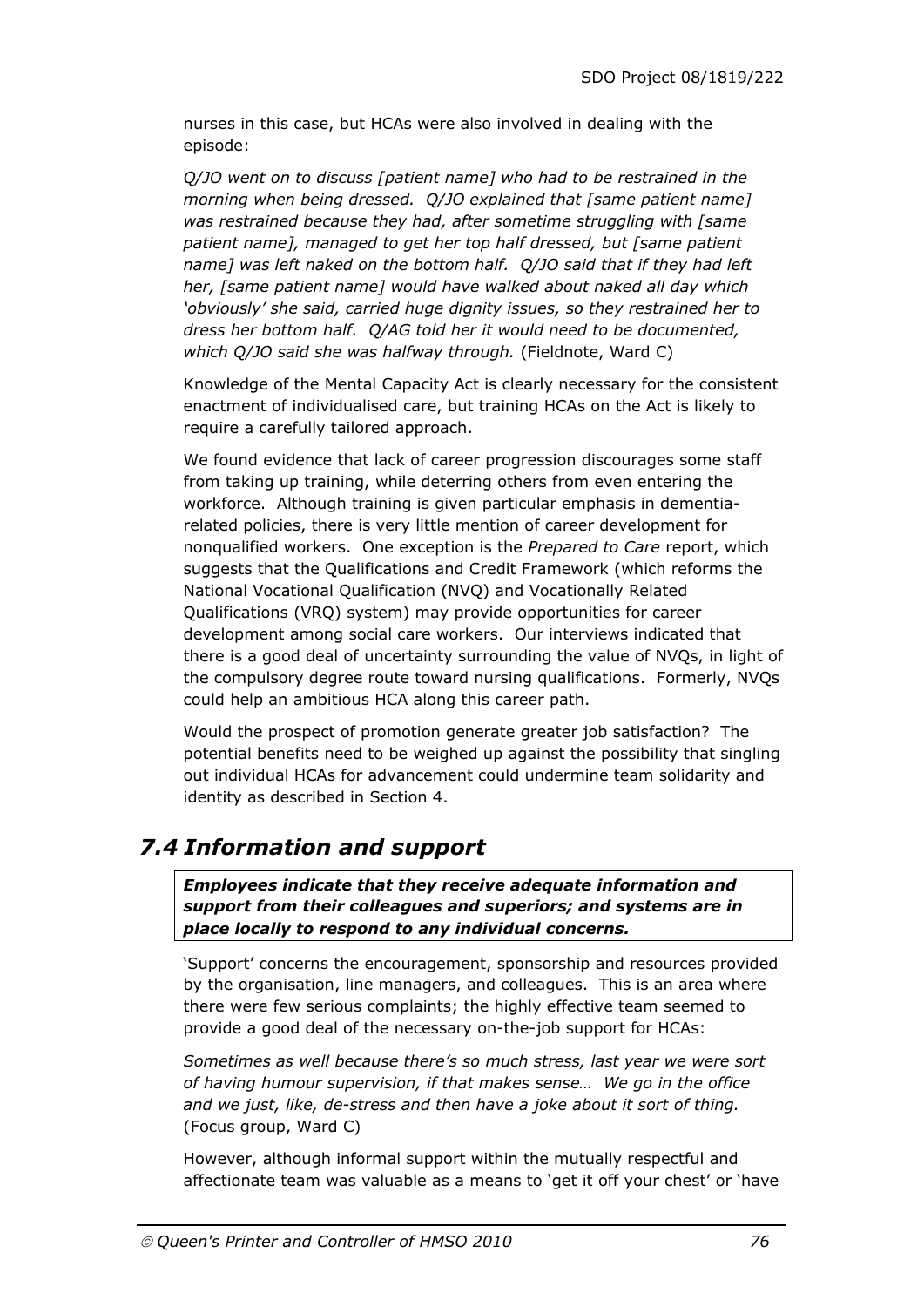it out', there were no mechanisms in place to guide, review, evaluate, and act upon the issues raised through this process. Consequently, there was limited opportunity to learn from such episodes and little apparent expectation of change or improvement.

The lack of professional supervision or formal counselling for job-related trauma or stress was a consistent theme in our findings. The main shortcomings noted in the support available to HCAs related to the fact that the organisation itself offered little support for the emotional impact of the work, in particular the physical abuse suffered:

*Nobody can equip you emotionally to deal with that when you've been hurt, kicked or whatever, nobody, they don't have counselling you can go and get if you've had enough of it, there's nothing.* (H/AI, Ward B)

Professional (clinical) supervision for the health care workforce was introduced in order to promote continuing professional development through reflective practice and shared experiences (66). The Department of Health defines professional supervision as 'a formal process of professional support and learning which enables individual practitioners to develop knowledge and competence, assume responsibility for their own practice and enhance consumer protection and safety of care in complex clinical situations' (67). The DH also claims that provision of professional supervision has the potential to reduce poor practice and clarify lines of responsibility and accountability for client care (68). The *New Ways of Working* programme described in Section 6 recognises that nonqualified workers, such as HCAs, have often been excluded from supervision and proposes that suitable supervision and support should be in place for all staff, irrespective of seniority. At the time of the fieldwork, HCAs were not receiving individual supervision on any of the wards, though there were some forums for collective review and feedback.

Supervision can be delivered individually or in groups, and can cover a broad range of issues, from the strictly work-related to the personal. Not all types of supervision are designed to reflect this whole range; ward meetings, for example, are both staff- and patient-focused, whereas nurses' clinical supervision is often individualised and very personal. The following interview excerpt introduces one model of supervision, which is individually organised with someone outside the immediate ward, and explains some of the benefits:

*RES: I think HCAs need more support in terms in clinical supervision, I think there are more issues than beyond just your job, if you wanted to go for clinical supervision which I don't think they have here.* 

*INT: What would that involve?* 

*RES: It's more personal discussions with somebody, like it could be an outsider.* 

*INT: Like a mentor?* 

*RES: Yeah, and you could say anything.* (Q/ZR, Ward B)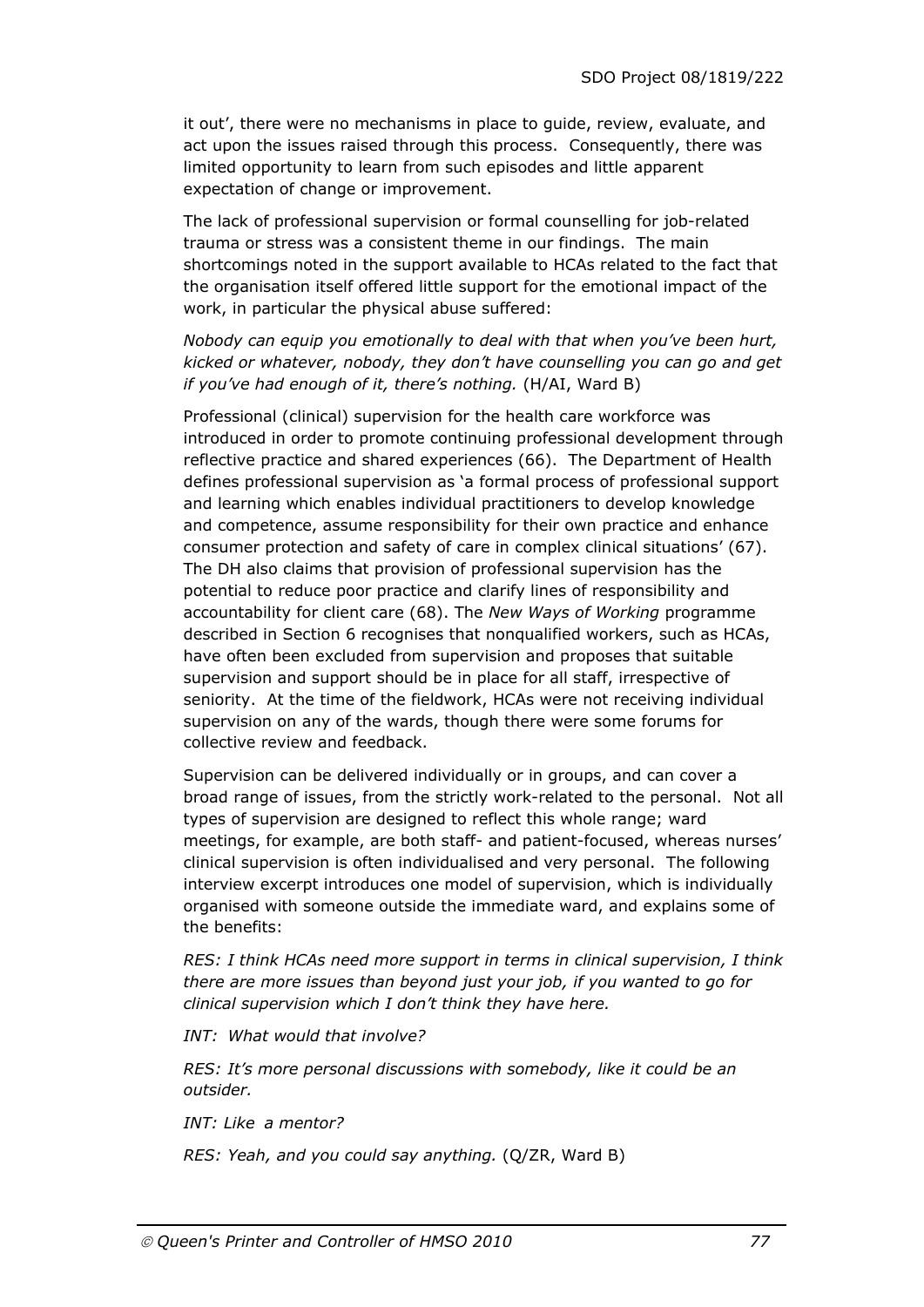Ward managers characterised group supervision, usually undertaken in ward meetings, as a means to maintain care quality:

*It tends to be… sometimes, probably twice a year we have a 'telling-off meeting' and we need to start pulling our socks up, it's little things that start to slip isn't it, like stocking up after one another, and making sure the backs are done, you know, things like that. But on the whole they're pretty good, and usually when we've had a meeting it perks up again. [laughing]* (QM/SR, Ward A)

Managers had clearly struggled with the question of supervision and various models had been tried, but none seemed to be popular across the board:

*It's always been about, supervision, but we're trying to literally embed it into practice now, and some people understand the benefits of it, some people don't, and some people, what's the saying, you can drag a horse to water but you can't make it drink. Well, we're going to have to start making it drink because, well everybody needs some kind of supervision… and it is supposed to be about work, so if people are saying 'Well, I don't get on with so and so', well that's not, it's not supposed to be a chat about your social life, or anything, it's supposed to be about work. But, if there is major conflict then obviously they will look at it as… you know.* (QM/BU, Ward C)

Perhaps the biggest challenge facing individual supervision, however, was practical facilitation, given the stresses and constraints of the work. Like training, supervision can become a victim of inadequate staffing levels:

*If I said to one of my lot at half past two 'are you going to stay for hour after your shift and have clinical supervision?', you'd see what they'd say: 'NO'.* (QM/SR, Ward A)

*I asked for a ward meeting before Christmas and they still haven't had one, something was bothering me at the time and I said we need a ward meeting… but we haven't had one, but now it's all gone and forgotten and I can't remember what that was for, that was five or six months ago.* (H/AN, Ward A)

Although irregular, ward away-days and meetings were viewed favourably by most participants and we were told in interviews about practice improvements which had been developed through such opportunities.

# *7.5 Relationships*

*Employees indicate that they are not subjected to unacceptable behaviours, e.g. bullying at work; and systems are in place locally to respond to any individual concerns.*

Offsetting stress through relationships involves: the promotion of positive working in order to avoid conflict and ensure fairness; employees sharing information relevant to their work; the development of policies and procedures to prevent or resolve unacceptable behaviour; systems put in place to enable and encourage managers to deal with unacceptable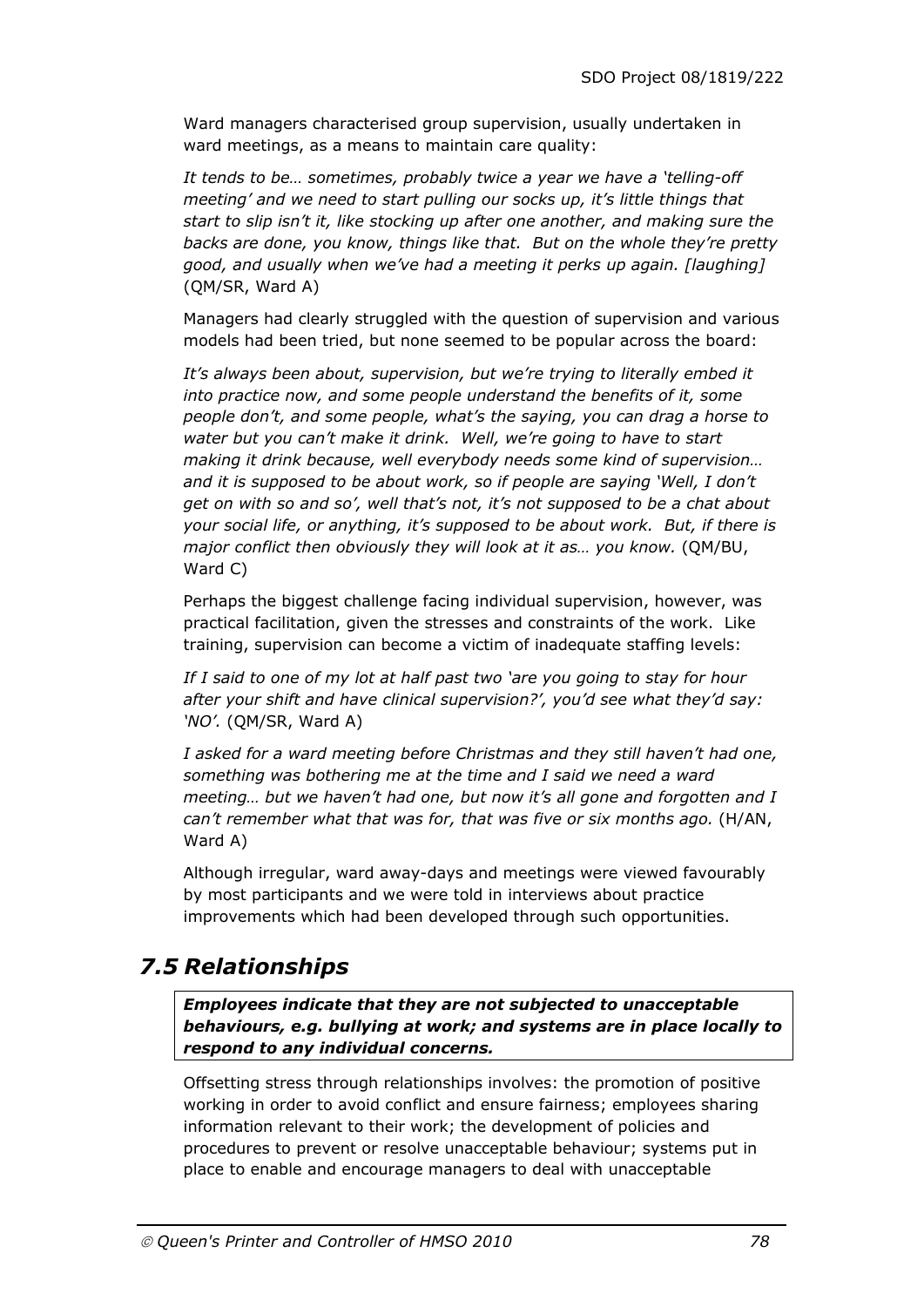behaviour; and systems put in place to enable and encourage employees to report unacceptable behaviour.

Within the context of an NHS Trust with established policies on equality and diversity, we observed that codes of conduct were relatively well-developed, monitored by management, and for the most part reinforced by peer pressure within the staff team. When this failed, some interviewees saw ward meetings as an opportunity to address unacceptable behaviour at work:

*I'm not very good at confronting people, I just blurt it all out and it all comes out wrong, but I think myself, the ward meetings you should be able to get it out in a ward meeting, and then you can say in the ward meeting what is bothering you, and you can say things like, 'Look, I'm going in a room and things are a mess every time I go in there, I'm clearing up after other staff that have left bowls out and not wiped the bowls or not done this or not done'… I know that sounds silly but it is all part of the job, you can say that in ward meetings you see.* (H/AN, Ward A)

# *7.6 Role*

*Employees indicate that they understand their role and responsibilities; and systems are in place locally to respond to any individual concerns.*

Stress can be avoided if people understand their role within the organisation and the organisation ensures that the person does not have conflicting roles. To make this so, the organisation must ensure that, as far as possible: the different requirements it places upon employees are compatible; employees are provided with sufficient information to understand their role and responsibilities; the requirements placed upon employees are clear; and systems are in place to enable employees to raise concerns about any uncertainties or conflicts they have in their role and responsibilities.

There was considerable variation in the tasks undertaken by HCAs across the three wards studied. The general hospital assessment ward involved HCAs most in medication and nursing tasks, like taking blood pressure, while the other two sites reserved such clinical tasks for qualified nurses. Within each site, however, there seemed to be adequate role clarity. The close interaction between HCAs and the qualified nurses responsible for managing the ward meant that any role-related problems could be quickly resolved.

Our observations suggest that although HCAs enjoy considerable role clarity, their formal job description does not encompass their entire role. We found that they played a major part in managing the environment on the wards, using their emotional labour and behavioural tactics to promote the wellbeing of patients and staff. Although this role was not generally acknowledged, neither was it the domain of any other health care workers, so HCAs were not challenged in carrying it out.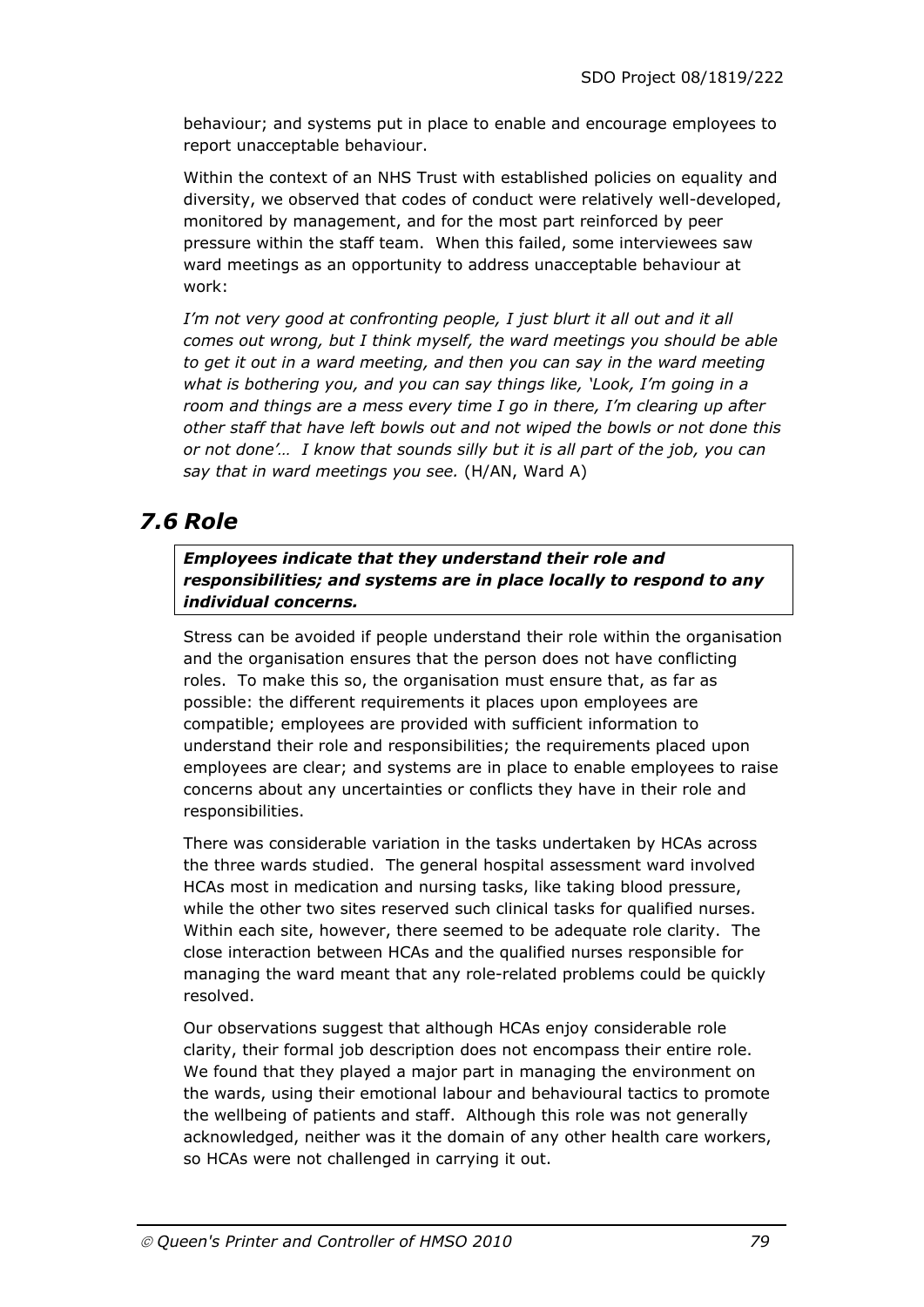However, since their expertise is regarded as non-clinical, HCAs were seldom consulted about medical matters:

*Another topic of conversation around the table was of the fact that HCAs are not allowed to have a say in some patient matters, for example if a doctor asks for information, a staff nurse must be consulted, and also that HCAs cannot check blood pressure and other related tasks. N/EK voiced her opinion that the HCAs are often the most knowledgeable about the patients and the job, especially, referring to H/GL, that people who have been HCAs for years ('19 years', H/GL interrupted), should be praised for their work, and should be allowed to have more clinical input and more training.*  (Fieldnote, Ward C)

This reflects on the limited role of HCAs as members of the multidisciplinary team, particularly given the fact that they were mostly not included in ward rounds, a standard forum for sharing knowledge about patients. As a consequence, HCAs' knowledge was not systematically shared with the other staff, unless the latter asked for it expressly. This issue relates not only to the scope and clarity of their role but also to their level of empowerment in the job.

# *7.7 Change*

*Employees indicate that the organisation engages them frequently when undergoing an organisational change; and systems are in place locally to respond to any individual concerns.*

The management and communication of organisational change (large or small) can be a source of stress. In order to meet the HSE 'change' standard, the organisation provides employees with timely information to enable them to understand the reasons for proposed changes; ensures adequate employee consultation on changes; and provides opportunities for employees to influence proposals.

The general sense of disempowerment felt by HCAs extended to their feelings about organisational change:

*You feel that whatever you do, you necessarily can't change things… You're not necessarily equipped with the authority to make an impact.* (H/BN, Ward A)

Communication about change is difficult throughout any organisation, particularly in one as large and complex (with several thousand employees) as the NHS Trust within which we conducted this study. The HCAs working on the three dementia care wards did not generally feel that they were informed adequately about changes:

*RES: I don't know if the Trust knows what they're doing, for one minute they say we're moving from here, they're going to do this, and then the next minute it's going to be another five years, I don't know what's going on, I don't know what's going on. So they start blocking off outside on that side, seen the block over by the windows and I thought, oh, for they want to build a children's unit or something like that, but I don't know what's*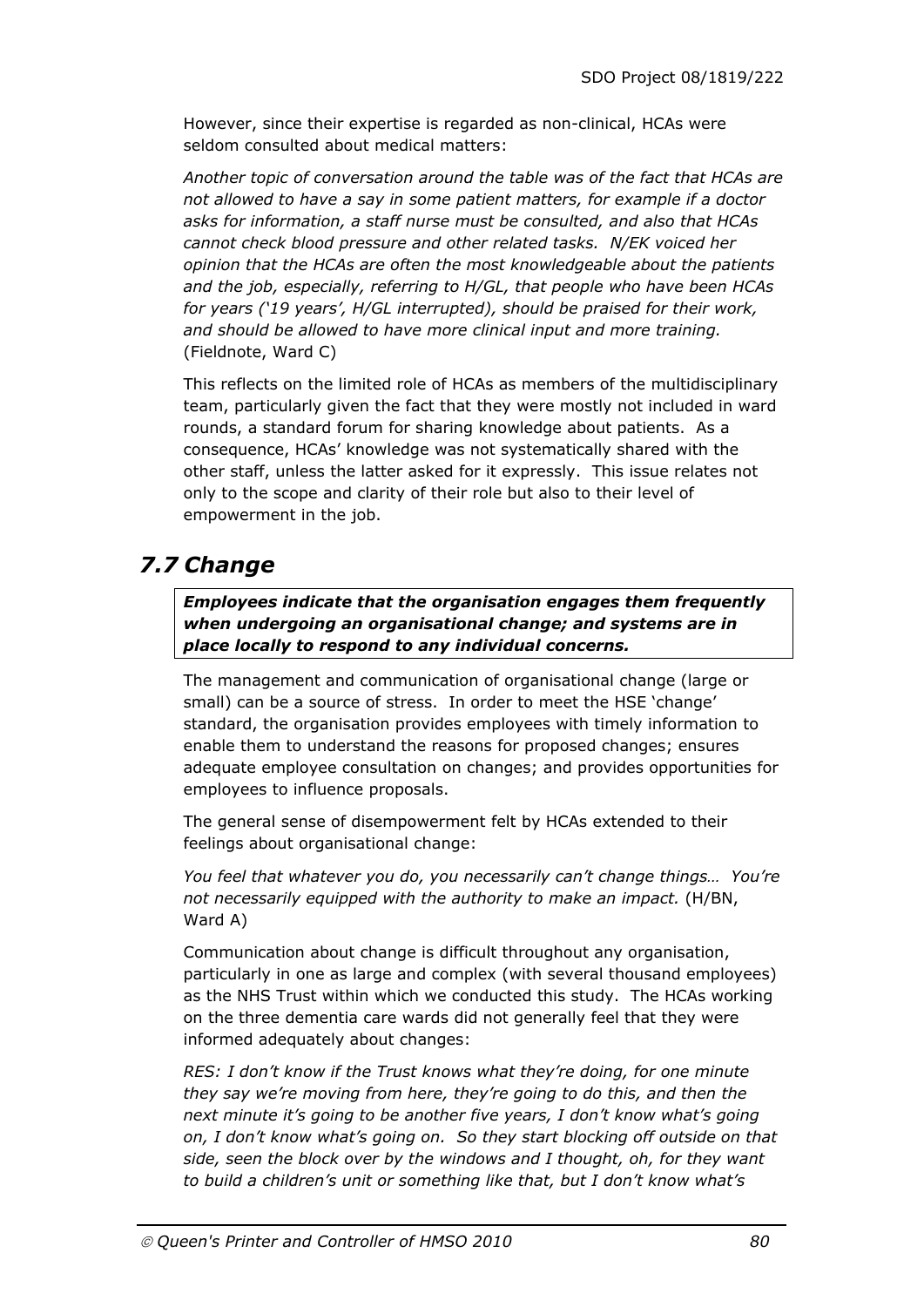*going off, honestly, you just hear rumours, you don't know what's happening, because I mean they said the men's side, keep that for the young onset and block it off, but next minute they change their mind, so I don't know what's going on. I don't know what's going on.* 

*INT: You just kind of wait and see.* 

*RES: Just wait and see what's going to happen.* (Q/AN, Ward A)

Nonetheless, staff appeared to be reconciled to this general sense of uncertainty and lack of knowledge about change in the organisation. Citing many examples of developments affecting their work over which they felt they had no say, they did not express high expectations of being kept informed in future.

# *7.8 Conclusion: areas for management of stress*

The HCAs were not passive victims of the manifold sources of stress affecting them personally, their role, and the setting within which they work. They recognise the impact of stress and appeared, both individually and as a team, to have developed sophisticated strategies for minimising it, as discussed in Sections 4 and 5. All their efforts to manage the environment on the ward are directed at improving conditions for staff as well as patients. They rely on 'the team' to ensure a fair distribution of the workload and to provide a strong network of emotional support and risk management. Left to their own devices, HCAs demonstrated ingenuity in dealing with stress at work.

However, this section raises a few points for consideration at the organisational or management level which, if addressed effectively, could enhance the HCAs' job satisfaction, increase their sense of pride and autonomy, and reduce work-related stress. In particular, the pressure points seemed to be:

- **Perceived low staffing levels**
- **Training and professional support**
- Recognition and knowledge transfer
- **•** Communication about change

These themes will emerge in our recommendations as aspects which employing organisations might consider reviewing in relation to HCAs, in order to improve the recognition and retention of these key skilled workers. In the following section, we probe more deeply into the thorny issues of recognition and involvement.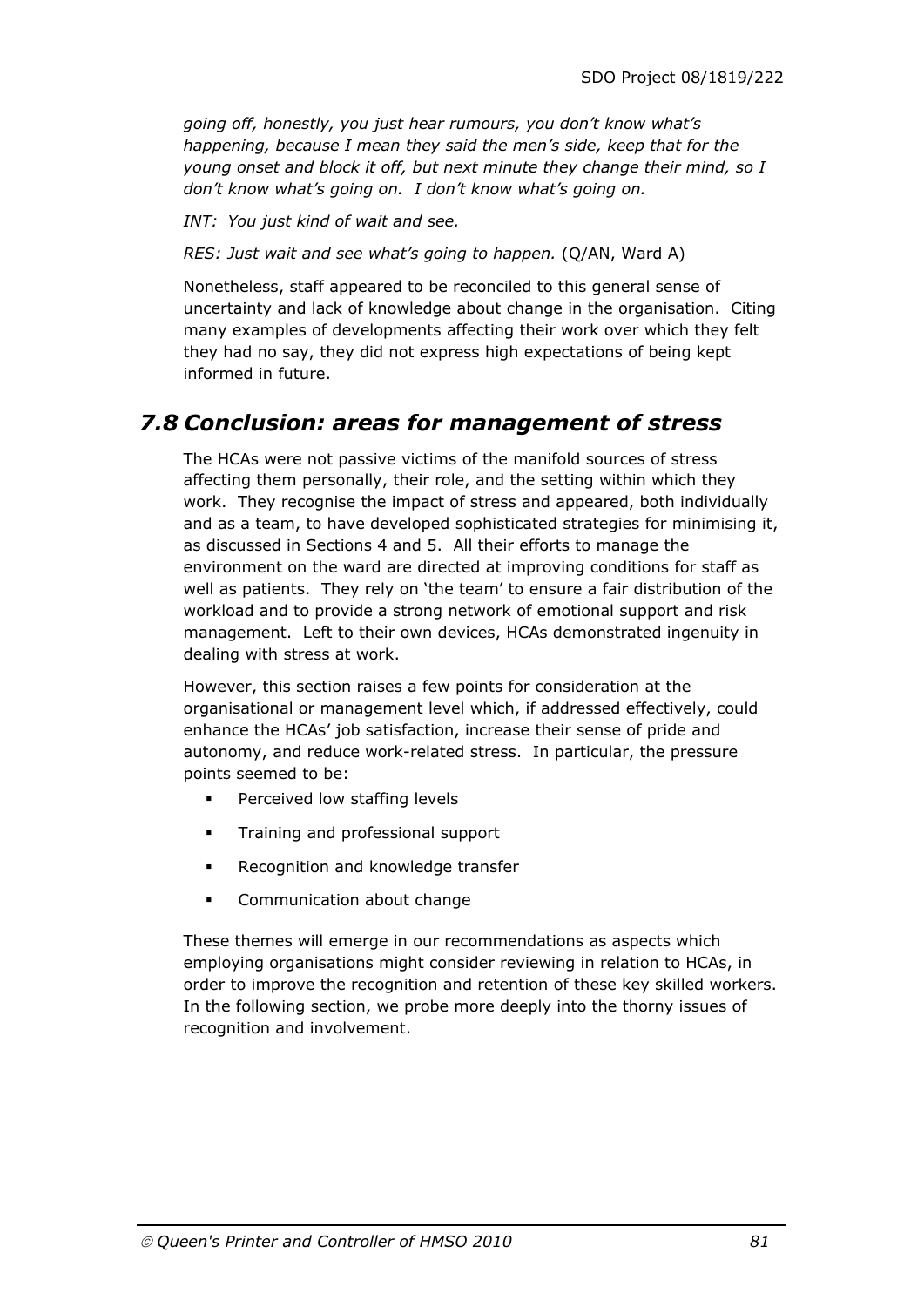# 8 Staff recognition and involvement

Turnover rates among HCAs on two of the three inpatient dementia wards included in this study were considerably lower than average for inpatient services in the Trust in which they were located during 2008-09 (3.4% and 2.8% compared to an average of 7.7%). In the third they were higher (9.7%). Our data suggest that, where it applies, staff longevity is promoted by stable management and relatively good job conditions, as evidenced against HSE standards in Section 7, including flexible shift patterns, adequate annual leave, satisfactory wages with the possibility of overtime, and supportive line management.

Nonetheless, some participants reported feeling under-recognised and undervalued. As one nurse reported:

*I've been an HCA, I know you just get swept under the carpet.* (N/WD, Ward C)

Drawing on the study data, the following section will explore how support, recognition, and reward for HCAs may provide an avenue to improved dementia care. This avenue has been rarely explored in policy documents to date, with the exception of the *Prepared to Care* report (22) which advocated that 'workforce development programmes must be carefully designed to meet the needs of care staff and ultimately improve lives of people with dementia'.

# *8.1 Appreciation and pay*

Discussion about the situation of HCAs should be contextualised within the broader devaluation of mental health services for older people, described in conversations and interviews as the 'poor relation' of the health service. This notion is supported by recent cross-national research, which found that the devaluation of nursing assistants in dementia care was directly related to the broader institutional devaluation of older people (69).

HCAs frequently reported feeling under-valued by other more senior members of the multidisciplinary team. Within this, doctors were a frequent source of complaint, with HCAs commenting that they were often patronised or simply ignored by doctors. In group situations, HCAs would frequently make light of this issue through humorous critiques of the assumed 'expertise' of doctors:

*H/PL described the doctor's implied incompetence ('some of these doctors are scared of the patients here, I think') – [patient name] was holding onto her arm, lashing out at her with the other hand, and H/PL was trying to defend herself while also reaching for the alarm button – and 'he was just sitting there, reading a book!' she said as she re-enacted her movements.*  (Fieldnote, Ward A)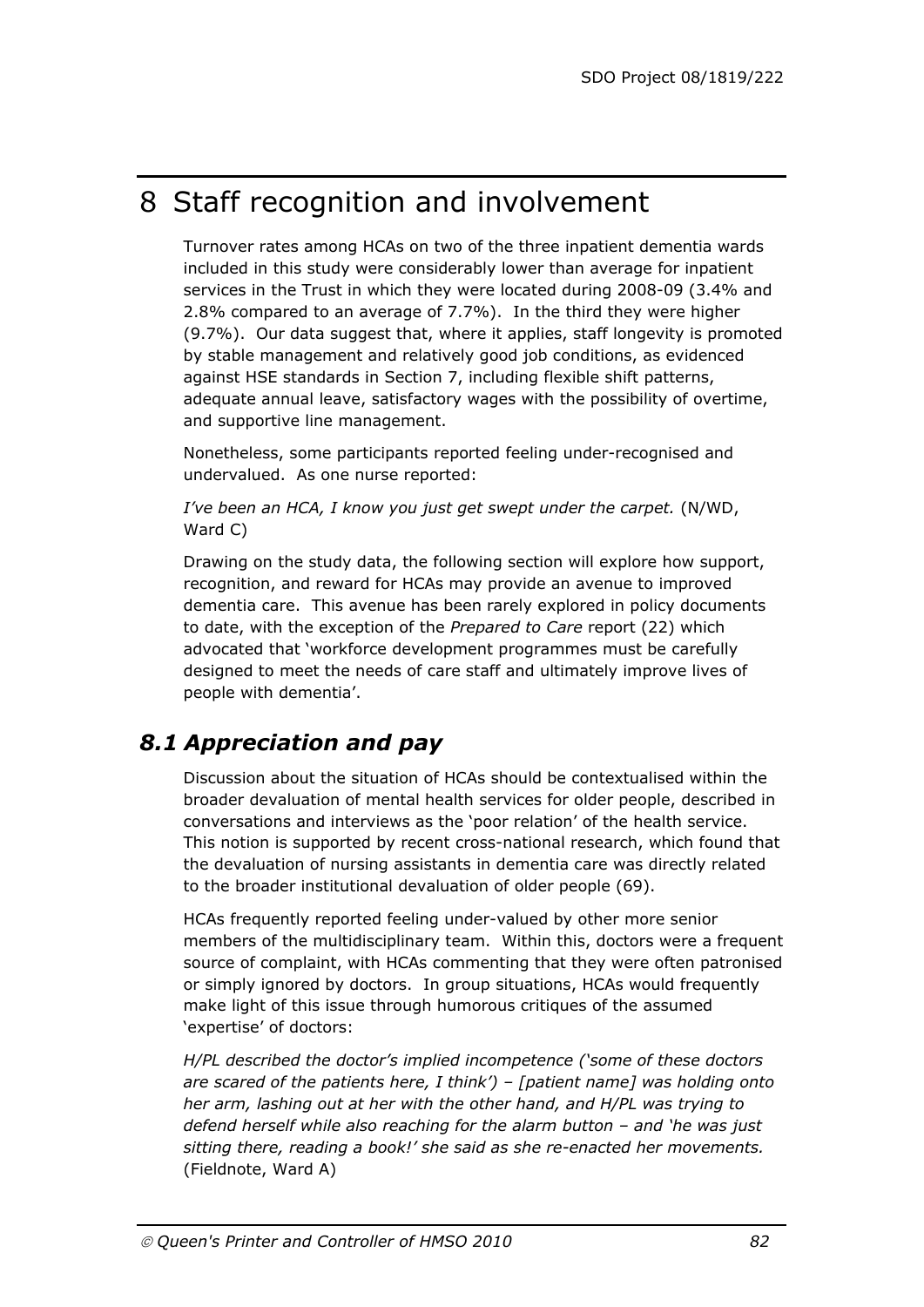The low status of HCAs is consistent with their low remuneration compared to others on the ward, as discussed by HCAs in the following fieldnote:

*They then spoke about pay bands, H/RA telling N/WD that it was unfair that [two environmental co-ordinators] were paid at a higher band level than that of the HCAs… [yet] they both work better, more sociable hours, and do less physical work.* (Fieldnote, Ward C)

In contrast to such overt discussions on Ward C, pay issues were rarely raised on the other two wards. One researcher reflected that this might be due to 'silent solidarity' (Fieldnote, Ward B), since all the HCAs receive equally low pay. It should be noted that one HCA reported satisfaction with her paycheck, nevertheless:

*RES: I think we get paid quite well actually.* 

*INT: Do you?* 

*RES: Yeah, compared to people that work in supermarkets I think we get paid really well.* 

*INT: Do you think the job is comparable to stacking shelves in a supermarket?* 

*RES: Well, no, I think it's a bit harder, but I think we get paid well, people moan that the wages aren't very good, I think the wages are liveable.* (H/ET, Ward B)

While this favourable comparison conveys satisfaction with pay, the selection of a supermarket worker as comparator indicates the HCA's perceived self-status. As highlighted in the following focus-group excerpt, low self-esteem may be exacerbated by the lack of formal mechanisms (beyond remuneration) for recognising the HCAs' daily contribution:

*N/EK: Like I said they're the eyes for us trained staff, you know, when you're just busy running round, they're the eyes.* 

*N/WD: Making out we know what we're doing!* 

*N/EK: And it's just like, yes you should get more recognition I feel, you guys should.* 

*INT: Do you feel you'd benefit from more recognition?* 

*H/LA: Well, it'd be nice.* 

*N/EK: You'd feel a bit more valued isn't it, as a team member. And you'd sort of be more, uh, happier to be involved in certain roles on the ward.* 

*H/LA: Well it would be nice if you were included in, instead of, 'Oh, that's just the HCA'.* (Focus group, Ward C)

The relationship between HCAs and qualified nurses can be both a source of recognition and a source of devaluation. Some staff nurses explicitly acknowledged that the HCAs are the 'eyes' of the ward. Nevertheless, HCAs reported feeling devalued by the fact that they undertook many of the same jobs as nurses, but with significantly less reward: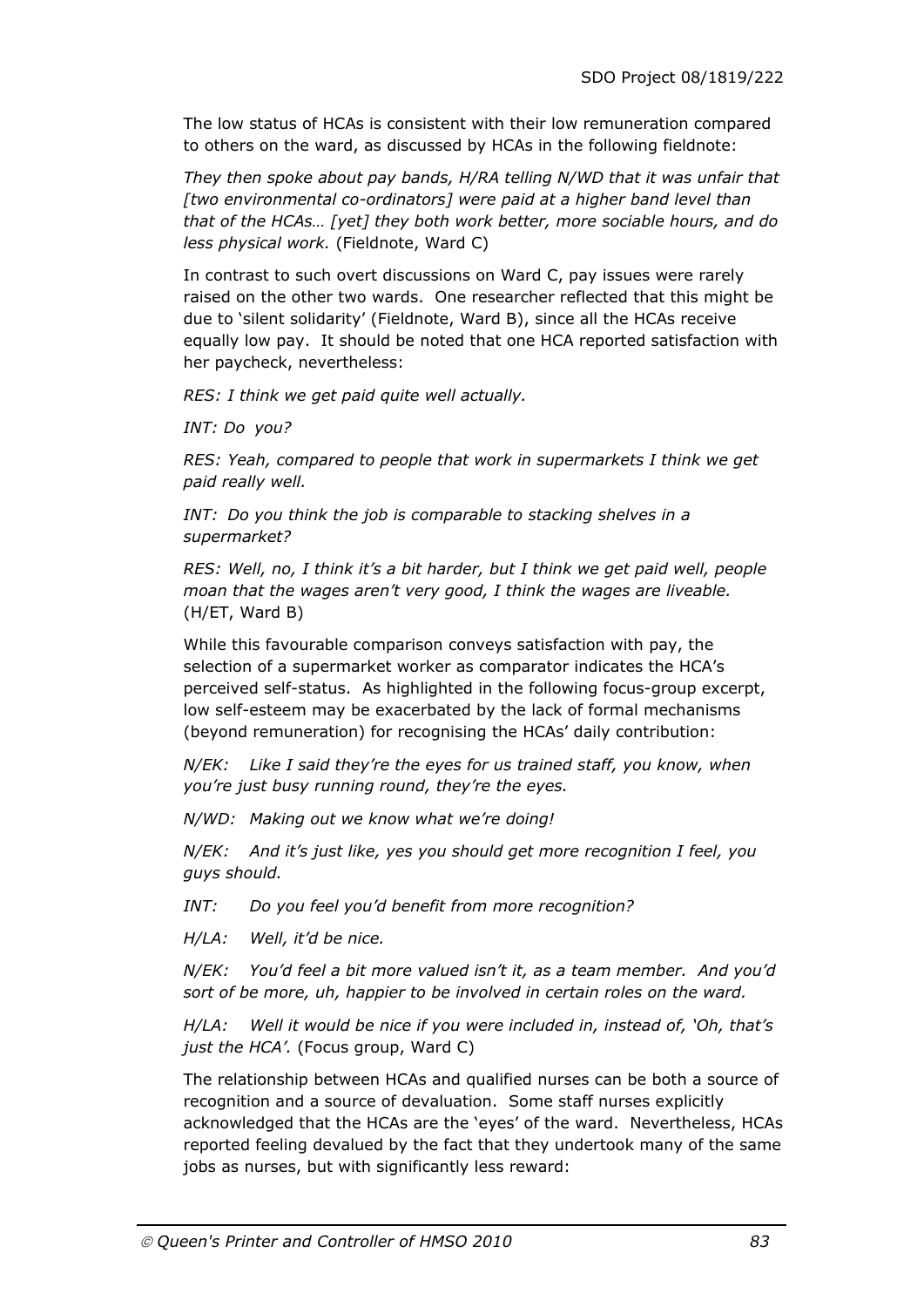*RES: It's a waste of time speaking about it, because we're just here to do the job, and they've done three years' training and they're more important than us.* 

*INT: It's quite unfair because you're all giving the same care to the patients, you're on the front line.* 

*RES: They'll throw it in your face, they've done three years' training. I mean you must have noticed it when you was on here, that you was left out on the shop floor on your own quite a lot.* (H/GL, Ward C)

Both nurses and HCAs agreed that there was a lack of recognition of HCAs on the part of higher levels of management:

*INT: What should a good manager do? What do you feel they should do?* 

*RES: They should come on the floor more, see what we do, I know they have a lot of paperwork to do but there's more than paperwork to do. It would be nice if they knew the patients were by name not just by faces, and also knew the staff names, simple!* (H/NE, Ward B)

*I mean I think it would be nice if it was only twice a year or something, to come round and say to the staff: 'How are you? How you getting on? Are you alright?' But it don't happen. I mean they do the staff partnership days, but then you get staff who don't like going and they don't want to go, and you know things like that, but they don't actually come to the ward and say 'How are you?' Only if you've got posh visitors coming round, then you might see them.* (Q/SR, Ward A)

Interview responses from nurses and HCAs suggest that this problem might be redressed, at least symbolically, if managers were to visit the wards more often and address the front-line staff as equal and valued workers.

## *8.2 Input in decision-making*

The extent to which HCAs feel they are able to influence care planning and ward management is one indicator of how far they feel valued and respected.:

*You discuss it with the staff nurses and you relay your views, it filters through to ward managerial staff, but … you just think, you know, you're not really listening to what I'm trying to say, you know, and you listen to people in the team and they're all kind of sharing very similar views and you're thinking, well, why is it we're all feeling the same and yet we're in the same situation, no change has been made? That is a very demoralising*  aspect, when you feel that there's part of the care that you just can't *change, you know?* (H/BN, Ward A)

*Hardest thing? [long pause] I don't think there's … I suppose you get, I think personal frustration that nothing gets done. It's not physically hard, it's not mentally hard I don't think, you're just frustrated that things don't get done, that's the hardest part of the job, I think anyway.* (H/GL, Ward C)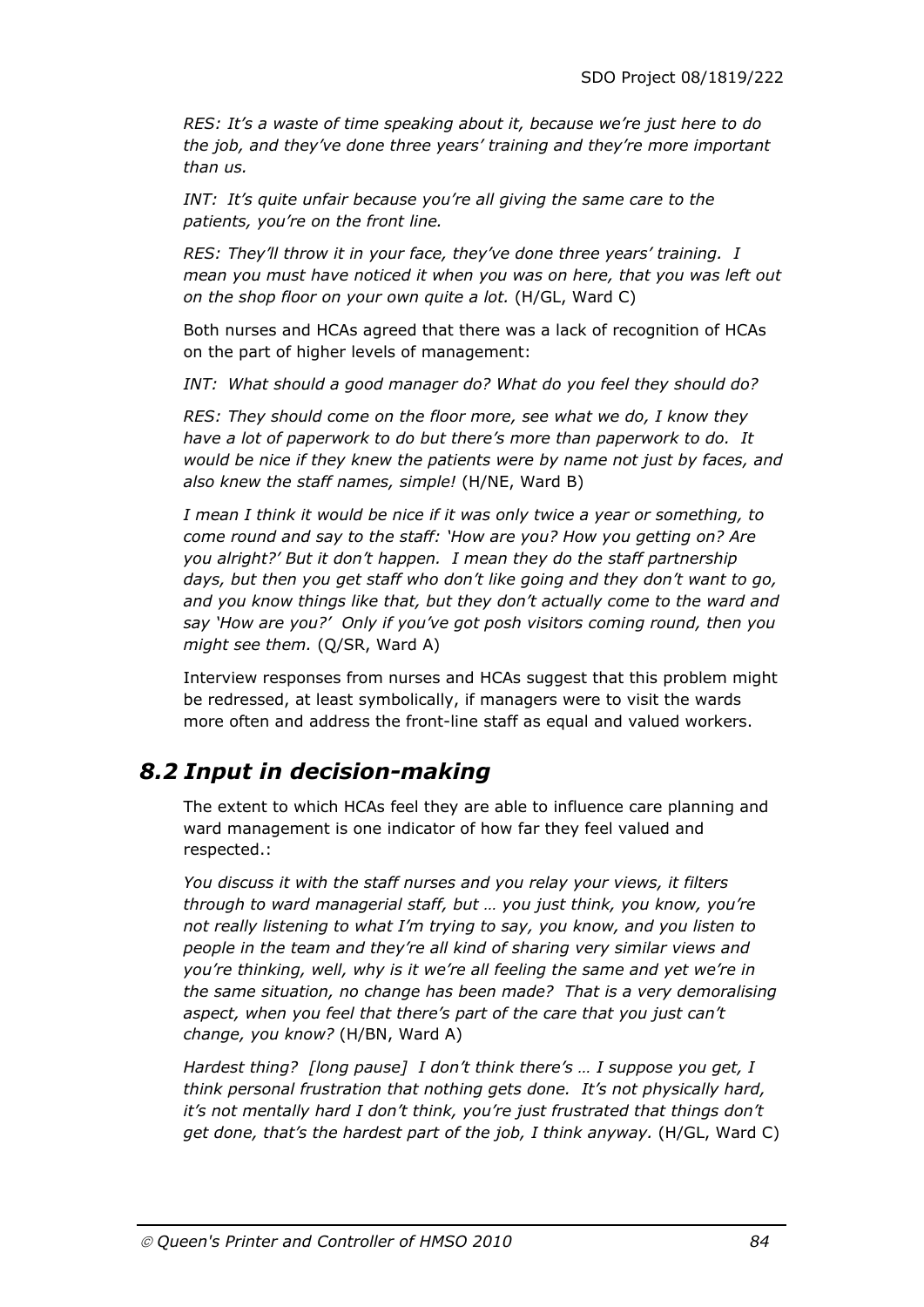This sense of impotence in the face of organisational inertia was not restricted to HCAs, as highlighted by this comment from a qualified nurse:

*Me and one of the HCAs, we did a timetable for more activities, I know it's really difficult to do activities on the ward but I think we need to do more with the patients, so me and the HCA tried to do the timetable but it got pushed aside and not required – and I think sometimes you feel you're fighting a losing battle*. (Q/BE, Ward B)

While the majority of interview comments supported the view that HCAs were not engaged in decision-making processes, some respondents suggested that HCAs *were* consulted on certain matters, especially on Ward B:

*Both H/ET and H/DY were complimenting Ward B for the way in which the staff were able to work together. They felt like their opinions about patients were included in decision-making, which seemed important to both.*  (Fieldnote, Ward B)

In general, both HCAs and qualified nurses seemed keen to promote more opportunities for dialogue. Handover meetings offer particular potential for increasing input in care planning from HCAs on all three wards. In practice, we noted that the level of HCA input was minimal, with variation due to the personnel involved, the time of day and other circumstantial factors such as the nature of the previous shift. As an exception to the general rule, the following example suggests how HCAs could participate more meaningfully in handover:

*Today's handover seemed very long, but when we finished it was only 2.10. I think it seemed long because it was full of discussion rather than simply a short description of behaviours, medication and dietary intake. Of course it still included these but was surrounded by a full discussion by both Q/JO, N/WD and also H/ND who was working a long day and who Q/JO invited to inform the group of how some patients had been when she had got them up and dressed this morning. I have never seen HCAs welcomed into the nurses' handover discussion before… It gave a much fuller account of patients before they were up and dressed and under nurses' supervision in the dayroom. I felt it also recognised the HCAs' work as significant and allowed this to come from an HCA perspective rather than being reported more generally by a nurse who isn't always there. It is the team that works together to keep the ward running smoothly, so should it not be the team that hands over rather than just the charge nurse?* (Fieldnote, Ward C)

It was clear that HCAs *did* provide input behind-the-scenes, for example by writing in the notes (especially on Ward C) or talking informally to nurses (on all three wards). As our fieldwork concluded, Ward B was developing a forum for discussing individual patients' care in which, at least in principle, HCAs would be equal participants. However, after the first few meetings, the ward psychologist who was running the meetings reported disappointing results, including a '*lack of enthusiasm, pessimism and negative vibe'*  (Fieldnote, Ward B). However: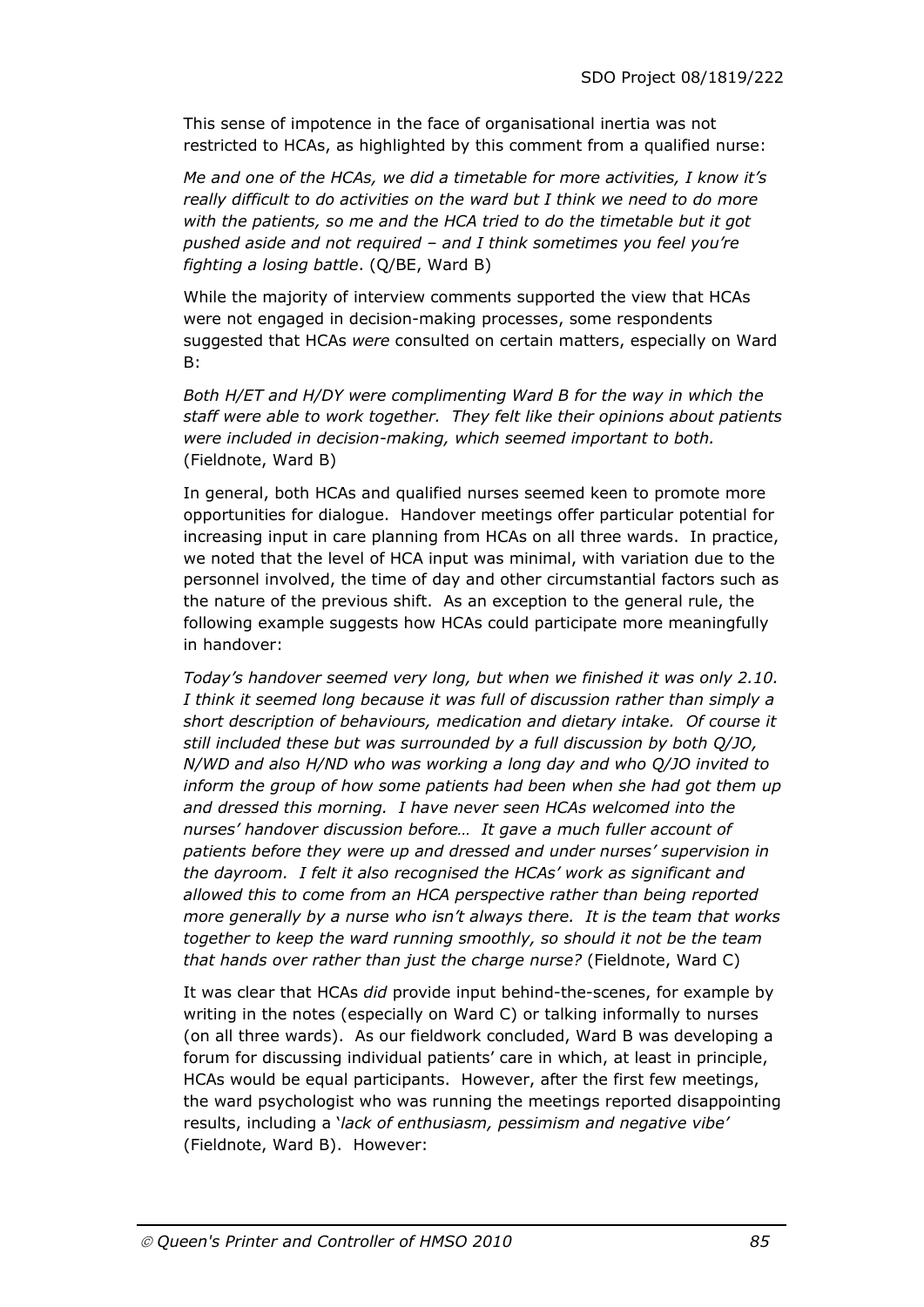*Q/BE expressed surprise at this as she said she had always got plenty out of them – and further that it was a bit of a fight to even get into them because people were keen to attend and someone had to stay and watch the ward.*  (Fieldnote, Ward B)

This difference in perspectives about the patient-care forum was echoed in our interviews with staff, with most HCAs stating their support in principle and practice while the deputy manager reported 'herding' people to enforce attendance.

The need to accommodate shift patterns is an important consideration in organising events such as the patient-care meetings. As a research team, we encountered this issue when scheduling feedback sessions for the staff, particularly because we failed to anticipate that some HCAs would simply be too tired to attend an hour's meeting if it came at the end of their shift.

Nonetheless, HCAs constantly generated ideas about how to improve patient care and the ward environment, as noted throughout our observations and interviews. Their ideas, which were based on their detailed shop-floor knowledge, ranged from small environmental changes to the restructuring of patient activities and everything in between:

*So what we need is, ideally, is a cupboard in the toilets that you can access the bits and bobs from. In these toilets, you need everything there.* (H/BN, Ward A)

*And I tell you another thing what I'd like… When I was working with the challenging behaviour we used to take them out, we used to have trips out, we'd get on a minibus and we'd go somewhere, out for lunch, we'd have pub lunch, or we'd go to a garden centre or something, and it was just nice. I mean when you get the patients off the ward environment you see, you know they behave differently, and react differently, and that is just so nice and so rewarding, and I have missed that on here because we don't really get a chance to take them off.* (H/CO, Ward C)

*If I were to build a purpose-built unit it would be fantastic, because I think I'd have a big circle round a dayroom, or something, just so that the patients could just walk round in a big circle… Just have a big area that they can just walk round, but you could visualise them as well, would be great, and because the walking round, the de-stressing… I think there's a long way to go in dementia care, I think there's a lot of things they can tweak.* (H/BN, Ward A)

# *8.3 Conclusion: development needs*

Although we did not set out to study recognition, pay, and other organisational aspects of the HCA job, this theme emerged from the subjective experience of the staff we observed and interviewed. Putting aside the prospect of pay increases in the present context of economic stringency, the evidence summarised here suggests that management could build on the satisfaction and enthusiasm generated among HCAs when their views were taken into account. Complaints about pay and conditions were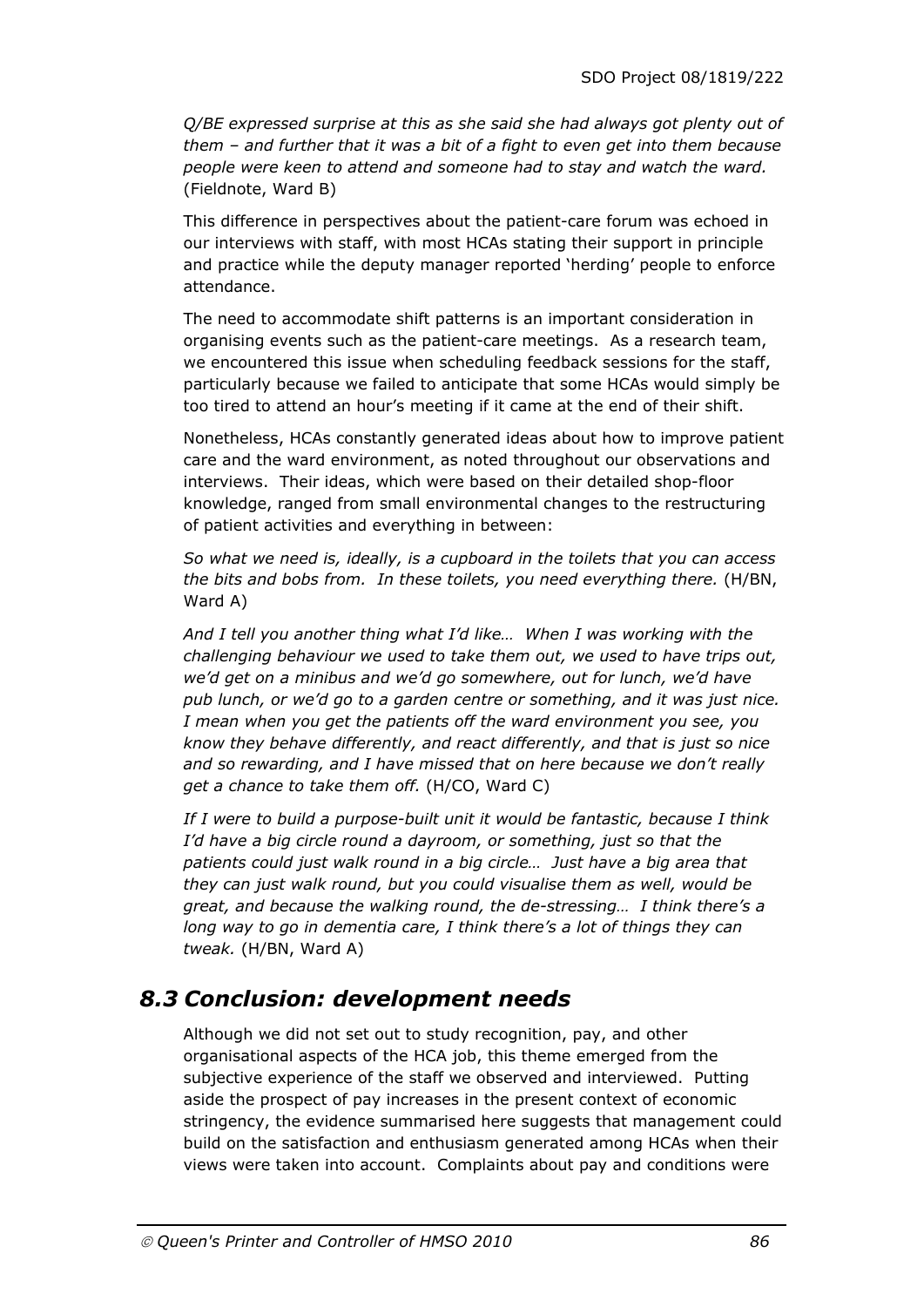not part of everyday conversation on the ward, but a sense of being devalued members of the hierarchy was certainly prevalent.

An approach which successfully involves HCAs in decision-making and in bringing about improvements in the care process, such as the approaches offered by *Essence of Care* and *New Ways of Working* (discussed in Section 6), might overcome some of this perceived marginalisation. At relatively little cost, such an approach would potentially improve the HCAs' job satisfaction, boost morale, and benefit the quality of patient care.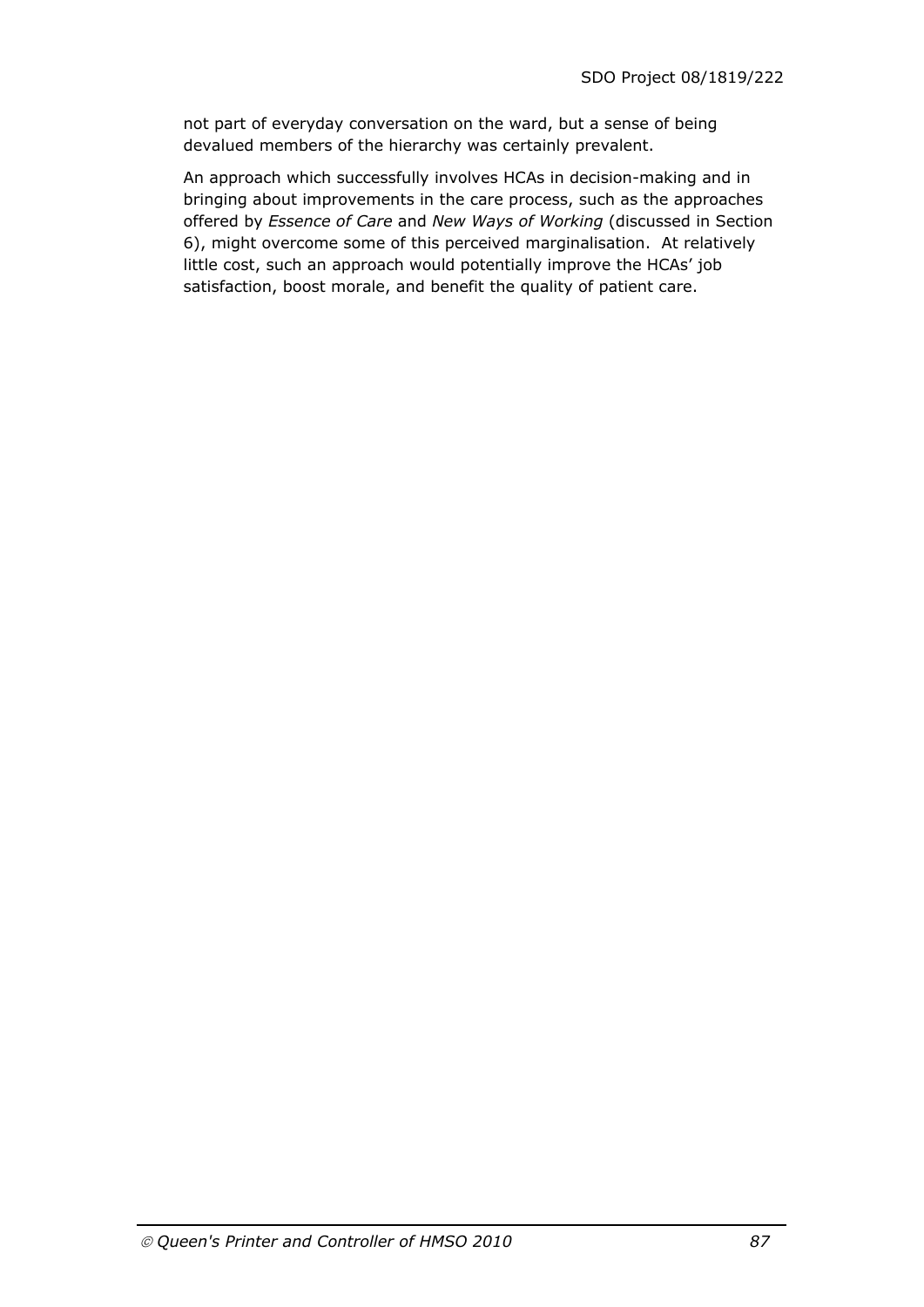# 9 Conclusion and recommendations

The research team met with staff at the end of the study to give them an opportunity to consider our preliminary findings and provide crucial feedback on the inferences drawn. In that forum, the researchers who had completed the participant observations paid tribute to their colleagues through individual reflections on the research experience. Those reflections are reproduced here to link the inferences that we are making in this section back to their source, and to remind us that they should be read as the tentative suggestions of observers whose viewpoints are unavoidably limited by a range of factors.

# *9.1 Researchers' reflections*

**Ward A Researcher**: *As most of you know, I arrived for my first shift with no direct health care experience and limited first-hand understanding of acute dementia. I remember standing in front of the ward door, taking a deep breath, and reaching out to press the buzzer, with no idea what to expect when the door opened.* 

*And yes, the first couple of shifts were as hard as I imagined they would be. To an outsider, stepping onto the ward is like stepping into a different world. The distinctive smells, all the different sounds, the hum of activities, the unfamiliar patients – it's overwhelming. And I was daunted by the many and varied tasks performed by the HCAs. Though, with confidence and years of experience, you complete them without thinking twice, I had to learn them from scratch – and some of those tasks are not as easy as you make them look.* 

*But fortunately, I was quickly welcomed into the team and shown, step-bystep, shift-by-shift, how to be an HCA – from folding hospital corners to performing intimate bodily care, from calming a distressed patient to staying safe to keeping a sense of humour, no matter what… And as I learned from you, my confidence grew, and so did my enjoyment in the role – so that I began to experience some of the rewards of the role that you mentioned in your interviews. Rewards that come from connecting positively with patients, working together well as team, helping visitors navigate the ward, and so on.* 

*Of course there were difficult shifts along the way, when the patients seemed particularly loud or restless, when the mood among staff was low, when I was feeling tired and impatient. But overall, I looked forward to coming into work and I learned so much every single shift. I remain deeply respectful of the work you do and appreciative of your willingness to share with me some of your skills, experience, and reflections on that work.* 

\*\*\*

**Ward B Researcher***: There were many things that gave me a sense of apprehension before starting my time on ward. My lack of knowledge*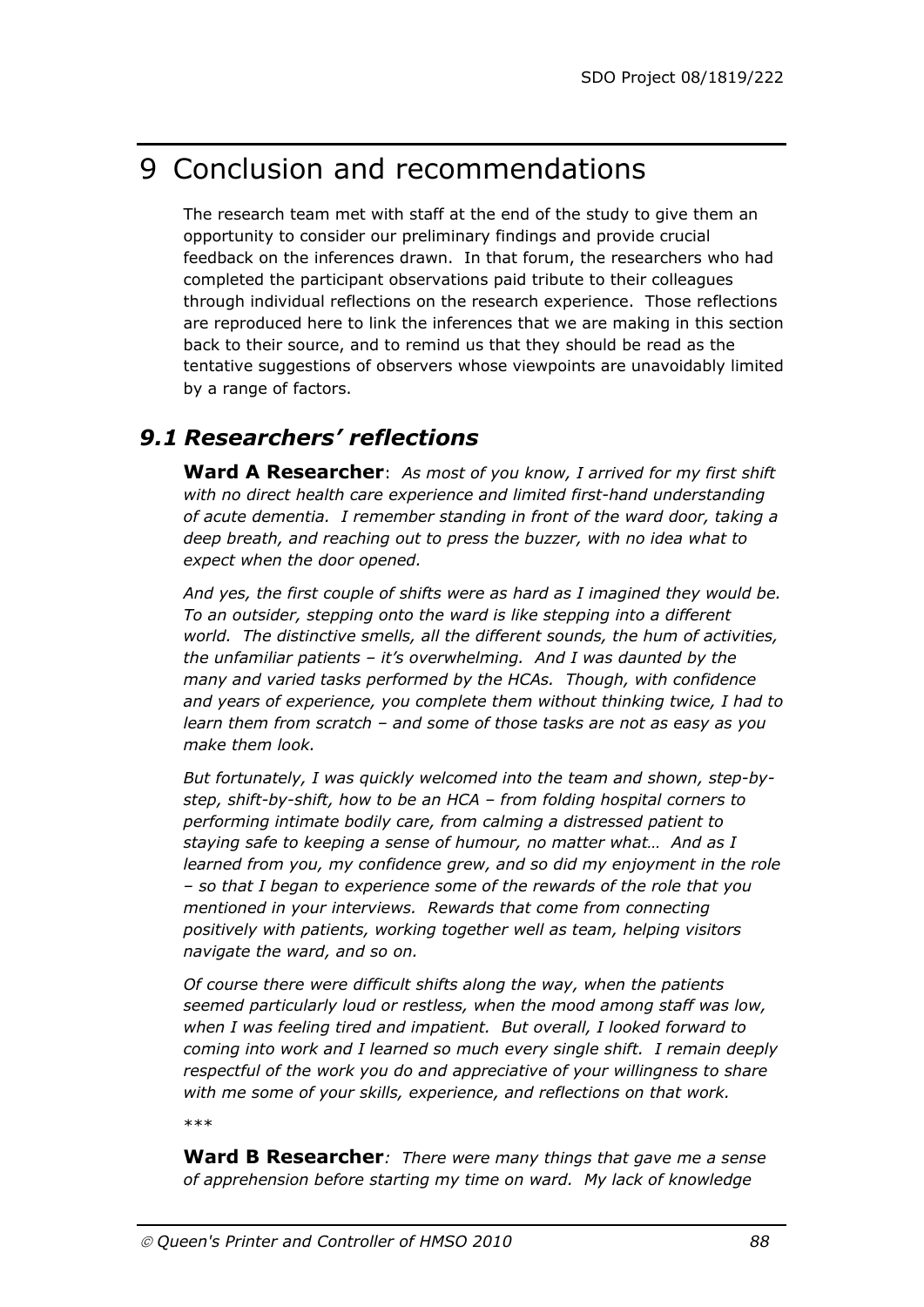*about dementia, what dementia patients looked like, did, sounded like and what it would take to provide them with care. My experience of training did little to dispel this. Due to an admin error, the first day's training I received was the second of the two-day violence and aggression course, the week before I was due to start on ward, where I found myself learning how to grab, pull, push, lever and throw, all the time wondering just exactly what I had got myself into.* 

*I remember my first shift very clearly because many of my concerns were almost immediately relieved, not only by the very friendly introductions I received, but by the sense in which I felt that here was a relaxed, happy, close, teasing, caring group of people, and the immediate sense of security this provided me with gave me confidence that I could face whatever challenges the job may throw at me.* 

*I gained a great deal of fulfilment from my time on ward and it was an experience which touched me very deeply. Caring for patients, from waking up, to feeding, to putting to bed was a source of consistent satisfaction – funny to me how often the patients who provided the biggest challenge were the ones who would become favourites.* 

*Despite this fulfilment, I found the work to be extremely tough. After my first three months on ward I was physically exhausted, my back and shoulders used to ache, my sleep patterns were all over the place. After my weekend of nights the world seemed a disorienting, semi-conscious place and after my two long days working Christmas Eve and Christmas Day I felt like I had gained some insight into a world of physical, relational and emotional demand that I do not think I could deal with on a permanent basis. What kept me going was the nurture, support, and friendship of the people I worked with. I feel very privileged to have shared in some of this and would like to thank everyone – staff and patients – who made this experience such a fulfilling and heart-warming one.* 

\*\*\*

**Ward C Researcher:** *When I walked onto the ward for my first shift, my heart was racing, my stomach was churning and I had no idea what I'd let myself in for. After muffling my way through an introduction, someone told me: 'Come and sit down, duck, while we do handover'. Not long after this, I was shown around the ward and soon felt welcomed as a fellow HCA. The first few shifts were pretty hard-going, seeing as I had little experience with the work or with people with dementia. Everything seemed to come naturally to you all whilst I found myself fumbling around with tasks, trying to talk to and get to know the patients – and generally getting in the way.* 

*However, after only two or three shifts, my nerves about coming to the ward disappeared. I began to look forward to my shifts and to working with you all. I saw how well the team all work together and get along so well, having fun and laughs throughout even the most stressful of times. There were times when shifts were difficult, noisy and tiring; and on these shifts I was able to really experience the challenges of the job that you all work through together and cope with, week in, week out. However, the majority*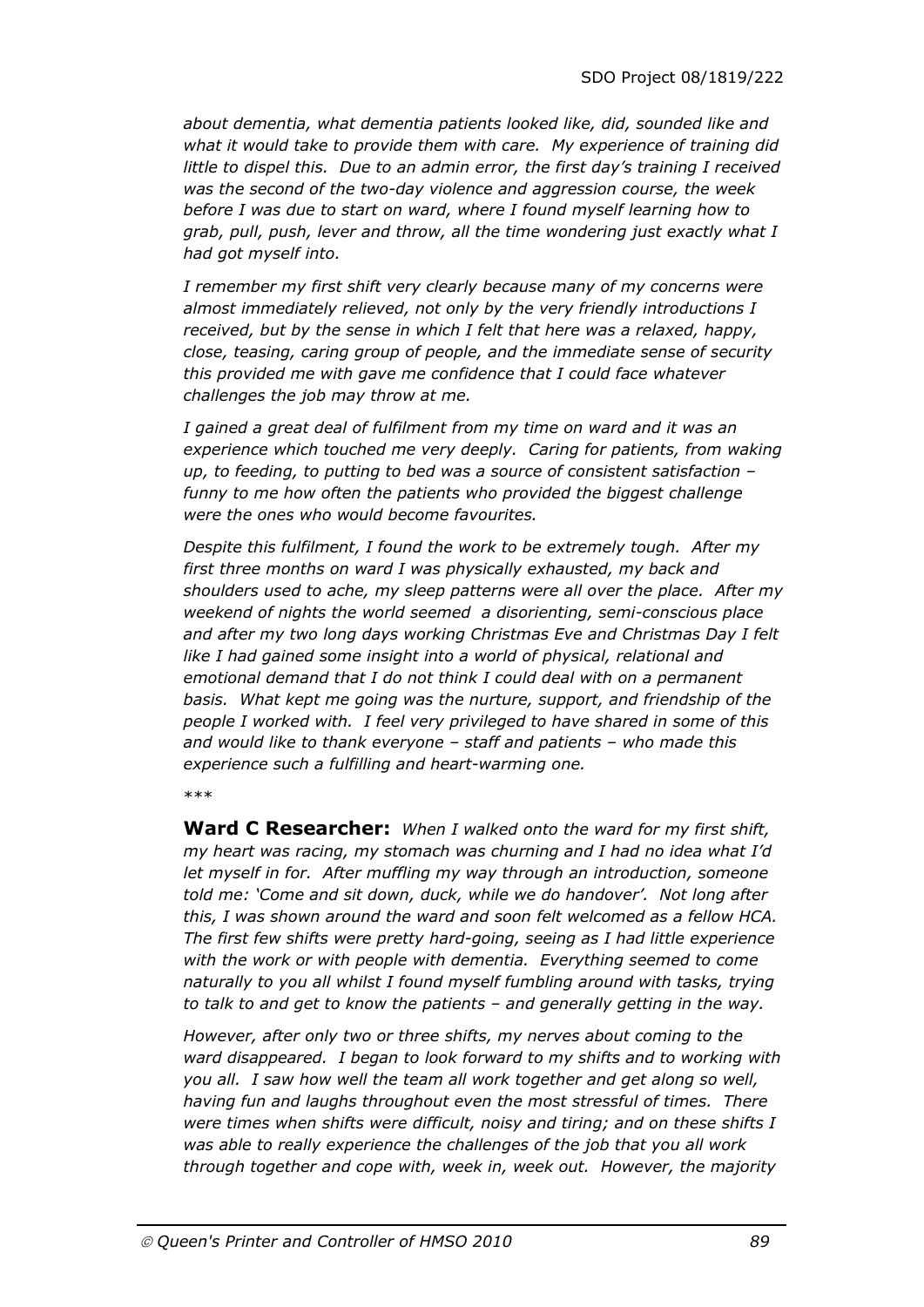*of the time, the atmosphere on the ward is kept so positive that it outweighs any stresses on shift. I learned a huge amount from working with you all and enjoyed my time here so much that I still find myself missing it now! I am so thankful for your willingness to share your work life with me and I truly respect the work you all do. Thanks for making me feel part of the team, for teaching me so much, and for giving your time to the project.* 

## *9.2 Research questions revisited*

The research reported here tackles a number of questions about working in dementia care from the perspective of an HCA. The knowledge gained from our observations, interviews, and insights into the individual experience of working as an HCA extends far beyond the original research questions, but we return to them here as a framework for summarising what we have discovered. The study set out to answer the following questions:

- 1. What motivates staff?
- 2. What obstacles to good care do they face?
- 3. What do they find stressful and how do they cope?
- 4. What appears to promote staff wellbeing?
- 5. What differences exist between different groups of staff (olderyounger, male-female, ethnic majority-minority)?
- 6. What are the implications of these findings for person-centred care, which is set as a standard of good practice?

Question five proved impossible to answer because our sample lacked the necessary diversity, and question six we shall leave till last. We will examine the first four questions according to two major themes explored in this report: first, the *process* of caring in terms of its motivations and rewards for HCAs; and second, the *impact* of caring, discussed here in terms of stress and its management.

# *9.3 Caring, motivations and rewards*

We have described what HCAs do in principle and in practice in Section 3. We found that a number of HCAs exceed their basic job role by taking on additional tasks to the benefit of both the patients and the staff team. With variation across the three wards, those extra duties included: dressing wounds, assisting with medications, cleaning, food preparation, and more. For the most part, we found that the HCA role is undertaken with warmth, empathy, and commitment, and it is clear that most HCAs derive great satisfaction and reward from caring for people who are largely dependent and powerless. Many told us that their greatest satisfaction comes from improving patients' quality of life in small ways. While the caring role has always been central to nurses' understanding of their work, as well as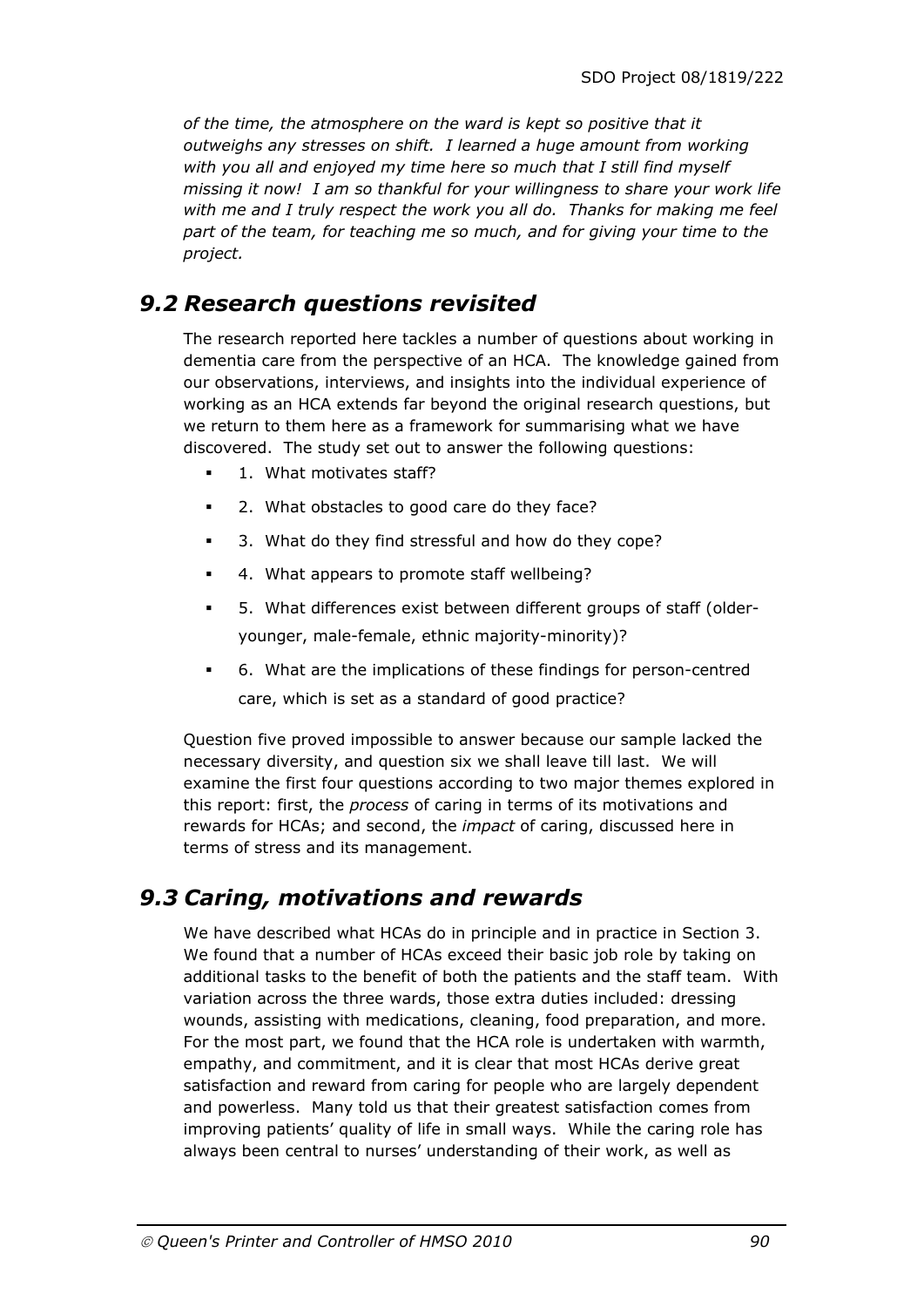patients' expectations of that work, we have ample evidence that this is equally true for HCAs, even though it may not be widely recognised.

### **9.3.1Managing the emotional climate**

We found that HCAs do more than care for individual patients: they also manage the emotional climate on the ward, stimulating the environment when it has become dull and calming things down when stress levels rise. The importance of this function in the overall care of people with dementia may be underestimated, and HCAs' particular capability in this respect has not to our knowledge been recognised in previous research. We argue in Section 5 that this is a distinctive and important aspect of the HCA role.

## **9.3.2Working with families**

Communication with patients' families emerged as an area which might benefit from further attention. The hospitalisation of a person with dementia can be a very stressful and distressing event for friends and family members. When they visit the ward, these 'informal carers' may bring with them a whole range of emotions, most of them negative, including guilt, fear, bewilderment, sadness, disempowerment, and anger. Although the qualified nursing staff communicate with them on clinical matters related to diagnosis and treatment, the HCAs provide a valuable, direct link to the patients. It is the HCAs who can update relatives on minute daily details about their loved one.

We observed that the relationship between HCAs and visitors is often guarded and sometimes strained, perhaps because of the potential for misunderstanding and negative interactions. Equally, when we talked separately to informal carers, they told us that it can be difficult to know how to approach HCAs and ask questions or provide suggestions without seeming critical and encountering defensive responses. Our analysis was validated by the Project Advisory group and ward staff: the interface between HCAs and visitors to the ward is an aspect which deserves greater input from management and research.

# *9.4 Stress and coping*

The analysis of stress and coping in Sections 3 and 4 is largely descriptive, drawing out the themes about which we gathered data, in keeping with an unstructured, qualitative approach. Section 7 departs from this methodology to undertake a structured analysis of our data in relation to the HSE stress management standards. The use of these two approaches to data analysis gives added strength to the points about which they agree.

### **9.4.1 Positive and negative functions of the team**

Through our qualitative data analysis, we were repeatedly led to the conclusion that belonging to and participating in the team is a fundamental part of the HCA role. The pervasive impact of the team is reflected in its reappearance throughout this report. We identified three positive functions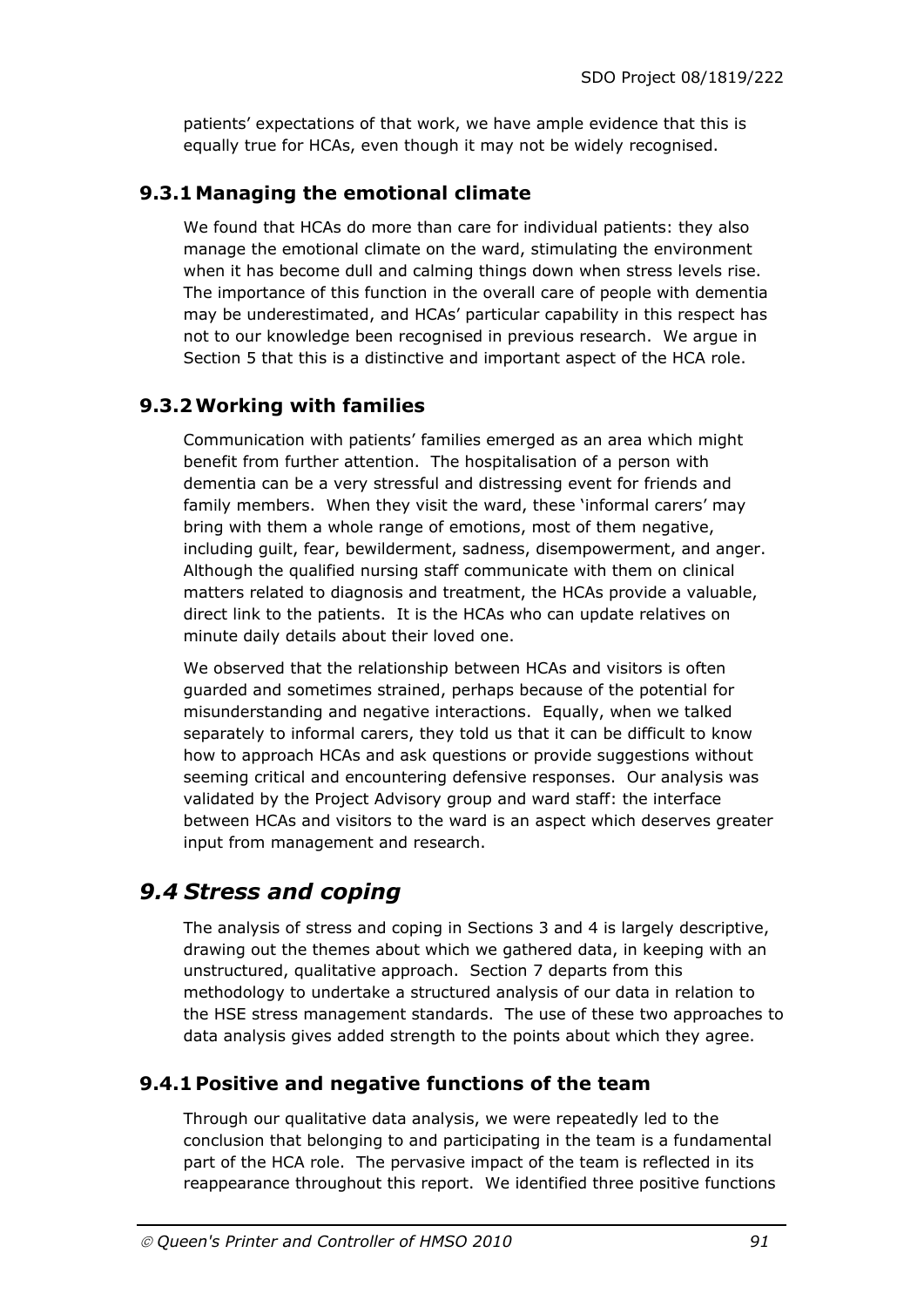of teamwork. First, the team was found to help sustain and support its members, countering many stressful aspects of the job. The ability of staff to co-operate well in complex and changing situations was largely due to this high level of mutual understanding and trust. Second, the team is built on a foundation of mutual respect and appreciation. This encourages everyone to fulfil their role with confidence despite receiving limited recognition or appreciation from others, including patients, higher management, and the wider world. Thus, the team is a source of identity, pride, and self-esteem. Third, team members rely on each other for emotional support to permit them to deal with the presence of incurable disease, loss of dignity, and death among the people for whom they care. HCAs look out for each other, monitoring levels of personal stress on and off the job. They also actively displace negative emotions through humour and detachment tactics.

However, we did observe two potential risks posed by the closeness of the staff team. First, we noticed that, although the HCAs maintained a careful balance between staff and patient needs most of the time, at times the balance shifted. In such moments, staff appeared to focus more on meeting the needs of the team or on efficiently completing tasks such as toileting or feeding, to the detriment of providing a high standard of individualised care to each patient. Task efficiency sometimes became the priority during particularly busy periods on the ward, such as mealtimes; whereas during slower periods, the social experience of the staff sometimes appeared more of a priority than the social stimulation of the patients.

A second, potentially negative result of close-knit teams is that they can discourage communication with others outside the team. There seemed to be relatively few opportunities for HCAs to share their knowledge about individual patients with the rest of the multidisciplinary team, while the security provided by the team may also cut HCAs off from interacting with patient's families or with professionals from outside the ward. This may be related to a lack of appreciation of HCAs' knowledge on the part of other staff and the 'us and them' mentality between the HCAs and the wider group of care providers.

While team building and team identity are evidently a positive experience for HCAs, it may also be possible to raise the status of the HCA team in the eyes of other staff, for instance through training and rewards, and to involve its members more in ward rounds, and carers' groups. This could increase the HCAs' awareness of their role *vis a vis* other systems, and make them less inclined to be inward looking.

### **9.4.2 Humour and desensitisation**

We found that HCAs deployed tactics which enabled them to function consistently in a role which demands a high level of emotional as well as physical energy. They have a wide repertoire of skills for communicating with severely impaired patients, and derive satisfaction from small signs of progress. Their levels of empathic engagement vary according to other contextual factors, and HCAs are experts in rationing their emotional labour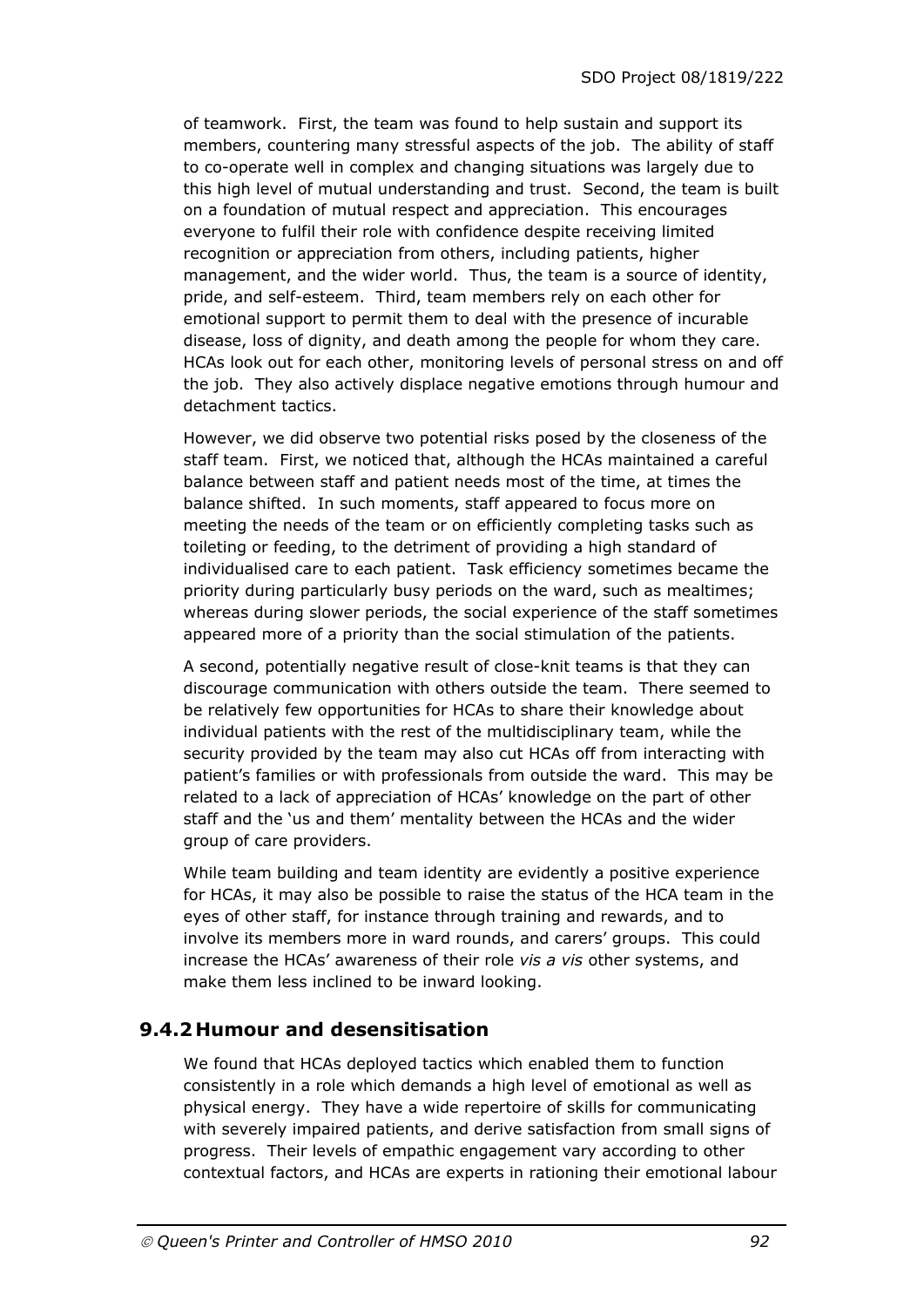to last to the end of each shift. Their work can be made more difficult by insufficient staff, unpredictable patient behaviour, and lack of recognition and involvement in care planning.

HCAs invariably use humour in their work, and sometimes cope with the most stressful situations by detaching themselves emotionally. The ability to assume indifference to unpleasant tasks and personal abuse, which we call desensitisation, is an essential requirement to function successfully as an HCA.

## **9.4.3 Performance against HSE benchmarks**

By comparison with the HSE standards, we found that perceived low staffing levels, limited training and career development opportunities, lack of recognition and appreciation of the HCAs' knowledge concerning individual patients, and poor communication about change were key organisational issues in relation to stress management. However, the management context with regard to autonomy, roles, and support could be judged as largely satisfactory, with relationships being very well managed. Again, the team was a powerful normative influence in this regard.

Many HCAs were entirely satisfied with their current job content, but others were keen to engage in further training and develop new skills. In identifying aspects of the job which could be developed further or made more central to the HCA remit, we are not suggesting that HCAs should adopt new roles and responsibilities without an equivalent increase in recompense.

# *9.5 Implications for person-centred care*

The concept of person-centred care is largely implicit, rather than explicit, in the work of the HCAs. As we argue in Section 6, person-centred care may not be the most applicable model; rather, relationship-centred care offers a more comprehensive understanding of the care dynamic which underpins practice in dementia care. Further work may be needed to develop a suitable theoretical framework incorporating relationship-centred care and to test its impact on patient outcomes.

## *9.6 Questions for consideration and implications for the NHS*

The findings of our study lead us to suggest that it is time to re-evaluate the practice of HCAs in hospital dementia settings as professionals with key functions in the delivery of care to people with severe dementia. Several questions arise to guide this re-evaluation in relation to the following nine dimensions of the HCA workforce:

 **Staffing levels**. Are there further measures which might reduce absences through stress or work-related injuries which lead to staff shortages, increase the staff time available for hands-on care, or reduce the housekeeping workload on HCAs, enabling them to spend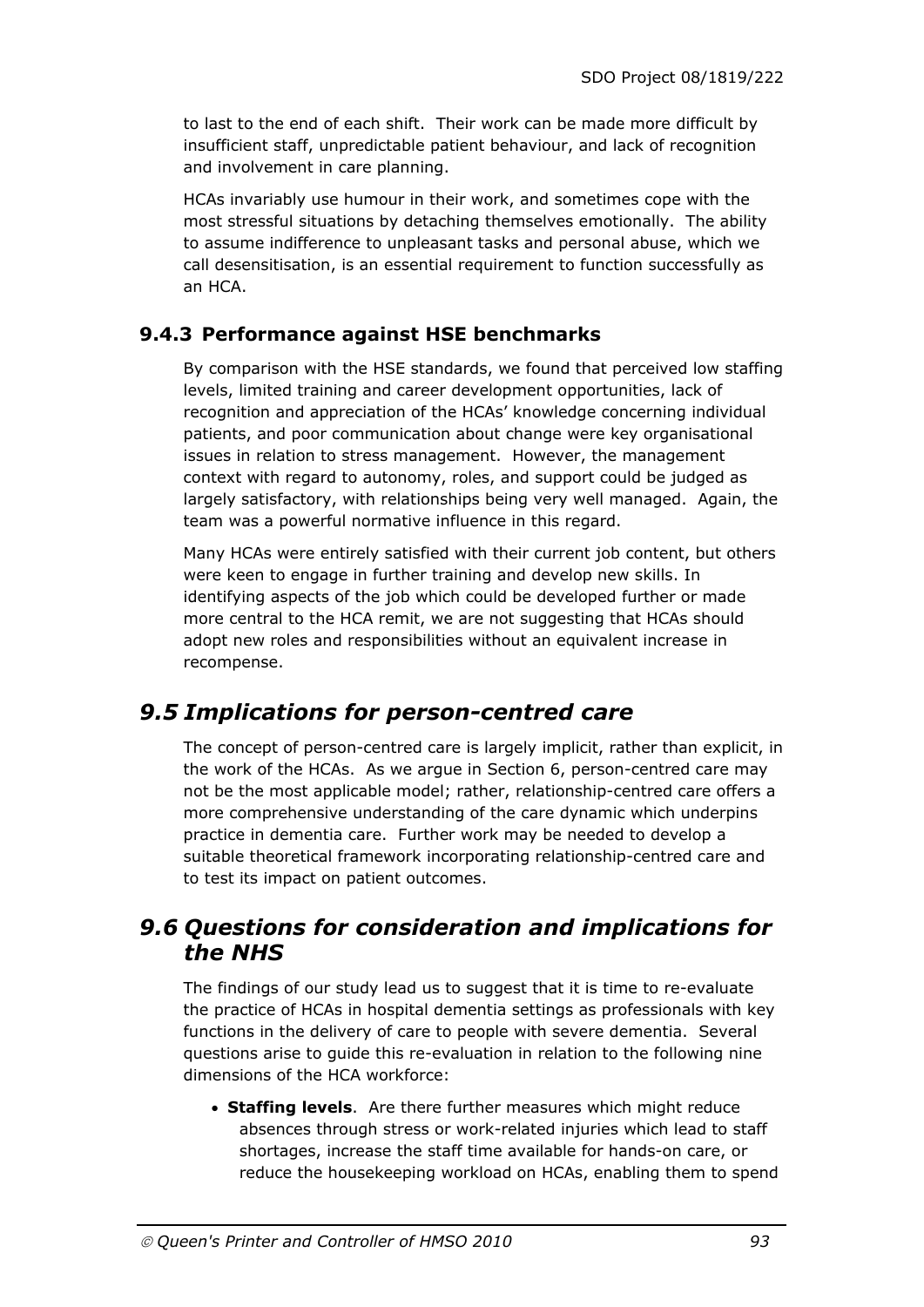more time with patients? Initiatives to streamline activities which do not involve patients, such as 'the productive ward' have much to offer in environments like those studied.

- **Training**. Do we know enough about HCAs' training needs? What are the most appropriate means to address these? Not all HCAs had received formal dementia awareness training, while their responses to internet-based training courses were unenthusiastic, with few exceptions. It appears (at least in the study context) that most training opportunities are targeted at qualified staff, to meet continuing professional development requirements, and that HCAs might benefit from appropriate training opportunities.
- **Professional support**. What are HCAs' specific needs and preferred approaches to professional support or 'clinical' supervision? This is an area where ward managers felt that various models had been tried and found inadequate. Options include: individual or group supervision, peer-led or led by a manager outside the ward, from an analytic or task-focussed perspective.
- **Team working**. Do existing systems of recruitment, career development and appraisal reflect the importance of team working in the effective delivery of dementia care? How can team working be supported and enhanced without engendering 'isolationist tendencies' on the part of the team?
- **Recognition**. Does the actual role of the HCA correspond to expectations? We found that important aspects of HCAs' functions were not widely recognised. Raising awareness of the role among the general public, promoting its importance to relatives and colleagues and formally acknowledging this workforce's contribution through performance-related awards might offer some mechanisms to increase its status.
- **Roles**. Our HCAs certainly felt that they knew the patients in dementia wards better than any other professional group, and this was endorsed by some nurses interviewed. Relatives may see this, yet their enquiries tend to be referred to qualified nurses by HCAs who are wary of 'saying the wrong thing' to visitors to the ward. How can the knowledge held by HCAs best be shared with informal carers and how can carers best help to inform the work of HCAs? Is liaising with families a role which could be developed to enhance the job of some HCAs?
- **Rewards**. Is the job adequately described in *Agenda for Change*? Are all the capabilities and skills which HCAs deploy reflected there? Should undertaking clinical tasks, dealing with antisocial behaviour, or other roles attract enhancements? Most staff appear to be employed on Band 3, but there was a suggestion that Band 4 is 'underused' and could be a suitable level for experienced HCAs who undertook additional training or responsibilities, such as supervision or training of other HCAs. It should be noted that it is a widely-held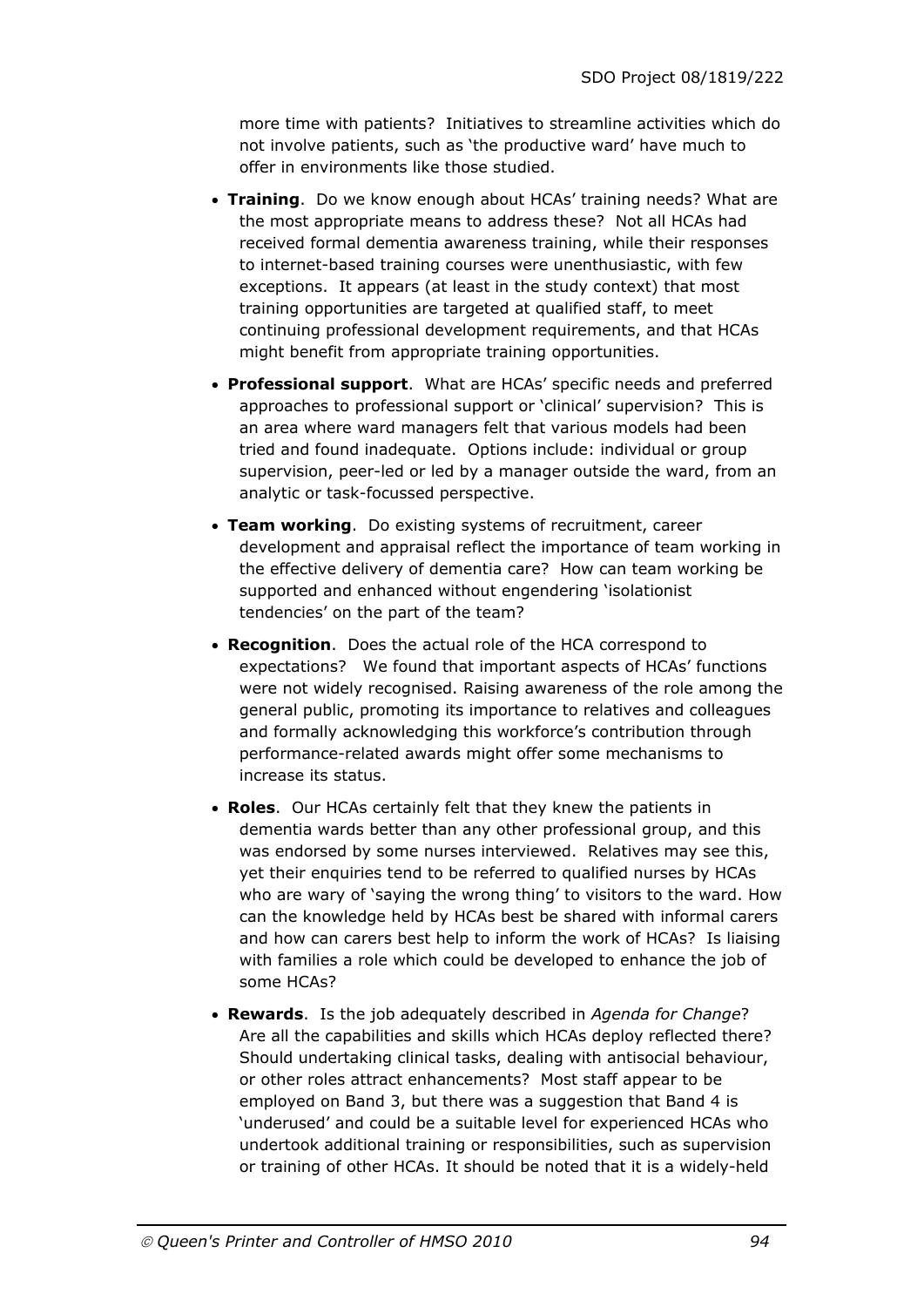belief that clinical tasks which were once undertaken by qualified nurses have been devolved to HCAs. We found some evidence of clinical involvement (3.11) but we have no baseline against which to compare the status quo.

- **Knowledge transfer**. How can systems of ward communication be adapted to value and integrate the knowledge held by HCAs into the caring process? Should they be included routinely in ward rounds? Should they contribute to patients' notes? Are there other approaches to knowledge transfer which are better suited to HCAs?
- **Communication about change**. Are existing channels of communication in the organisation adequate to reach HCAs, bearing in mind that computers are not used by all staff? What information is most needed by HCAs and other staff who are principally engaged in patient care activities?

# *9.7 Implications for the NHS*

We observed HCAs working with highly vulnerable and dependent people who made extraordinary emotional and physical demands of them. The observations and analyses presented in this report are intended to describe the breadth and depth of the HCA role in this context and to explain some factors that appear to influence job performance. The areas for development highlighted here can reasonably be expected to have a positive impact on the quality of dementia care, not only in specialist MHSOP settings, but also in acute hospitals, which are being encouraged by the *National Dementia Strategy* to meet the needs of increasing numbers of patients who have dementia.

The NHS Constitution (77) includes 'pledges' to staff on the part of employers and concomitant staff 'duties'. The employers' pledges are relevant to our findings. 'The pledges are made by all employers that provide NHS services, and are made to all staff that deliver NHS care, both professional and non-professional. The pledges are not legally binding but represent a commitment by the NHS to provide high-quality working environments for staff.' (78, p93). The following text is taken from the revised NHS Constitution.

#### 'Staff pledges

The pledges to NHS staff reaffirm the vision that quality workplaces should exist for all staff delivering NHS services - they should not just be the preserve of high-performing organisations. This is important, since the evidence suggests that there is a clear connection between the experiences of patients and staff.

The pledges are made by all employers that provide NHS services, and are made to all staff that deliver NHS care, both professional and nonprofessional.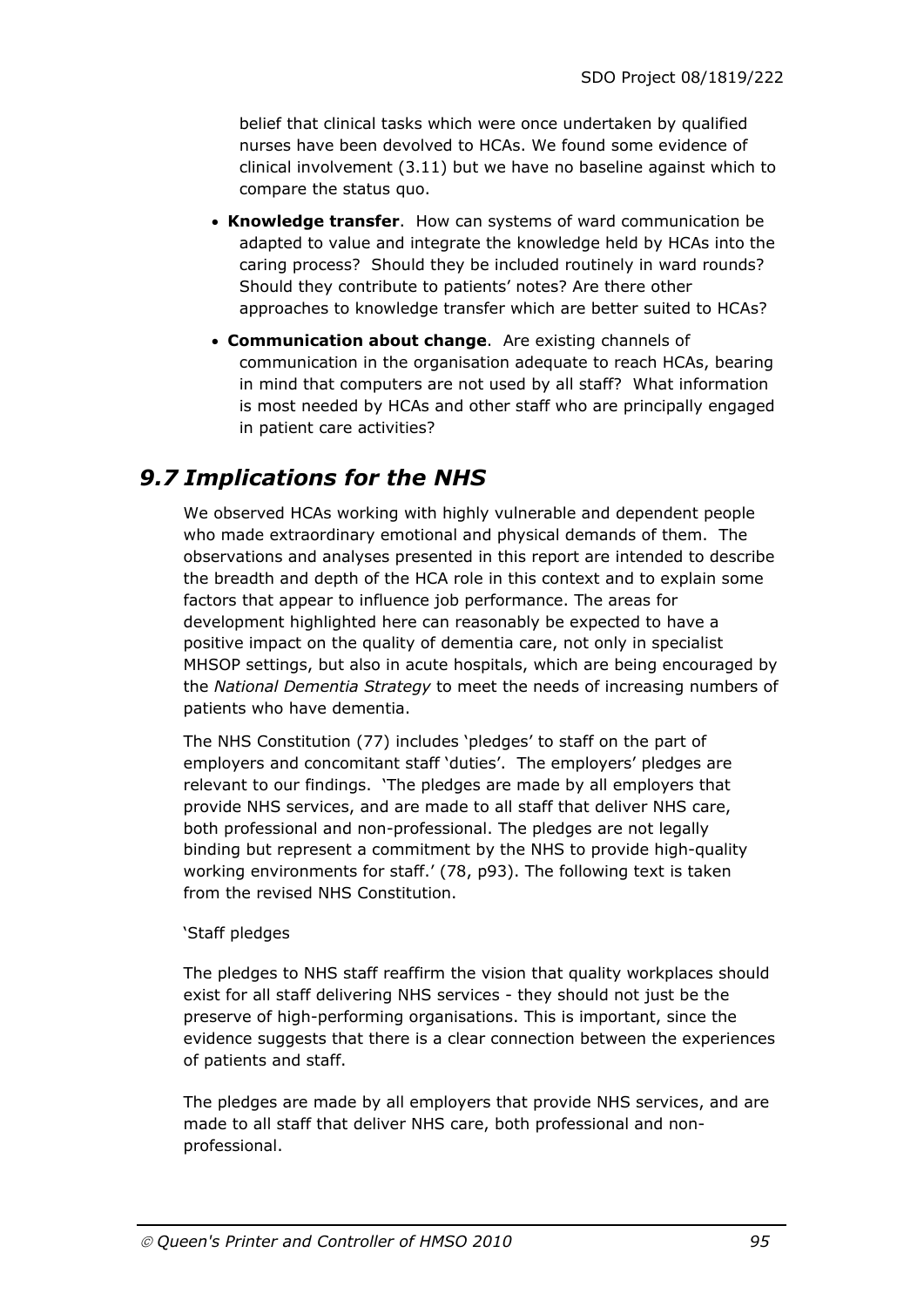The pledges are not legally binding but represent a commitment by the NHS to provide high-quality working environments for staff.

1. The NHS commits to provide all staff with clear roles and responsibilities and rewarding jobs for teams and individuals that make a difference to patients, their families and carers and communities

2. The NHS commits to provide all staff with personal development, access to appropriate training for their jobs and line management support to succeed

3. The NHS commits to provide support and opportunities for staff to maintain their health, well-being and safety

4. The NHS commits to engage staff in decisions that affect them and the services they provide, individually, through representative organisations and through local partnership working arrangements. All staff will be empowered to put forward ways to deliver better and safer services for patients and their families.' (77, p10)

In the Handbook to the NHS Constitution (78) each of these pledges is unpacked in terms of what it means in practice. Some work is under way, some is projected. The present study implies that the implementation of the NHS Constitution will not be complete without giving full attention to the work done by HCAs, by addressing the questions raised by this study.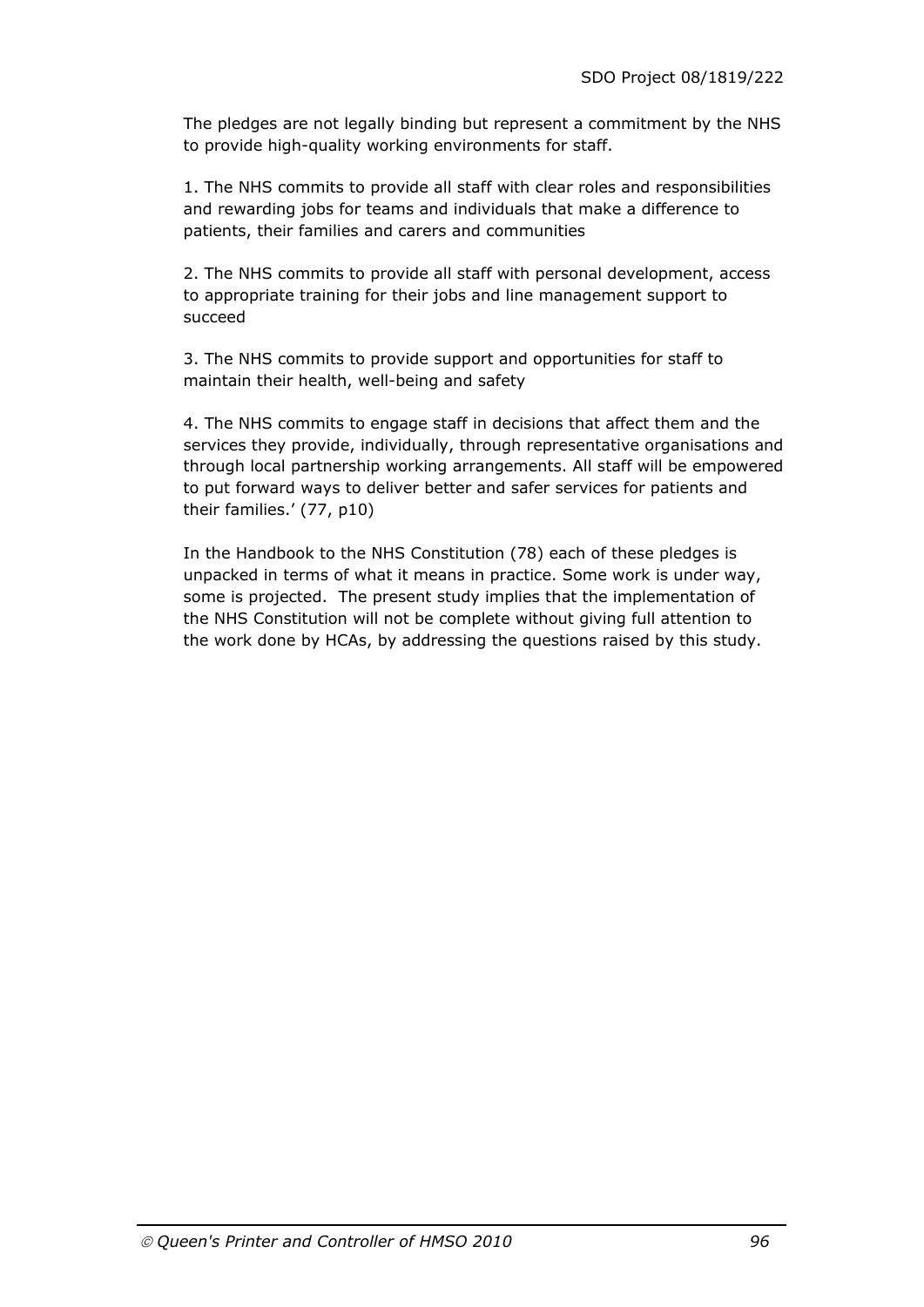# References

1. National Statistics. The Mental Health of Older People 2003.

2. Department of Heal th. Li ving well wi th dementi a: A nati onal dementia strategy. London: DOH2009.

3. Department of Heal th. The Nati onal Service Framework for Older People. London2001.

4. Balance of C are Group. Identifying al ternatives t o h ospital f or pe ople w ith dementia: Lincolnshire Primary Care Trust2007 March 2007.

5. Suhonen R, Val imaki M, L eino-Kilpic H. " Individualised care" f rom patients', nurses' and relatives' perspective—a review of the literature. International Journal of Nursing Studies 2002;39 645-54

6. Kontos P, Poland B, Mitchell G, Cott C, M cGilton K. Caring as an act of resistance: Moral agency on the front lines of dementia care. Journal of Nutrition, Health and Aging2009;13(S1):S144

7. Department of Heal th. Movi ng on : Key l essons from Rowan Ward: Care Services Improvement Partnership2005.

8. Chapman M. Assi milating new s taff i n an i ntensive care nurse ry. N urse Management 1993;24:96B-H.

9. Williams A. The del ivery of qual ity nursi ng; a grounded theory st udy of th e nurse's perspective. Journal of Advanced Nursing 1998;27:808-16.

10. Badger J. A descriptiv e study of co ping strategi es used by MICU nurses during tra nsitions from cure- to comf ort oriented care. . Hear t and Lung 2005;34:63-8.

11. James N. Care = Organ isation + ph ysical labou  $r +$  emot ional labou r. Sociology of Health & Illness1992;14(4):488-509.

12. Sheldon T, Hewitt C, Lankshear A, Maynar d A, Smith K. Health servic e workforce and health outcomes; a scoping study. London: NCCSDO2005.

13. Mårtenson EK, Fägerski öld AM, Berterö CM. Observations of health-care professionals sharing and contributing responsibility in paediatric caring situations International Journal of Nursing Practice 2009;15:185-90

14. Georgiou A, Greenfield T, C allen J, Westbrook JI. Safety and Efficiency Considerations for the Introduc tion of Electronic Ordering in a Blood Bank. Archives of Pathology and Laboratory Medicine 2009;133(6):933-7.

15. Crocker C, Timmons S. The role of technology in crit ical car e nursing. Journal of Advanced Nursing 2009;65(1):52-61.

16. Manias E, Street A. Rethi nking ethnogra phy: recon structing nursing relationships. Methodological Issues in Nursing Research 2000;32:234-42.

17. Porter S, Ryan S. Breaking the boundaries between nursing and sociology: a critical reali st ethnogr aphy o f the theory-pr actice gap. Jour nal of Adva nced Nursing 1996;24(2):413-20.

18. De Lai ne M. Ethnography: Theo ry an d A pplications in Health Research. Sydney: Maclennan & Petty; 1997.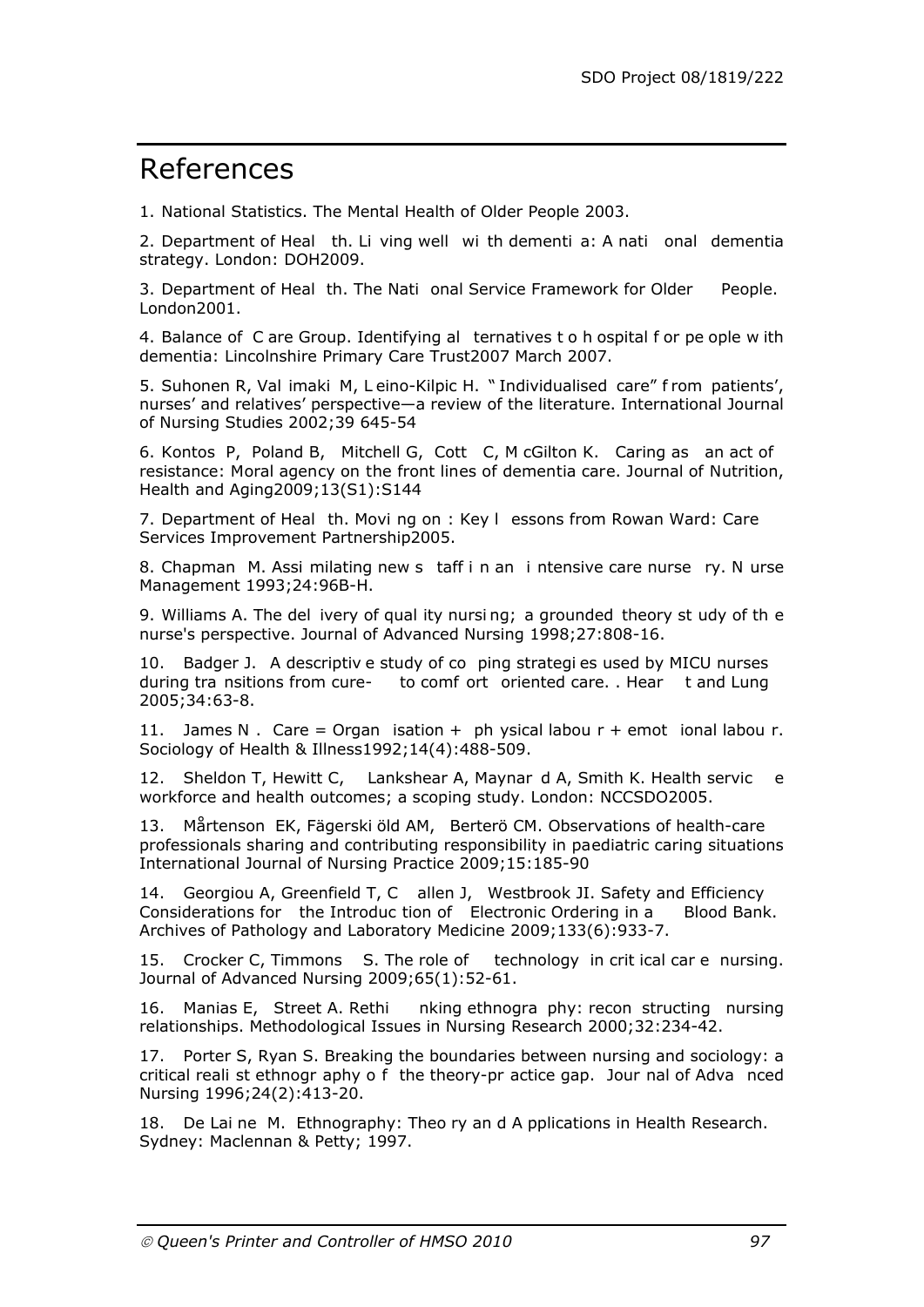19. Castle N. Measuring Staff Turno ver in Nursing Homes. Gerontolog ist2006 April 1, 2006;46(2):210-9.

20. Gray A, Phillips V, Normand C. The costs of nursing turnover: evidence from the British National Health Service. Health Policy 1996;38(2):117-28.

21. Brodaty H, Draper B, Low L-F. Nursing home staff attitudes towards residents with dementia: stra in an d sati sfaction wi th wo rk. Jo urnal of Adva nced Nursing 2003;44(6):583-90.

22. All-Party Parliamentary Group on Dementia. Prepared to care: Challenging the dementia skills gap. London: Alzheimer's Society 2009.

23. Baker D, Gustaf son S , Beaubi en J, Salas E, Barach P. Medical Teamwork and Patient Safety. Agency for Healthcare Research and Quality: U.S. Department of Health and Human Services; 2005.

24. Gattuso S, Bevan C . Mother, daught er, patient, nurse: women's emotion work in aged care. Journal of Advanced Nursing 2000;31(4):892-9.

25. Mukamel DB, Temkin-Greener H, Delavan R, Peterson D R, Gross D, Kuni tz S, et al. Team perform ance and risk-adjusted health outcomes in the Program of All-Inclusive Care for the Elderly (PACE). Gerontologist 2006;46(2):227-37.

26. Simpson A. The impact of team proc esses on psychiatric case management. Journal of Advanced Nursing 2007;60(4):409-18.

27. Hughes EC. Good people and dirty work Social Problems 1962;10(1):3-11.

28. Ashforth BE, Kreiner GE. "How can you do it?": Dirty work and the challenge of cons tructing a positive i dentity. A cademy of Managem ent Revi ew 1999;24(3):413-34.

29. Jervis LL. The pollution of incontinence and the dirty work of caregiving in a U.S. nursing home. Medical Anthropology Quarterly 2001;15(1):84-99.

30. Stacey CL. Finding dign ity i n di rty work: T he cons traints a nd re wards of low-wage home care labour. Sociology of Health & Illness 2005;27(6):831-54.

31. Bolton S. Who cares? Offering emotion work as a 'gift' in the nursing labour process. Journal of Advanced Nursing 2000;32(3):580-6.

32. England P. Emerging theories of care work. A nnual Review of Sociology2005;31:381-199.

33. Vinje H, Mittelmark M. Job engagement's paradoxical role in nurse burnout. Nursing and Health Sciences 2007;9:107-11.

34. Strauss A, Schatzman L, Bucher R, Ehrl ich D, Satshin M. The hospi tal an d its negotiated order. In: Friedson E, editor. The hospital in modem society. New York: Free Press; 1963. p. 147-69.

35. Morgan M, Calnan M, Manning N. Socio logical Approac hes to Health and Medicine. Scase R, editor. Breckenham: Croom Helm Ltd.; 1985.

36. Ward R, Vass A, Aggerwal N, Garf ield C, Cyb yk B. A di fferent story: exploring pat terns of communication in resid ential dem entia care. Agein g and Society 2008;28:629-51.

37. Hochschild A. T he M anaged Hear t: C ommercialization of Hu man F eeling. Berkeley: University of California Press; 1983.

38. Brown Wils on C , Davies S, N olan M . D eveloping person al re lationships in care homes: Realising the contributions of staff, residents, and fam ily members. Ageing and Society 009:1-23.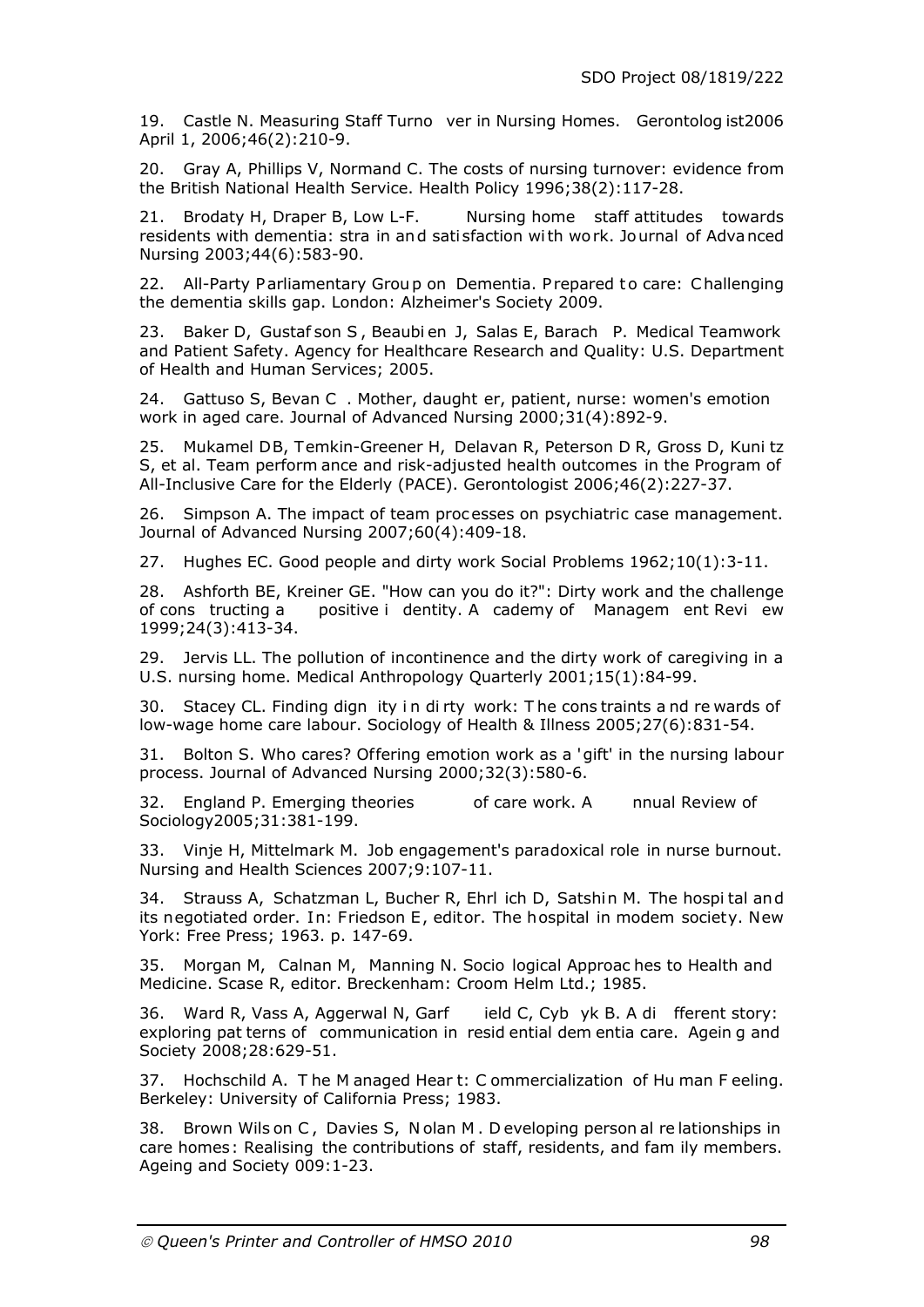39. Sandberg J , Nol an M R, L undh U. ' Entering A New World': Em pathic Awareness as the Key to Posi tive Fami ly/Staff Relat ionships in Care Homes. International Journal of Nursing Studies 2002;39:507-15.

40. Lindgren CL, Murp hy AM. Nurses' and family members' perceptions of nursing home residents' needs. Journal of Gerontological Nursing 2002;28(8):45- 53.

41. Gladstone JW, Dupuis SL, Wexler E. Ways that families engage with staff in long-term care facilities. Canadian Journal on Aging 2007;26(4):391-402.

42. Benbow S, Lennon S. Forget Me Not: Mental Health Services for Older People. London: Audit Commission 2000.

43. Philp I. Better health in old age. London: Department of Health 2004.

44. Social Services Inspectorate. Improving older people's services - policy into practice: the second p hase of ins pections in to older pe ople's serv ices. L ondon: Department of Health 2002.

45. Commission for Health Improvement. What CHI Has Found in Mental Health Trusts London: Department of Health 2003.

46. Bright L. Living well in later life. Nursing Older People 2006;18(4):13.

47. Philp I, Appleby L. Securing better mental health for older adults. London: Department of Health; 2005.

48. Department of Heal th. Everybody 's Business: Integrated Mental Health Services fo r O lder A dults:a se rvice de velopment guide. L ondon: Department of Health; 2005.

49. Naish J. Our health, our care, ou r say . Jou rnal of M edical Scr eening 2006;13(2):56-7.

50. National Institute for Health and Clinical Excellence, Social Care Institute for Excellence. D ementia - Su pporting people w ith demen tia an d th eir carers in health and social car e. London: Nation al In stitute for Healt h an d C linical Excellence; 2006.

51. Psychiatrists RC of. Who Cares Wi ns: Improving the Outcome for olde r people admitted to the general hospital : Guidelines for the development of a liaison mental health services for older people. London 2005.

52. Royal College of Psychiatrists. Raising the Standard: Specialist Services for Older People with Mental Illness London: Royal College of Psychiatrists 2006.

53. Banerjee S. The use of anti-psychotic medication for people with dementia: Time for action. London: Department of Health 2009.

54. Knapp M, Prince M. Dementia UK. London: Alzheimer's Society 2007.

55. National Audi t Offi ce. Improving services and suppor t for people with dementia. London: National Audit Office 2007.

56. Department of Heal th. The essenc e of care: Patient-focused benchmarking for health care practitioners. London: Department of Health 2001.

57. Department of Health. Let's respect. London: Department of Health 2006.

58. Department of Health. New Ways of Working for Everyone - A best p ractice implementation guide. London: Department of Health 2007.

59. Brooker D. Person centred dementia care. London: Jessica Kingsley; 2007.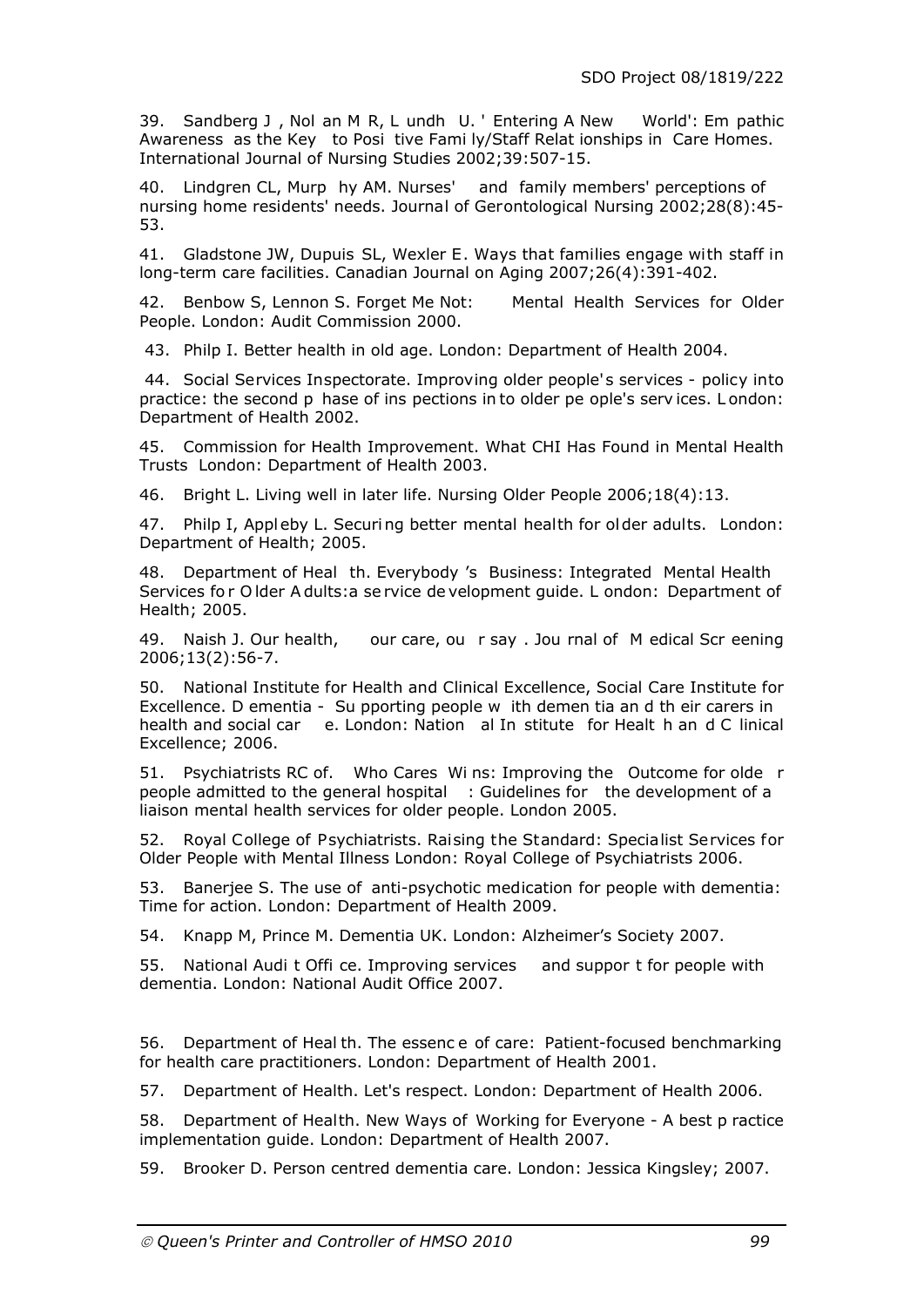60. Kitwood T . Dementia reconsi dered: The pers on comes first. Buckingham: Open University Press; 1997.

61. McCormack B. Negotiating Partners hips with Older P eople: A Person-Centred Approach. Aldershot: Ashgate Publishing; 2001.

62. Nolan MR, Davies S, Grant G. Working with Older People and their Families: Key Issues in Policy and Practice. Buckingham: Open University Press; 2001.

63. Nolan MR, Davies S, B rown J, Keady J, Nolan J. Longitudinal Study of the Effectiveness of Educational P reparation to Meet the Nee ds of Older People and Carers: T he AGE IN (Adv ancing Gerontological E ducation in N ursing) P roject. London: English National Board for Nursing, Midwifery and Health Visiting 2002.

64. MacKay CJ, Cousins R, Kelly PJ, Lee S, McCaig RH. 'Management Standards' and work-related stre ss in the UK: po licy background and science Work a nd Stress 2004 April - June;18(2):91-112.

65. Department for Cons titutional Affairs. Mental Capacity Ac t. London: HMSO; 2005.

66. Royal C ollege of Nu rsing. C linical su pervision in the workplace. L ondon: Royal College of Nursing 2002.

67. Department of Hea lth. A vis ion fo r the future. London: Department of Health 1993.

68. Department of Health. Public health and clinical quality: clinical governance. London: Department of Health 2002.

69. Johnson R. A cross-na tional comp arison of front-line care workers in care homes in Canada, Sco tland and t he US. IAGG Worl d Congress of Gerontol ogy and Geriatrics; 6th July; Paris, France 2009.

70. Emerson E, B arrett S, B ell C, Cu mmings R, McCool C, Toogood A, e t al . Developing serv ices f or people w ith sev ere learn ing dif ficulties an d ch allenging behaviour: Report of the early work of the Special Development Team in Kent 1987.

71. Department of Heal th. End of Li fe Care Strategy - promoting high quality care for all adults at the end of life. London: Department of Health 2008.

72. Woods R. Discovering t he person with AD: cogn itive, emot ional an d behavioural aspects. Ageing and Mental Health 2001;5(S1):S7-S16.

73. Holden U, Woods R. Positive approaches to dementia care. 3 ed. Edinburgh: Churchill-Livingstone; 1995.

74. Feil N . T he v alidation break through. Balt imore, M D: Hea lth P rofessions Press; 1993.

75. Stokes G, Goudie F, editors. Working with dementia. Oxon: Winslow; 1990.

76. Burney-Puckett M. Sundown syndrome: etiology and measurement. Journa l of Psychosocial Nursing and Mental Health Services 1996;34(5):40-3.

77. Department of Heal th, The NHS Constitution for Engl and. Revi sed, March 2010.

78. Department of Heal th, Handbook t o the NHS Constitution. Revi sed, March 2010.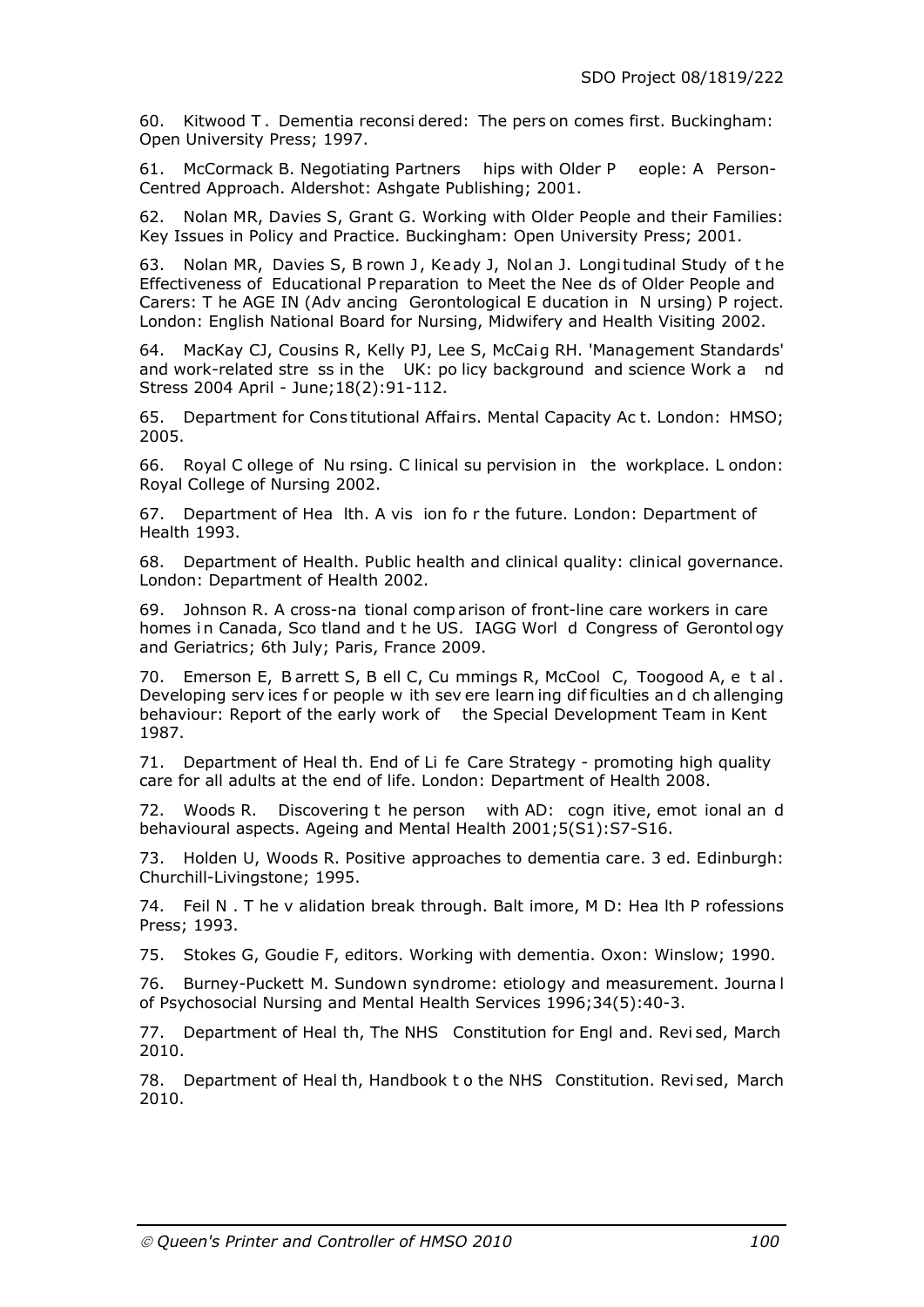# Appendix 1 Glossary

- Activities of daily living (ADLs) Include washing, dressing, using the toilet appropriately, feeding. People with dementia admitted to hospital wards may no longer have the ability to care for themselves or complete basic daily living tasks (2). The HCAs hold primary responsibility in assisting patients with their ADLs where required.
- Care plan Each patient has a care plan which identifies treatment to be received. Care plans are meant reviewed weekly by a multidisciplinary team (see *Ward round*). They are flexible and amended to patient's presentation and clinical need.
- Challenging behaviour Behaviour of such intensity, frequency or duration that the physical safety of the person or others is placed in serious jeopardy, or behaviour which is likely to seriously limit or deny access to the use of ordinary community facilities (70).
- Clinical supervision Staff support system whereby groups or individuals are given the opportunity to talk confidentially about stresses and difficulties within the workplace.
- Constant observation Patient is accompanied and kept under observation at all times when in public spaces (dayroom, corridors, and so on) but not when in bedrooms, toilets or bathrooms, unless in need of assistance.
- Dementia Term used to describe the symptoms that occur when the brain is affected by specific diseases and conditions. These can include Alzheimer's disease, vascular disease, dementia with Lewy bodies and fronto-temporal dementia (including Pick's disease). Symptoms of dementia include loss of memory, mood changes, and communication problems. In the later stages of dementia, the person affected will have problems carrying out everyday tasks and will become increasingly dependent on other people (2).
- Dementia Care Mapping (DCM) Observational tool designed to evaluate quality of care from the perspective of the person with dementia. Used in formal care settings such as hospitals, care homes and day care, DCM aims to empower staff to consider care from the point of view of the person with dementia through preparation and feedback (59). DCM is based on the philosophy of person-centred care introduced by Tom Kitwood (see definition below).
- E-learning Internet training programme completed on an ongoing basis when time permits on shift or at home.
- End-of-life care Care that helps all those with advanced, progressive, incurable illness to live as well as possible until they die. It enables the supportive and palliative care needs of both patient and family to be identified and met throughout the last phase of life and into bereavement. It includes management of pain and other symptoms and provision of psychological, social, spiritual and practical support (71).
- Essence of Care A toolkit to help practitioners take a patient-focused and structured approach to sharing and comparing practice.
- Functional services Inpatient and other services for people presenting with functional mental health problems (i.e. not organic problems), including those who are over the age of 65.
- Handover meetings A routine meeting held at the commencement of each shift, handover involves a qualified nurse from the previous shift passing on updates and information to all staff for the next shift on each patient's presentation, wellbeing and activities or incidents.
- Incident forms Paperwork completed by an HCA and/or qualified nurse following serious incidents wherein patients or staff have been injured.

Intermittent observations – Patient checked every 10 minutes.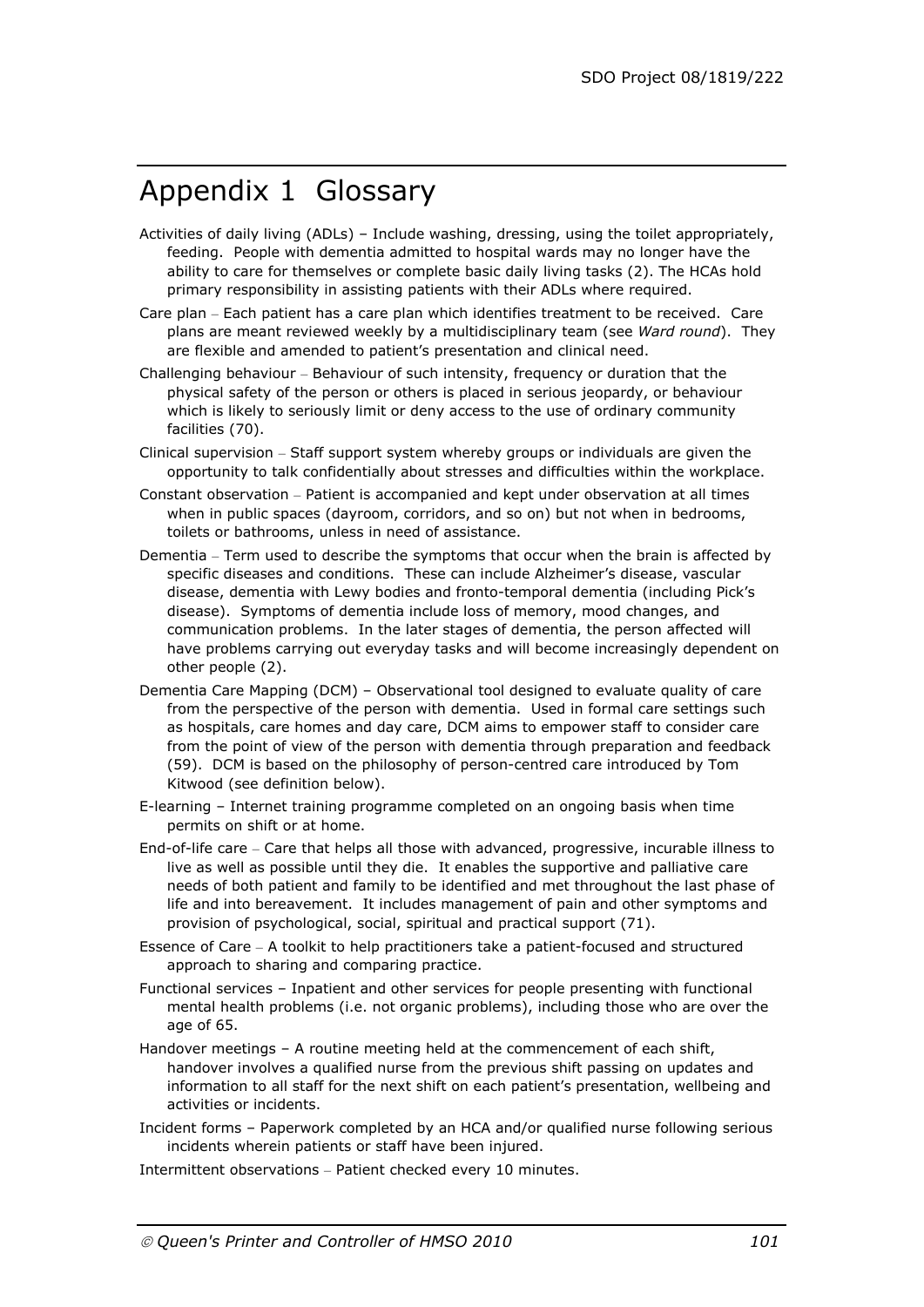- Managing violence and aggression (MVA) A certified five-day training programme, compulsory for all ward staff, which covers de-escalation skills, safe restraints, and breakaway techniques.
- Mental Health Services for Older People (MHSOP) NHS treatment and care for people aged 65 and over who are experiencing mental health problems, including conditions such as depression, anxiety, dementia and Alzheimer's disease.
- Multidisciplinary team (MDT) Includes all those who have direct involvement with patient care, treatment and progress, including doctors, managers, nurses, HCAs, social workers, psychologists, physiotherapists, and occupational therapists.
- National Vocational Qualifications (NVQ) Health and Social Care Levels 2 and 3 The aim of NVQs is to recognise the skills and competences of candidates in the workplace. Until a degree came to be required for nursing qualification, NVQs provided an alternative route to qualifying as a nurse.
- Organic services Inpatient and other services for people suffering from dementia/ presenting symptoms of dementia or delirium.
- Person-centred care First applied to dementia care by Tom Kitwood in the 1980s, personcentred care is a psychosocial approach which prioritises maintaining the personhood of people with dementia in the face of failing cognition (59, 60).
- Physical observations Measurements of patients' blood pressure, blood sugar levels and so on which are completed by qualified or nonqualified staff (depending on the ward).
- *Pro Re Nata* (PRN) Medication prescribed 'as the situation requires', that is, in addition to normal daily prescription, in times of severe distress, challenging behaviour, or poor sleeping patterns.
- Psychosocial approaches Interventions and therapeutic methods that aim to reduce distress resulting from neurological impairment and improve quality of life by creating an environment that supports the individuals' needs. Such approaches must be tailored to individuals' specific needs, personality, biography, goals and strengths (72). Examples include: reality orientation (73); validation therapy (74); and resolution therapy (75).
- Restraint The use or threat of force to help complete an act which the person resists, or the restriction of the person's liberty of movement, whether or not they resist. Restraint may only be used where it is necessary to protect the person from harm and is proportionate to the risk of harm (65).
- Sundowning Behaviour observed in patients with dementia associated with increased agitation and confusion that occurs in the late afternoon and evening (76).
- Therapeutic activities Interventions that aim to promote person-centred care, including creative activities (music, art, dance, or drama), cognitive stimulation therapy (an upgrade of reality orientation), and sensory stimulation (for example, through aromatherapy or massage) (59).
- Ward round Weekly meetings with the MDT wherein individual patients' care plans are reviewed, negotiated, and amended where necessary. Patients and informal carers are sometimes involved in ward rounds.
- Working age dementia Any person below the age of 65 diagnosed with dementia. Other terms include young people with dementia, early onset dementia, and work-age dementia.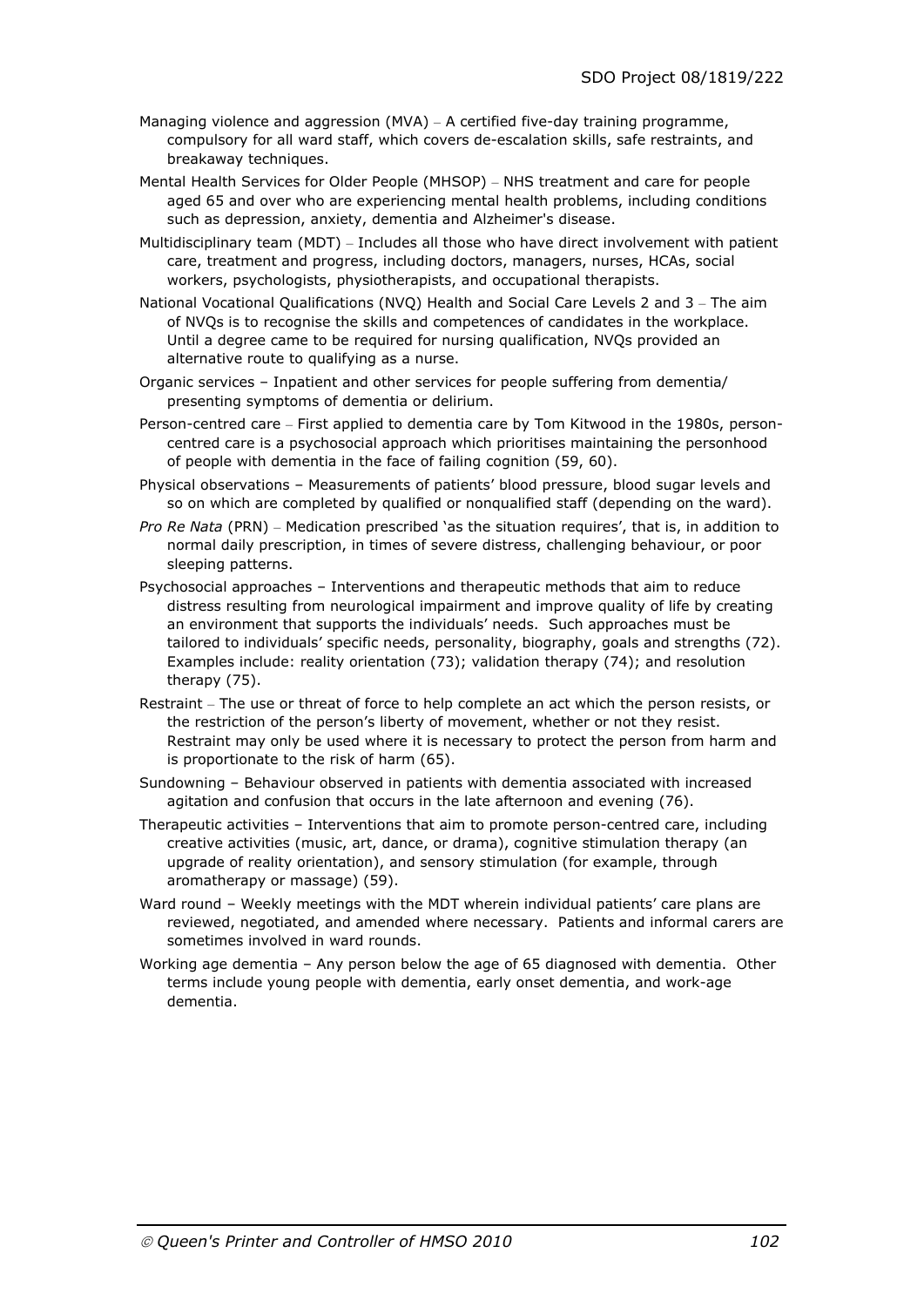# **b** SddYbX]I & A Yh cXg

### *Introduction*

The focus of the main report is the health care assistants, and specific questions concerning their working lives. In this appendix we describe the data collection and analysis. The recording, organisation, coding and interpretation of qualitative data is a highly skilled and time-consuming aspect of ethnographic research. A thoroughgoing account of data analysis within the report might detract from its central questions; instead we offer this 'technical' appendix as a record of the processes which led to our inferences.

This appendix is presented in three sub-sections: first, a description of the research design is given as background. Secondly, we introduce the researchers, identifying the viewpoints they brought to the study. The role and contributions of the Project Advisory Group are also outlined. We conclude this appendix with a reflective account of the data collection and analysis. By making explicit the research process and the contributions of the individual researchers and the advisory group, our aim is to enable readers, if they so wish, to take these factors into account in appraising the results presented in this report.

#### *Research design*

The design of the study reported here is best described as 'team ethnography'. Three researchers adopted similar methods of participant observation in three different dementia assessment and treatment wards within the same health care organisation, initially for three months. The approach was deliberately transparent; staff were individually briefed before the research began, and posters were displayed on the wards to alert visitors that there was research in progress. Since patients were not the object of our observations, their consent was not required and given the nature of the wards we did not engage patients in the research.

The transparent approach to the data collection meant that the researchers were vulnerable to challenges and criticism from colleagues on the ward (e.g. of being 'a spy on the wall' – see Chapter 1). Anonymity was not an option, they worked side by side with the people whom they were studying, interviewed them face to face and then discussed the inferences of the research with them. This was a useful discipline in many ways. It meant that we had to justify our inferences fully and present them in a balanced way which was not only defensible but which also demonstrated an awareness of the complexities of the situations described. In this context, the approach which we unquestioningly adopted was characterised by an ethos of co-operation and constructive criticism, just as is practised in quality assurance in health and in higher education, the professional context for this study.

While the researchers were analysing data from the first three months of observations, the host mental health Trust contributed to the study the labour of its Dementia Care Mappers to permit a comparative analysis of life on the wards. These results, together with the observational data gathered by the researchers, informed our second phase of data collection. This phase entailed further participant observation as well as three focus groups, and 30 in-depth interviews with health care assistants, qualified nurses, and other staff on the wards. The usual conditions applied to this process: staff were assured that participation was voluntary, confidentiality was to be respected, and anonymity would be protected in reporting the data.

The focus groups and interviews provided an important opportunity to test out our preliminary analyses, to validate some findings and to gather informants' views on the study questions. With regard to the interviews, this stage allowed individuals to contribute information that they might not have wished to share with colleagues in a more public setting.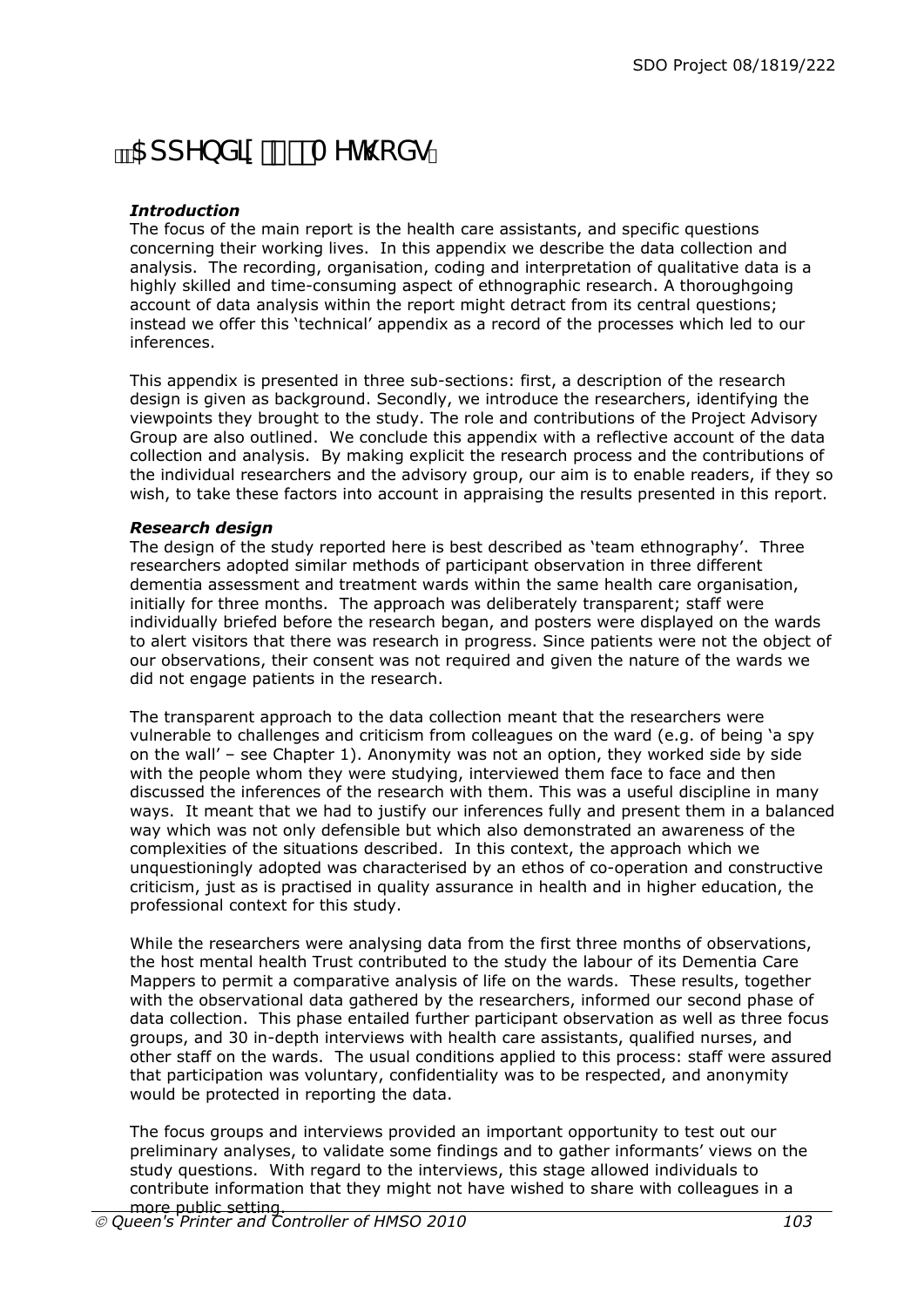A third phase of consultation and validation was included in the form of six, structured feedback sessions to staff. The script for these sessions is included in the main report. Unfortunately, attendance at these feedback sessions was low (six HCAs and six qualified nurses or activity co-ordinators), possibly due to shift patterns. Aware that there may still be unheard voices, especially dissenting voices, we circulated paper summaries of our findings to staff on the ward, with details of the study website and email addresses to which additional comments could be sent (with no results). At the suggestion of the Project Advisory Group, ward managers were interviewed to investigate whether they had any further reflections on the process; their views are contained in the main report.

#### *Research team*

### **Project Advisory Group**

The study was devised by the lead applicant and planned with a group of clinicians, healthcare managers from the Trust, a workforce development representative and academics with experience of qualitative, applied healthcare research. Apart from a few individuals whose job changed in the interim, this group went on to become the Project Advisory Group, with the incorporation of two senior nurses with extensive experience of dementia care. Chaired by a former clinical director of the Trust in which the research took place, this group met five times in the course of the study to receive an account of progress and to offer advice on matters arising. Members of the group also participated in the recruitment of the researchers, their induction to the health service, training in qualitative methods, periodic mentoring of each researcher and consultations on the data analysis. Academic members continue to advise on the outputs of the study which are directed at peer-reviewed publications.

### **Ethnographers**

The fieldwork team was composed of KS (aged 30), a female researcher from the United States with a background in social policy and the third sector; SB (also aged 30), a male researcher who had just completed a multi-sited ethnography for his doctoral dissertation in Education; and JL (aged 22), who had just completed her Master's degree in health psychology. They brought different academic interests, varying levels of research experience and confidence, distinct interpersonal skills and communication styles, different genders, even different accents, and each tended to notice different aspects of the setting and the HCA role. To illustrate these different perspectives, examples are taken from field notes written by each researcher wrote after an afternoon shift about halfway through Phase One.

Possibly a reflection of her disciplinary background, JL demonstrated acute awareness of interpersonal relationships between and among staff and patients on the ward, and she also had a good 'ear' for dialogue. In a reflective memo, she wrote: "I really enjoyed sitting with staff and having everyday chit-chat with them; it made me feel relaxed and included in the team… It's possible that this is why I was able to recall more conversational detail". As an example, she wrote:

*As I was leaving the locker room, I bumped into H/CO, who was on her way in to collect her bag and head home after the early shift. H/LA was not far behind her and when they bumped into one another H/LA asked H/CO why she hadn't any make up on today. H/CO told her she couldn't be bothered this morning as she was so tired. H/LA told her she looked tired. H/CO said she had been on nights over the weekend, with a day off on Sunday and then back in today (Monday) on an early. She said she couldn't believe how little time they'd given her to recover from nights, but that she had a couple of days off now to rest.* 

The fine conversational detail recorded by JL could be 'mined' for nuances in the interactions between staff, as well as the substantial information about the job and extraneous factors conveyed in the conversations. In contrast, SB struggled to recall conversational details. However, his field notes reveal attention to detail about technical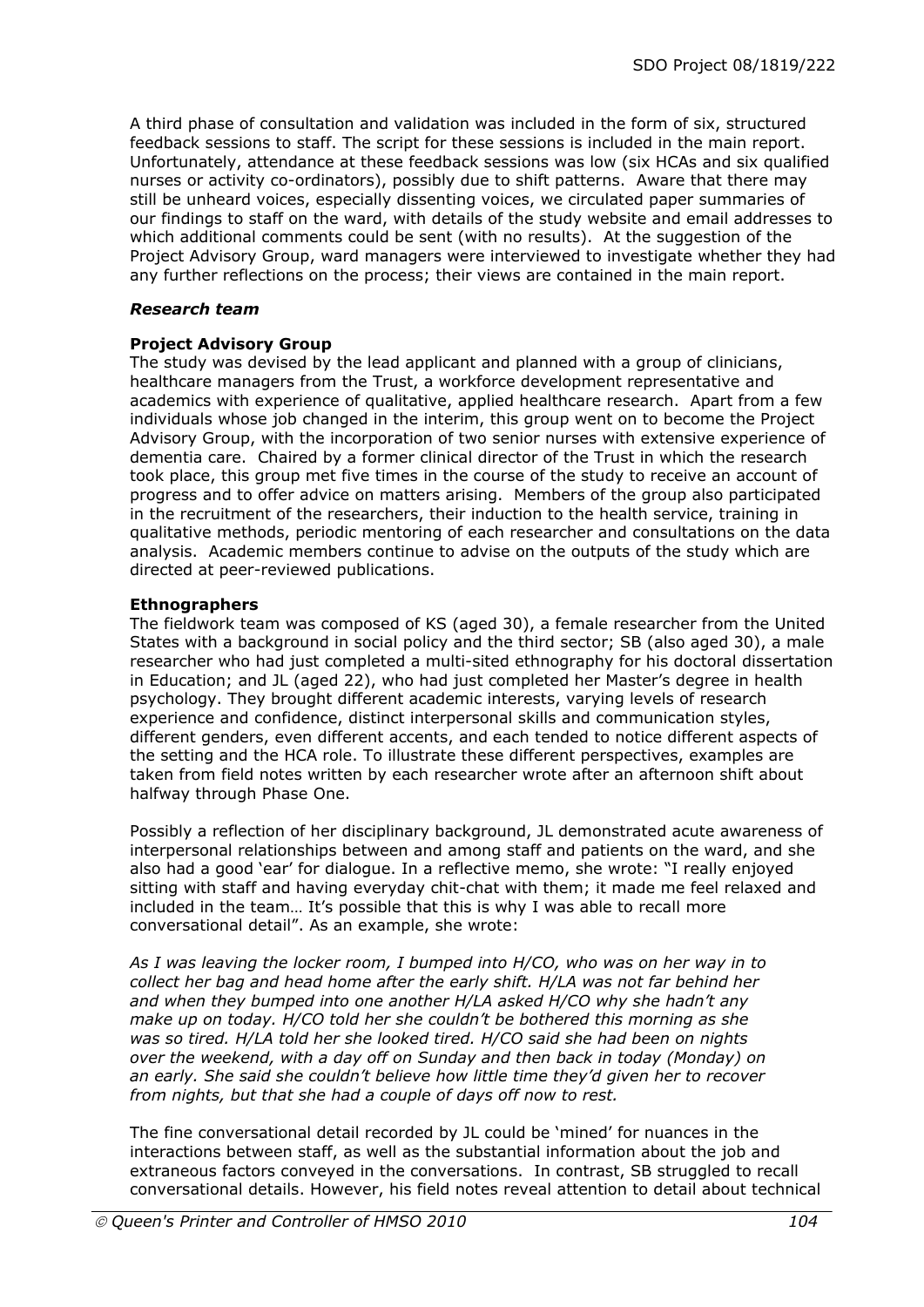and procedural aspects of patient care and extensive reflection about his own experience of interacting with patients, especially in terms of assisting patients with meals and administering medications. Working on a ward designated to treat people with behavioural problems, he took particular interest in medication as it related to both patient care and the staff experience:

*Q/LJ also mentioned [patient name], who she said has just been a different person since he was prescribed the diazepam. Q/LJ said that he will even say things like 'good morning' and 'how are you' when you wake him up in the morning. Apparently a similar therapy is being sought for [another patient], who is on trazodone [a psychoactive compound] at the moment, which I think is an anti-depressant rather than a sedative, and who can be an extreme challenge to get up in the morning, because he resists and fights all the way. … Almost all the patients are on typical anti-psychotics, which are usually strongly sedative, which could be seen as a form of 'prior restraint'.* 

SB's prior awareness of the controversy surrounding aspects of medication (given his previous research in ADHD, in which medication is a key issue) clearly shaped his observations as a HCA and attuned his 'ear' to interaction between qualified nurses in the example given.

With a different academic background from SB and JL - applied research and social policy, KS tended to note more frequently how staff engaged with the organisational policies and procedures. For example, in the following field note, she highlighted two staff members' reactions to a new patient care initiative:

*H/HN was talking quite heatedly about a new initiative, which is to provide patients the opportunity to choose their menu the day before. The topic came up, I gather, when [patient name] began loudly (and repetitively) announcing her evening's food choices to the room at large after looking at the menu posted on the board in the dining room – something which happens every day, as soon as the menu has been posted. "You're having a sandwich and chips, [patient name]" corrected H/HN, "don't you remember? That's what you ordered." [Patient name] didn't seem to comprehend that; she paused for a moment and then picked up her original mantra. H/HN and [the kitchen attendant] then discussed the inappropriateness of this initiative, since (a) patients forget what they chose and (b) "there are always choices on that meal cart" (kitchen attendant) and "there's always* something *on that meal cart I would choose to eat" (H/HN). "Don't break what's not broken, is what I say", H/HN went on.* 

This note provides insight into how staff engaged with the initiatives that constructed their roles, and while it contains some direct quotations, other parts of the conversation are summarised, reducing them to the points which were salient in that context.

In summary then, the researchers' perspectives were defined not only by their vantage points in their respective wards, but also by the education and experience which they brought to their observations. The particular biases introduced in this way were evident in the joint analysis process described below. Recognising the differences and building on the individual strengths of the ethnographers, the final report strives to integrate all three perspectives.

#### *Data collection and analysis*

#### **First phase**

Researchers kept detailed field notes during the first phase of data collection, during which they spent roughly half their time working on the wards. A standardised, twocolumn system was developed for recording these field notes, such that they were written in parallel; observations were written in the first column and related reflections in the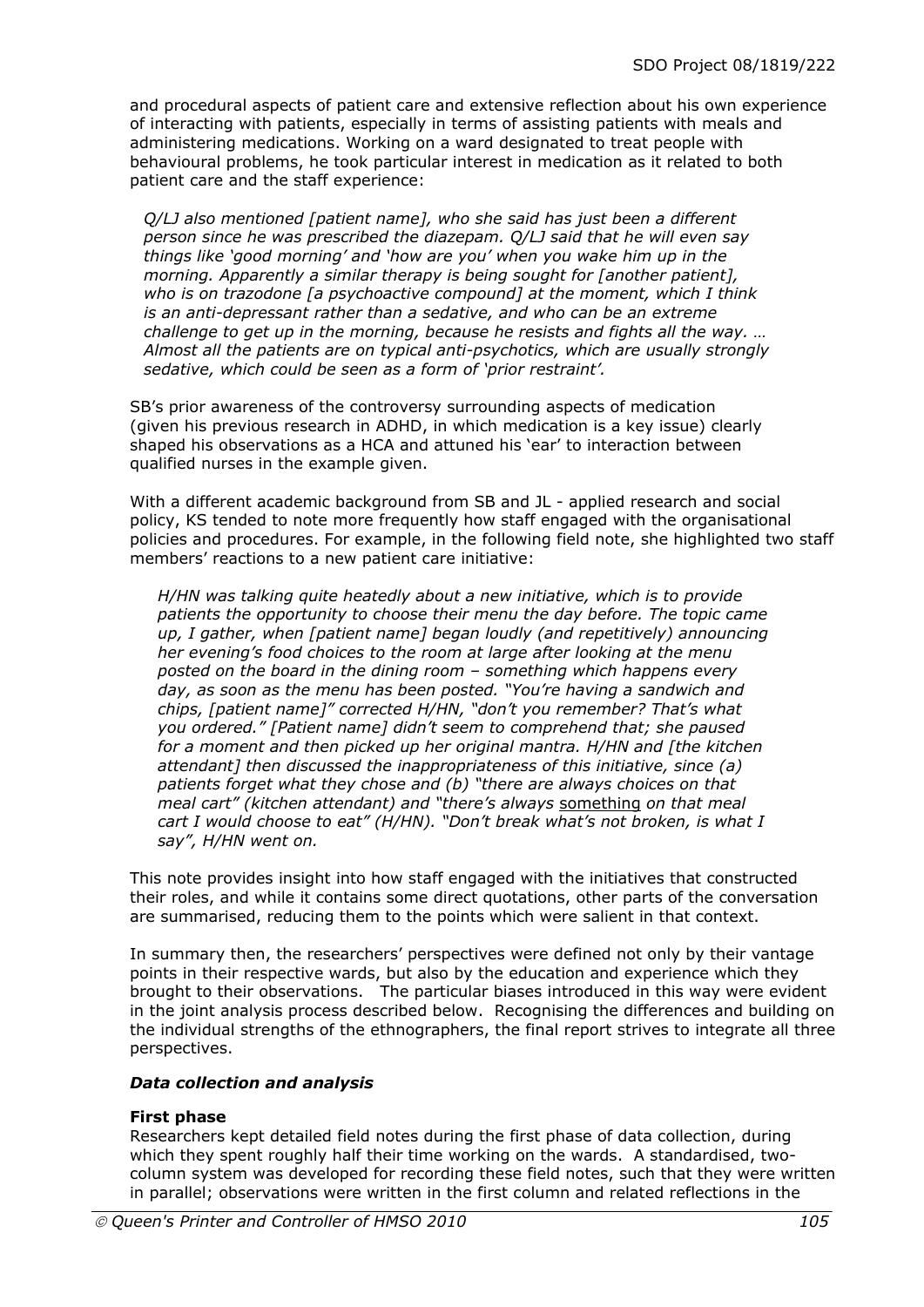second. An account of this first phase written by KS states that '[a]lthough this was a team ethnography, the three researchers effectively followed the classic 'lone ethnographer' model throughout the first phase of data collection. Taking the grounded theory approach, our conscientious intention was to generate data from which we could inductively draw theoretical propositions about the challenges and rewards of the HCA role. Therefore, we did not set parameters for data collection in advance; nor did we systematically share our observations throughout Phase One, in order to avoid imposing a pre-emptive interpretive frame on each other's impressions and interpretations.'

By January 2009, when the first phase of data collection was complete, each researcher had amassed many pages of field notes. These were analysed using a grounded theory approach (Strauss and Corbin, 1990). Grounded theory aims to eliminate preconceptions about a research field, by eliciting frameworks for understanding from the data, rather than imposing them on the data. Strauss and Corbin identify three stages of analysis: open coding, axial coding and the coding of selected episodes. The mechanism used for coding is referred to as 'constant comparison', which describes the inductive process. In open coding this means that topics and themes that occur repeatedly are identified and classified, then newly-occurring topics are added to the list until fresh data bring no new concepts. A similar approach is used in the next stage, to identify concepts that link sets of topics (axial codes). Constant comparison also involves checking back to ascertain that the emerging codes are reduced to minimum number while at the same time being comprehensive with regard to the data. Both newly-acquired data and existing data are subjected to the process of comparison. The codes are linked, ranked in order of importance to identify dominant concepts (selective coding) and checked until a meaningful framework emerges which can be applied to summarise the data.

The ethnographers met intensively to code the field notes line-by-line using NVivo8 software, generating about 170 open codes through the constant comparison approach with the aim of reducing the data to meaningful sub-sets. Once about a third of the field notes had been coded, the available codes needed no further additions, and the researchers divided up the remaining field notes, swapping roles between paper-based and NVivo coding (so that each note was coded once, then checked by a second researcher). This was to retain an ongoing dialogue about the process as well as to ensure inter-coder reliability.

In the next stage of the analysis, the researchers worked collaboratively to build 'trees' of inter-related, open codes, examples of which are given in Figure 1. This analytical process was recorded in 'memos' which drew on supporting data from the field notes. These memos represent detailed summaries of 22 broad topics (Table 1).

#### *Second phase*

#### **Dementia Care Mapping**

While the researchers were engaged in the first phase of analysis, trained staff from the health Trust carried out Dementia Care Mapping (DCM), which is a systematic approach to observing and rating staff-patient interactions in an institutional setting (Kitwood and Bredin, 1994) at the three study sites. The DCM data proved inadequate for meaningful statistical analysis, due to a shortfall in the amount of data collected; a proportion of patients being 'mapped' were removed from the setting for clinical investigations in the hospital which meant that the minimum of 4 hours of observation per subject was not achieved. Consequently, statistical analysis of the data would be unreliable. Nevertheless, the exercise did reveal striking differences between the wards, and the discussion about the results sensitised the researchers to quality of care issues which they had not considered previously:

*I think some of the things I am seeing – such as talking over – were always there, but I didn't pick up on them to any great extent.* (Ward B, Phase Two reflections)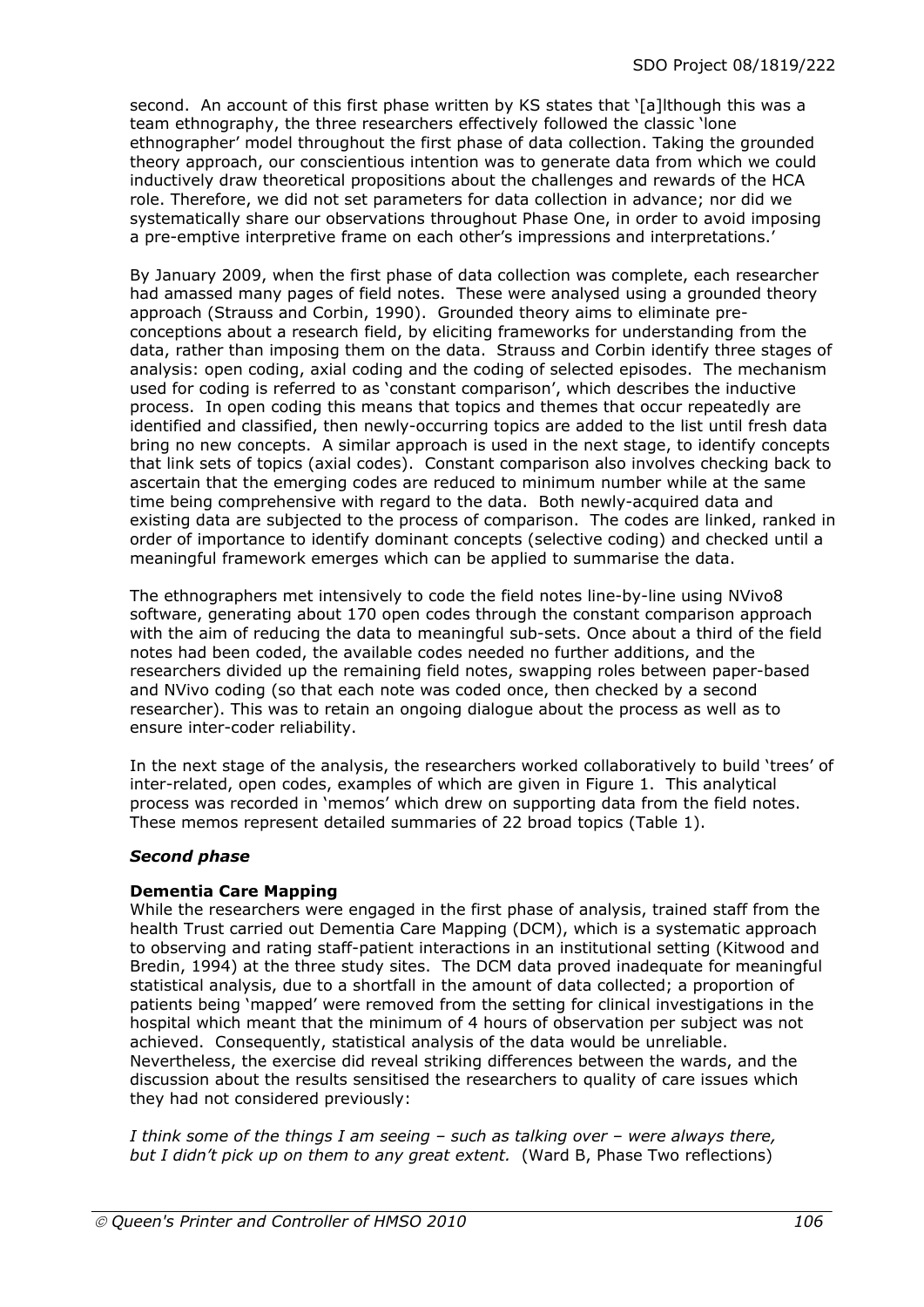The DCM approach, which measures staff-patient interaction, clearly informed the researchers' approach to the second phase of observation:

*I can't quite figure [HCA] out; she has a very dry sense of humour, combined with what appears to be a lack of enthusiasm or demonstrable concern for the patients. She has done the job for some time, and seems to know everyone and everything, she is very efficient also, and certainly not unfriendly – when she does interact with patients it is on a nice, close and personal level – she just doesn't appear to do so very often.* (Ward B, Phase Two reflections)

#### **Observational data**

The memos and the collaborative analysis of field notes outlined above were also brought to bear on the second phase of observation, in the form of specific questions to explore. For instance, one researcher had noted many different examples of humour and teasing between staff on the ward. In the second data collection phase, the others set out to seek similar data from their wards, if available, and all researchers agreed to note the different functions which humour seemed to fulfil in the study context. The following reflection shows the shift in perspective:

*Jokes, teasing, and/or laughter weave through almost every circumstance and interaction on the ward: sometimes as overt and defining elements, at other times as a subtle undercurrent or a single conversational bracket. During the second phase of participant observation on Ward A, I made a concerted effort to identify and record specific examples in order to better understand when, where and how humour is manifest. This was a difficult task given humour's prevalence – rather like trying to isolate individual raindrops in a deluge.* (Ward A, Phase Two reflections)

It appears that this researcher did not record many examples of humour during Phase One because of its very *prevalence*, rather than its scarcity. Without comparison against JL's notes, she might have missed the significance of humour entirely. Instead, she was able to identify specific examples of its prevalence and function on the ward.

Another researcher recorded more nuanced observations about who participated in humour on the ward and to what extent, noting that humour between staff and patients was at times inclusive of patients, at other times exploitive. These fieldnotes point out that "humour can cover a stressful situation means that it risks effacing the possible injustice/distress from which the stress emerged", and offer further layers of meaning and interpretation.

Humour is an example of a phenomenon which was widely-observed but which we only include in the main report in relation to a higher-order phenomenon: team working and the inter-personal relationships it entails. This choice reflects the fact that the original research questions shaped what we addressed in the main report. The valuable insights which are less central to these questions are also expected to be placed in the public domain via other outputs, in particular publications in relevant academic journals concerned with research methodology and qualitative approaches to health research.

By contrast, in the main report we do explore the concepts of engagement and detachment because they were more proximally related to HCAs' working styles. Both topics generated memos in our analysis of the field notes and these were clearly interrelated. Therefore, in the second phase we sought further understanding of engagement or detachment, in particular whether they could happen simultaneously, and what differences were found between individual staff in their demonstration of engagement and detachment. The process of distillation and comparison of data collected in the three sites during the first phase provided a valuable foundation for further data collection:

*Looking back, in Phase One I felt there was strong empathy on the ward and that staff really did understand that the patients are going through a tormenting time. This was*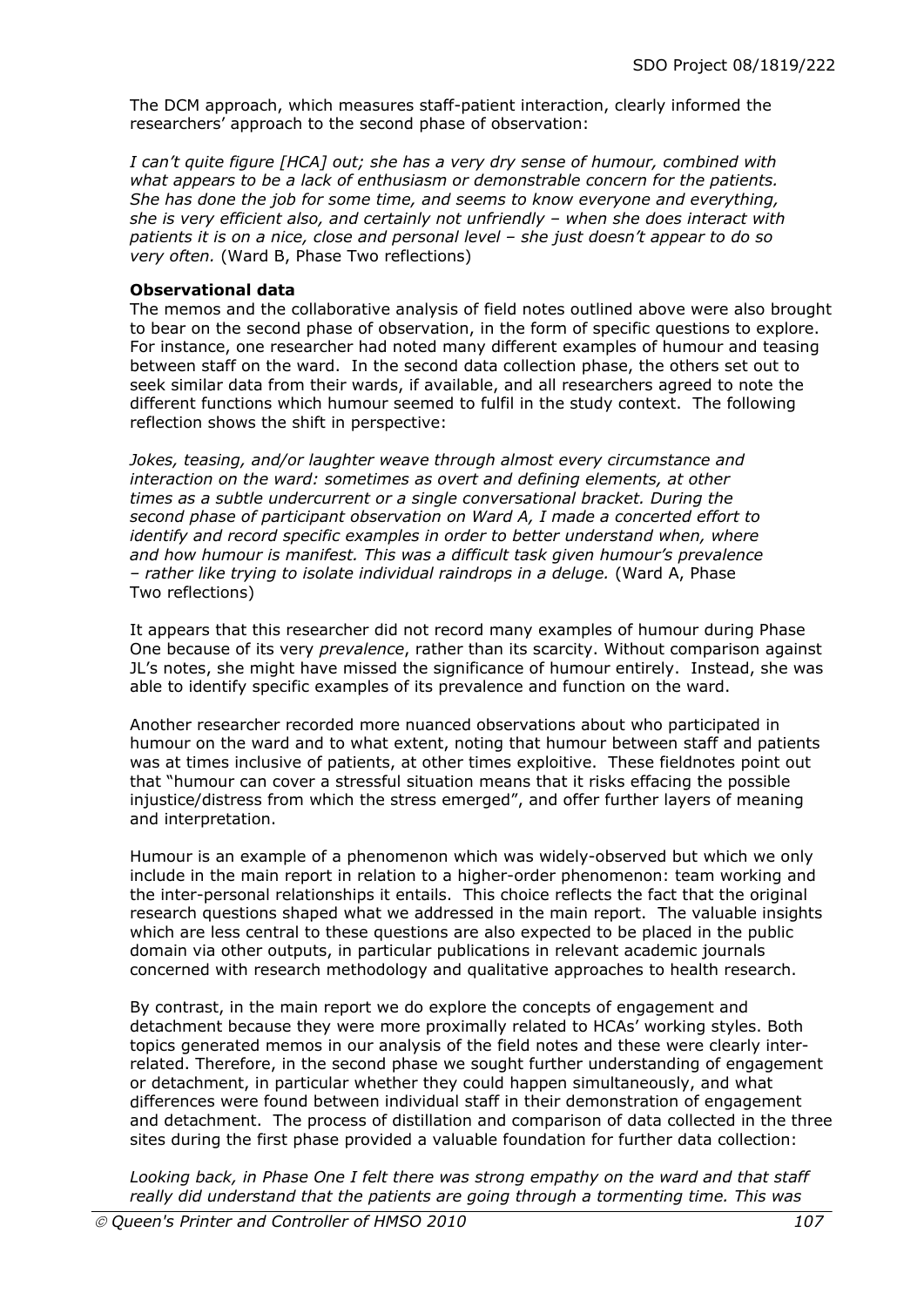*evident in many of their on-shift conversations. However, in Phase Two, whilst I still witnessed this empathy, I saw how this understanding is not always translated into empathic care by those who claim to feel for the patient in handover/ break times and this allowed me to reflect on similar instances from Phase One which had not originally recognised as significant. For example, looking back to my previous time on the ward, I am reminded of the way in which HCAs empathised with [patient's name] in handover and on breaks about her husband's departure, cheating, her divorce and so on, but in her presence they rolled their eyes about her when she approached staff with all the questions, worries and confusion they had previously claimed to understand.*  (Ward C reflections on Phase Two)

# **Table 1: Memo topics**

- 1. Communication with patients
- 2. Staff relationships
- 3. Attachment
- 4. Detachment
- 5. Acceptance
- 6. Job-life interface
- 7. Skills
- 8. Family/friends of patients
- 9. Routine
- 10.Challenging behavior
- 11.Resources
- 12.Rota
- 13. Patient management
- 14.Relationship to "management"
- 15. Identity management: Us versus them
- 16. Individual in role
- 17. The team
- 18. Person-centred care
- 19.Shift characterisation
- 20.Cigarettes and alcohol
- 21. Methods and approaches
- 22.Suitability of patient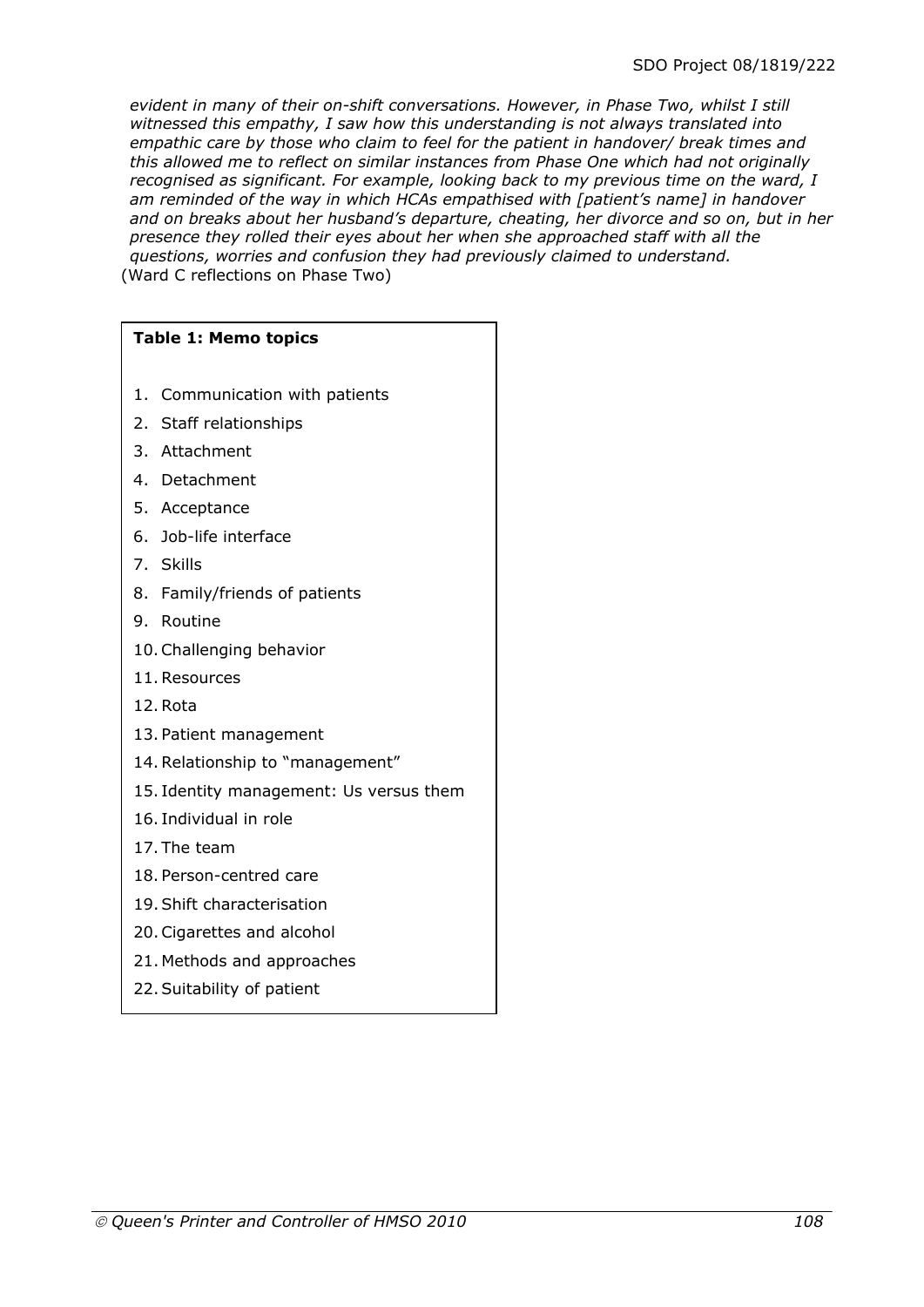

## **Figure 1: Examples of coding 'trees' for memos**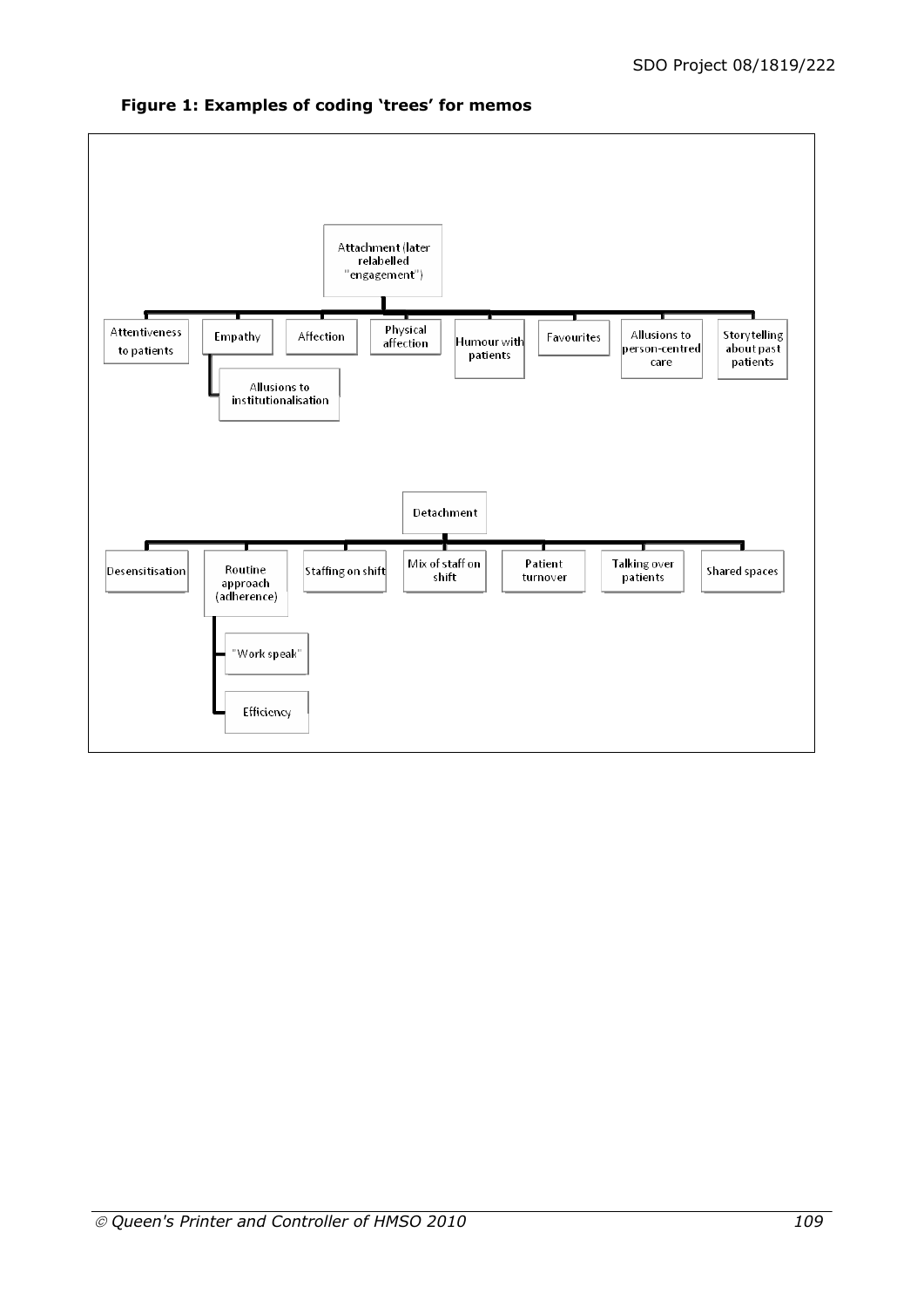## **Interviews**

The questions developed for the focus groups and interviews were based on the evidence from the first phase of data collection and subsequent analysis. The individual interviews were undertaken first; their timing was 'dovetailed' with the researchers' re-insertion to the ward, when they resumed duties as HCAs for about one month to validate analysis of Phase One data and to collect new observations. During this period they recruited their colleagues to participate in the individual interviews, which were held subsequently. The schedule was developed from preliminary analyses and structured around the study questions:

- What motivates staff?
- What obstacles to good care do they face?
- What do they find stressful and how do they cope?
- What appears to promote staff wellbeing?
- What differences exist between different groups of staff?

 What are the implications of these findings for person-centred care, which is set as a standard of good practice?

A 'concept guide' to the questions, which displays their rationale is in Table 2.

Fifteen HCAs and 13 qualified nurses including two ward managers were interviewed in person, as well as two 'other' staff (roles not specified to protect confidentiality). While the researchers' participant observation as HCAs portrayed the actions and expressed attitudes of the staff, the interviews were designed to investigate their motivations, their concerns and how they made sense of the work they did. Of course, in interpreting these interviews we need to be aware that there are strong social rules governing selfpresentation in a structured setting, such as a research interview at work. Despite this, we found that the relationship established between the researcher and the colleague interviewed, which included shared terms of reference and experiences, enabled a frank and sympathetic exchange, as evidenced by the reflections set down by one researcher (Box 1)

#### **Focus groups**

One focus group was held in each ward; there was no demand for additional groups. We interpreted this as a sign that staff felt their voices had been heard adequately through individual interviews and while interacting with the researcher in the HCA role. Moreover, in effect, much focus-group-like data had already been collected in group settings during the participant observation, as described by KS:

*… within the team milieu, of which we were a constant feature for several months, staff spend a great deal of time talking about, complaining about, laughing about, and reflecting on their jobs - while they work, on their breaks, at social events… there was not so much need to bring them together in a formal way to have essentially the same discussions, especially on Ward A when almost all of the staff had also participated in pretty long individual interviews – the one focus group that I held seemed quite redundant (i.e. didn't generate any new information), though it was useful for capturing verbatim the kinds of things I'd been hearing staff say for months.* 

Two focus groups were held with informal carers of people with dementia, convened by the local Alzheimer's Society in April, 2009. This step was included to obtain an informed but independent perspective on the wards, from relatives of former patients in these or other inpatient settings. Two researchers were present at both focus groups as well as a representative from the Alzheimer's society. Attendance was of course voluntary and each focus group included six current or past carers for someone with dementia. The meetings were digitally recorded and transcribed. The first group was a mix of past and current carers, some of whom had hospital care, others of home care and care homes. The second group were all current carers of people in day centres or home care.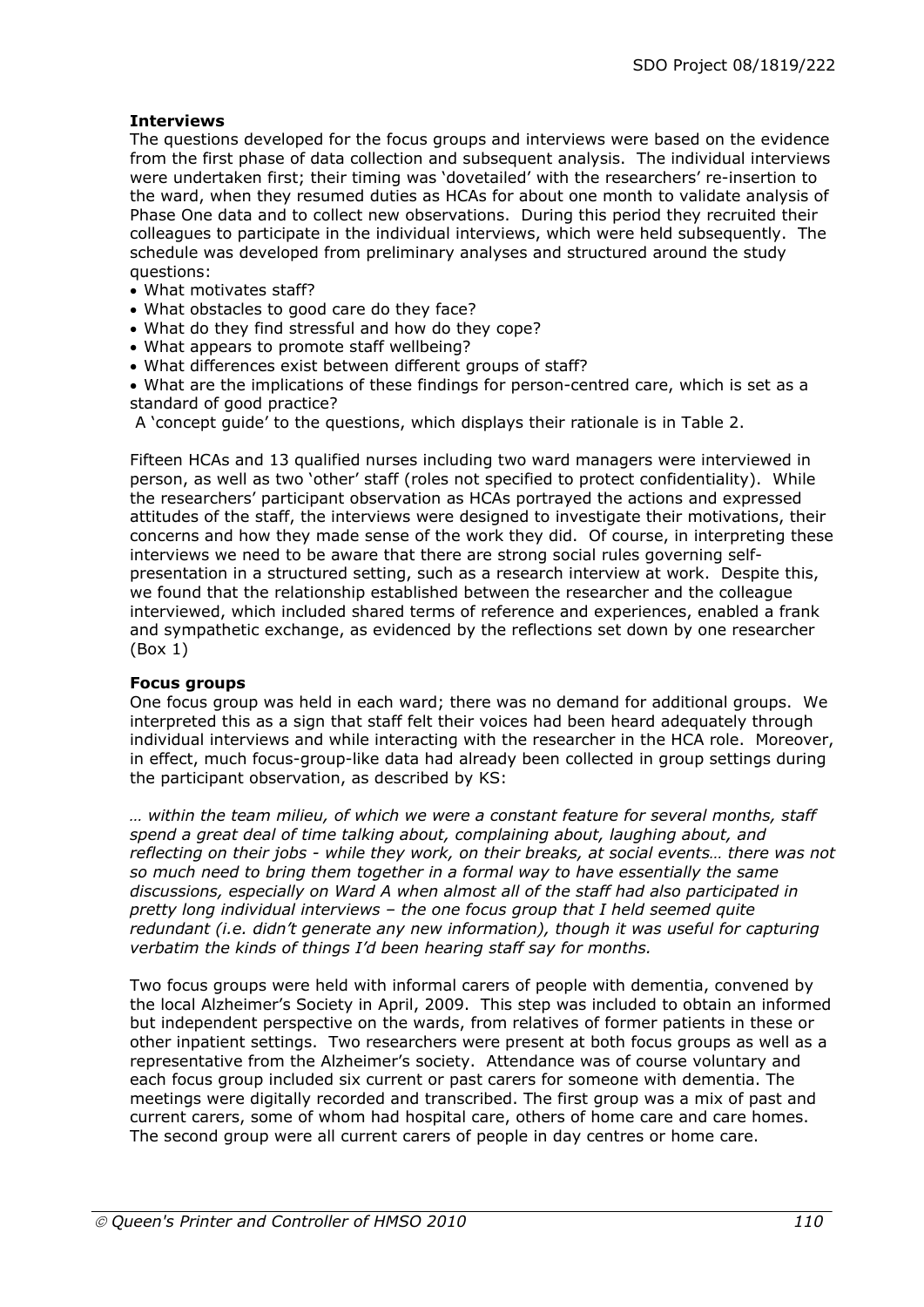#### **Box 1 Interview Reflections: Ward A**

The first thing that I did was corner the ward manager, tentatively, to gain her approval to proceed…. [S]he responded immediately with practical suggestions (i.e. interview a couple of staff during the early shift, another couple during the late shift, and do focus groups during handover – 'At that rate, you'll be done in a couple of days!'). …Notwithstanding this promising start, my first couple of attempts to conduct interviews fell flat. During that first week, one of the patients had been moved upstairs to a medical ward and required constant monitoring due to extreme agitation, which left the ward down one HCA. There also happened to be a full and particularly restive complement of patients on the ward, which was matched by higher levels of stress and short tempers among the staff. … However, the third time I visited the ward, the winds changed again. … [m]y first day of interviews was a bank holiday, which was fortuitous because it meant the ward felt quieter and more relaxed than it might have on an ordinary weekday. …

HCA11 was the only respondent whose initial reluctance to participate carried over into the interview itself – she was uncomfortable throughout the entire interview, and I wasn't successful in my attempts to plumb her thoughts and opinions. …

Conducting interviews with known respondents, alongside whom I had already worked for several months (and socialised with outside work, to a limited extent), was an interesting and complex experience. On the one hand, I am confident that the respondents were more willing to engage with me than they would have been with an unknown researcher – this was clear to me from their relative comfort in the interview setting (with the exception of HCA11, as mentioned); from their ability to reference our shared understanding of the tasks, the patients, and the other staff (often punctuating statements with 'well, as you know yourself…'); and from explicit comments, such as from HCAN1 who said of the other HCAs 'you know, they wouldn't do [these interviews] if they didn't already know you and like you.' Furthermore, I would venture to say that this foundation of mutual trust and respect allowed the interviews to be a fairly positive experience for most of the respondents – several of whom said at the end, usually with some surprise, that it had been 'quite good' or 'interesting' to talk about their work.

Given that I already had a fairly well-established relationship with each of the respondents, I conducted the interviews in a deliberately conversational, interactive manner – sharing my own experiences, referencing things that I knew or had observed about the particular respondent, and so on. This seemed the natural (and most effective) way to proceed, whereas to step back into a neutral, detached, 'objective' researcher role would have felt contrived and disingenuous. On the other hand, however, there are negative implications of this informal and interactive approach, namely: it is possible that the respondents structured their responses according to what they believed I wanted to hear; and it is also possible that, by implicitly (rather than deliberately) assuming we shared the same understanding or predicting what a certain respondent might say, I failed to tease out deeper meanings.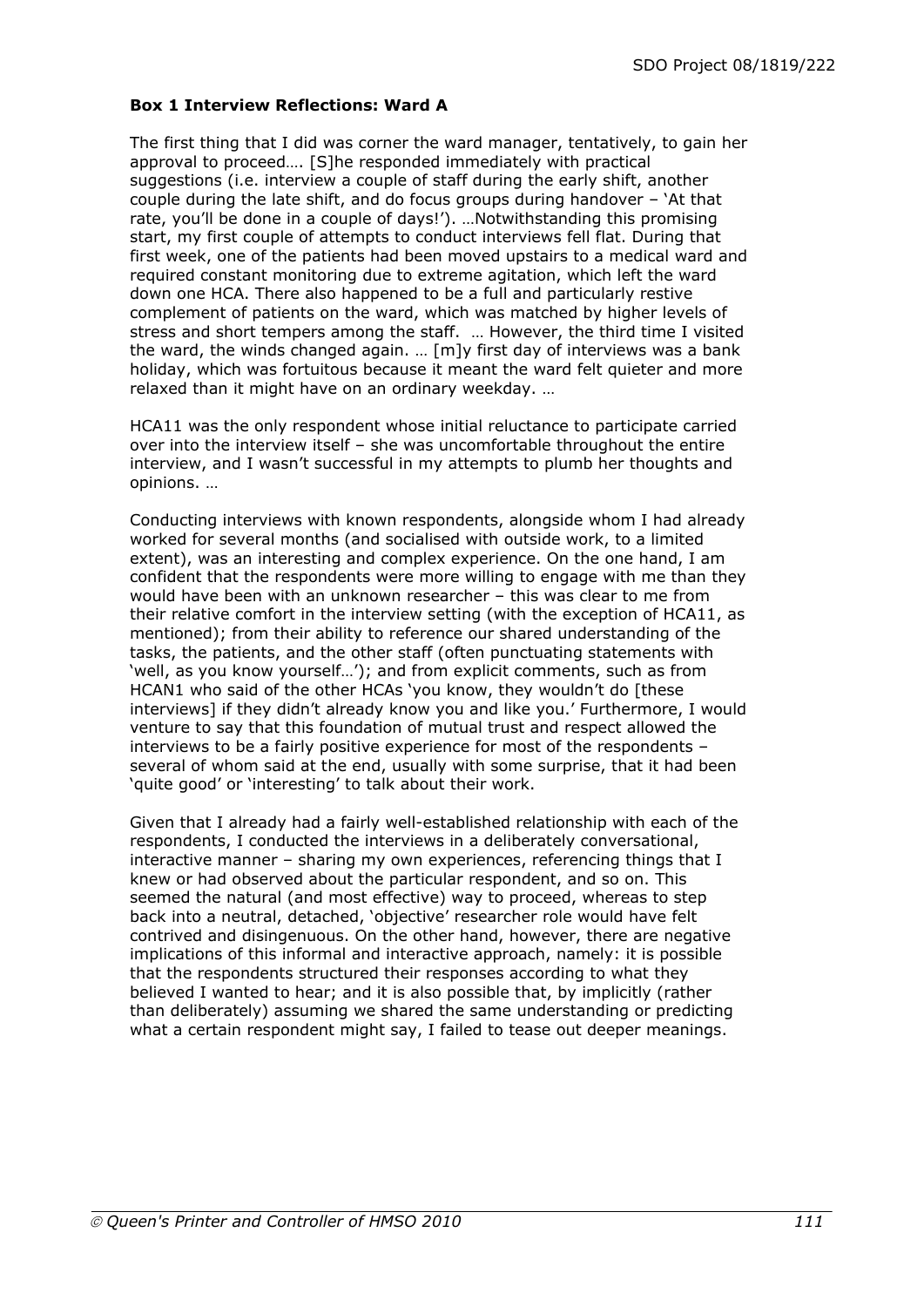## **Synthesising the findings**

Interviews and focus groups were all transcribed. These transcripts together with the fieldnotes from Phase Two, were coded line-by-line by two researchers, as with first phase (in order to maintain inter-coder reliability). The researchers met periodically with the principal investigator and to discuss how the findings from second phase shaped the emergent findings from the first. The key memos were elaborated, and developed into chapters which responded to our research questions. Each author of the final report contributed to refining a particular area of the analysis, incorporating findings from the first and second phases of data collection. The introductory chapter 'First Impressions' was refined first and circulated to the Project Advisory Group members, as a litmus test of how our findings would be received, in particular by those with managerial responsibility and accountability in the Trust. These excerpts included the hardest-hitting field notes, and we were only asked to consider one change, which was the inclusion of two words in a direct quotation that might cause offence; we therefore replaced this with an indirect euphemism, but no other changes were made.

In light of the original research questions and the findings from the data analysis, and fully cognisant that we would be delivering our conclusions to the staff whom we had observed, the research team met to draft the final report and identify key messages and questions arising from it. Each researcher took the lead for one or two chapters, and the chief investigator took overall responsibility for drawing these elements into a coherent whole. Finally, the feedback to the staff themselves was written down to ensure consistency, and circulated to managers before it was delivered verbally to the people who attended the feedback sessions.

The production of the report to the SDO addressed the main study questions but clearly, the research process and the fieldnotes generated by the researchers can be put to other purposes, such as academic papers, conference presentations and other forms of knowledge exchange. In one sense, the methodology is still evolving, and any account of it must remain open-ended until the many potential applications of the data are exhausted.

### **References**

Kitwood, T. and Bredin, A. (1994) Evaluating dementia care: The DCM method. Bradford Dementia Research Group, Bradford University, Bradford.

Strauss, A. L., & Corbin, J. (1997). *Grounded Theory in Practice*. London: Sage.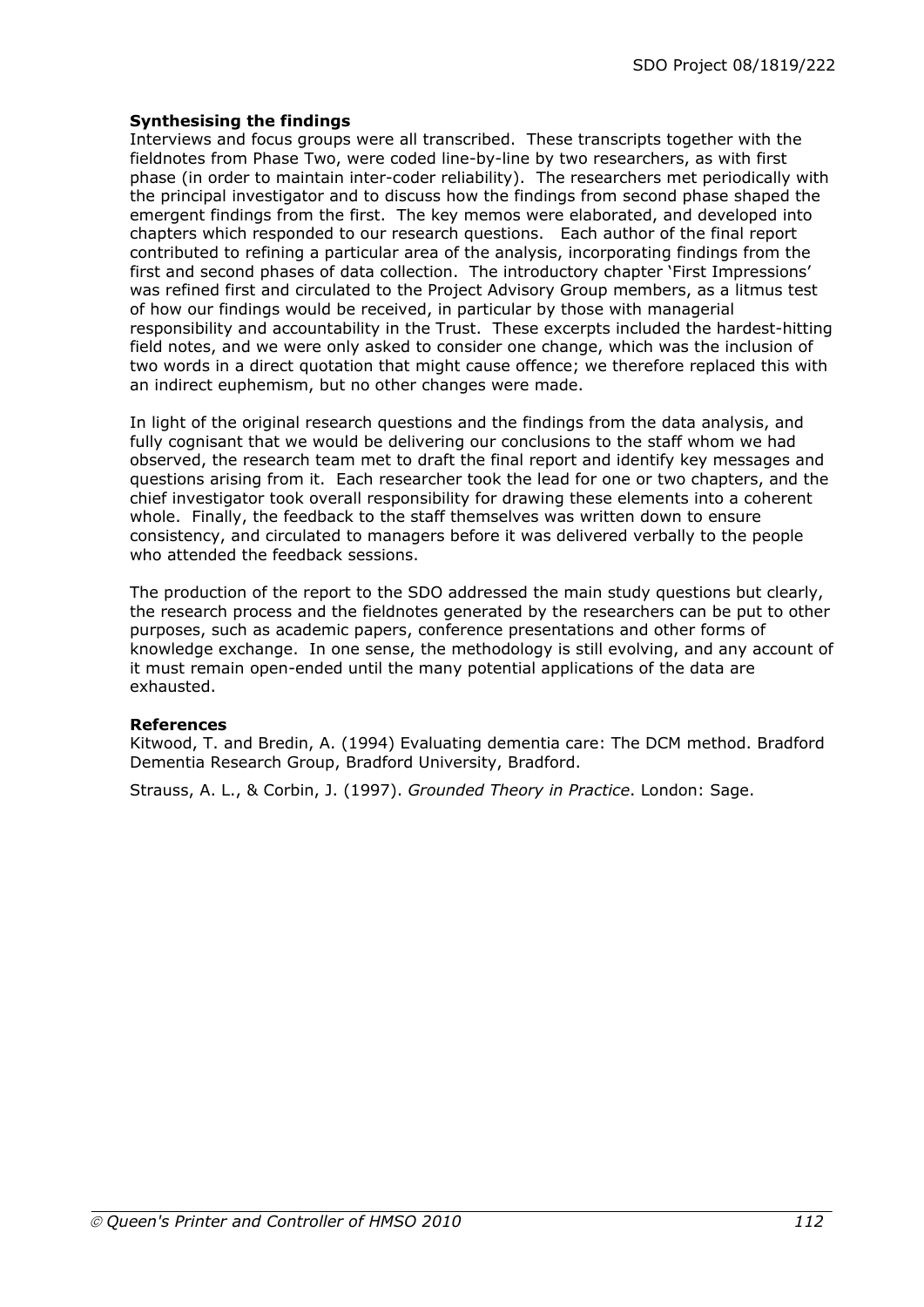## **Table 2: Concept guide to individual interviews with staff**

## **1. SKILLS AND TRAINING**

#### **The job itself**

- *Tell me about your job what, as an HCA, do you* do*? (list all tasks and responsibilities)*
- *Have you ever had to… take a blood pressure reading, perform an enema, change a wound dressing?*
- *What skills do you think are important/ necessary to perform this wide range of tasks?*

#### WHY?

- o Solicit full description of job as perceived and prioritised by the HCAs themselves
- o Get a sense of the *range* of HCAs' knowledge and skills, including more specific/ technical know-how
- o Learn staff's own definition of the skill-set required (to be the ideal worker)

### **Job training**

- *How did you learn to do all of these different tasks? (Formal training, in-house training, self-study?)*
- *How well do you think your training prepared you for this job?*
- *Has training helped you improve in your role?*
- *Are you ever asked or required to do things that you don't feel trained or qualified to do?*
- *Can you think of any specific gaps in your job training?*
- *How could job training be improved? Would you like to receive more or less training?*
- *Do you see yourself as moving up or on from this work to other positions? How?*

#### WHY?

- o Do staff feel they were adequately prepared for this job in advance?
- $\circ$  Learn about job training, including: experience of, attitudes about, usefulness of, gaps in
- o Does training feed into performance improvement over time?
- o Do staff see opportunities for professional development, onward and upward?

### **Job role**

- *Do you think different people approach the job in different ways? If so, in what ways?*
- *What type of work approach do* you *take? (Pick from researcher-identified types)*
- *What personal characteristics do you think people need to do this job?*

#### WHY?

- $\circ$  Sense of self in role what kind of worker HCAs see themselves as, in comparison to others who take different approaches
- o What "type" of person required for this role

### **2. REWARDS AND JOB SATISFACTION**

### **Rewards and job satisfaction**

- *Why do you do this job?*
- *Are there certain aspects of the job that you find rewarding?*
- *What keeps you going? What motivates you to come in for each shift?*
- *Are you content in your job?*
- *Would you say you feel an overall sense of job satisfaction? Describe why or why not.*
- *Is financial compensation the primary reason for doing this job? Is it a sufficient reason?*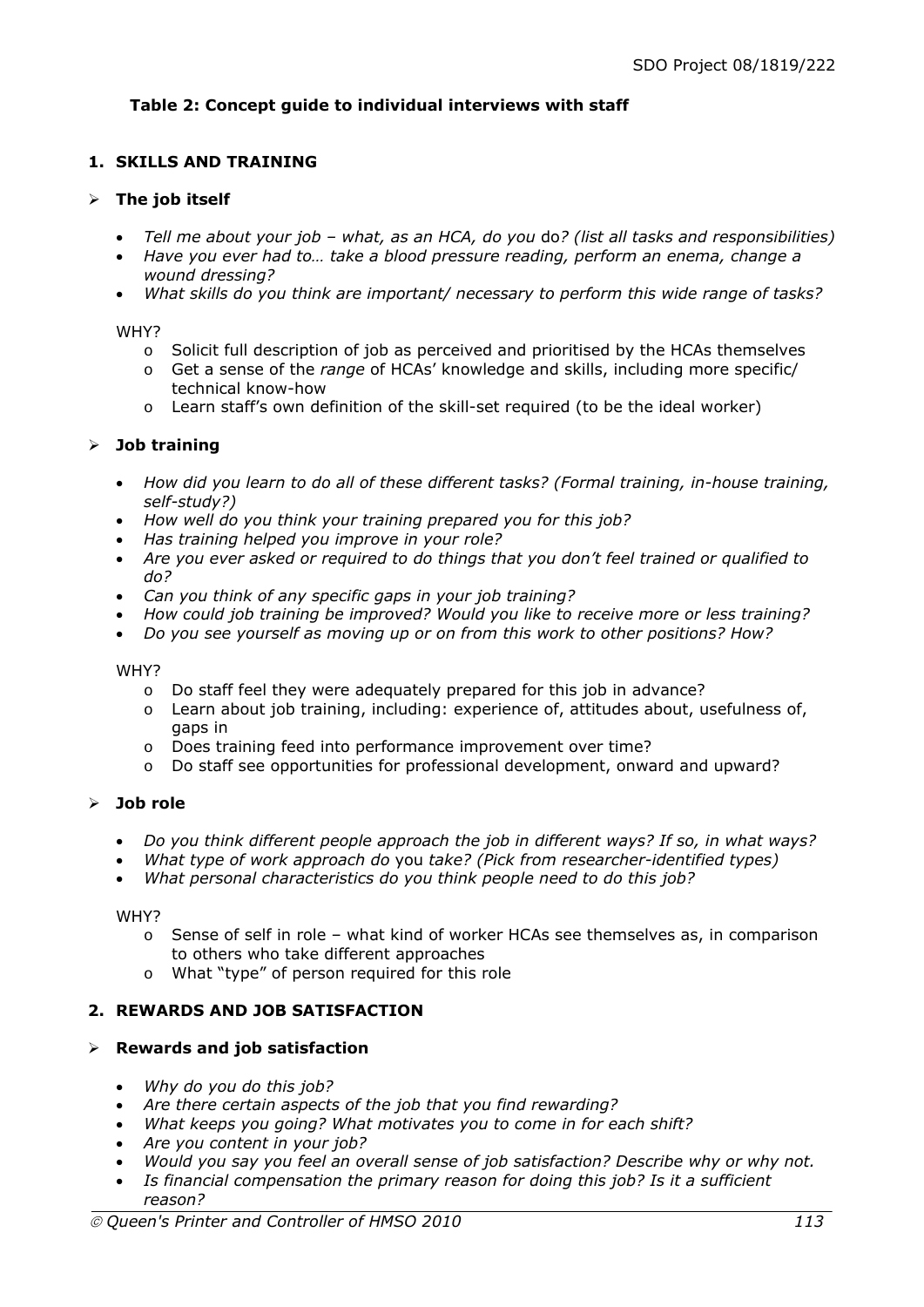- *[Retrospectively] Do you think your sense of satisfaction in this job has changed over time? In what ways?*
- *[Looking ahead] How long do you see yourself doing this job? Can you imagine that your feelings of job satisfaction/dissatisfaction will change over time? In what ways?*
- *Can you* imagine *other ways to get job satisfaction or a sense of reward from your work? Would it be easier to find the job rewarding if… ??*

#### WHY?

- $\circ$  Positive perspective on the job understanding how staff see the rewards of their role
- o Understanding how support needs change over time
- o Possibly identifying obstacles to greater job satisfaction

## **3. Challenges**

### **Hard work**

- *Can you remember back to when you started how long did it take you to get used to this job? Was it hard to adjust? (Use personal experience as researcher)*
- *What do you think is the hardest thing about this job?*
- *What do you dislike most about this job?*
- *How do you deal with the most difficult aspect(s) of this job?*
- *Are there aspects of the job that you think* other people *might find difficult even though you don't?*
- *Is there any task that you* won't *do that you'd rather let someone else take care of instead?*

#### WHY?

- o Understanding challenges of the job overall
- o Identifying which specific challenges are faced by specific workers

## **Emotional labour**

- *Would you say that you are emotionally attached to this job? In what ways? (To patients, to co-workers, to ward overall)*
- *Do you think that you are emotionally attached to the patients on the ward? Is it possible to become emotionally attached to patients with advanced dementia? Why or why not?*
- *Are there limits to how emotionally involved you are or can be in this job? Describe these limits.*
- *Do you notice that you sometimes "detach" or distance yourself emotionally from this job? When does that happen? Why? Do you notice it happening in other staff?*

### WHY?

- o Do staff recognise own attachment/detachment?
- o Can they explain why attachment/detachment is necessary?
- o How they value attachment versus detachment

## **"Challenging" behaviour**

- *What do you find particularly challenging about dealing with the patients on this ward?*
- *What would you describe as "challenging behaviour", i.e. what do patients* do *or* not do *that makes your job harder?(e.g. physical attacks, poor communication, lack of mobility)*
- *Is "challenging behaviour" common on this ward?*
- *What do you do about "challenging behaviour"?*
- *What do you think are appropriate responses to challenging behaviour? Inappropriate?*
- *In your experience, is it possible to predict/ avert challenging behaviour or is it inevitable?*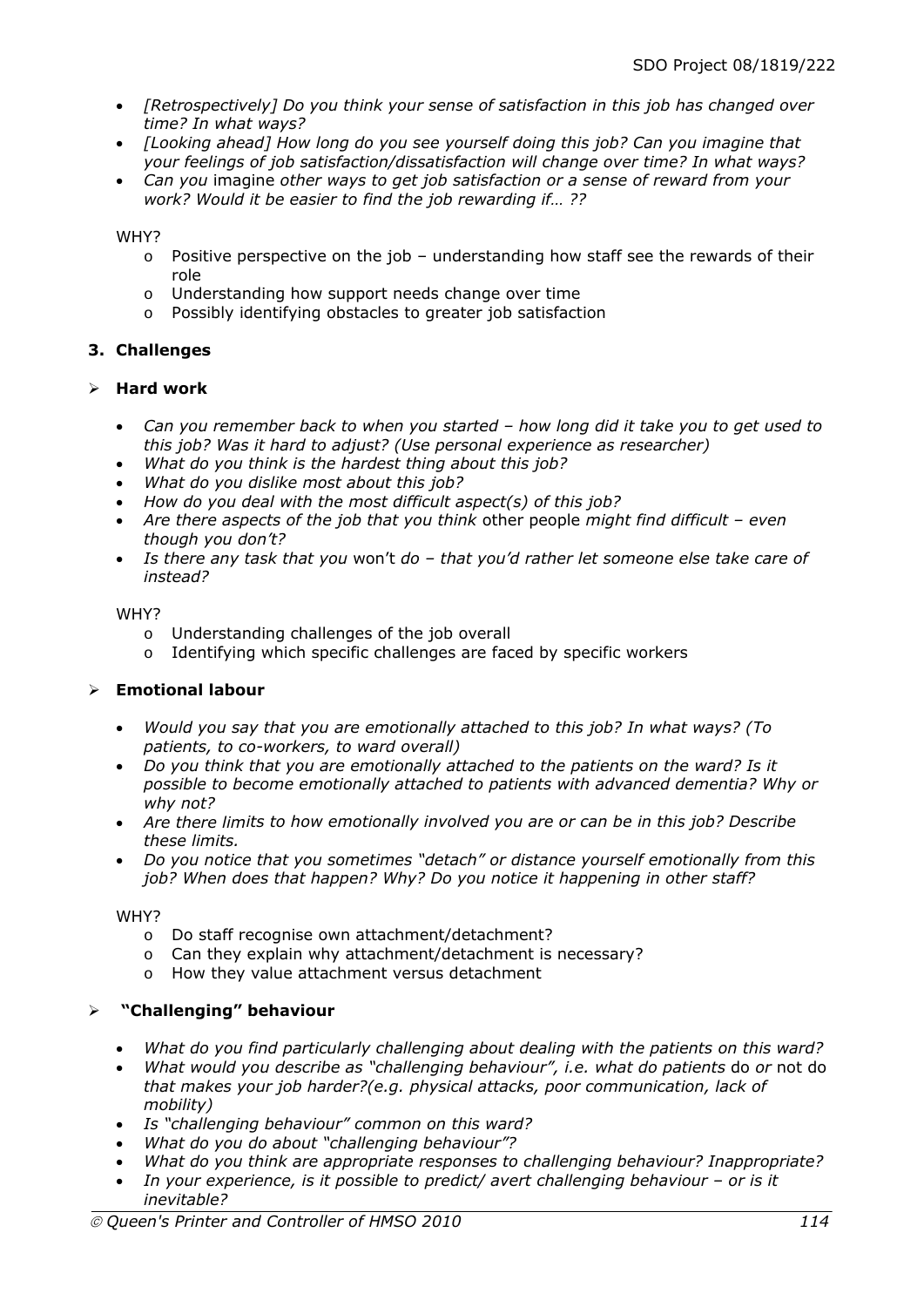- *Do you ever feel scared when working on the ward physically or emotionally threatened?*
- *Do you think patients on this ward can ever be held responsible for their behaviour? If so, when? Can they ever improve their behaviour?*

#### WHY?

- o How staff define "challenging" behaviour or patients
- o How much "challenging behaviour" affects their job
- o To what extent they reflect on different methods for dealing with challenging patients
- o How much staff see themselves as influencing vs managing patient behaviour
- o Do they hold patients accountable for their actions and behaviour?

### **Death and dying**

- *How often do you have to deal with* death *as part of your job?*
- *How do you feel about caring for people who are dying?*
- *What happens on the ward when someone is dying? What do you think* should *happen?*

#### WHY?

- o How much death and dying impacts the HCAs' role
- o Is patient death a salient feature of job experience?
- o Do staff have opinions on end-of-life care?

### **Switching off, leaving the work behind**

- *How easy (or difficult) do you find it to "switch off" when you leave the ward at the end of your shift? (Refer to researcher experience)*
- *What strategies do you use to "switch off"?*
- *What makes it difficult to "switch off"?*
- *Do you think it becomes easier or harder over time the longer you spend in this job to "switch off" from it?*

#### WHY?

- o How staff negotiate the boundaries between work and home life
- o Does work impact home life, to what extent, and in what ways?
- o What are the obstacles to successful maintenance of work-home separation?

### **4. Social relations and support**

### **The staff team**

- *How would you describe the way that the staff work together on this ward?*
- *Does everyone work together equally, or would you say there are divisions or cliques within the staff team?*
- *Do you feel included in the staff team? To what extent? Is it important to you to feel included?*
- *Do you feel close to your co-workers? To what extent?*
- *How does the job help or hinder you in forming close relationships with your coworkers?*
- *How do you benefit (or not) from your relationships with your co-workers?*
- *Do you ever tease or get teased by co-workers? How do you feel about teasing?*
- *Do you think the management of the ward affects how everyone works together? In what ways?*
- *Do you socialise with your co-workers outside work? How often?*

WHY?

- o How individual staff members perceive and experience "the team"
- o The importance of relationships with co-workers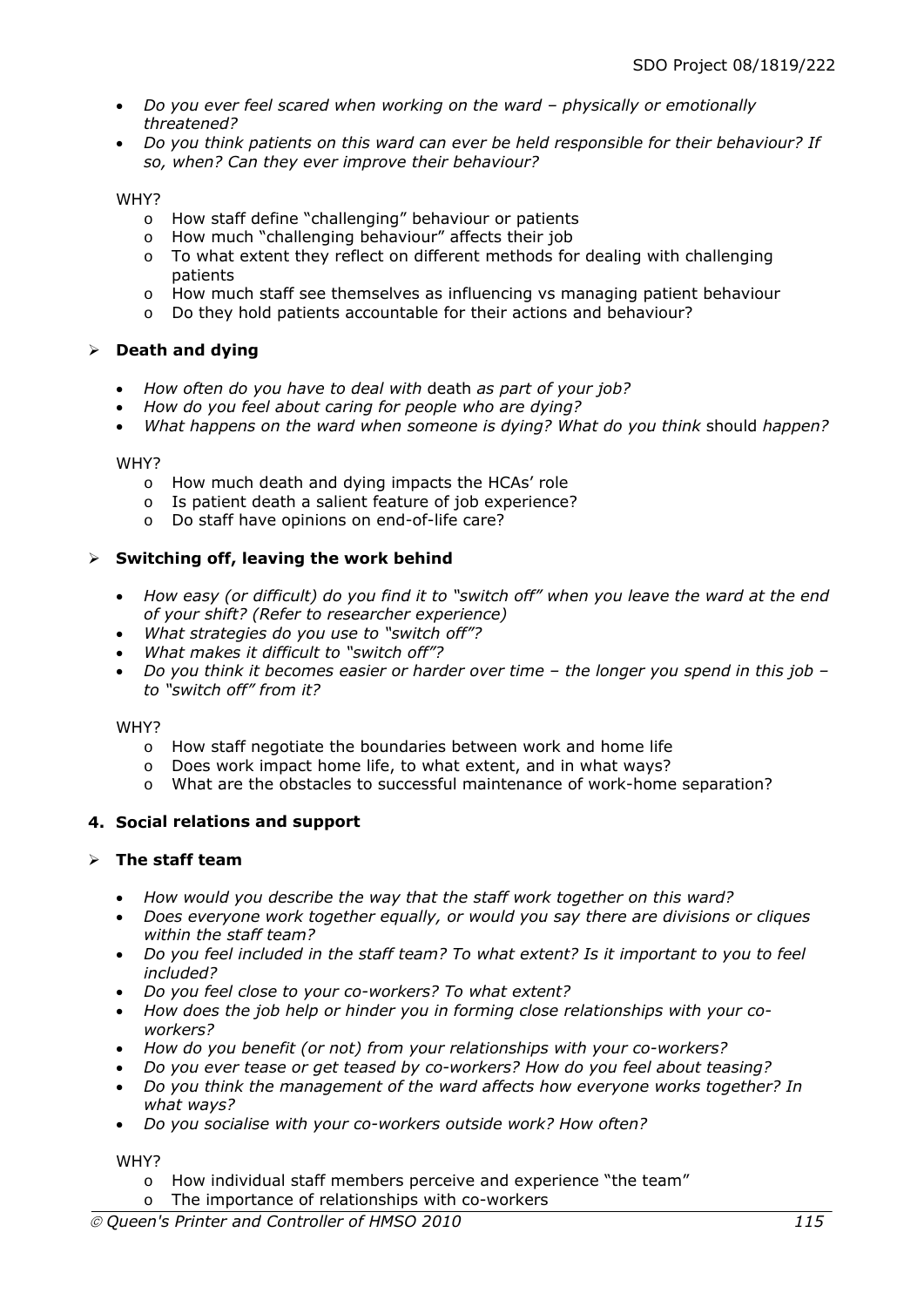o Perceptions about management's role in organising relationships with co-workers (positive or negative influence)

### **Stress**

- *What makes you feel stressed or unhappy about your job?*
- *What do you do when you feel stressed/ unhappy about your job? How do you deal with those emotions? (Who do you talk to – or not? Do you vent the emotions – or not?)*
- *Have you ever considered leaving the job? Why or why not? (Specific examples?)*

WHY?

- o Self-characterisation of job stress (in case it hasn't come out explicitly by now)
- o Strategies for dealing with stress

### **Support**

- *If you are feeling stressed or unhappy about your job, what support can you find within the organisation, i.e. on the ward and within the larger structure of the Trust?*
- *Have you ever accessed this type of support or would you in future?*
- *Do you think there are other things the Trust could do to support you in this job?*
- *If you are feeling stressed or unhappy about your job, who do you turn to for support outside work?*
- *Do you ever find it hard to get this kind of support?*

#### WHY?

- o Do staff know about, access, approve of mechanisms for job support within the Trust?
- o Ideas for other support mechanisms
- o Do staff share the perception that "no-one else understands" what it's like to do their job – or do they find understanding and support from family, friends, community?

### **5. CONTEXT OF CARE**

### **Meanings of "person-centred care"**

- *How would you define "person-centred care"? What does it* look like *in terms of patient care?*
- *What do you think are the challenges of taking a person-centred care approach? Are there limits to this approach?*
- *Can you think about what would make it easier to take a person-centred care approach?*

WHY?

- o Understanding and uptake of person-centred care
- o Obstacles to practising person-centred care

### **6. CHANGES**

## **Changes**

- *How much would you say you complain about your job?*
- *Why do you complain about your job what's the point?*
- *Do you see anything changing on the wards? If so, what? In future?*
- *How much do you feel that your opinion or knowledge is taken into account when changes are made on the ward? Small changes to patient care? Big changes like refurbishment or reorganisation?*
- *What would you* really *like to see change on the wards?*
- *Is there anything you'd like to see change about your own job?*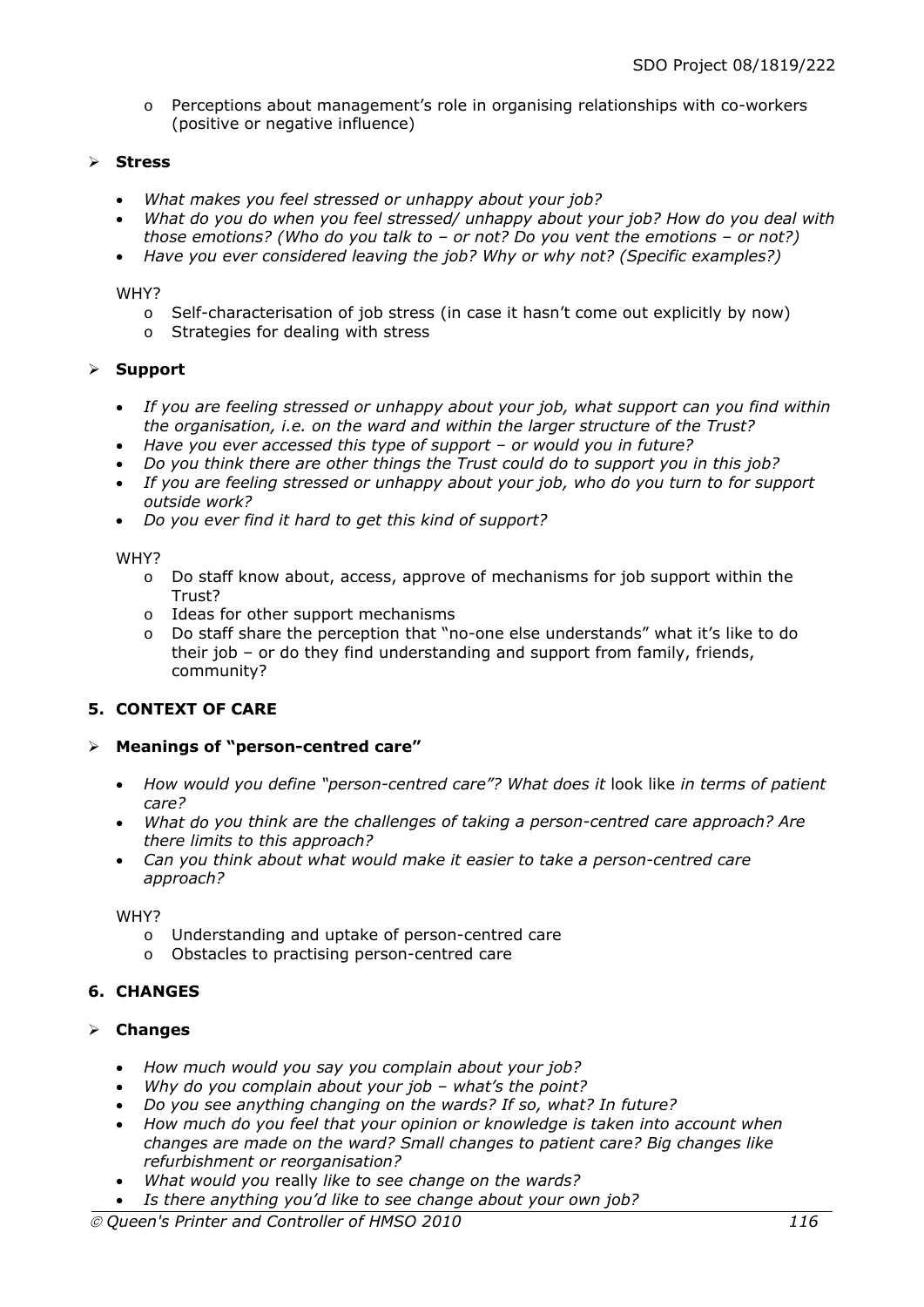#### WHY?

- o What is the point of complaining it is cathartic activity in and of itself, or does it require better institutional response?
- o Extent to which staff feel included in decision making
- o Issues that staff are most concerned about with regards to the big picture
- o Issues that concern staff most about their own jobs